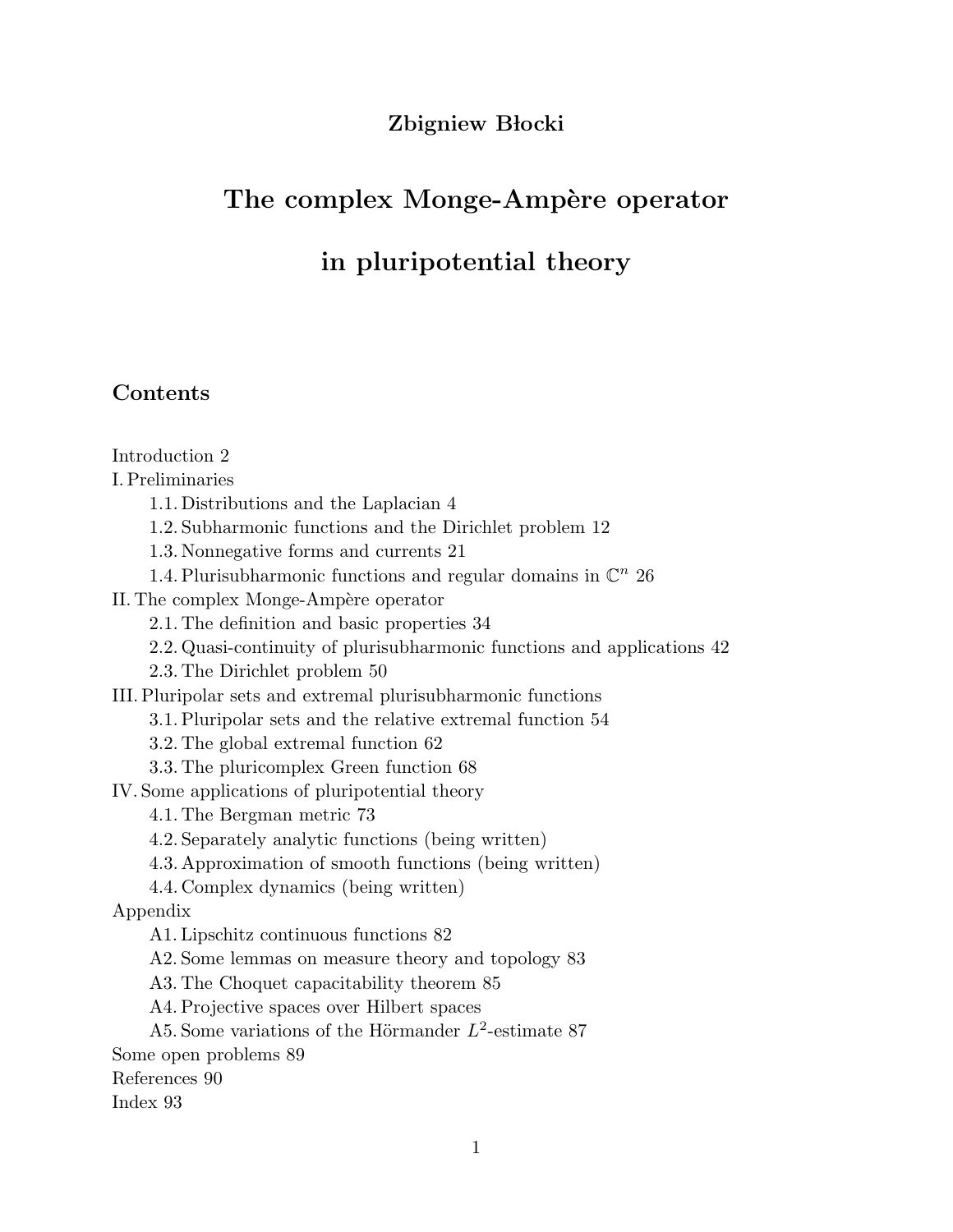## Introduction

This manuscript is a draft version of lecture notes of a course I gave at the Jagiellonian University in the academic year 1997/98. The main goal was to present the fundamental results of the pluripotential theory like Josefson's theorem on the equivalence between locally and globally pluripolar sets and Bedford-Taylor's theorem stating that negligible sets are pluripolar. The main tool is the theory of the complex Monge-Ampère operator developped by Bedford and Taylor in the 70's and 80's. Relying on their solution of the Dirichlet problem in [BT1] they wrote a breakthrough paper [BT2] which is where the most important results of these notes come from. Some of them appeared a little earlier in [Bed1] and [Bed2].

The main inspiration in writing these notes were Demailly's excellent articles [Dem2] and [Dem3]. I was fortunate to start learning the subject during my student times from a Demailly preprint survey which was later expanded into two parts [Dem2] and [Dem3]. Unfortunately, [Dem3] has never been published! One of Demailly's contributions was a major simplification of the solution of the Dirichlet problem for the homogeneous Monge-Ampère equation from [BT1].

The material presented in the first three chapters almost coincides with the core of Klimek's monograph [Kli2]. However, many proofs have been simplified. The reader is assumed to be familiar with the basic concepts of measure theory, calculus of differential forms, general topology, functional analysis and the theory of holomorphic functions of several variables. (One should mention that we make use of the solution of the Levi problem only in the proof of Theorem 1.4.8 which is later used to prove Theorem 3.2.4.)

In Chapter I we present a self-contained exposition of distributions, subharmonic and plurisubharmonic functions, regular domains in  $\mathbb{R}^n$  and  $\mathbb{C}^n$  as well as the theory of nonnegative forms and currents. The exposition is by no means complete, we only concentrate on results that will be used in the next chapters. The presentation of distribution theory in Section 1.1 is mostly extracted from  $[H\ddot{\sigma}z]$ . The main result, Theorem 1.1.11, is a weak version of the Sobolev theorem and states that functions with locally bounded partial derivatives are Lipschitz continuous. This is later needed in the solution of the Dirichlet problem for the complex Monge-Ampère operator. In section 1.2 we prove basic facts concerning subharmonic functions and regular domains in  $\mathbb{R}^n$ . The most important one for us is due to Bouligand and asserts that a boundary point admitting a weak subharmonic barrier is regular (Theorem 1.2.8). This is one of rather few results from potential theory in  $\mathbb{R}^m$ ,  $m \geq 3$ , that we will use in  $\mathbb{C}^n \widetilde{=} \mathbb{R}^{2n}$ . One of the sources when writing Section 1.2 was Wermer's exposition [Wer]. In Section 1.3 we collect results on nonnegative currents, the results coming mostly from Lelong's exposition [Lel] and [HK]. In Section 1.4 we prove the basic properties of plurisubharmonic functions. Then we exploit the concept of the Perron-Bremermann envelopes and a notion of a maximal plurisubharmonic function. We characterize bounded domains in  $\mathbb{C}^n$  admitting strong and weak plurisubharmonic barriers (resp. B-regular and hyperconvex domains).

In Section 2.1 we define the complex Monge-Ampère operator for locally bounded plurisubharmonic functions and show the basic estimates as well as the continuity of the operator with respect to decreasing sequences. The principal result of Section 2.2 is the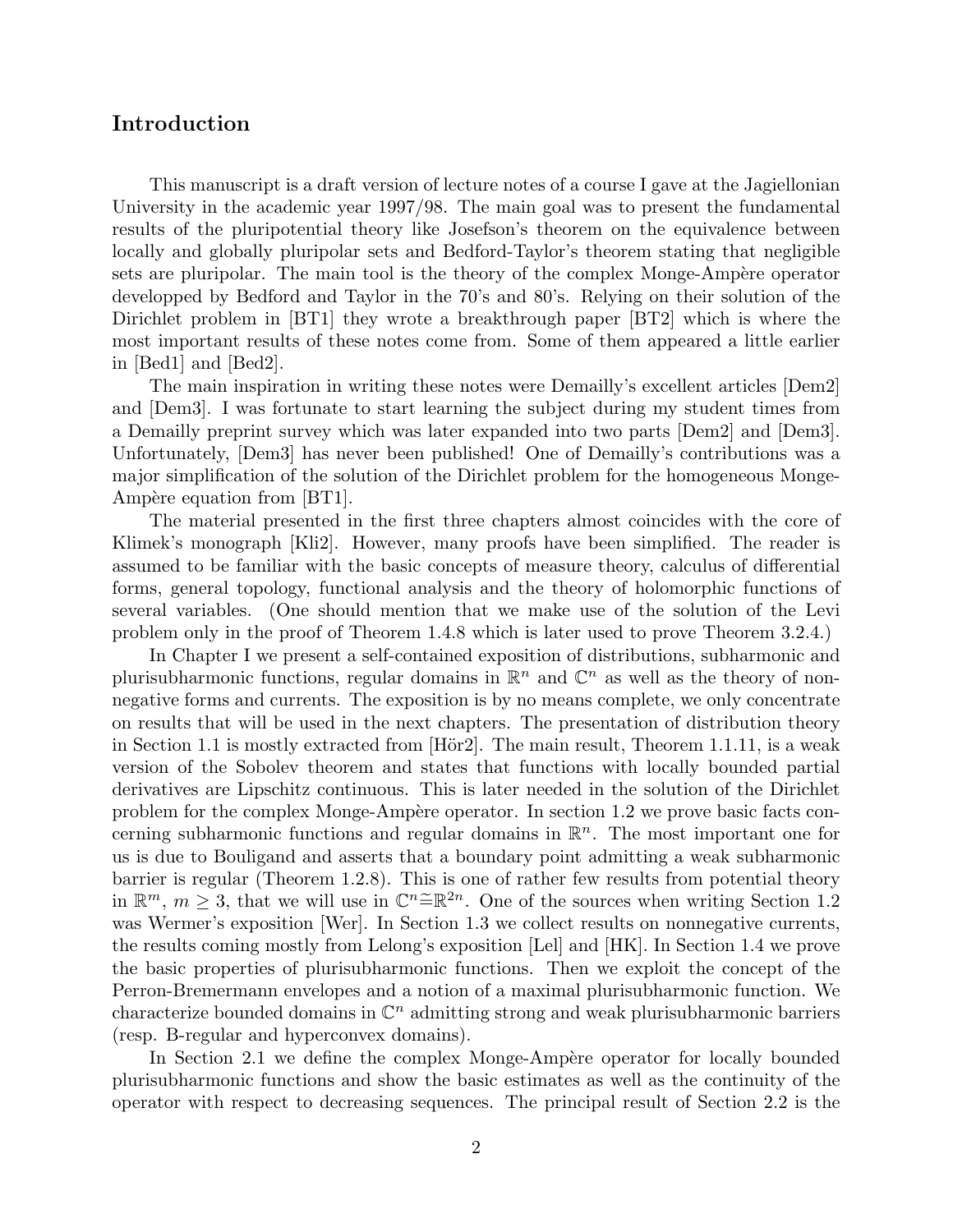quasi-continuity of plurisubharmonic functions with respect to the relative capacity. Several applications are then derived, including the continuity of the complex Monge-Ampère operator with respect to increasing sequences, and the domination principle. The Dirichlet problem is solved in Section 2.3.

In Chapter III we prove Josefson's theorem and Bedford-Taylor's theorem on negligible sets and then use them to present the theory of three kinds of extremal plurisubharmonic functions: relative, global and the pluricomplex Green function. It should be pointed out that results like Propositions 3.1.3, 3.2.1, 3.3.1, 3.3.2, 3.3.3, Theorems 3.2.4, 3.2.5, 3.3.4 and parts of Propositions 3.1.9, 3.2.6, Theorems 3.2.3, 3.2.9 are proven in an elementary way, that is without using Chapter II.

We have included a number of exercises. If they are double-boxed, then it means that the result will be used later on.

In the appendix we collect some elementary facts. We have also included a list of open problems. Most of them arose while preparing the course but they are certainly not meant to be the most important questions or to represent the current development of the theory.

One more chapter on applications of pluripotential theory in complex and non-complex analysis is planned in some future...

The course which these notes are based on was given at the Jagiellonian University while I had a special research position at the Mathematical Institute of the Polish Academy of Sciences and thus no other teaching duties. This introduction was written during my stay at the Mid Sweden University in Sundsvall. I would also like to thank U. Cegrell, A. Edigarian, S. Kołodziej, P.Pflug, E. Poletsky, J. Siciak and W. Zwonek for consultations on some problems related to the present subject.

Sundsvall, May 1998

Author's address: Jagiellonian University Institute of Mathematics Reymonta 4 30-059 Kraków Poland e-mail: blocki @ im.uj.edu.pl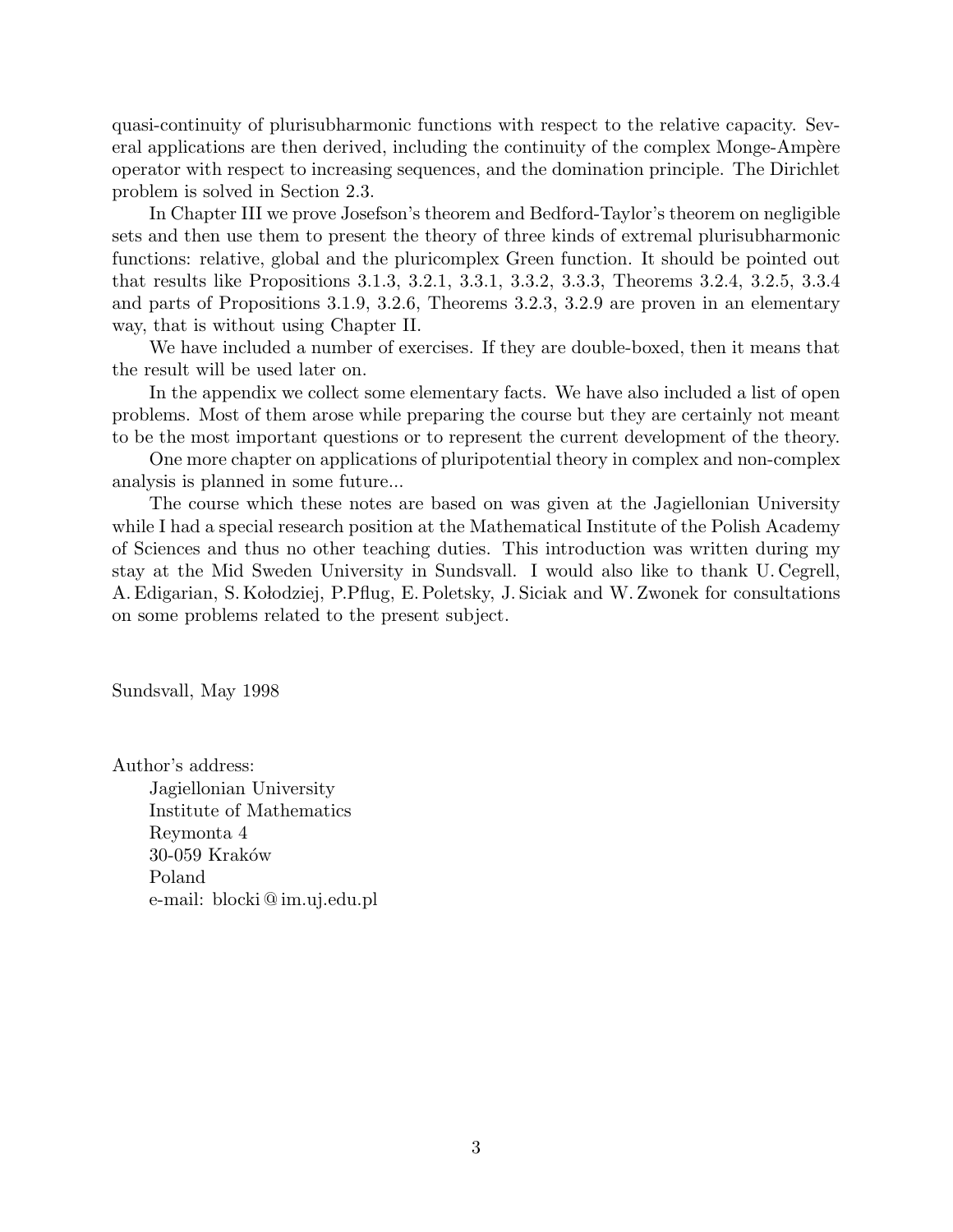### I. Preliminaries

#### 1.1. Distributions and the Laplacian

Let  $\Omega$  be an open set in  $\mathbb{R}^n$ . On a vector space  $C_0^k(\Omega)$ ,  $k = 0, 1, 2, \ldots, \infty$ , we introduce a topology as follows: a sequence  $\{\varphi_j\}$  is convergent to  $\varphi$  iff

- i) there exists  $K \subseteq \Omega$  such that supp  $\varphi_j \subset K$  for all j;
- ii) for all multi-indices  $\alpha \in \mathbb{N}^n$  with  $|\alpha| \leq k$  we have  $D^{\alpha} \varphi_j \longrightarrow D^{\alpha} \varphi$  uniformly (if  $k = \infty$ ) then for all  $\alpha$ ).

If  $\mathcal{D}(\Omega) = C_0^{\infty}(\Omega)$  with this topology then by  $\mathcal{D}'(\Omega)$  we denote the set of all (complex) continuous linear functionals on  $\mathcal{D}(\Omega)$  and call them *distributions* on  $\Omega$ . We say that  $u \in \mathcal{D}'(\Omega)$  is a distribution of order k if it can be continuously extended to  $C_0^k(\Omega)$ .

**Theorem 1.1.1**. Let u be a linear functional on  $C_0^{\infty}(\Omega)$ . Then u is a distribution iff for all  $K \in \Omega$  there is k and a positive constant C such that

(1.1.1) 
$$
|u(\varphi)| \le C \sum_{|\alpha| \le k} \|D^{\alpha}\varphi\|_{K}, \quad \varphi \in C_0^{\infty}(\Omega), \text{ supp } \varphi \subset K.
$$

u is a distribution of order k iff (1.1.1) holds with this k for all  $K \in \Omega$ .

**Proof.** That (1.1.1) implies that u is a distribution is obvious. Assume that  $u \in \mathcal{D}'(\Omega)$ and that (1.1.1) does not hold for some  $K \in \Omega$ . Then for every natural j there exists  $\varphi_j \in C_0^{\infty}(K)$  with

$$
|u(\varphi_j)| > j \sum_{|\alpha| \le j} ||D^{\alpha} \varphi_j||_K
$$

and  $u(\varphi_j) = 1$ . Then for any  $\alpha$  and  $j \geq |\alpha|$  we have  $|D^{\alpha}\varphi_j| < 1/j$ . Thus  $\varphi \longrightarrow 0$  in  $C_0^{\infty}(\Omega)$  which is a contradiction. Similarly we prove the second part of the theorem.

If  $\Omega'$  is an open subset of  $\Omega$  and  $u \in \mathcal{D}'(\Omega)$  then the restriction  $u|_{\Omega'}$  is well defined by the natural inclusion  $C_0^{\infty}(\Omega') \subset C_0^{\infty}(\Omega)$ . Being a distribution is a local property as the following result shows:

**Theorem 1.1.2**. Let  $\{\Omega_j\}$  be a an open covering of  $\Omega$ . If  $u, v \in \mathcal{D}'(\Omega)$  are such that  $u = v$  on  $\Omega_j$  for every j, then  $u = v$  in  $\Omega$ . On the other hand, if  $u_j \in \mathcal{D}'(\Omega_j)$  are such that  $u_j = u_k$  on  $\Omega_j \cap \Omega_k$  then there exists a unique  $u \in \mathcal{D}'(\Omega)$  such that  $u = u_j$  on  $\Omega_j$ .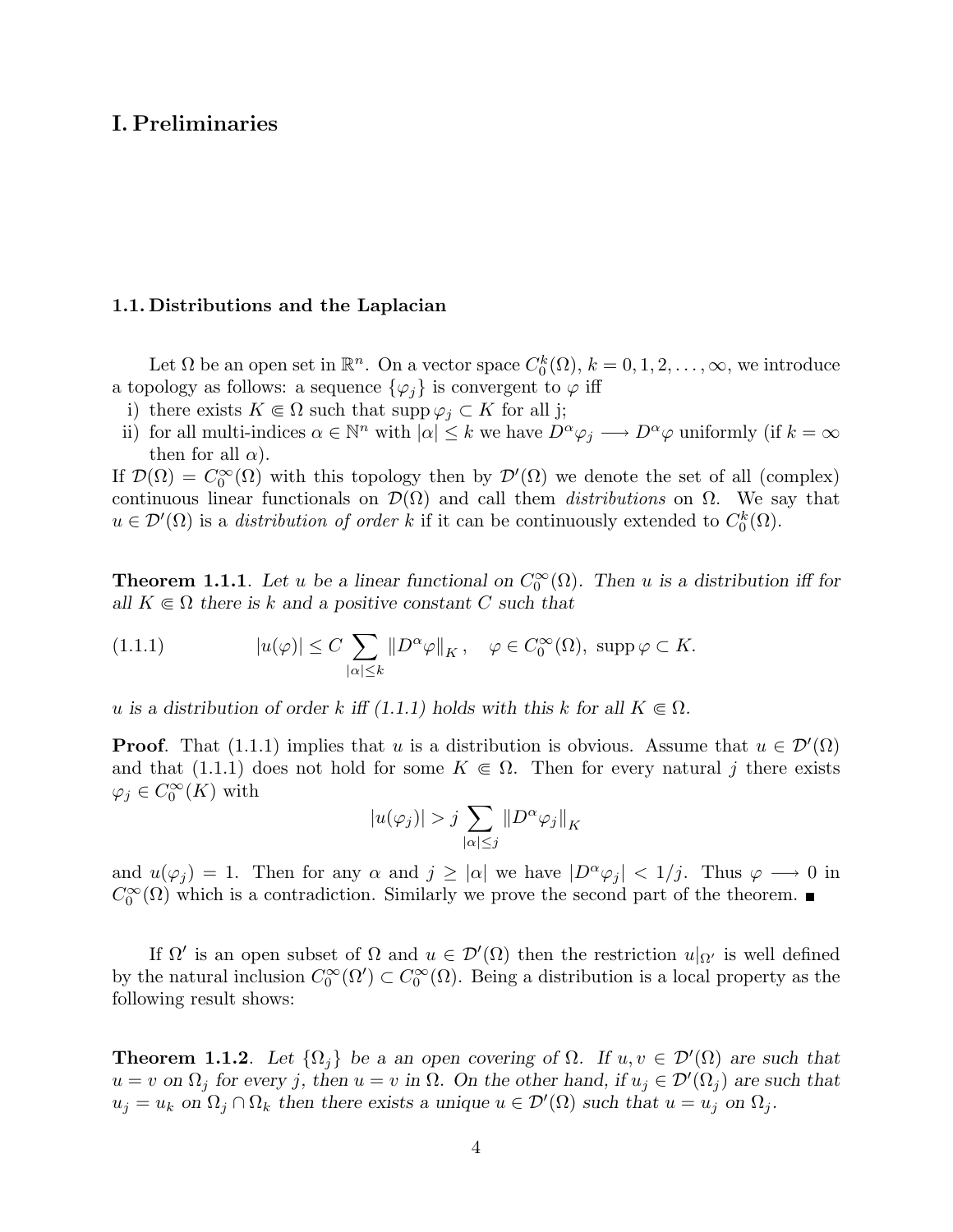**Proof.** Partition of unity gives  $\varphi_j \in C_0^{\infty}(\Omega)$  such that  $\text{supp }\varphi_j \in \Omega_j$ , the family  $\{\text{supp }\varphi_j\}$ **Froot**. Partition of the gives  $\varphi_j \in C_0^{\infty}(\Omega)$  such that supp  $\varphi_j \in \Omega_j$ , the family singlet is locally finite and  $\sum_j \varphi_j = 1$  in  $\Omega$ . For  $u \in \mathcal{D}'(\Omega)$  and  $\varphi \in C_0^{\infty}(\Omega)$  we have

$$
u(\varphi) = u\bigg(\sum_{j} \varphi_{j} \varphi\bigg) = \sum_{j} u\left(\varphi_{j} \varphi\right)
$$

since the sum is in fact finite. This proves the first part. If  $u_j \in \mathcal{D}'(\Omega_j)$  and  $\varphi \in C_0^{\infty}(\Omega)$ then we set

$$
u(\varphi) = \sum_{j} u_j(\varphi_j \varphi).
$$

One can easily show that  $u \in \mathcal{D}'(\Omega)$ . Then for  $\varphi \in C_0^{\infty}(\Omega_k)$  we have  $\varphi_j \varphi \in C_0^{\infty}(\Omega_j \cap \Omega_k)$ and  $\sqrt{ }$  $\mathbf{r}$ 

$$
u(\varphi) = \sum_j u_j (\varphi_j \varphi) = \sum_j u_k (\varphi_j \varphi) = u_k \left( \sum_j \varphi_j \varphi \right) = u_k(\varphi).
$$

The uniqueness follows from the first part.  $\blacksquare$ 

By the Riesz representation theorem (see [Rud, Theorem 6.19]), distributions of order 0 can be identified with regular complex measures by the following

$$
u(\varphi) = \int_{\Omega} \varphi d\mu, \quad \varphi \in C_0(\Omega).
$$

Similarly, nonnegative distributions (that is  $u(\varphi) \geq 0$  whenever  $\varphi \geq 0$ ) are in fact nonnegative Radon measures (see [Rud, Theorem 2.14]). (Here it is even enough to assume that u is just a nonnegative linear functional on  $C_0^{\infty}(\Omega)$ .)

A function  $f \in L^1_{loc}(\Omega)$  defines a distribution of order 0:

$$
u_f(\varphi) := \int_{\Omega} f \varphi d\lambda, \quad \varphi \in C_0(\Omega).
$$

Here  $\lambda$  denotes the Lebesgue measure in  $\mathbb{R}^n$ .

Partial derivatives of a distribution are defined as follows:

$$
(D_j u)(\varphi) := -u(D_j \varphi), \quad j = 1, \dots, n, \ \varphi \in \mathcal{D}(\Omega).
$$

Then  $D_j u \in \mathcal{D}'(\Omega)$ . Integration by parts gives  $D_j u_f = u_{D_j} f$  for  $f \in C^1(\Omega)$  and thus the differentiation of a distribution is a generalization of a classical differentiation.

If  $u \in \mathcal{D}'(\Omega)$  and  $f \in C^{\infty}(\Omega)$  then we define the product

$$
(fu)(\varphi) := u(f\varphi), \quad \varphi \in C_0^{\infty}(\Omega).
$$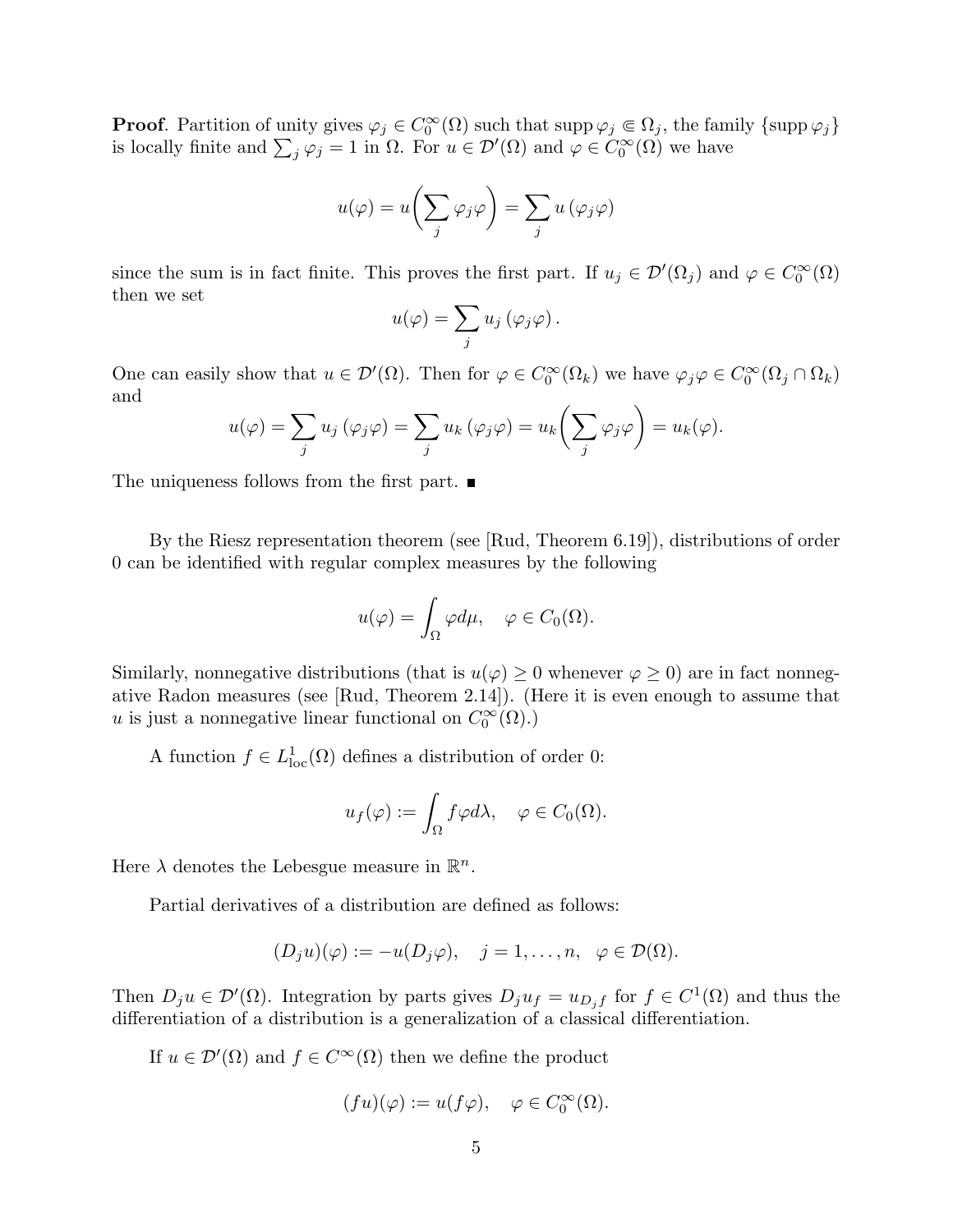Then  $fu \in \mathcal{D}'(\Omega)$ . The same definition applies if u is a distribution of order k and  $f \in C^k(\Omega)$  - then fu is a distribution of order k. One can easily show that

$$
D_j(fu) = fD_ju + D_jf u.
$$

Let  $\Delta = \sum_j D_j^2$  be the Laplace operator.

**Proposition 1.1.3**. If  $\Omega$  is a bounded domain in  $\mathbb{R}^n$  with  $C^2$  boundary and  $u, v \in C^2(\overline{\Omega})$ then  $\overline{a}$ 

$$
\int_{\Omega} \left( u \Delta v - v \Delta u \right) d\lambda = \int_{\partial \Omega} \left( u \frac{\partial v}{\partial n} - v \frac{\partial u}{\partial n} \right) d\sigma.
$$

Proof. The Stokes theorem gives

$$
\int_{\partial\Omega} \left( u \frac{\partial v}{\partial n} - v \frac{\partial u}{\partial n} \right) d\sigma = \int_{\partial\Omega} \langle u \nabla v - v \nabla u, n \rangle d\sigma
$$

$$
= \int_{\Omega} \text{div}(u \nabla v - v \nabla u) d\lambda = \int_{\Omega} (u \Delta v - v \Delta u) d\lambda.
$$

For a function  $u(x) = f(|x|)$ , where f is smooth, we have  $D_j u(x) = x_j f(|x|)/|x|$  and  $\Delta u(x) = f''(|x|) + (n-1)f'(|x|)/|x|$ . The solutions of the equation  $y' + (n-1)y/t = 0$  are of the form  $y(t) = Ct^{1-n}$ , where C is a constant. For  $t \ge 0$  define

$$
\widehat{E}(t) := \begin{cases} \frac{1}{2\pi} \log t, & \text{if } n = 2 \\ -\frac{1}{(n-2)c_n} t^{2-n}, & \text{if } n \neq 2, \end{cases}
$$

where  $c_n$  is the area of the unit sphere in  $\mathbb{R}^n$ . Note that for  $t > 0$   $\hat{E}'(t) = 1/\sigma(\partial B_t)$ , where  $B_t = B(0, t).$ 

**Theorem 1.1.4.** Set  $E(x) := \widehat{E}(|x|)$ . Then  $E \in L^1_{loc}(\mathbb{R}^n)$  and  $D_j E = x_j |x|^{-n}/c_n \in$  $L^1_{loc}(\mathbb{R}^n)$  as a distribution,  $j=1,\ldots,n$ . E is the fundamental solution for the Laplacian, that is  $\Delta E = \delta_0$ , where

$$
\delta_0(\varphi) = \varphi(0), \quad \varphi \in C_0(\mathbb{R}^n)
$$

is called the Dirac delta.

**Proof.** On  $\mathbb{R}^n \setminus \{0\}$  E is smooth and we have  $D_j E = x_j |x|^{-n}/c_n$  and  $\Delta E = 0$  there. For  $\varphi \in C_0^{\infty}(B_R)$  integration by parts gives

$$
D_j E(\varphi) = -E(D_j \varphi) = -\lim_{\varepsilon \to 0} \int_{B_R \setminus B_\varepsilon} E D_j \varphi d\lambda
$$
  
= 
$$
\lim_{\varepsilon \to 0} \left( \int_{B_R \setminus B_\varepsilon} \varphi(x) x_j |x|^{-n} / c_n d\lambda(x) + \int_{\partial B_\varepsilon} E \varphi n_j d\sigma \right)
$$
  
= 
$$
\int_{B_R} \varphi(x) x_j |x|^{-n} / c_n d\lambda(x),
$$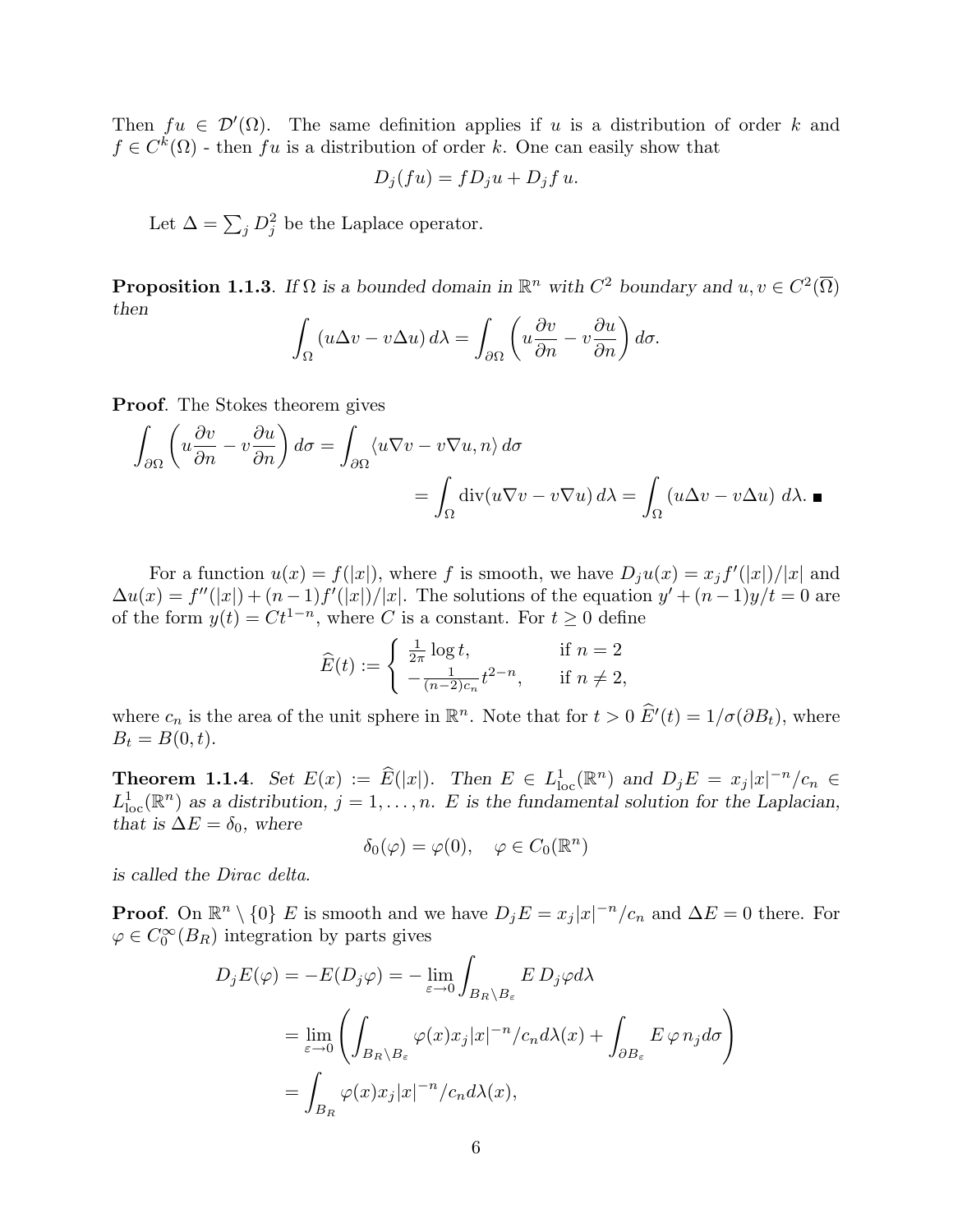since  $\lim_{\varepsilon\to 0} \sigma(\partial B_{\varepsilon})\widehat{E}(\varepsilon) = 0$ . Therefore  $D_j E = x_j |x|^{-n}/c_n$ . Similarly, by Proposition 1.1.3

$$
\Delta E(\varphi) = \lim_{\varepsilon \to 0} \int_{B_R \setminus B_{\varepsilon}} E \Delta \varphi = \lim_{\varepsilon \to 0} \int_{\partial B_{\varepsilon}} \left( \varphi \frac{\partial E}{\partial n} - E \frac{\partial \varphi}{\partial n} \right) d\sigma
$$

$$
= \lim_{\varepsilon \to 0} \frac{1}{c_n \varepsilon^{n-1}} \int_{\partial B_{\varepsilon}} \varphi = \varphi(0). \blacksquare
$$

Exercise i) Let  $\Omega$  be a bounded domain in  $\mathbb{R}^n$  with  $C^1$  boundary. Show that  $D_j \chi_{\Omega} =$  $-\overline{n_jd\sigma}$ , where  $\chi_{\Omega}$  is the characteristic function of  $\Omega$ ,  $n_j$  is the j-th coordinate of the outer normal of  $\partial\Omega$  and  $d\sigma$  is the surface measure of  $\partial\Omega$ .

ii) Show that

$$
\frac{\partial}{\partial \overline{z}}\left(\frac{1}{z}\right) = \pi \delta_0.
$$

If  $u \in L^1_{loc}(\Omega)$  and  $v \in L^\infty_0(\mathbb{R}^n)$  then

$$
(u * v)(x) = \int u(y)v(x - y)d\lambda(y) = \int u(x - y)v(y)d\lambda(y)
$$

The integration is in fact over the set  ${x}$  – supp v and we only take those x for which  ${x} - \text{supp } v \subset \Omega$ .

For a test function  $\varphi$  we then have

$$
(u * v)(\varphi) = \int \int u(y)v(x - y)d\lambda(y)\varphi(x)d\lambda(x)
$$
  
= 
$$
\int \int v(x)\varphi(x + y)d\lambda(x)u(y)d\lambda(y)
$$
  
= 
$$
u(\widetilde{(v * \widetilde{\varphi})})
$$
,

where  $\widetilde{\varphi}(x) = \varphi(-x)$ .

We want to define the convolution  $u * v$  when u and v are distributions. First, if  $u \in \mathcal{D}'(\Omega)$  and  $\varphi \in C_0^{\infty}(\mathbb{R}^n)$  we set

$$
(u * \varphi)(x) := u(\varphi(x - \cdot))
$$

for  $x$  from the set

(1.1.2) 
$$
\Omega' := \{x \in \mathbb{R}^n : \{x\} - \operatorname{supp} \varphi \subset \Omega\}.
$$

One can see that  $u * \varphi$  is determined in a neighborhood of x by u restricted to a neighborhood of  $\{x\}$  – supp  $\varphi$ .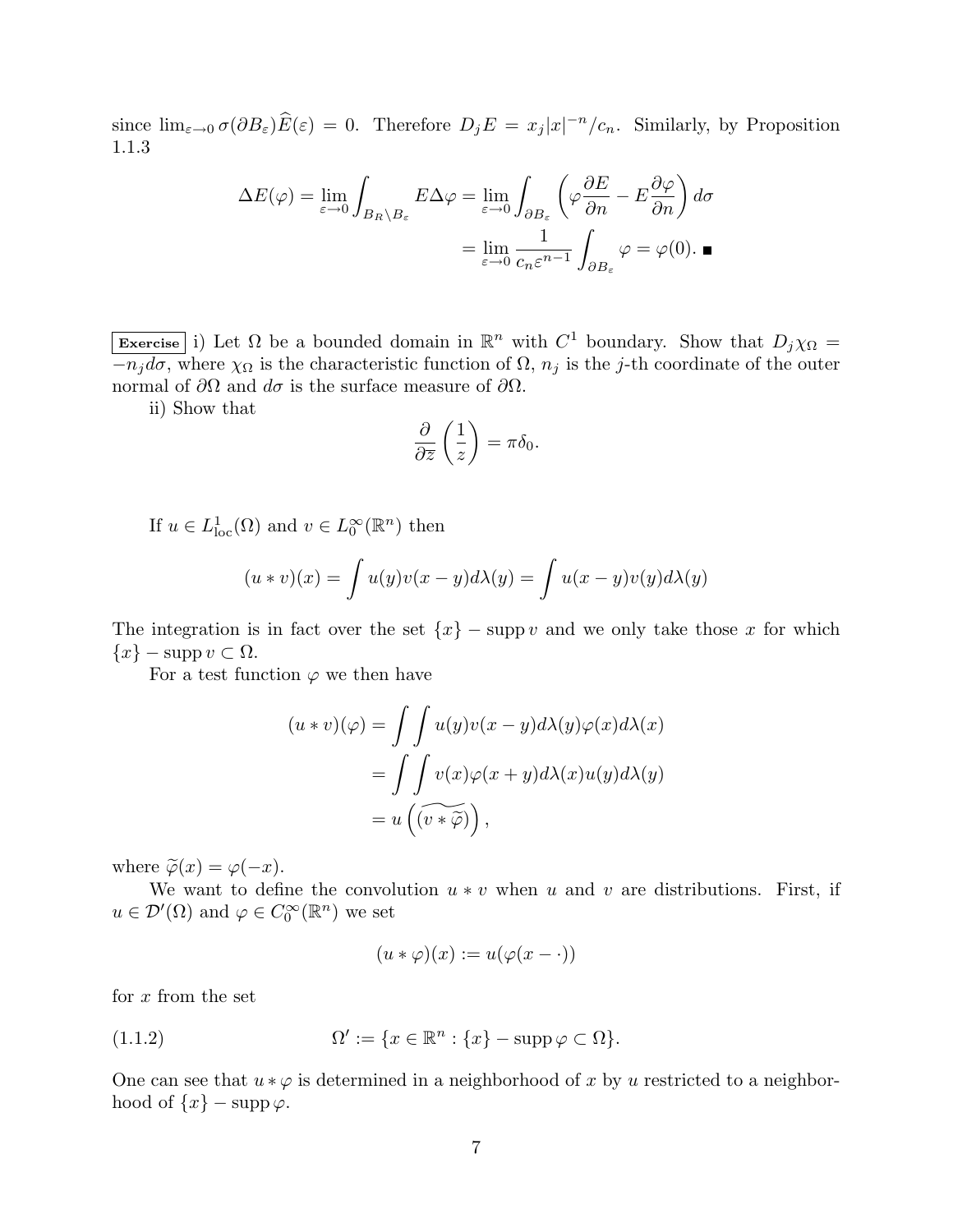**Theorem 1.1.5**. For  $u, v \in \mathcal{D}'(\Omega)$  and  $\varphi, \psi \in C_0^{\infty}(\mathbb{R}^n)$  we have i)  $u * \varphi \in C^{\infty}(\Omega')$ ; ii)  $D^{\alpha}(u * \varphi) = u * D^{\alpha}\varphi = D^{\alpha}u * \varphi;$ iii) supp  $(u * \varphi) \subset \text{supp } u + \text{supp } \varphi$ ; iv)  $(u * \varphi) * \psi = u * (\varphi * \psi)$  on the set  $\Omega'' = \{x \in \mathbb{R}^n : \{x\} - (\text{supp}\,\varphi + \text{supp}\,\psi) \subset \Omega\};$ v)  $(u * \varphi)(\psi) = u (\widetilde{\varphi} * \psi) = u$  $\overline{a}$  $\widetilde{(\varphi * \widetilde{\psi})}$  $\mathbf{r}$ if supp  $\psi \subset \Omega'$ ;

vi) If  $u * \varphi = v * \varphi$  for  $\varphi$  with support in an arbitrary small neighborhood of 0, then  $u = v.$ 

Proof. Write

$$
\varphi(x+h) = \varphi(x) + \sum_j h_j D_j \varphi(x) + R_h(x).
$$

Then

$$
(u * \varphi)(x+h) = u(\varphi(x+h-\cdot)) = u(\varphi(x-\cdot)) + \sum_j h_j u(D_j \varphi(x-\cdot)) + u(R_h(x-\cdot))
$$

and  $u(D_j\varphi(x-\cdot)) = D_ju(\varphi(x-\cdot))$ . By Theorem 1.1.1 and Taylor's formula we have for some finite k  $\overline{\phantom{a}}$ 

$$
|u(R_h(x-\cdot))| \le C \sum_{|\alpha| \le k} ||D^{\alpha}R_h(x-\cdot)|| = o(|h|)
$$

uniformly in  $h$ . Hence

$$
(u * \varphi)(x+h) = (u * \varphi)(x) + \sum_j h_j (u * D_j \varphi)(x) + o(|h|).
$$

Therefore  $u * \varphi$  is differentiable (in particular continuous) and

$$
D_j(u * \varphi) = u * D_j \varphi = D_j u * \varphi,
$$

thus  $u * \varphi \in C^1$ . Iteration of this gives i) and ii).

iii) If  $x \notin \text{supp } u + \text{supp } \varphi$  then  $\text{supp } u \cap (\{x\} - \text{supp } \varphi) = \emptyset$  and  $(u * \varphi)(x) = 0$ .

iv) One can easily show that

$$
\varphi * \psi = \lim_{\varepsilon \to 0} \sum_{y \in \mathbb{Z}^n} \varepsilon^n \varphi(\cdot - \varepsilon y) \psi(\varepsilon y)
$$

in  $C_0^{\infty}(\Omega'')$ . Thus

$$
(u * (\varphi * \psi))(x) = u \left( \lim_{\varepsilon \to 0} \sum_{y \in \mathbb{Z}^n} \varepsilon^n \varphi(x - \varepsilon y) \psi(\varepsilon y) \right)
$$
  
= 
$$
\lim_{\varepsilon \to 0} \sum_{y \in \mathbb{Z}^n} \varepsilon^n (u * \varphi)(x - \varepsilon y) \psi(\varepsilon y)
$$
  
= 
$$
((u * \varphi) * \psi)(x).
$$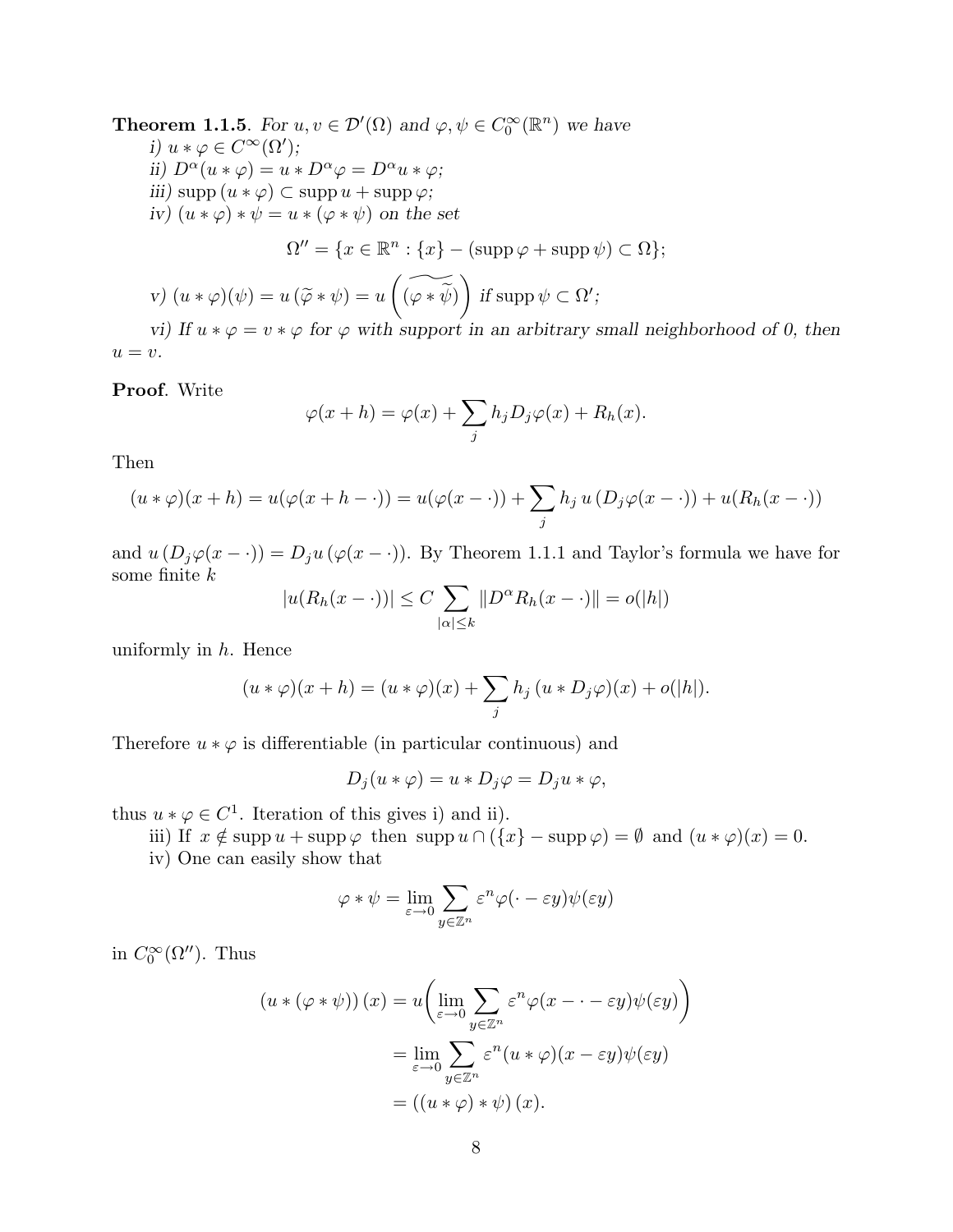v) We have

$$
\widetilde{(\varphi*\widetilde{\psi})}=\widetilde{\varphi}*\psi
$$

and, similarly as above,

$$
(u * \varphi)(\psi) = \lim_{\varepsilon \to 0} \sum_{x \in \mathbb{Z}^n} \varepsilon^n u (\varphi(\varepsilon x - \cdot)) \psi(\varepsilon x)
$$

$$
= u \left( \lim_{\varepsilon \to 0} \sum_{x \in \mathbb{Z}^n} \varepsilon^n \varphi(\varepsilon x - \cdot) \psi(\varepsilon x) \right)
$$

$$
= u \left( \int \varphi(x - \cdot) \psi(x) d\lambda(x) \right)
$$

$$
= u (\widetilde{\varphi} * \psi).
$$

vi) Let  $x \in \Omega'$  and take  $\psi \in C_0^{\infty}(\Omega')$  with support in a small neighborhood of x. If  $\varphi := \psi(x - \cdot)$  then  $\psi = \varphi(x - \cdot)$  and  $u(\psi) = (u * \varphi)(x) = (v * \varphi)(x) = v(\psi)$ . The conclusion follows from Theorem 1.1.2.  $\blacksquare$ 

Let  $\rho \in C_0^{\infty}(\mathbb{R}^n)$  be such that  $\rho \geq 0$ , supp  $\rho = \overline{B}(0,1)$ ,  $\int \rho d\lambda = 1$  and  $\rho$  depends only Let  $\rho \in C_0^{\infty}(\mathbb{R}^n)$  be such that  $\rho \geq 0$ , supp  $\rho = B(0, 1)$ ,  $\int \rho a \lambda = 1$  and  $\rho$  depends only<br>on |x|. Set  $\rho_{\varepsilon}(x) := \varepsilon^{-n} \rho(x/\varepsilon)$ . Then supp  $\rho_{\varepsilon} = \overline{B}(0, \varepsilon)$  but  $\int \rho_{\varepsilon} d\lambda = 1$ . Theorem 1.1.5 gives the following result:

**Theorem 1.1.6**. If  $u \in \mathcal{D}'(\Omega)$ , then  $u_{\varepsilon} := u * \rho_{\varepsilon} \in C^{\infty}(\Omega_{\varepsilon})$ , where

 $\Omega_{\varepsilon} := \{x \in \Omega : \text{dist}(x, \partial \Omega) < \varepsilon\},\$ 

and  $u_{\varepsilon} \longrightarrow u$  weakly as  $\varepsilon \longrightarrow 0$  (that is  $u_{\varepsilon}(\varphi) \longrightarrow u(\varphi)$  for every  $\varphi \in \mathcal{D}(\Omega)$ ).

**Proof.** By Theorem 1.1.5.v it is enough to observe that  $\tilde{\rho}_{\varepsilon} * \varphi \longrightarrow \varphi$  in  $C_0^{\infty}(\Omega)$ .

**Theorem 1.1.7**. If  $u \in \mathcal{D}'(\Omega)$  then there exists a sequence  $u_j \in C_0^{\infty}(\Omega)$  such that  $u_j \longrightarrow u$ weakly.

**Proof.** Take  $\chi_j \in C_0^{\infty}(\Omega)$  such that  $\text{supp }\chi_j \subset \Omega_{1/j}$  and  $\{\chi_j = 1\} \uparrow \Omega$  as  $j \uparrow \infty$ . Set

$$
u_j := (\chi_j u) * \rho_{1/j}.
$$

Then by Theorem 1.1.5  $u_j \in C_0^{\infty}(\Omega)$  and for  $\varphi \in C_0^{\infty}(\Omega)$  and j big enough

$$
u_j(\varphi) = u(\chi_j(\widetilde{\rho}_{1/j} * \varphi)) = u(\rho_{1/j} * \varphi).
$$

Suppose  $u \in \mathcal{D}'(\Omega)$  and let  $v \in \mathcal{D}'(\mathbb{R}^n)$  have a compact support. We define

$$
(u * v)(\varphi) := u\left(\widetilde{(v * \widetilde{\varphi})}\right), \quad \varphi \in C_0^{\infty}(\Omega'),
$$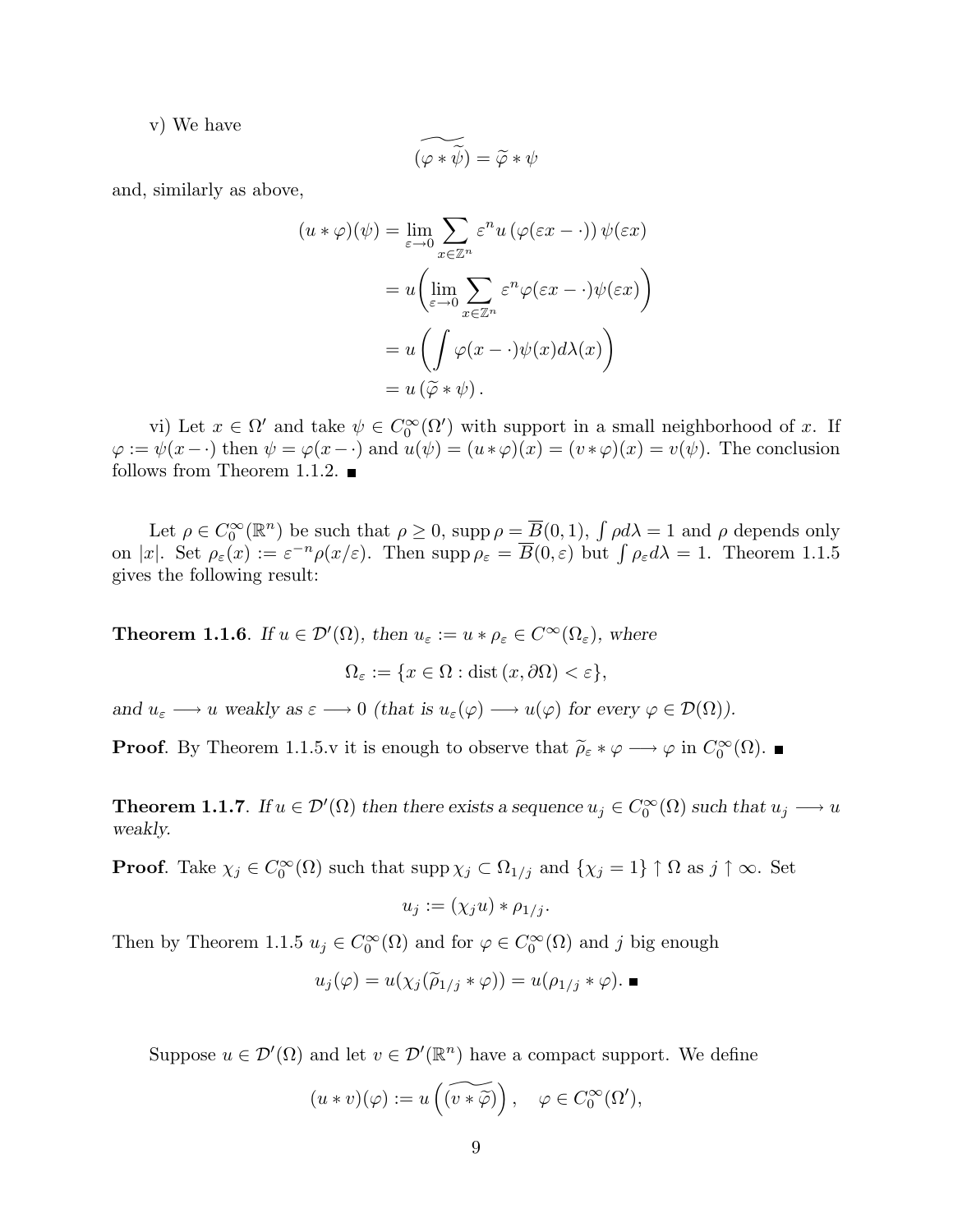where  $\Omega'$  is given by (1.1.2). By Theorem 1.1.5.v this definition is consistent with the previous one if  $v$  is smooth.

Theorem 1.1.8. We have i)  $u * v \in \mathcal{D}'(\Omega')$ ; ii)  $(u * v) * w = u * (v * w)$  if w is a distribution with compact support; iii)  $D^{\alpha}(u * v) = u * D^{\alpha}v = D^{\alpha}u * v;$  $iv)$  supp  $(u * v) \subset$  supp  $u +$  supp  $v$ ; v)  $u * v = v * u$  if u has a compact support; vi)  $u * \delta_0 = u$ .

**Proof.** i) If  $\varphi_j \longrightarrow 0$  in  $C_0^{\infty}(\Omega')$  then  $v * \varphi_j \longrightarrow 0$  in  $C_0^{\infty}(\Omega)$ . ii) First we want to show that

$$
(1.1.3) \qquad (u * v) * \varphi = u * (v * \varphi)
$$

if  $\varphi$  is a test function. We have

$$
((u * v) * \varphi)(x) = (u * v)(\varphi(x - \cdot)) = u((v * \widetilde{\varphi(x - \cdot)}))
$$

and

$$
(v * \widetilde{\varphi(x - \cdot)})(y) = v(\varphi(x - y - \cdot)) = (v * \varphi)(x - y)
$$

thus (1.1.3) follows. Now one can easily show ii) using (1.1.3) and Theorem 1.1.5.vi.

iii) It follows easily from ii), Theorems 1.1.5.ii and 1.1.5.vi.

iv) Let  $\varphi \in C_0^{\infty}(\Omega')$  be such that  $\text{supp }\varphi \cap (\text{supp } u + \text{supp } v) = \emptyset$ . By Theorem 1.1.5.iii we have

$$
\operatorname{supp}\widetilde{(v*\widetilde{\varphi})}\subset -(\operatorname{supp} v-\operatorname{supp}\varphi).
$$

Since  $(\text{supp }\varphi - \text{supp } v) \cap \text{supp } u = \emptyset$ , it follows that  $(u * v)(\varphi) = 0$ .

v) If  $\varphi, \psi \in C_0^{\infty}(\mathbb{R}^n)$  have support in a small neighborhood of 0 then by ii), Theorem 1.1.5.i and the commutativity of the convolution of functions we have

 $u * v * \varphi * \psi = u * \psi * v * \varphi = v * \varphi * u * \psi = v * u * \varphi * \psi.$ 

By Theorem 1.1.5.vi used twice we conclude that  $u * v = v * u$ .

vi) Follows directly from the definition.

If u is a distribution then by sing supp u denote the set of those x such that u is not  $C^{\infty}$  in a neighborhood of x.

**Theorem 1.1.9.** sing supp  $(u * v) \subset \text{sing supp } u + \text{sing supp } v$ 

**Proof.** Take  $x \notin \text{sing supp } u + \text{sing supp } v$ . We have to show that  $u * v$  is  $C^{\infty}$  in a neighborhood of x. Let  $\psi \in C_0^{\infty}(\mathbb{R}^n)$  be such that  $\psi = 1$  in a neighborhood of sing supp v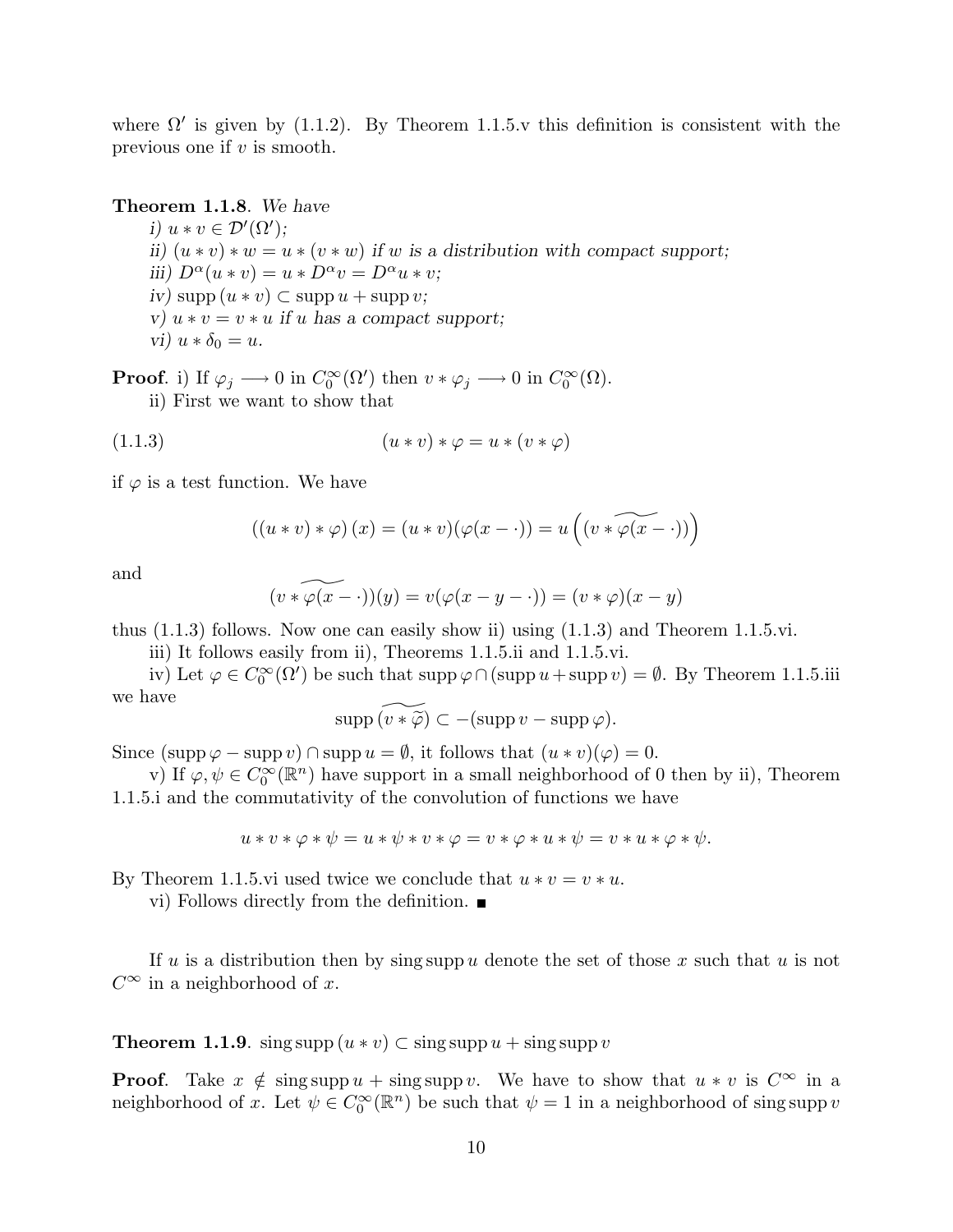and  $x \notin \text{sing supp } u + \text{supp }\psi$ . The last condition means that u is  $C^{\infty}$  in a neighborhood of  $\{x\}$  – supp  $\psi$ . We have

$$
u * v = u * (\psi v) + u * ((1 - \psi)v)
$$

and the last term is  $C^{\infty}$  by Theorem 1.1.5.i, since  $(1 - \psi)v \in C_0^{\infty}(\mathbb{R}^n)$ . Let  $\varphi \in C_0^{\infty}(\Omega)$ be such that  $\varphi = 1$  in a neighborhood of  $\{x\}$  – supp  $\psi$  and u is  $C^{\infty}$  in a neighborhood of supp  $\varphi$ . Then

$$
u * (\psi v) = (\varphi u) * (\psi v) + ((1 - \varphi)u) * (\psi v).
$$

The first term is  $C^{\infty}$  by Theorem 1.1.8.v and Theorem 1.1.5.i, since  $\varphi u \in C_0^{\infty}(\Omega)$ . By Theorem 1.1.8.iv the support of the second term is contained in the set supp  $(1-\varphi)$ +supp  $\psi$ which does not contain x.  $\blacksquare$ 

**Corollary 1.1.10**. If  $u \in \mathcal{D}'(\Omega)$  then sing supp  $u = \text{sing supp } \Delta u$ .

**Proof.** Obviously sing supp  $\Delta u \subset \text{sing supp } u$ . Let  $\Omega' \subset \Omega$  and take  $\chi \in C_0^{\infty}(\Omega)$  such that  $\chi = 1$  in a neighborhood of  $\overline{\Omega'}$ . Then  $\chi u = \Delta E * (u\chi) = E * \Delta(u\chi)$ . Thus by Theorem 1.1.9

$$
\Omega' \cap \operatorname{sing} \operatorname{supp} u = \Omega' \cap \operatorname{sing} \operatorname{supp} (\chi u) \subset \Omega' \cap \operatorname{sing} \operatorname{supp} \Delta(\chi u) = \Omega' \cap \operatorname{sing} \operatorname{supp} \Delta u
$$

and the corollary follows.  $\blacksquare$ 

The following result is a very weak version of the Sobolev theorem. The full version can be found in  $[H\ddot{o}r2]$ .

**Theorem 1.1.11.** Assume that  $\Omega$  is a convex domain. Let  $u \in \mathcal{D}'(\Omega)$  be such that  $D_j u \in L^{\infty}(\Omega)$ ,  $j = 1, ..., n$ . Then u is a Lipschitz continuous function in  $\Omega$ . The classical derivatives of u given by the Rademacher theorem coincide with the distributional derivatives.

**Proof.** First we show that u is continuous. Take  $\Omega' \in \Omega$  and let  $\chi \in C_0^{\infty}(\Omega)$  be such that  $\chi \geq 0$  and  $\chi = 1$  in a neighborhood of  $\overline{\Omega'}$ . Then by Theorems 1.1.4 and 1.1.8

$$
\chi u = \Delta E * (\chi u) = \sum_j D_j E * D_j(\chi u)
$$
  
= 
$$
\sum_j D_j E * (\chi D_j u) + \sum_j D_j E * (u D_j \chi).
$$

By Theorem 1.1.9  $D_j E_*(uD_j \chi) \in C^\infty(\Omega')$  and  $D_j E_*(\chi D_j u)$  is continuous by the Lebesgue bounded convergence theorem, since  $D_j E \in L^1_{loc}(\mathbb{R}^n)$  and  $\chi D_j u \in L^{\infty}_0(\Omega)$ . Hence, u is continuous.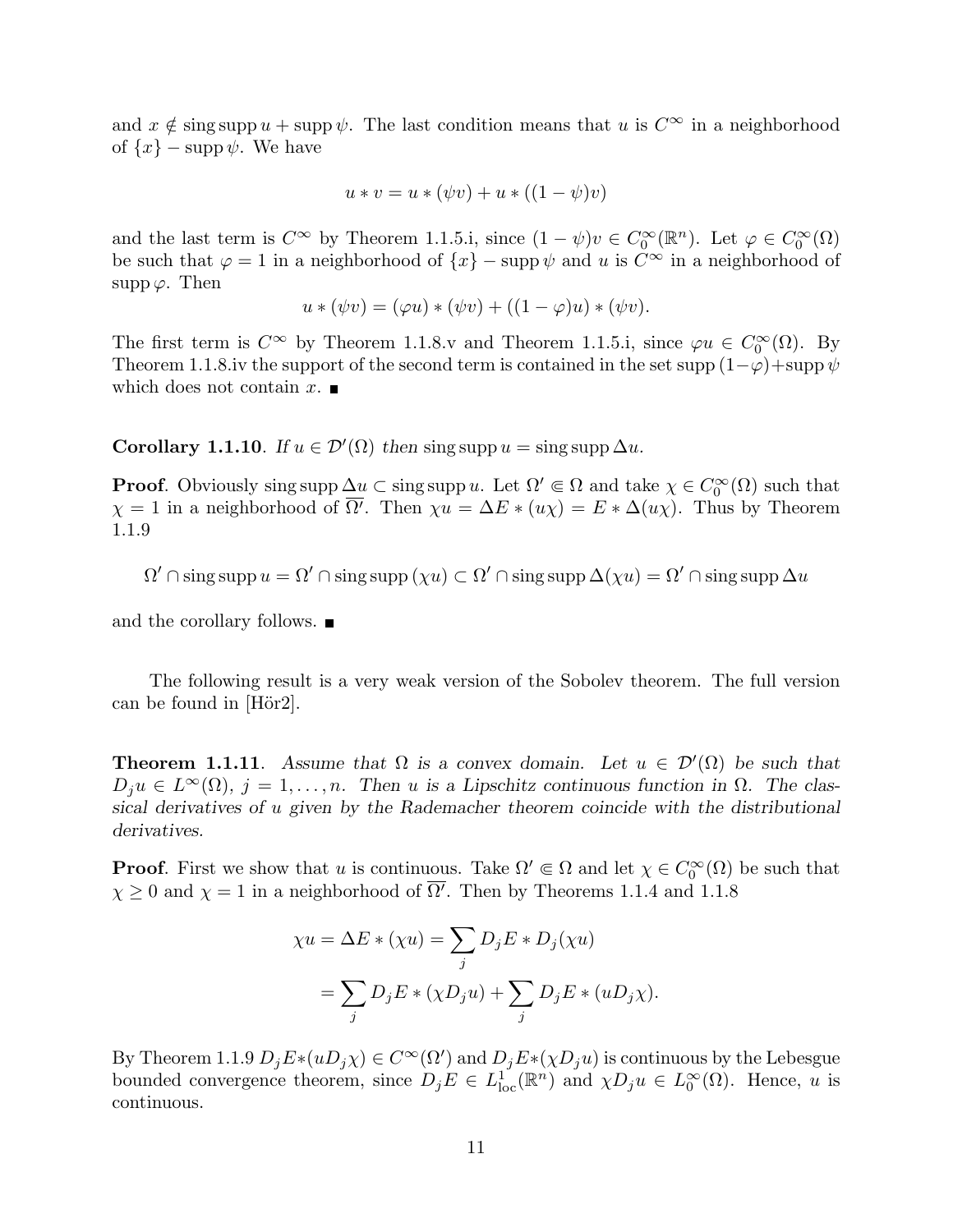Assume that  $|D_j u| \leq M$  in  $\Omega$ ,  $j = 1, \ldots, n$ . If  $u_{\varepsilon} = u * \rho_{\varepsilon} \in C^{\infty}(\Omega_{\varepsilon})$  then  $u_{\varepsilon} \longrightarrow u$ uniformly as  $\varepsilon \longrightarrow 0$ ,  $|D_j u_\varepsilon| \leq M$  and by the mean value theorem

$$
|u_{\varepsilon}(x) - u_{\varepsilon}(y)| \le M|x - y|, \quad x, y \in \Omega_{\varepsilon}.
$$

Thus *u* is Lipschitz continuous.

The last part of the theorem follows immediately from Proposition A1.3.  $\blacksquare$ 

**Theorem 1.1.12**. Let u be a distribution and  $k = 1, 2, ...$ 

i) If  $D^{\alpha}u$  is a locally bounded function for every  $\alpha$  with  $|\alpha|=k$  then  $u \in C^{k-1,1}$  (that is  $u \in C^{k-1}$  and partial derivatives of u of order  $k-1$  are Lipschitz continuous).

ii) If  $D^{\alpha}u$  is a continuous function for every  $\alpha$  with  $|\alpha|=k$  then  $u \in C^k$ .

**Proof.** It is enough to prove the theorem for  $k = 1$  and iterate. i) is then exactly Theorem 1.1.11 and to show ii) it suffices to observe the following elementary fact: if  $u$  is Lipschitz continuous (thus differentiable almost everywhere) and  $D_j u \in L^{\infty}_{loc}$  can be extended to a continuous function then  $D_j u$  exists in every point and is continuous.

**Theorem 1.1.13**. Assume that  $u_j \in C^{k-1,1}(\Omega)$  tend weakly to  $u \in \mathcal{D}'(\Omega)$  and that  $|D^{\alpha}u_j| \leq C < \infty$  if  $|\alpha| = k$ . Then  $u \in C^{k-1,1}(\Omega)$  and  $|D^{\alpha}u| \leq C$  if  $|\alpha| = k$ .

**Proof.** By Theorem 1.1.12 it is enough to show that if  $u_j \in L^{\infty}(\Omega)$ ,  $|u_j| \leq C$  and **Theorem 1.1.12** It is enough to show that if  $u_j \text{ }\in L^{\infty}(\Omega)$ ,  $|u_j| \leq C$  and  $u_j \longrightarrow u \in \mathcal{D}'(\Omega)$  weakly, then  $u \in L^{\infty}(\Omega)$ ,  $|u| \leq C$ . We have  $L^{\infty}(\Omega) = (L^1(\Omega))'$ . By the Alouglu theorem there exists  $v \in L^{\infty}(\Omega)$ ,  $|v| \leq C$  which is a limit of  $u_j$  in the weak<sup>\*</sup> topology of  $(L^1(\Omega))'$ , thus  $u = v$ .

#### 1.2. Subharmonic functions and the Dirichlet problem

A function h is called *harmonic* if  $\Delta h = 0$ . By Corollary 1.1.10 every distribution with this property must be a  $C^{\infty}$  function. The set of all harmonic functions in  $\Omega$  we denote by  $H(\Omega)$ .

Let  $B = B(0, R)$  be a ball in  $\mathbb{R}^n$ . For  $y \in B$  we want to find a function  $u \in L^1_{loc}(B)$  such that  $\Delta u = \delta_y$  and  $\lim_{x \to \partial B} u(x) = 0$ . If we find  $h \in H(B) \cap C(\overline{B})$  such that  $h(x) = E(x - y)$ for  $x \in \partial B$  then a function of the form  $u(x) = E(x - y) - h(x)$  will be fine. For  $y \neq 0$ we are thus looking for h of the form  $h(x) = E(\alpha(x - \beta y))$ , where  $\alpha > 0$  and  $|\beta| > R/|y|$ . Since  $E(x)$  depends only on |x|, it is enough to find  $\alpha$  and  $\beta$  such that  $|x-y| = |\alpha(x-\beta y)|$ , if  $|x| = R$ . It is enough to have

$$
R^2 - 2\langle x, y \rangle + |y|^2 = \alpha^2 R^2 - 2\alpha^2 \beta \langle x, y \rangle + \alpha^2 \beta^2 |y|^2,
$$

thus  $R^2 + |y|^2 = \alpha^2 R^2 + \alpha^2 \beta^2 |y|^2$  and  $1 = \alpha^2 \beta$ . Therefore it suffices to take  $\alpha = |y|/R$ and  $\beta = R^2/|y|^2$ . We have just proved the following result: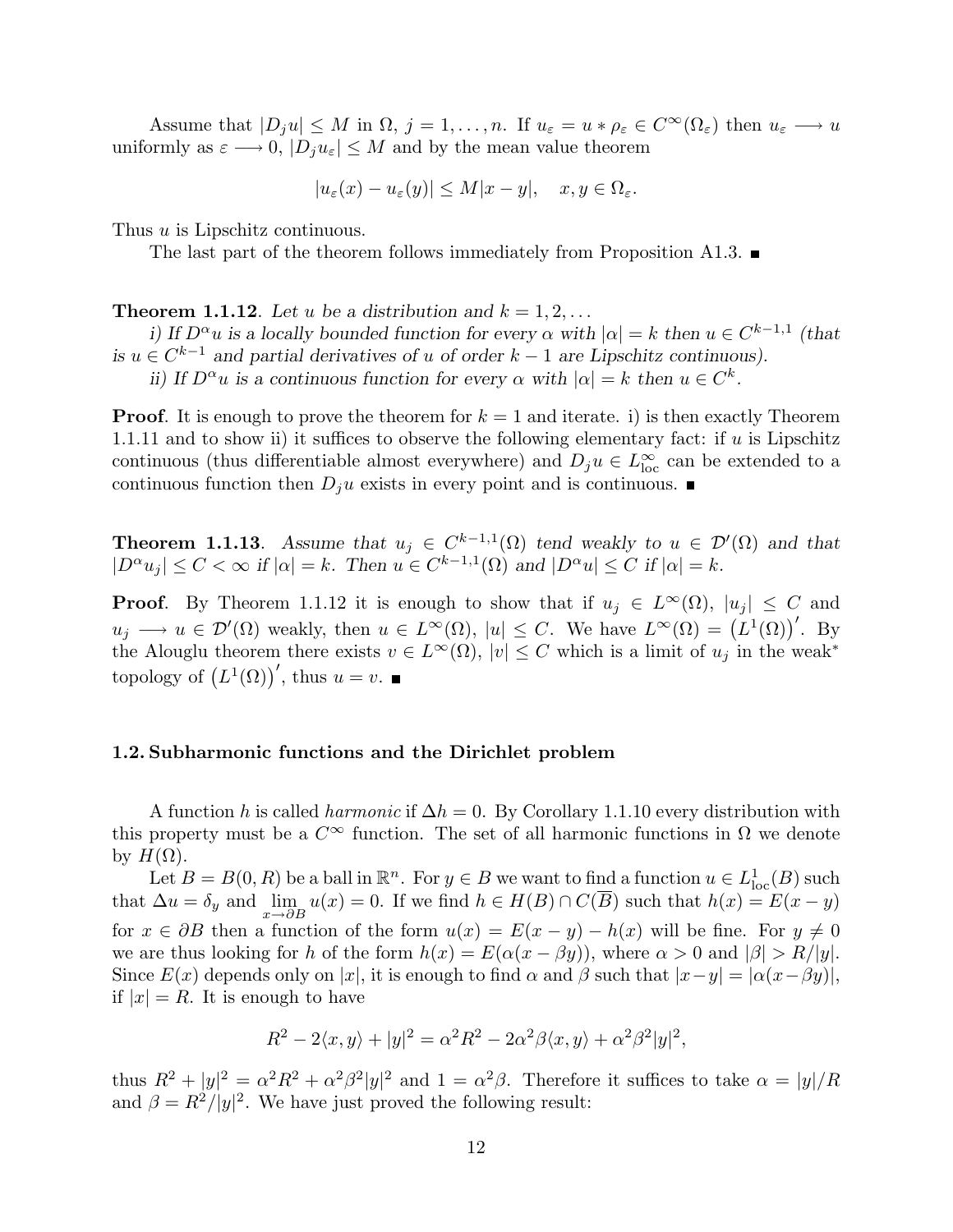**Theorem 1.2.1.** For  $x \in \overline{B}$ ,  $y \in B$ , where  $B = B(0, R)$ , define

$$
G_y(x) = G(x, y) = E(x - y) - E\left(\frac{|y|}{R}x - \frac{R}{|y|}y\right).
$$

Then  $G_y \in H(B(0, R^2/|y|) \setminus \{y\}) \cap L^1_{loc}(B(0, R^2/|y|)), \Delta G_y = \delta_y$  and  $G_y|_{\partial B(0,R)} = 0$ .

G is called a Green function for B.

If  $h \in H(B) \cap C^2(\overline{B})$  then smoothing  $G_y$  near y and using Proposition 1.1.3 we can show that

(1.2.1) 
$$
h(y) = \int_{\partial B} h(x) \frac{\partial G_y}{\partial n}(x) d\sigma(x), \quad y \in B.
$$

We want to compute  $\partial G_y/\partial n$  at  $x \in \partial B$ . For  $t > 0$  set  $\gamma(t) := \widehat{E}(\sqrt{t})$  $\overline{t}$ ); then  $\gamma'(t) =$  $(2c_n)^{-1}t^{-n/2}$  and

$$
G_y(x) = \gamma(|x|^2 - 2\langle x, y \rangle + |y|^2) - \gamma(|x|^2|y|^2/R^2 - 2\langle x, y \rangle + R^2).
$$

Therefore,

$$
\frac{\partial G_y}{\partial n}(x) = \frac{R^2 - |y|^2}{c_n R |x - y|^n}, \quad x \in \partial B, \ y \in B.
$$

**Theorem 1.2.2**. For  $f \in L^{\infty}(\partial B)$ , where  $B = B(y_0, R)$ , set

$$
h(y) := \int_{\partial B} f(x) \frac{R^2 - |y - y_0|^2}{c_n R |x - y|^n} d\sigma(x), \quad y \in B.
$$

Then h is harmonic in B and if f is continuous at some  $x_0 \in \partial B$  then

$$
\lim_{y \to x_0} h(y) = f(x_0).
$$

In particular, if  $f \in C(\partial B)$  then  $h \in C(\overline{B})$ .

**Proof.** We may assume that  $y_0 = 0$ . G is symmetric and therefore

$$
\Delta_y \left( \frac{\partial G_y}{\partial n}(x) \right) = \left( \frac{\partial}{\partial n} \right)_x (\Delta G_x) (y) = 0.
$$

Thus  $h$  is harmonic, since we can differentiate under the sign of integration.

Take  $\varepsilon$ ,  $r > 0$  and set  $A_r := \partial B \cap B(x_0, r)$ ,  $a_r := \sup_{A_r} |f - f(x_0)|$  and  $M :=$ sup<sub>∂B</sub>  $|f - f(x_0)|$ . By (1.2.1) we have

$$
\int_{\partial B} \frac{R^2 - |y|^2}{c_n R |x - y|^n} d\sigma(x) = 1, \quad y \in B.
$$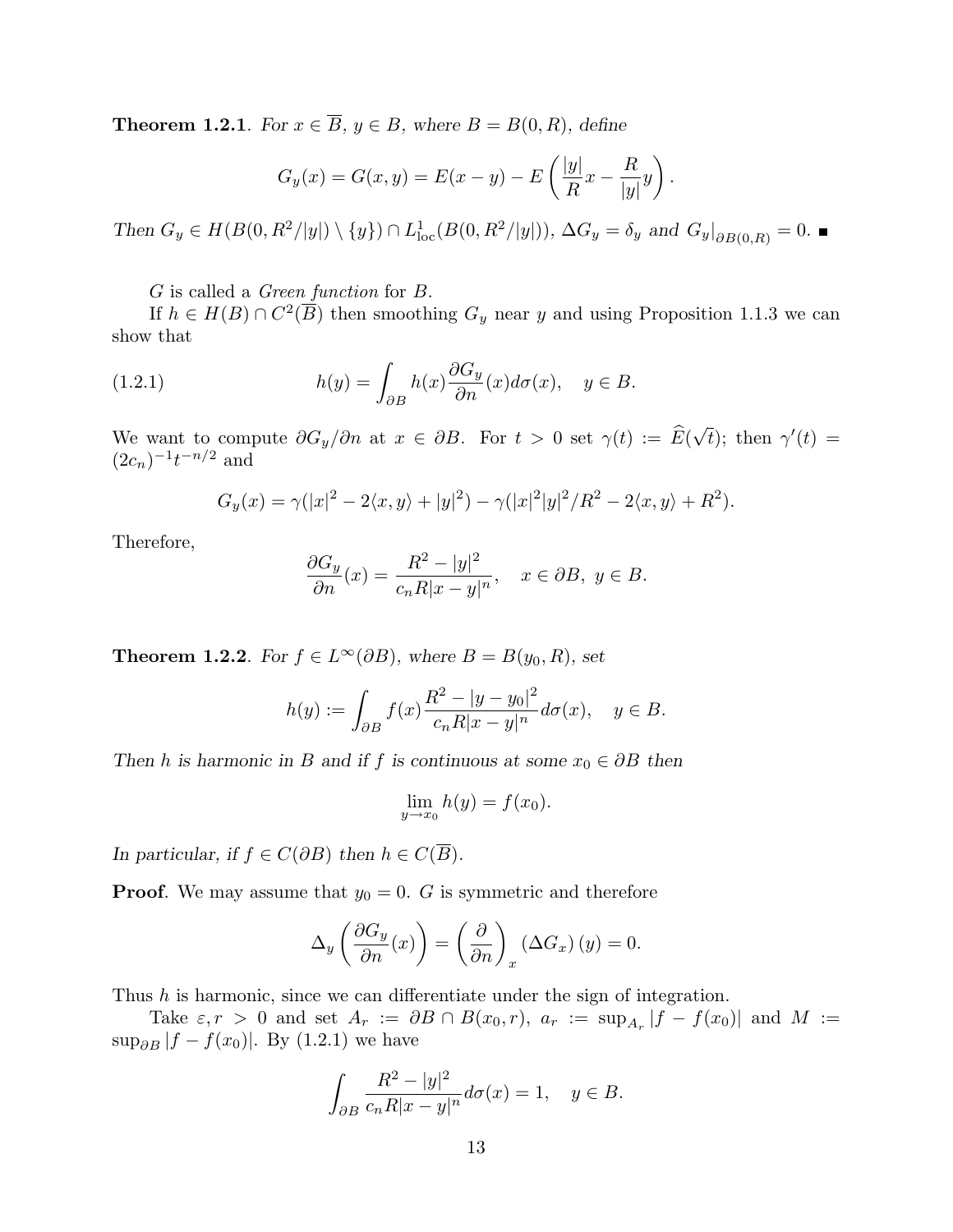If  $|y-x_0|\leq \varepsilon$  then  $R^2-|y|^2\leq 2\varepsilon R$ ,  $|x-y|\geq r-\varepsilon$  for  $x\in \partial B\setminus A_r$  and

$$
|h(y) - f(x_0)| \le \int_{\partial B} |f(x) - f(x_0)| \frac{R^2 - |y|^2}{c_n R |x - y|^n} d\sigma(x)
$$
  
= 
$$
\int_{A_r} + \int_{\partial B \setminus A_r} + \int_{\partial E \setminus B \setminus A_r} \frac{2\varepsilon R}{(r - \varepsilon)^n}.
$$

If we take  $r = \varepsilon + \varepsilon^{1/(n+1)}$  and let  $\varepsilon$  tend to 0 then the theorem follows.

A function  $u : \Omega \longrightarrow [-\infty, +\infty)$  is called *subharmonic* if it is upper semicontinuous, not identically  $-\infty$  on any connected component of  $\Omega$  and for every ball  $B_r = B(x_0, r) \in \Omega$ 

$$
u(x_0) \le \frac{1}{\sigma(\partial B_r)} \int_{\partial B_r} u(x) d\sigma(x).
$$

The set of all subharmonic functions in  $\Omega$  we denote by  $SH(\Omega)$ . It follows from (1.2.1) that harmonic functions are subharmonic.

**Theorem 1.2.3.** Assume that  $u, v \in SH(\Omega)$  and  $B_r = B(x_0, r) \in \Omega$ . Then  $i)$  u satisfies the maximum principle;

ii) 
$$
u(x_0) \le \frac{1}{\lambda(B_r)} \int_{B_r} u(x) d\lambda(x)
$$
;  
\niii)  $u \in L^1_{loc}(\Omega)$ ;  
\niv)  $\frac{1}{\sigma(\partial B_r)} \int_{\partial B_r} u(x) d\sigma(x) \downarrow u(x_0)$  as  $r \downarrow 0$ ;  
\nv)  $u_{\varepsilon} = u * \rho_{\varepsilon}$  is subharmonic and  $u_{\varepsilon} \downarrow u$  as  $\varepsilon \downarrow 0$ ;

vi) A decreasing sequence of subharmonic functions on a domain is converging pointwise either to a subharmonic function or to  $-\infty$ ;

vii) If  $u \leq v$  almost everywhere then  $u \leq v$  everywhere;

viii) If  $\{u_{\alpha}\}\$ is a family of subharmonic functions locally uniformly bounded above then  $u^*$ , where  $u = \sup_{\alpha} u_{\alpha}$ , is subharmonic and  $u = u^*$  almost everywhere.  $(u^*$ , resp.  $u_*,$ denotes the upper, resp. lower, regularization of u.)

**Proof.** i) Assume that  $u \leq u(x_0)$  and  $u(x_1) < u(x_0)$  for some  $x_1$  with  $|x_1 - x_0| = r$ . Then from the upper semicontinuity it follows that for some  $\varepsilon > 0$  we have  $u \leq u(x_0) - \varepsilon$  on  $E \subset \partial B_r$  with  $\sigma(E) > 0$ . Then

$$
u(x_0) \le \frac{1}{\sigma(\partial B_r)} \int_{\partial B_r} u(x) d\sigma(x) \le \frac{(u(x_0) - \varepsilon)\sigma(E) + u(x_0)(\sigma(\partial B_r) - \sigma(E))}{\sigma(\partial B_r)} < u(x_0)
$$

which is a contradiction.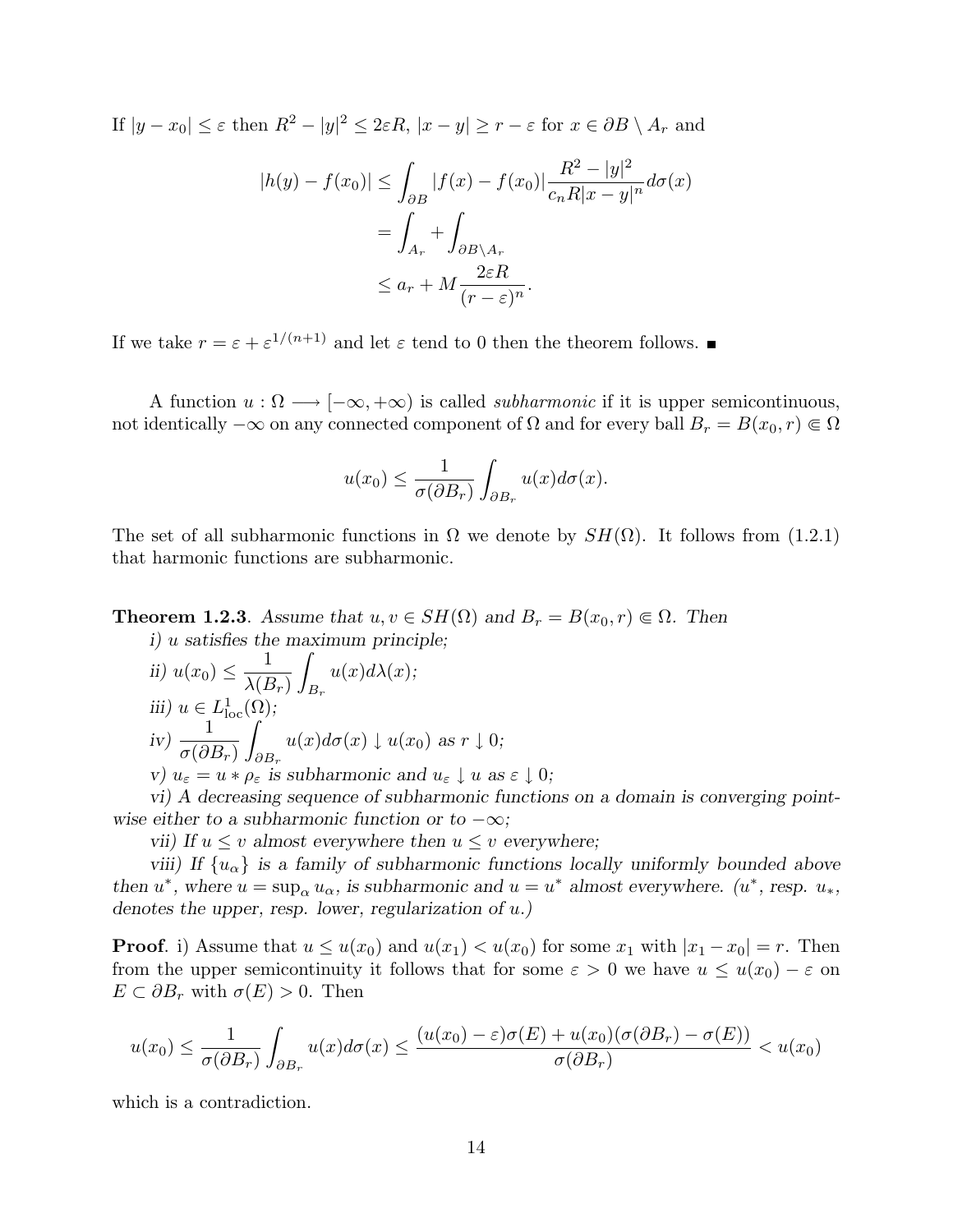ii) We have

$$
\frac{1}{\lambda(B_r)} \int_{B_r} u(x) d\lambda(x) = \frac{1}{\lambda(B_r)} \int_0^r \int_{\partial B_t} u(x) d\sigma(x) dt
$$

$$
\geq \frac{1}{\lambda(B_r)} \int_0^r \sigma(\partial B_t) u(x_0) dt
$$

$$
= u(x_0).
$$

iii) Follows easily from ii), the upper semicontinuity of  $u$  and the fact that  $u$  is not identically  $-\infty$ .

iv) and v) we prove simultanously. First assume that u is smooth. Let  $r < R$ . By Theorem 1.2.2 and (1.2.1) there is a unique  $h \in H(B_R) \cap C(\overline{B}_R)$  with  $h = u$  on  $\partial B_R$ . Then  $h \geq u$  in  $B_R$  and

$$
\frac{1}{\sigma(\partial B_r)} \int_{\partial B_r} u(x) d\sigma(x) \le \frac{1}{\sigma(\partial B_r)} \int_{\partial B_r} h(x) d\sigma(x)
$$
  
= 
$$
\frac{1}{\sigma(\partial B_R)} \int_{\partial B_R} h(x) d\sigma(x) = \frac{1}{\sigma(\partial B_r)} \int_{\partial B_r} u(x) d\sigma(x).
$$

Thus we have iv) for smooth functions. Now let  $u$  be arbitrary. The Fubini theorem gives

$$
(u * \rho_{\varepsilon})(x_0) \le \int_{B(0,\varepsilon)} \frac{1}{\partial B_r} \int_{\partial B_r} u(x - y) \rho_{\varepsilon}(y) d\sigma(x) d\lambda(y)
$$

$$
= \frac{1}{\partial B_r} \int_{\partial B_r} (u * \rho_{\varepsilon})(x) d\sigma(x)
$$

and thus  $u_{\varepsilon}$  is subharmonic. On the other hand

$$
(u * \rho_{\varepsilon})(x_0) = \int_{B(0,1)} u(x_0 - \varepsilon y) \rho(y) d\lambda(y)
$$

$$
= \int_0^1 \frac{1}{\varepsilon^{n-1}} \int_{\partial B_{\varepsilon r}} u(x) d\sigma(x) \widetilde{\rho}(r) dr
$$

and from iv) it follows that  $u_{\varepsilon}$  is increasing in  $\varepsilon$ . Thus we have v). Now we can approximate u and see that the mean value  $\frac{1}{\sqrt{2}}$  $\sigma(\partial B_r)\;f_{\partial B_r}$  $u(x)d\sigma(x)$  is increasing in r. The upper semicontinuity impiles that it must converge to  $u(x_0)$  as  $r \downarrow 0$ .

vi) Follows from the upper semicontinuity and the Lebesgue monotone convergence theorem.

vii) Follows immediately from iv) and ii).

viii) The Choquet lemma (Lemma A2.3) implies that we may assume that the family  ${u_{\alpha}}$  is countable and thus that u is measurable. We have

$$
u(x_0) \le \sup_{\alpha} \frac{1}{\sigma(\partial B_r)} \int_{\partial B_r} u_{\alpha}(x) d\sigma(x) \le \frac{1}{\sigma(\partial B_r)} \int_{\partial B_r} u(x) d\sigma(x).
$$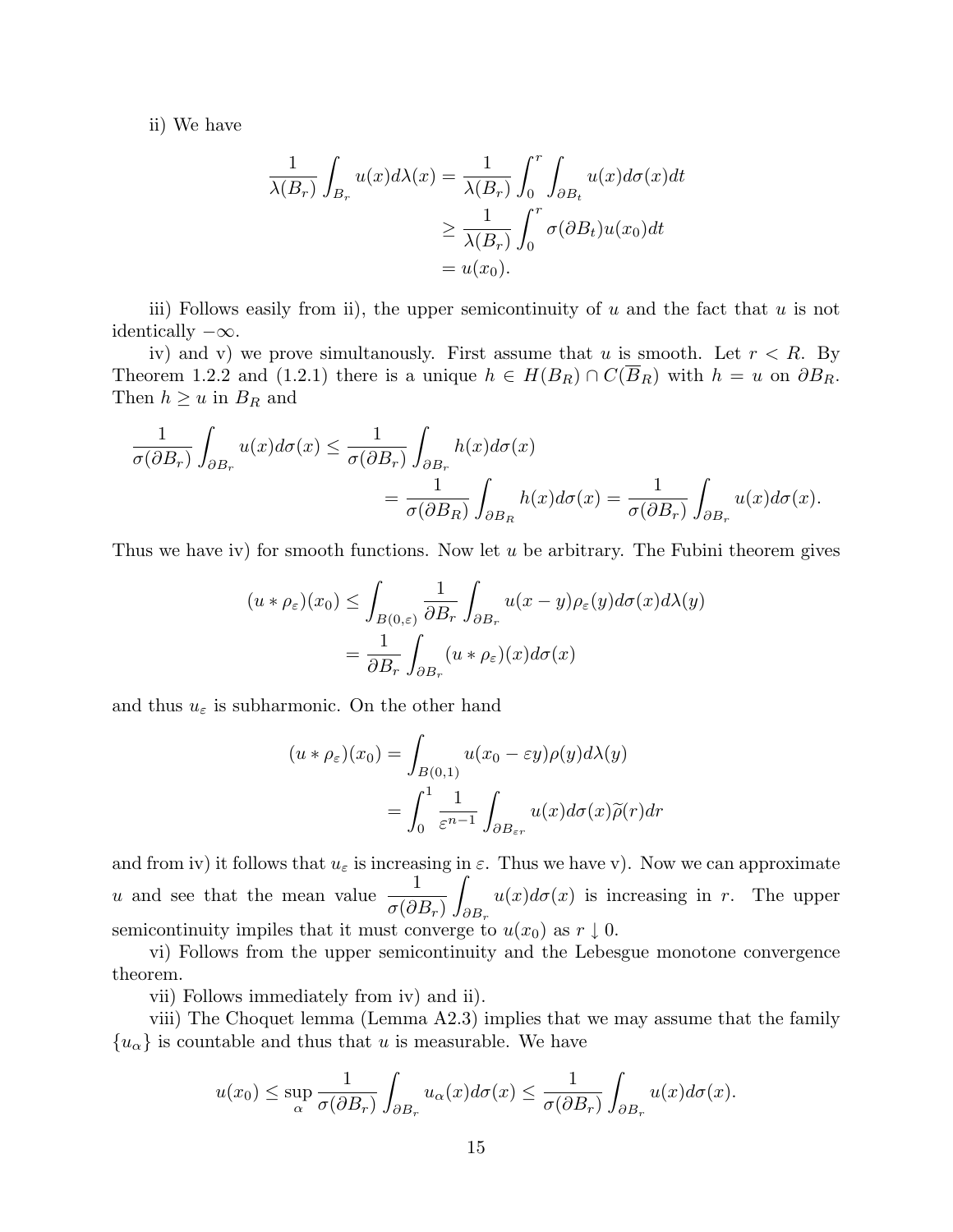The last expression is a continuous function with respect to  $x_0$  and thus  $u^*$  is subharmonic. In the same way as in v) we check that  $u * \rho_{\varepsilon}$  satisfies the mean value inequality and thus is subharmonic. Since  $u * \rho_{\varepsilon} * \rho_{\delta}$  is increasing in  $\delta$ , it follows that  $u * \rho_{\varepsilon}$  decreases to some subharmonic v as  $\varepsilon \downarrow 0$ . We have  $u * \rho_{\varepsilon} \geq u_{\alpha} * \rho_{\varepsilon} \geq u_{\alpha}$ , hence  $u * \rho_{\varepsilon} \geq u^*$  and  $v \geq u^*$ . On the other hand  $u * \rho_{\varepsilon} \longrightarrow u$  in  $L^1_{loc}$  and  $u = v \geq u^*$  almost everywhere and viii) follows.

**Corollary 1.2.4**. If  $u \in SH(\Omega)$  and  $B \in \Omega$  is a ball then there exists  $\hat{u} \in SH(\Omega)$  such that  $\hat{u} \ge u$ ,  $\hat{u} = u$  outside B and  $\hat{u}$  is harmonic in B. If  $u_j \downarrow u$  then  $\hat{u}_j \downarrow \hat{u}$ . If u is continuous then so is  $\hat{u}$ .

**Proof.** If u is continuous then the corollary follows from Theorem 1.2.2. If u is arbitrary then take a sequence  $\{u_i\}$  of continuous subharmonic functions near  $\overline{B}$  decreasing to u. Then  $\hat{u}_j$  decreases to some  $\hat{u} \in SH(\Omega)$  and one can easily show that  $\hat{u}$  has the required properties. ■

**Theorem 1.2.5.** A function u is subharmonic if u is a distribution with  $\Delta u \geq 0$ .

**Proof.** First assume that u is smooth. Suppose that u is subharmonic and  $\Delta u < 0$  in some ball B. Let  $h \in H(B) \cap C(B)$  be equal to u on  $\partial B$  and set  $v := u - h$ . Then  $v \in SH(B) \cap C(\overline{B})$ , it vanishes on  $\partial B$  and thus has a local minimum at some  $x' \in B$ . Then  $v_{x_jx_j}(x') \geq 0$ ,  $j = 1, \ldots, n$ , hence  $\Delta v(x_1) \geq 0$  which is a contradiction. Now assume that  $\Delta u \geq 0$ . Considering  $u + \varepsilon |x|^2$  instead of u we may assume that  $\Delta u > 0$ . We have to show that  $u(x_0) \leq h(x_0)$ . If there is  $x'' \in B$  where  $u - h$  has a local maximum then  $\Delta u(x'') = \Delta(u - h)(x'') \leq 0$  which is a contradiction. Thus  $u < h$  in B and u is subharmonic.

Now, take arbitrary  $u \in \mathcal{D}'(\Omega)$  with  $\Delta u \geq 0$ . Then  $\Delta u_{\varepsilon} = \Delta(u * \rho_{\varepsilon}) \geq 0$ , thus  $u_{\varepsilon}$  is  $C^{\infty}$  and subharmonic, and so is  $u_{\varepsilon,\delta} = u * \rho_{\varepsilon} * \rho_{\delta}$ .  $u_{\varepsilon,\delta}$  is increasing in  $\delta$  and  $u_{\varepsilon,\delta} = u_{\delta,\varepsilon} \downarrow u_{\delta}$ as  $\varepsilon \downarrow 0$ , thus  $u_{\delta}$  is increasing in  $\delta$ . Hence, as  $\delta \downarrow 0$ ,  $u_{\delta}$  decreases to some  $u_0 \in SH(\Omega)$  and tends weakly to u, thus  $u = u_0$ . (This is why u<sub>0</sub> cannot be identically  $-\infty$ .) On the other hand, if  $u \in SH(\Omega)$ , then  $0 \leq \Delta u_{\varepsilon} = \Delta u * \rho_{\varepsilon} \longrightarrow \Delta u$  weakly, thus  $\Delta u \geq 0$ .

**Proposition 1.2.6**. If  $\Omega$  is a bounded domain,  $u \in SH(\Omega)$  and  $h \in H(\Omega)$  then

$$
(u^* \le h_* \text{ on } \partial \Omega) \Rightarrow ((u - h)^* \le 0 \text{ on } \partial \Omega) \Rightarrow (u \le h \text{ on } \Omega).
$$

**Proof.** Follows from the fact that  $(u-h)^* \leq u^* - h_*$  and from the maximum principle.

Throughout the rest of this section we assume that  $\Omega$  is a bounded domain. The next result is the main feature of the so called Perron method.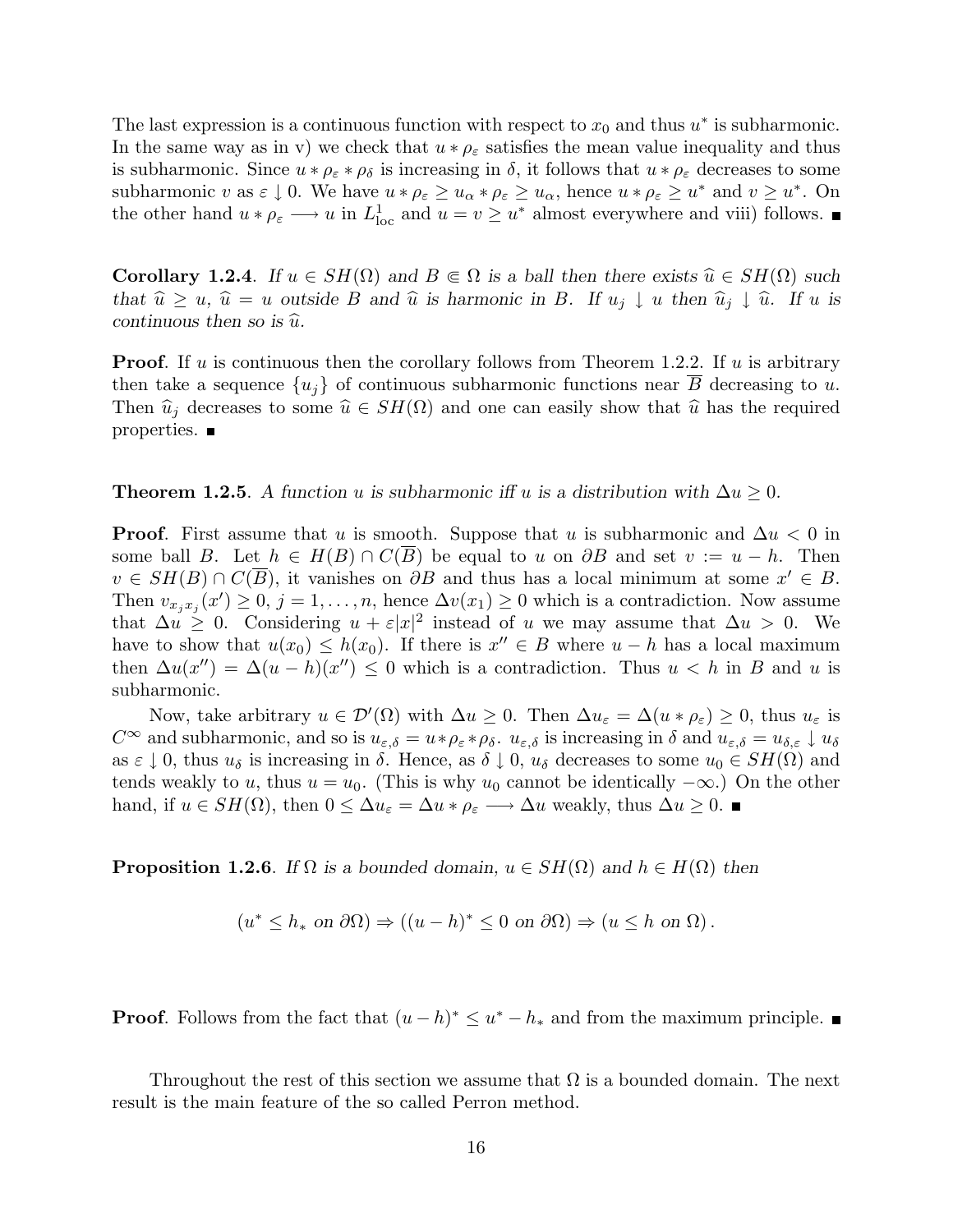**Theorem 1.2.7**. For  $f \in L^{\infty}(\partial\Omega)$  define

$$
h = h_{f,\Omega} := \sup \{ v \in SH(\Omega) : v^*|_{\partial \Omega} \le f \}.
$$

Then  $h \in H(\Omega)$  (h is called the Perron envelope of f).

**Proof.** By B denote the family of all  $v \in SH(\Omega)$  with  $v^*|_{\partial\Omega} \leq f$ . Take a ball  $B \in \Omega$ ,  $x_0 \in B$  and let  $v_j \in B$  be such that  $v_j(x_0) \uparrow h(x_0)$ . Using Corollary 1.2.4 we may inductively define

$$
u_1 := \widehat{v}_1,
$$
  

$$
u_{j+1} := (\max\{\widehat{u_j, v_{j+1}}\}).
$$

Then  $u_j \in \mathcal{B}$ ,  $u_j$  is harmonic in B, increases to some  $\widetilde{h} \in H(B)$ , where  $\widetilde{h} \leq h$ . It remains to show that  $h = h$  in B.

Take  $x_1 \in B$  and  $\alpha_j \in B$  such that  $\alpha_j(x_1) \uparrow h(x_1)$ . Define inductively

$$
\beta_1 := (\max\{u_1, \alpha_1\}),
$$
  

$$
\beta_{j+1} := (\max\{u_{j+1}, \alpha_{j+1}, \beta_j\}).
$$

Then  $\beta_j \in \mathcal{B}$ ,  $u_j \leq \beta_j$  and  $\beta_j$  is increasing to some  $\beta \in H(B)$ . We have  $\widetilde{h} \leq \beta \leq h$  and  $ilde{h}(x_0) = \beta(x_0)$ , thus by the maximum principle  $\tilde{h} = \beta$  in B. Now the theorem follows since  $h(x_1) = \beta(x_1) = h(x_1)$ .

A point  $x_0 \in \partial\Omega$  is called *regular* if for every  $f \in L^{\infty}(\partial\Omega)$  which is continuous at  $x_0$ we have

$$
\lim_{x \to x_0} h_{f,\Omega}(x) = f(x_0).
$$

**Theorem 1.2.8**. For  $x_0 \in \partial\Omega$  the following are equivalent

i)  $x_0$  is regular;

ii) There exists a weak barrier at  $x_0$ , that is  $u \in SH(\Omega)$  such that  $u < 0$  and  $\lim_{x\to x_0} u(x) = 0;$ 

iii) There exists a local weak barrier at  $x_0$ , that is a weak barrier which is defined on  $\Omega \cap U$ , where U is a neighborhood of  $x_0$ ;

iv) There exists a strong barrier at  $x_0$ , that is a weak barrier with additional property  $u^*|_{\overline{\Omega}\setminus\{x_0\}} < 0;$ 

v) There exists a local strong barrier at  $x_0$ .

**Proof.** The implications iv)⇒ii)⇒iii) and iv)⇒v) are clear. To show i)⇒iv) take  $f(x) =$  $-|x-x_0|$  and  $h = h_{f,\Omega}$ . Then  $h \leq f$  in  $\Omega$ , since  $f = \inf \{ \widetilde{h} \in H(\mathbb{R}^n) : \widetilde{h} \geq f \}$ , thus h is a strong barrier. To prove v)⇒iv) let u be a local strong barrier at  $x_0$  defined in a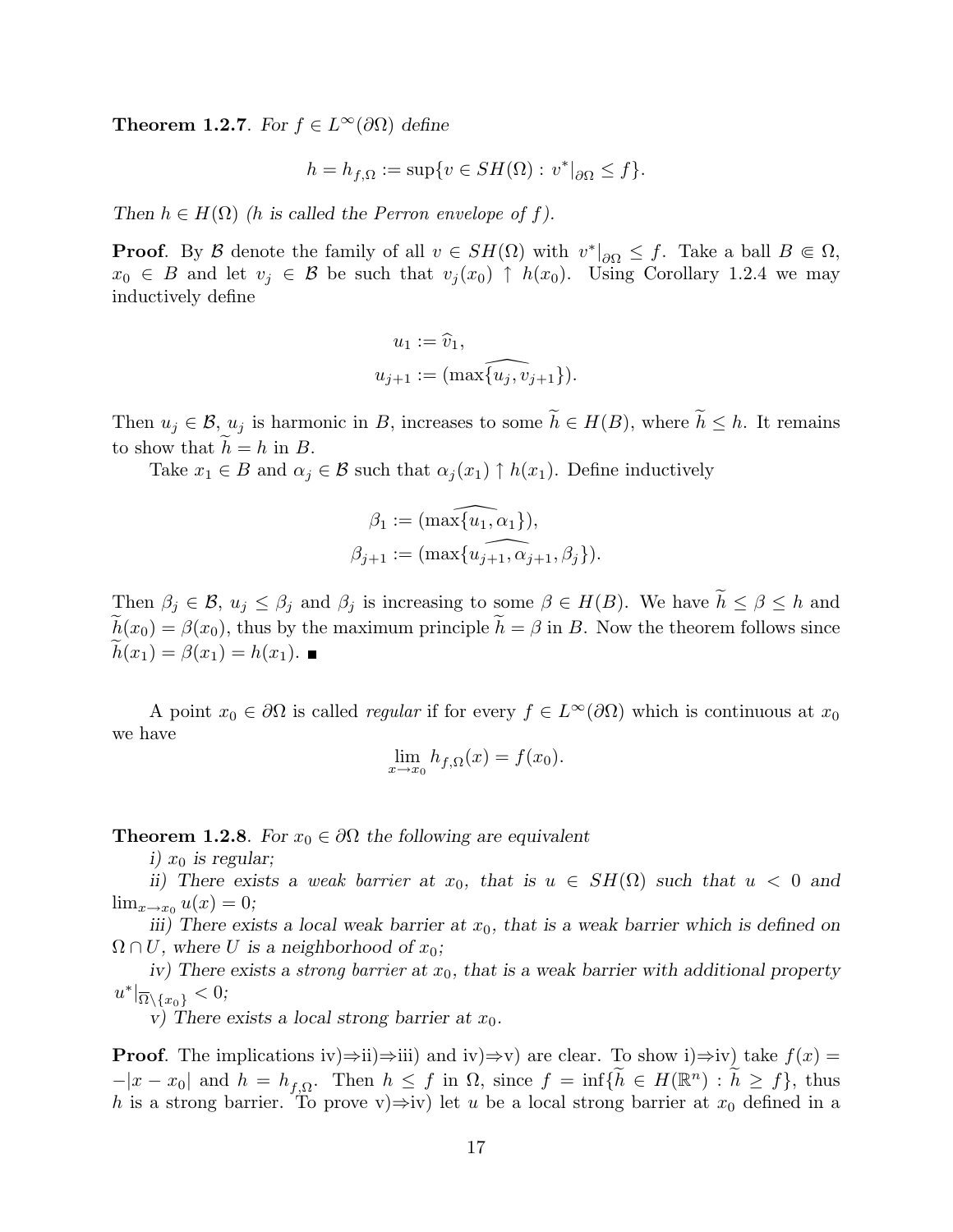neighborhood of  $\Omega \cap \overline{U}$ . Take  $\varepsilon > 0$  such that  $u \leq -\varepsilon$  on  $\Omega \cap \partial U$ . Then it is easy to show that the function ½

$$
\begin{cases} \max\{u, -\varepsilon\} & \text{ on } \Omega \cap U, \\ -\varepsilon & \text{ on } \Omega \setminus U \end{cases}
$$

is a global strong barrier. Thus it remains to show iii) $\Rightarrow$ iv) $\Rightarrow$ i).

iv)⇒i) Take  $f \text{ } \in L^{\infty}(\partial \Omega)$  such that f is continuous at  $x_0$ . We may assume that  $f(x_0) = 0$ . If  $\varepsilon > 0$  and u is a strong barrier then we can find  $c > 0$  such that  $cu^* \leq f + \varepsilon$ and  $cu^* \leq -f + \varepsilon$  on  $\partial\Omega$ . The first inequality implies that  $cu - \varepsilon \leq h_{f,\Omega}$  on  $\Omega$ . If  $v \in SH(\Omega)$  is such that  $v^*|_{\partial\Omega} \leq f$  then  $(cu + v - \varepsilon)^* \leq 0$  on  $\partial\Omega$  thus by the maximum principle  $cu + v - \varepsilon \leq 0$  on  $\Omega$ . Hence

$$
cu - \varepsilon \le h_{f,\Omega} \le -cu + \varepsilon
$$

and  $\lim_{x\to x_0} h_{f,\Omega}(x) = 0.$ 

iii)⇒iv) Let U be a neighborhood of  $x_0$  and  $u \in SH(\Omega \cap U)$  such that  $u < 0$  and  $\lim_{x\to x_0} u(x) = 0.$  Set  $g(x) := |x - x_0|$  and  $h := h_{g,\Omega}$ . Then  $h \in H(\Omega)$  and  $g \le h \le M :=$ sup<sub>Ω</sub> g, since g is subharmonic. It is enough to show that  $h^*(x_0) = 0$ ; then  $-h$  would be a strong barrier.

Take  $\varepsilon > 0$  such that  $B = B(x_0, \varepsilon) \in U$ . For a compact  $K \in \Omega \cap \partial B$  set

$$
f := \begin{cases} 1 & \text{on } (\Omega \setminus K) \cap \partial B, \\ 0 & \text{elsewhere on } \partial B. \end{cases}
$$

Theorem 1.2.2 gives  $I \in H(B)$  such that  $0 \leq I \leq 1$ ,

(1.2.2) 
$$
\lim_{x \to (\Omega \setminus K) \cap \partial B} I(x) = 1
$$

and

$$
h(x_0) = \frac{\sigma((\Omega \setminus K) \cap \partial B)}{\sigma(\partial B)}.
$$

We may choose K so that  $I(x_0) \leq \varepsilon$ .

Now we want to find positive constants  $\alpha$ ,  $\beta$  and  $\gamma$  so that

$$
h \le -\alpha u + \beta I + \gamma \quad \text{on } \Omega \cap B.
$$

To have this it is enough to check that

(1.2.3) 
$$
v^* + \alpha u^* \le \beta I_* + \gamma \quad \text{on } \partial(\Omega \cap B)
$$

for  $v \in SH(\Omega)$  with  $v^*|_{\partial\Omega} \leq g$ . On  $\partial\Omega \cap \overline{B}$  (1.2.3) holds if  $\gamma = \varepsilon$ . On  $K v^* \leq M$  and it is enough to take

$$
\alpha = \frac{M - \varepsilon}{-\max_K u},
$$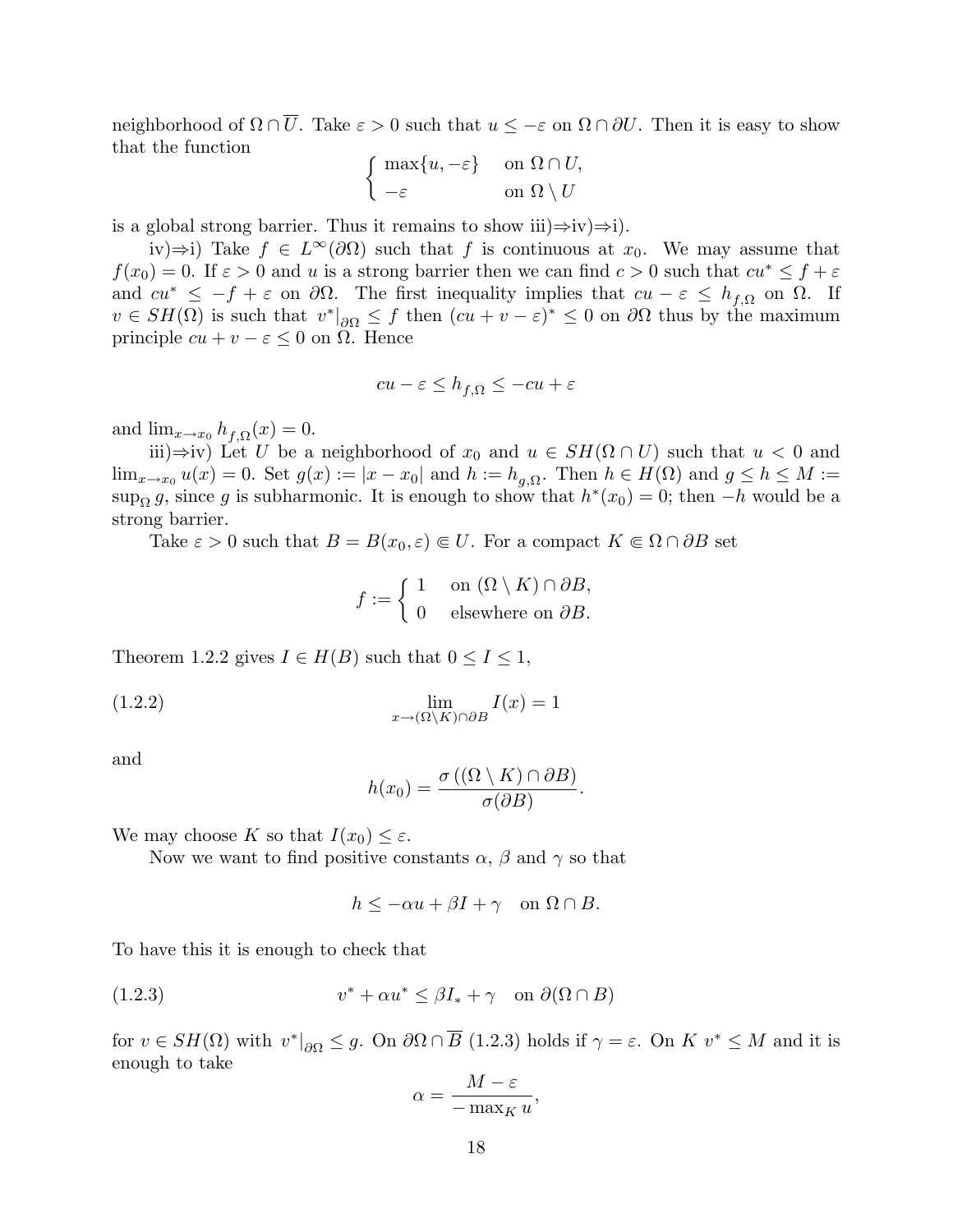whereas on  $(\Omega \setminus K) \cap \partial B$ , by (1.2.2), we may take  $\beta = M - \varepsilon$ . Thus

$$
h \le \frac{M - \varepsilon}{\max_K u} u + (M - \varepsilon)I + \varepsilon
$$

and

$$
h^*(x_0) \le (M - \varepsilon)\varepsilon + \varepsilon,
$$

hence  $h^*(x_0) = 0$ .

The implication iii) $\Rightarrow$ iv) in Theorem 1.2.8 is due to Bouligand.

**Theorem 1.2.9.** i) If  $n = 2$  and a connected component of  $\partial\Omega$  containing  $x_0$  is not a point, then  $x_0$  is regular.

ii) If there exists an open cone C with a vertex at  $x_0$  and a neighborhood U of  $x_0$  such that  $\overline{C} \cap U \cap \overline{\Omega} = \{x_0\}$  then  $x_0$  is regular.

**Proof.** i) By K denote the connected component of  $\partial\Omega$  containing  $x_0$  and fix  $z_1 \in K$ ,  $z_1 \neq x_0$ . Let  $\widehat{\Omega}$  be a connected component of  $\widehat{\mathbb{C}} \setminus K$  containing  $\Omega$  (here  $\widehat{\mathbb{C}}$  stands for the Riemann sphere). Then  $\widehat{\Omega}$  is simply connected, thus there exist a holomorphic f in  $\widehat{\Omega}$  such that  $e^{f(z)} = \frac{z - x_0}{z}$  $z - z_1$ . Set  $u(z) := 1/\text{Re } f$ . For z near  $x_0$  we have

$$
u(z) = \frac{\log \frac{|z - x_0|}{|z - z_1|}}{|f(z)|^2} \ge \frac{1}{\log \frac{|z - x_0|}{|z - z_1|}},
$$

hence u is negative and  $\lim_{z\to x_0} u(z) = 0$ .

ii) It is enough to show that for given  $0 < a < 1$  the domain  $\{x_1 < a|x|\}$  (which is a complement of a closed cone) is regular at the origin. Set  $u(x) := |x|^{\alpha} g(x_1/|x|)$ , where  $\alpha > 0$  and g is a negative  $C^2$  function on  $[-1, a]$ . One can compute that

$$
\Delta u(x) = |x|^{\alpha - 2} \left( (1 - t^2) g''(t) - (n - 1) t g'(t) + \alpha (\alpha + n - 2) g(t) \right),
$$

where  $t = x_1/|x|$ . It is enough to find g with  $(1-t^2)g''(t) - (n-1)tg'(t) > 0$  for  $-1 \le t \le a$ and take  $\alpha$  sufficiently small.  $\blacksquare$ 

Exercise Show that i) does not hold if  $n > 2$ .

We say that  $\Omega$  is *regular* if all its boundary points are regular.

**Theorem 1.2.10**. For a bounded domain  $\Omega$  the following are equivalent: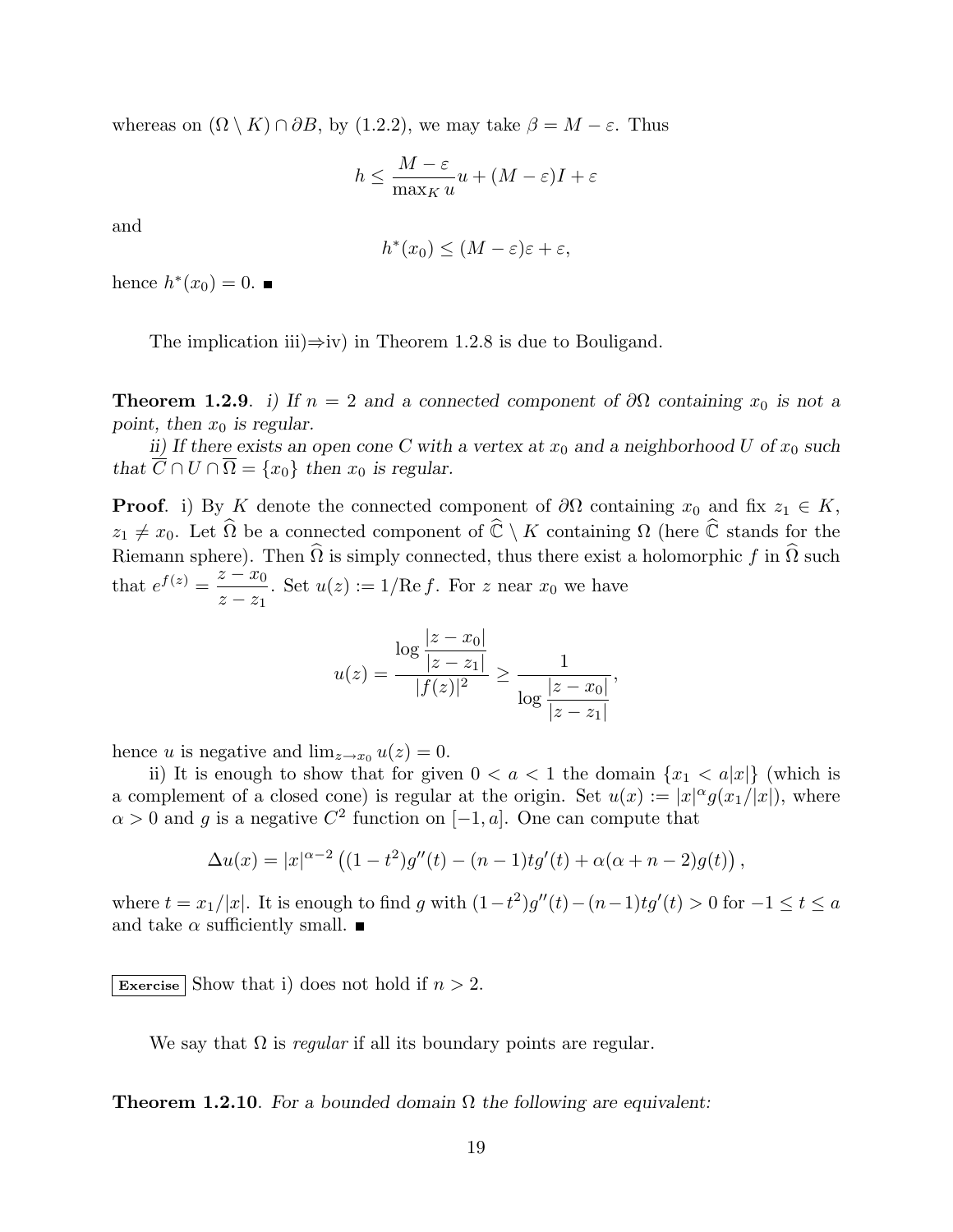i)  $\Omega$  is regular;

ii) For every  $f \in C(\partial\Omega)$  we have  $h_{f,\Omega} \in H(\Omega) \cap C(\overline{\Omega})$  and  $h_{f,\Omega}$  $\Big|_{\partial\Omega} = f;$ 

iii) There exists a bounded subharmonic exhaustion function in  $\Omega$ , that is  $u \in SH(\Omega)$ such that  $u < 0$  and  $\lim_{x \to \partial \Omega} u(x) = 0$ .

**Proof.** It is enough to show that i) implies iii). Take a ball  $B \subseteq \Omega$  and let f be equal to 0 on  $\partial\Omega$  and to -1 on  $\partial B$ . Then

$$
u = \begin{cases} h_{f,\Omega \setminus \overline{B}} & \text{on } \Omega \setminus \overline{B} \\ -1 & \text{on } \overline{B} \end{cases}
$$

has the required properties.  $\blacksquare$ 

Exercise Show that if  $\Omega$  is regular then the Dirichlet problem

$$
\begin{cases}\n u \in SH(\Omega), \\
\Delta u = \mu, \\
u_* = u^* = f \text{ on } \partial\Omega\n\end{cases}
$$

has a unique solution provided that  $f \in C(\partial\Omega)$  and  $\mu$  is either a nonnegative Radon measure in  $\Omega$  with compact support or  $\mu \in L^p(\Omega)$  for some  $p > n/2$ . In the latter case the solution is continuous on  $\Omega$ .

Let  $\mu$  be a nonnegative Radon measure in  $\mathbb{R}^n$  with compact support. We set

$$
U^{\mu} := E * \mu.
$$

 $U^{\mu}$  is called a *potential* of the measure  $\mu$ .

**Theorem 1.2.11.** i)  $U^{\mu} \in SH(\mathbb{R}^n)$ ; ii)  $\Delta U^{\mu} = \mu$ ; iii)  $U^{\mu}(x) = \int_{\mathbb{R}^n} E(x - y) d\mu(y);$ iv) If  $\mu \in L_0^p$  $p\overline{p}(\mathbb{R}^n)$  for some  $p > n/2$  then  $U^{\mu}$  is continuous in  $\mathbb{R}^n$ ; v) If  $\mu \in C_0^{\vec{k}}(\mathbb{R}^n)$  then  $U^{\mu} \in C^k(\mathbb{R}^n)$ ,  $k = 0, 1, 2, ..., \infty$ .

Proof. i) and ii) follow from Theorems 1.1.8 and 1.2.5. iii) For  $\varphi \in C_0^{\infty}(\Omega)$  we have

$$
U^{\mu}(\varphi) = E\left(\widetilde{(\mu * \widetilde{\varphi})}\right) = \int \int E(x)\varphi(x+y)d\mu(y)d\lambda(x) = \int \int E(x-y)d\mu(y)\varphi(x)d\lambda(x)
$$

and iii) follows.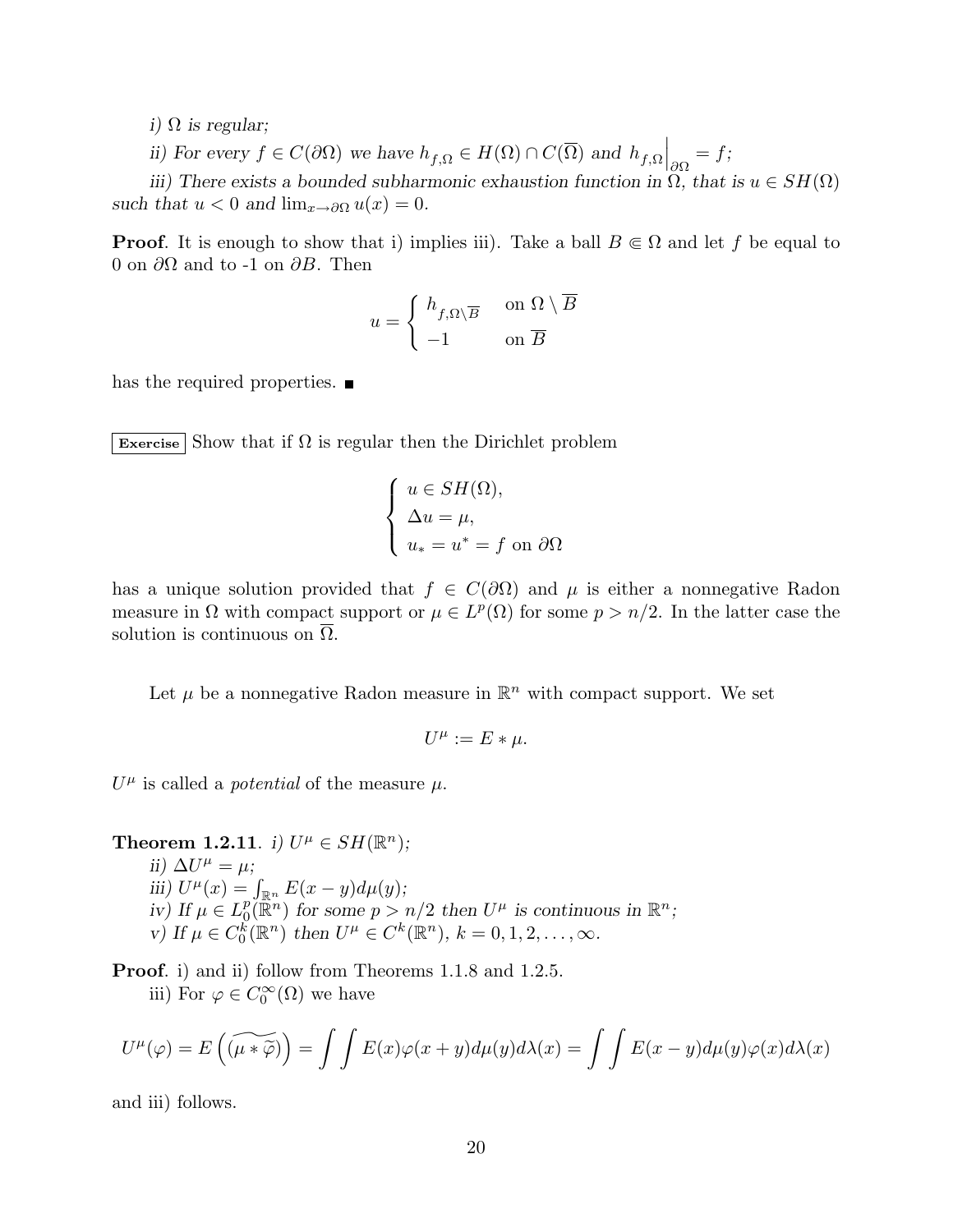iv) If  $\mu$  is a bounded function then it follows easily from the Lebesgue bounded convergence theorem. Let  $\mu$  be arbitrary and let  $\mu_j := \max{\mu, j}$ . Then  $\mu_j \longrightarrow \mu$  in  $L^p(\mathbb{R}^n)$ as  $j \rightarrow \infty$  and from the Hölder inequality we infer

$$
|U^{\mu_j}(x) - U^{\mu}(x)| \leq ||E||_{L^q(\{x\} - \sup p\,\mu)}||\mu_j - \mu||_{L^p(\mathbb{R}^n)},
$$

where  $1/p + 1/q = 1$ , hence  $q \lt n/(n-2)$ . Thus  $U^{\mu_j} \longrightarrow U^{\mu}$  locally uniformly in  $\mathbb{R}^n$ . v) Follows from iv) and Theorem 1.1.12.  $\blacksquare$ 

Exercise Show that subharmonic functions are in  $L_{\text{loc}}^p$  for every  $p < n/(n-2)$ .

#### 1.3. Nonnegative forms and currents

By  $\mathbb{C}_{(p,q)}, p, q = 0, 1, \ldots, n$ , we denote the set of complex forms

$$
\alpha = \sum_{\substack{|J|=p \\ |K|=q}} \alpha_{JK} \left(\frac{i}{2}\right)^p dz_J \wedge d\overline{z}_K, \quad \alpha_{JK} \in \mathbb{C}.
$$

Here  $\sum'$  denotes the summation over increasing multi-indices and  $dz_J = dz_{j_1} \wedge \cdots \wedge dz_{j_p}$ ,  $d\overline{z}_K = d\overline{z}_{k_1} \wedge \cdots \wedge d\overline{z}_{k_q}$ . The volume form is given by

$$
d\lambda = \frac{i}{2} dz_1 \wedge d\overline{z}_1 \wedge \cdots \wedge \frac{i}{2} dz_n \wedge d\overline{z}_n.
$$

If  $\alpha_1, \ldots, \alpha_p \in \mathbb{C}_{(1,0)}$  then the form

$$
\frac{i}{2}\alpha_1 \wedge \overline{\alpha}_1 \wedge \cdots \wedge \frac{i}{2}\alpha_p \wedge \overline{\alpha}_p \in \mathbb{C}_{(p,p)}
$$

is called an elementary nonnegative form.

Take  $\alpha \in \mathbb{C}_{(p,p)}$ . We say that  $\alpha$  is *nonnegative* and write  $\alpha \geq 0$  if  $\alpha \wedge \beta \geq 0$  for all elementary nonnegative forms in  $\mathbb{C}_{(n-p,n-p)}$ . We say that  $\alpha$  is real if  $\overline{\alpha} = \alpha$  (that is  $\alpha_{JK} = \overline{\alpha}_{KJ}$  for all  $J, K$  with  $|J| = |K| = p$ .

Proposition 1.3.1. Write

$$
\alpha=\sum_{j,k=1}^n\alpha_{jk}\frac{i}{2}dz_j\wedge d\overline{z}_k\in\mathbb{C}_{(1,1)}.
$$

Then  $\alpha$  is nonnegative iff the matrix  $(\alpha_{jk})$  is nonnegative.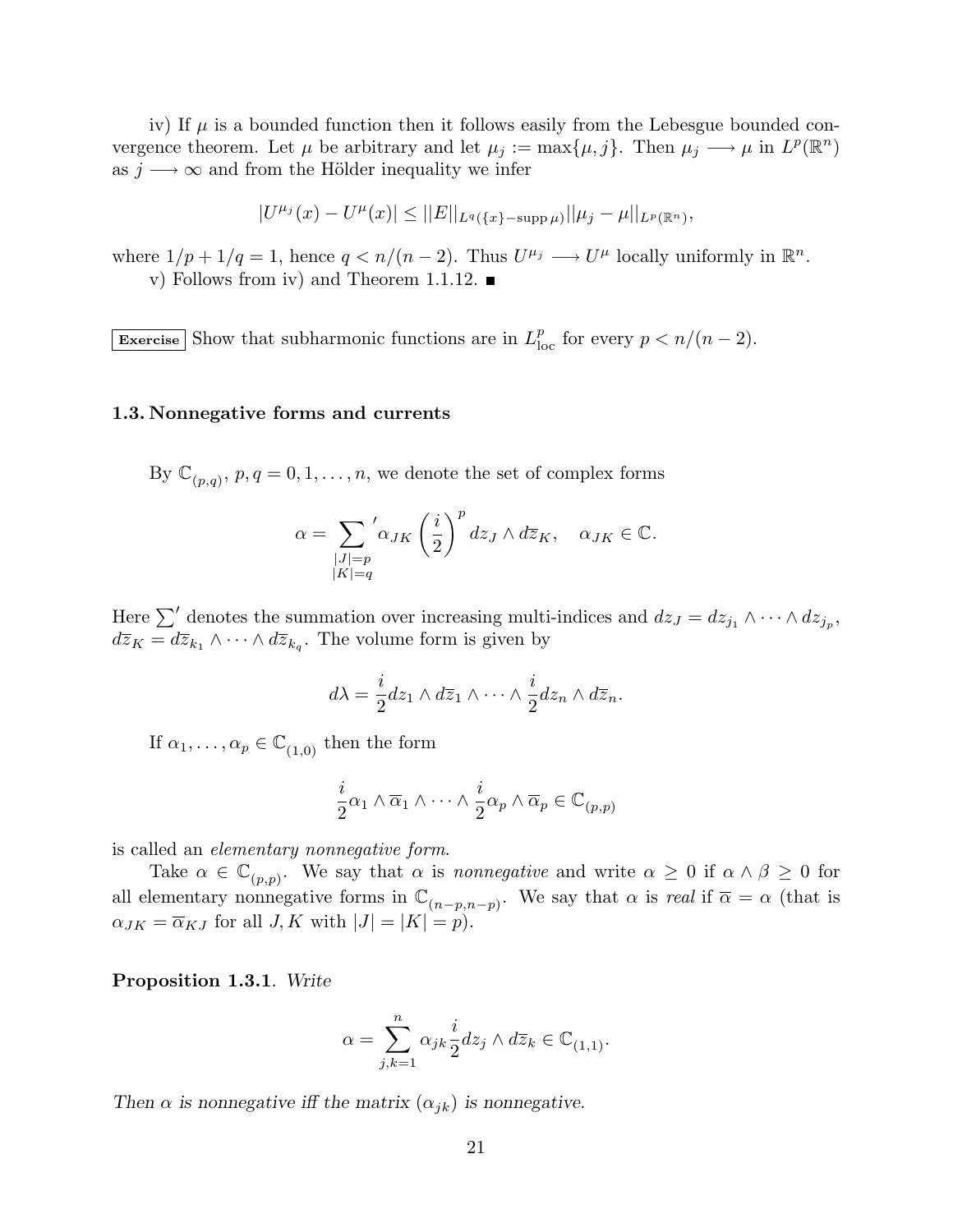Proof. Take

$$
\alpha_j = \sum_{k=1}^n a_{jk} dz_k \in \mathbb{C}_{(1,0)}, \quad j = 1, \dots, n-1.
$$

Then

$$
\alpha_1 \wedge \cdots \wedge \alpha_{n-1} = \sum_{k=1}^n M_k dz_1 \wedge \cdots \wedge dz_{k-1} \wedge dz_{k+1} \wedge \cdots \wedge dz_n,
$$

where  $M_k = \det(a_{st})$  s=1,...,n-1  $t=1,\ldots,n$ ,  $t\neq k$ . Therefore

$$
\alpha \wedge \frac{i}{2}\alpha_1 \wedge \overline{\alpha}_1 \wedge \cdots \wedge \frac{i}{2}\alpha_{n-1} \wedge \overline{\alpha}_{n-1} = \sum_{j,k=1}^n \alpha_{jk} M_j \overline{M}_k d\lambda
$$

and the proposition follows.

**Theorem 1.3.2**. Let  $\alpha \in \mathbb{C}_{(p,p)}$  and  $\beta \in \mathbb{C}_{(1,1)}$  be nonnegative forms. Assume moreover that  $\beta$  is real. Then  $\alpha \wedge \beta \geq 0$ .

Proof. Write

$$
\beta = \sum_{j,k} a_{jk} \frac{i}{2} dz_j \wedge d\overline{z}_k
$$

and  $A = (a_{jk})$ . Since  $\beta$  is real, A is a hermitian matrix. Let P be a unitary matrix (that is  $P^T \overline{P} = (\delta_{jk})$ ) such that  $B := P^{-1}AP$  is a diagonal matrix. Then  $A = PB\overline{P}^T = (B_{jk})$  $(\sum_l p_{jl} b_l \overline{p}_{kl})$  and  $\mathbf{r}$  $\overline{ }$ 

$$
\beta = \sum_l b_l \, \frac{i}{2} \bigg( \sum_j p_{jl} dz_j \bigg) \wedge \overline{\bigg( \sum_j p_{jl} dz_j \bigg)},
$$

where  $b_l \geq 0$ . Therefore if  $\gamma$  is an elementary nonnegative form in  $\mathbb{C}_{(n-p-1,n-p-1)}$  then

$$
\alpha \wedge \beta \wedge \gamma = \sum_{l} b_l \alpha \wedge \frac{i}{2} \left( \sum_{j} p_{jl} dz_j \right) \wedge \overline{\left( \sum_{j} p_{jl} dz_j \right)} \wedge \gamma \ge 0. \blacksquare
$$

Theorem 1.3.2 implies in particular that elementary nonnegative forms are nonnegative.

**Lemma 1.3.3**. The set of all elementary nonnegative forms in  $\mathbb{C}_{(p,p)}$  spans  $\mathbb{C}_{(p,p)}$  over  $\mathbb{C}$ . Proof. We have

$$
\left(\frac{i}{2}\right)^p dz_J \wedge d\overline{z}_K = (-1)^{p(p-1)/2} \frac{i}{2} dz_{j_1} \wedge d\overline{z}_{k_1} \wedge \cdots \wedge \frac{i}{2} dz_{j_p} \wedge d\overline{z}_{k_p}
$$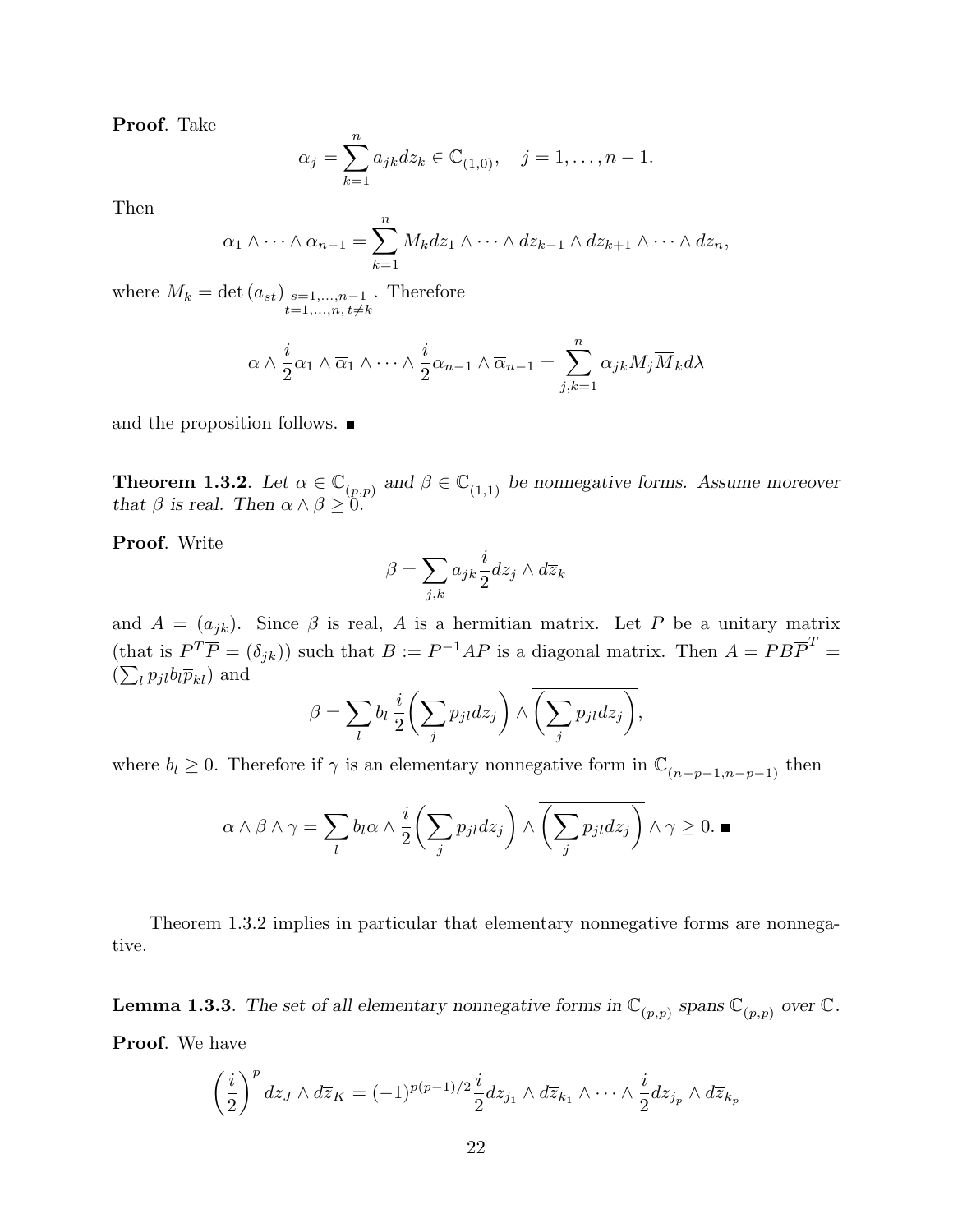and

$$
dz_j \wedge d\overline{z}_k = \frac{1}{2} (dz_j + dz_k) \wedge (d\overline{z}_j + d\overline{z}_k) + \frac{i}{2} (dz_j + idz_k) \wedge (d\overline{z}_j - id\overline{z}_k)
$$

$$
- \frac{i+1}{2} (dz_j \wedge d\overline{z}_j + dz_k \wedge d\overline{z}_k). \blacksquare
$$

Let  $\Omega$  be an open set in  $\mathbb{R}^n$ . Continuous linear functionals on  $\mathcal{D}_{(n-p)}(\Omega)$  are called currents on  $\Omega$  of degree p or dimension  $n-p$ . The set of them will be denoted by  $\mathcal{D}'_{(p)}(\Omega)$ . For  $T \in \mathcal{D}'_{(p)}(\Omega)$  we may write

$$
T = \sum_{|I|=p} 'T_I dx_I, \quad T_I \in \mathcal{D}'(\Omega)
$$

where  $T_I(\varphi) = T(\varphi \omega_I)$  and  $\{\omega_I\}$  is a dual basis to  $dx_I$  (that is  $dx_I \wedge \omega_{I'} = \delta_{II'} d\lambda$ ).

A current T is said to be *of order* 0 if it can be continuously extended to  $C_{0,(n-p)}(\Omega)$ . This is equivalent to the fact that all coefficients  $T_I$  are distributions of order 0, that is complex measures. In this case

$$
T(\Psi) = \int_{\Omega} T \wedge \Psi, \quad \Psi \in C_{0,(n-p)}(\Omega).
$$

If T is of order 0 and E is a Borel subset of  $\Omega$  then a total mass of T on E is defined by

$$
||T||_E = \sum_I \langle |T_I|(E),
$$

where  $|\mu|$  denotes o variation of a complex measure  $\mu$ .

A current T is called *closed* if  $dT = 0$ .

The following result is the Stokes theorem for currents.

**Theorem 1.3.4**. Let  $\Omega$  be a bounded domain in  $\mathbb{R}^n$  with  $C^1$  boundary. Assume that T is a current in  $\Omega$  of order  $n-1$  which is  $C^1$  on  $\overline{\Omega} \setminus U$ , where  $U \in \Omega$ . If moreover dT is of order 0 then

$$
\int_{\partial\Omega} T = \int_{\Omega} dT.
$$

**Proof.** Take  $F \in C^1_{(n-1)}(\overline{\Omega})$  such that  $F = T$  in a neighborhood of  $\partial\Omega$ . Then

$$
\int_{\partial\Omega} T = \int_{\partial\Omega} T = \int_{\Omega} dF
$$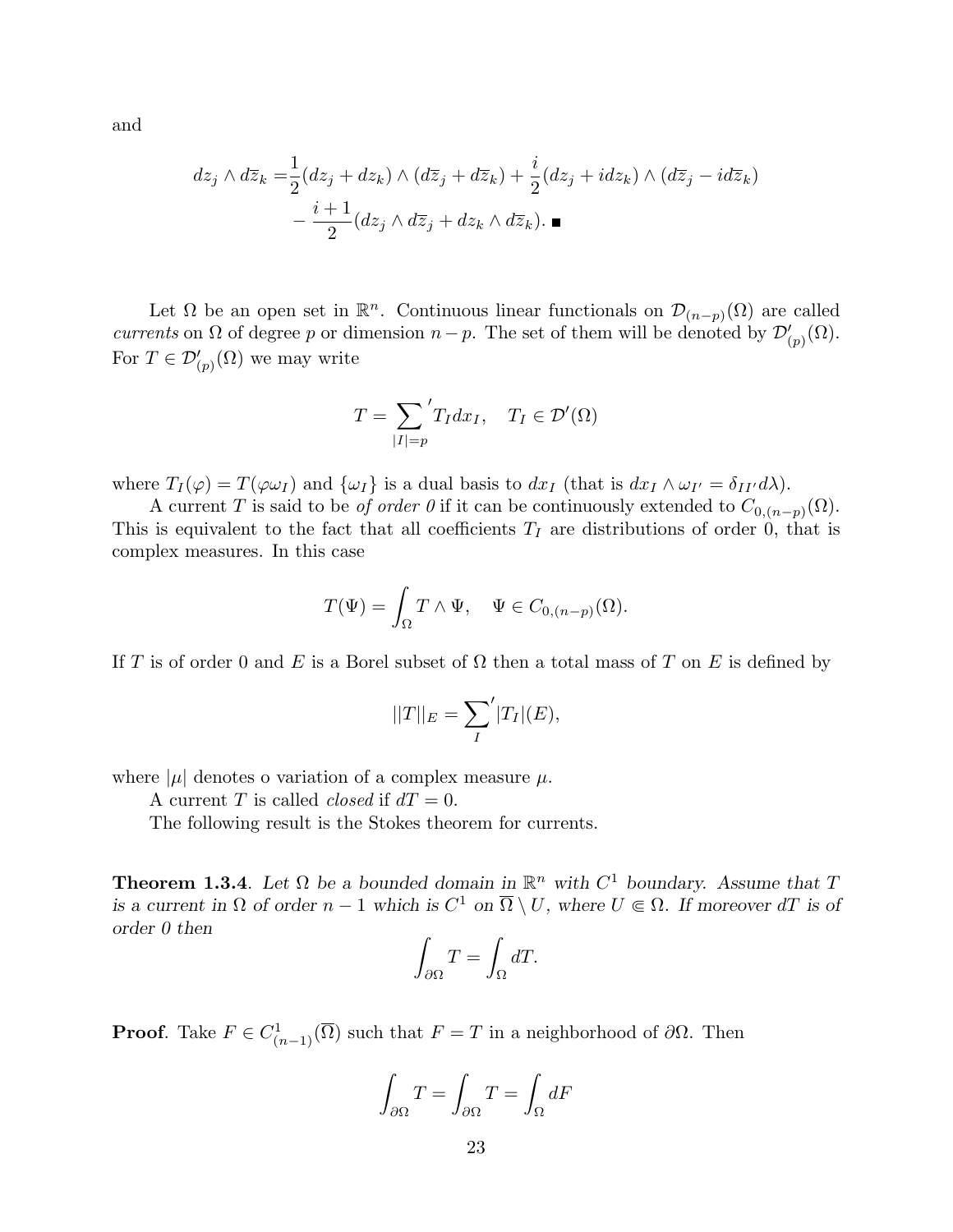by the classical Stokes theorem. Thus we may assume that  $T$  has a compact support in  $\Omega$ . Set  $\overline{\phantom{a}}$ 

$$
T_{\varepsilon} := T * \rho_{\varepsilon} = \sum_{I} 'T_I * \rho_{\varepsilon} dx_I
$$

and take  $\varphi \in C_0^{\infty}(\Omega)$  such that  $\varphi = 1$  in a neighborhood of supp T. Then  $dT_{\varepsilon} \longrightarrow dT$ weakly and by the classical Stokes theorem again we have

$$
\int_{\Omega} dT = \int_{\Omega} \varphi dT = \lim_{\varepsilon \to 0} \int_{\Omega} \varphi dT_{\varepsilon} = \lim_{\varepsilon \to 0} \int_{\Omega} dT_{\varepsilon} = 0.
$$

Let now  $\Omega$  be an open set in  $\mathbb{C}^n$ . Currents of the form

$$
T = \sum_{\substack{|J|=p\\|K|=q}} 'T_{JK} \left(\frac{i}{2}\right)^p dz_J \wedge d\overline{z}_K, \quad T_{JK} \in \mathcal{D}'(\Omega)
$$

we call *complex currents* of bidegree  $(p, q)$  or bidimension  $(n-p, n-q)$ . We have  $\mathcal{D}'_{(p,q)}(\Omega) =$ ¡  ${\mathcal D}_{(n-p,n-q)}(\Omega) \big)'.$ 

Let  $T \in \mathcal{D}'_{(p,p)}(\Omega)$ . Then, similarly as in the case of constant forms, we say that T is nonnegative and write  $T \geq 0$  if  $T \wedge \alpha \geq 0$  for all elementary nonnegative forms  $\alpha$ from  $\mathbb{C}_{(n-p,n-p)}$ . We say that T is real if  $\overline{T} = T$  (that is  $T_{JK} = \overline{T}_{KJ}$  for all J, K with  $|J| = |K| = p$ .

#### **Theorem 1.3.5.** Nonnegative currents are of order 0.

**Proof.** By Lemma 1.3.3 we may find a basis  $\{\alpha_j\}$  of  $\mathbb{C}_{(n-p,n-p)}$  consisting of elementary nonnegative forms. Let  $\{\beta_j\}$  be a basis in  $\mathbb{C}_{(p,p)}$  dual to  $\{\alpha_j\}$ . Then

$$
T = \sum_{J,K} 'T_{JK} \left(\frac{i}{2}\right)^p dz_J \wedge d\overline{z}_K = \sum_j T_j \beta_j,
$$

where  $T_j d\lambda = T \wedge \alpha_j \geq 0$ , that is  $T_j$  are nonnegative Radon measures. We may write

$$
\beta_j = \sum_{J,K}^{\prime} c_{JK}^j \left(\frac{i}{2}\right)^p dz_J \wedge d\overline{z}_K, \quad c_{JK}^j \in \mathbb{C}.
$$

Then

$$
T_{JK} = \sum_j C_{JK}^j T_j
$$

and thus  $T_{JK}$  are complex measures.  $\blacksquare$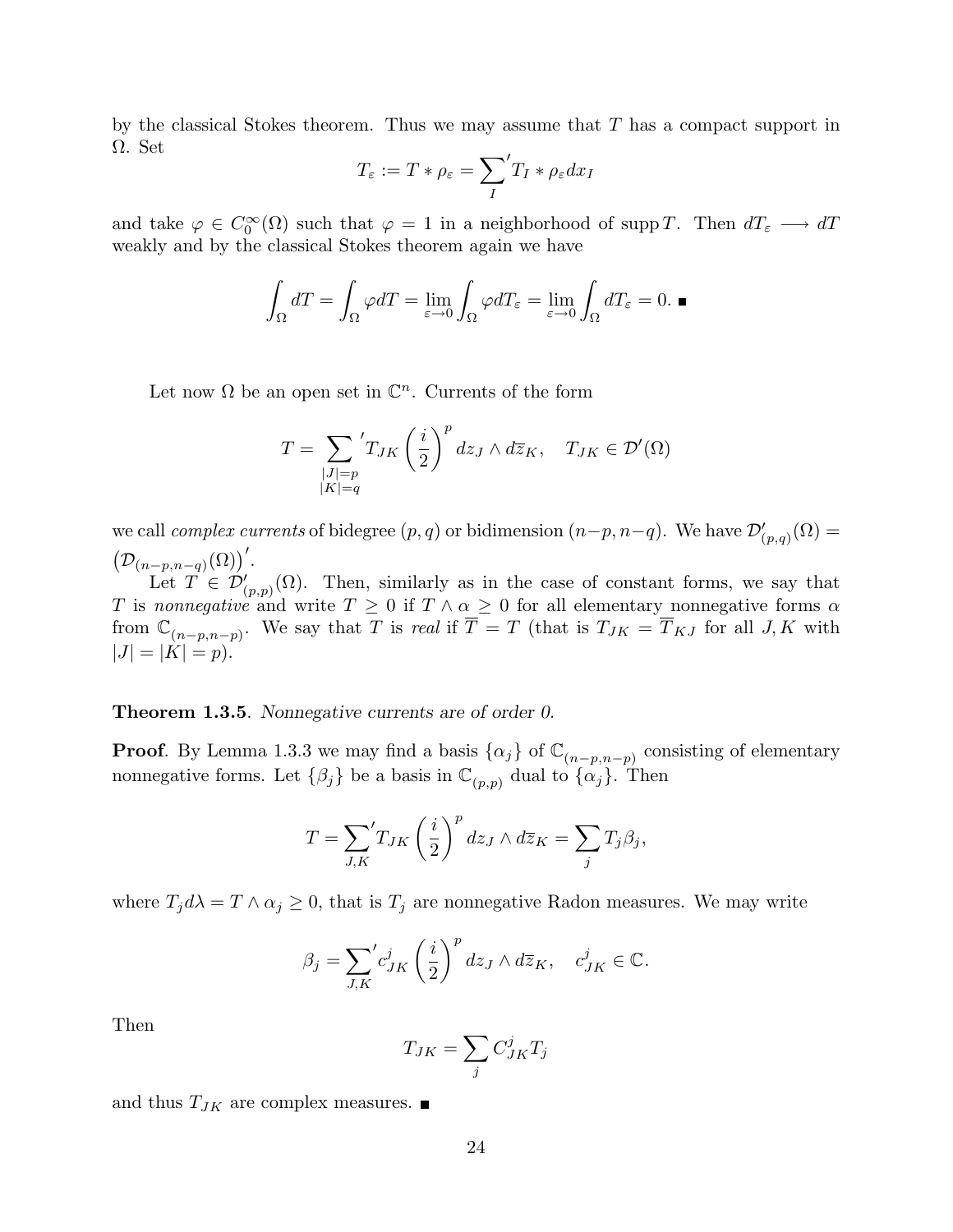From Proposition 1.3.1 and Theorem 1.3.2 the next two results easily follow by approximation.

Proposition 1.3.6. If

$$
T = \sum_{j,k} T_{jk} \frac{i}{2} dz_j \wedge d\overline{z}_k \in \mathcal{D}'_{(1,1)}(\Omega)
$$

then  $T \geq 0$  iff  $(T_{jk}) \geq 0$ .

**Theorem 1.3.7.** Let  $T \in \mathcal{D}'_{(p,p)}(\Omega)$  be nonnegative and  $F \in C_{(1,1)}(\Omega)$  be nonnegative and real. Then  $T \wedge F \geq 0$ .

Note that  $T \wedge F$  in Theorem 1.3.7 makes sense by Theorem 1.3.5. A *fundamental Kähler form* is defined by

$$
\omega := \sum_{j=1}^n \frac{i}{2} dz_j \wedge d\overline{z}_j.
$$

Later on we shall use the following estimate.

Lemma 1.3.8. For every nonnegative current

$$
T = \sum_{J,K} 'T_{JK} \left(\frac{i}{2}\right)^p dz_J \wedge d\overline{z}_K \in \mathcal{D}'_{(p,p)}(\Omega)
$$

we have

$$
|T_{JK}| \le c_n T \wedge \omega^{n-p}.
$$

**Proof.** Let  $\{\alpha_l\}$  be a basis of  $\mathbb{C}_{(n-p,n-p)}$  consisting of elementary nonnegative forms and  $\{\omega_{JK}\}\$ a basis in  $\mathbb{C}_{(n-p,n-p)}$  dual to the basis  $\{(i/2)^p dz_j \wedge d\overline{z}_K\}$  in  $\mathbb{C}_{(p,p)}$ . Write

$$
\omega_{JK} = \sum_l c_{JK}^l \alpha_l.
$$

Then

$$
|T_{JK}| = |T \wedge \omega_{JK}| = \left| \sum_l c_{JK}^l T \wedge \alpha_l \right| \leq c_n' \max_{l,J,K} |c_{JK}^l| T \wedge \alpha_l.
$$

We may write  $\alpha_l = \alpha_l^1 \wedge \cdots \wedge \alpha_l^p$  $\ell_l^p$  where  $\alpha_l^j$  $\ell_l^j$  are nonnegative real  $(1, 1)$  forms. By Proposition 1.3.1 and the matrix theory we have  $\alpha_l^j \leq c_n^{\prime\prime} \omega$ . By Theorem 1.3.7

$$
T \wedge \alpha_l \leq c''_n T \wedge \alpha_l^1 \wedge \cdots \wedge \alpha_l^{p-1} \wedge \omega \leq \cdots \leq (c''_n)^p T \wedge \omega^p
$$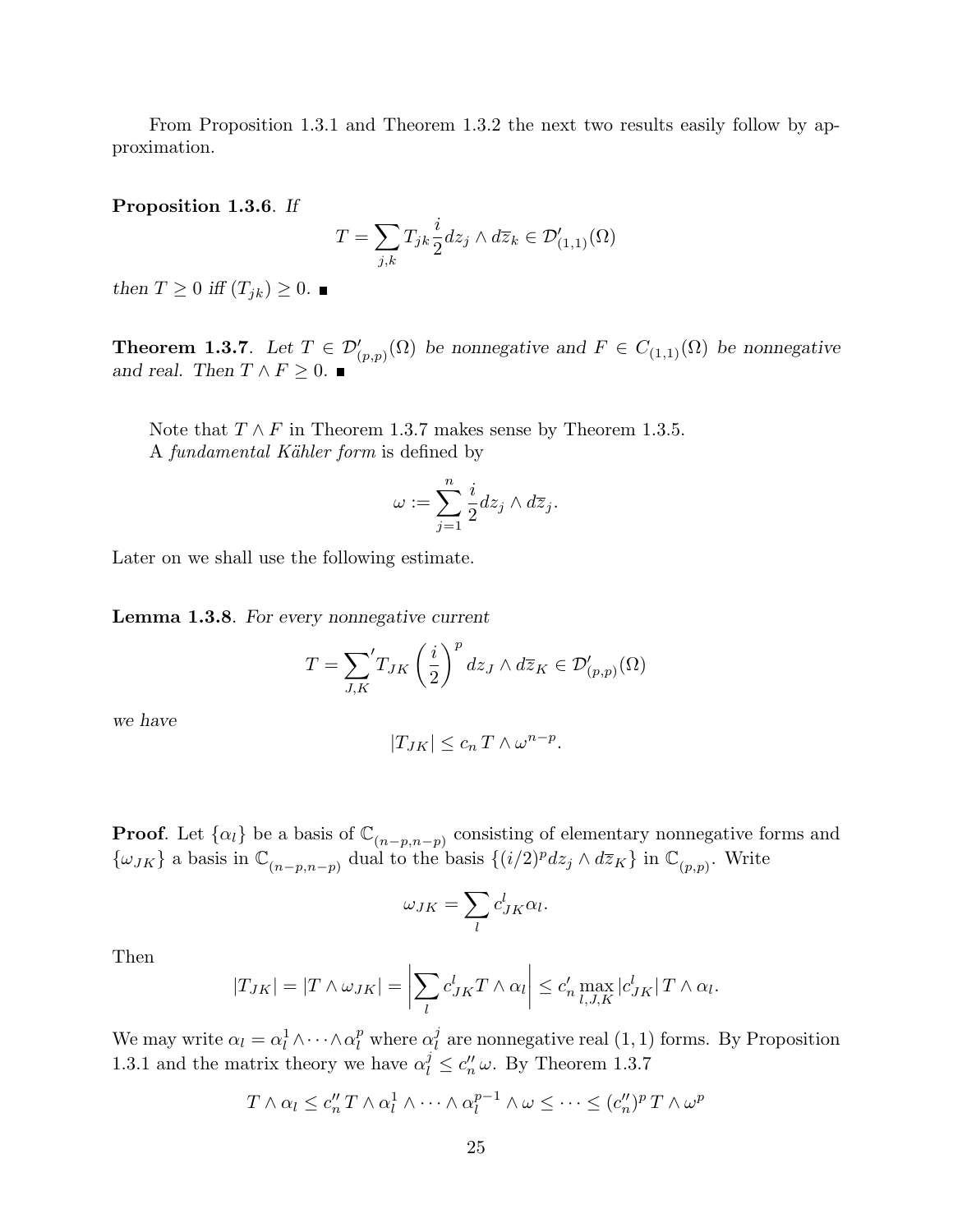and the lemma follows.

**Corollary 1.3.9**. Let T be a nonnegative current of bidegree  $(p, p)$  such that  $T \wedge \omega^{n-p} = 0$ . Then  $T=0$ .

## 1.4. Plurisubharmonic functions and regular domains in  $\mathbb{C}^n$

Let  $\Omega$  be an open set in  $\mathbb{C}^n$ . A function  $u : \Omega \longrightarrow [-\infty, +\infty)$  we call plurisubharmonic if it is upper semicontinuous, not identically  $-\infty$  on any connected component of  $\Omega$  and for every  $z \in \Omega$  and  $w \in \mathbb{C}^n$  the function  $\zeta \mapsto u(z + \zeta w)$  is subharmonic in a neighborhood of 0 in the complex plane (in other words  $u$  is subharmonic on every complex plane cutting  $\Omega$ ). The set of all plurisubharmonic functions on  $\Omega$  we denote by  $PSH(\Omega)$ .

#### **Theorem 1.4.1**. i)  $PSH(\Omega) \subset SH(\Omega)$ ;

ii) If  $u \in PSH(\Omega)$  then  $u * \rho_{\varepsilon} \in PSH(\Omega_{\varepsilon});$ 

iii) If  $u_i$  is a decreasing sequence of plurisubharmonic functions on  $\Omega$  to some u then on every connected component of  $\Omega$  u is either plurisubharmonic or  $-\infty$ ;

iv) If  $\{u_i\}$  is a family of plurisubharmonic functions locally uniformly bounded above then  $(\sup_j u_j)^*$  is a plurisubharmonic function;

v) Suppose  $u \in \mathcal{D}'(\Omega)$ . Then  $u \in PSH(\Omega)$  iff the matrix  $\left(\frac{\partial^2 u}{\partial z_j \partial \overline{z}_k}\right)$  is nonnegative; vi) If  $\Omega_1$  and  $\Omega_2$  are domains in  $\mathbb{C}^n$ ,  $T: \Omega_1 \longrightarrow \Omega_2$  is a holomorphic mapping and  $u \in PSH(\Omega_2)$  then  $u \circ T \in PSH(\Omega_1);$ 

vii) If  $u \in PSH(\mathbb{C}^n)$  is bounded above then it must be constant;

viii) Assume that u is plurisubharmonic and let  $\chi$  be a convex and increasing function in the range of u. Then  $\chi \circ u$  is plurisubharmonic.

**Proof.** i) Take a ball  $B \subseteq \Omega$ . We may assume that  $B = B_n$  is the unit ball in  $\mathbb{C}^n$ . Use the parametrization of  $\partial B_n$  defined by  $e^{it}(z', \sqrt{1-|z'|^2})$  for  $t \in (0, 2\pi]$  and  $z' \in B_{n-1}$ . Then, since  $u$  is plurisubharmonic,

$$
\int_{\partial B_n} u(z) d\sigma(z) = \int_{B_{n-1}} |z'|^{2n-1} \int_0^{2\pi} u(e^{it}(z', \sqrt{1-|z'|^2})) dt \, d\lambda(z')
$$
  

$$
\geq \int_{B_{n-1}} |z'|^{2n-1} \int_0^{2\pi} u(0) dt \, d\lambda(z') = \sigma(\partial B_n) u(0).
$$

ii) Follows easily from the Fubini theorem.

iii), iv) Follow directly from the definition and related properties of subharmonic functions.

v) By ii) we may assume that  $u$  is smooth. Then it is enough to compute

$$
\frac{1}{4}\Delta_\zeta u(z+\zeta w)=\frac{\partial^2 u(z+\zeta w)}{\partial \zeta \partial \overline{\zeta}}=\sum_{j,k=1}^n \frac{\partial^2 u}{\partial z_j\partial \overline{z}_k}(z+\zeta w)w_j\overline{w}_k.
$$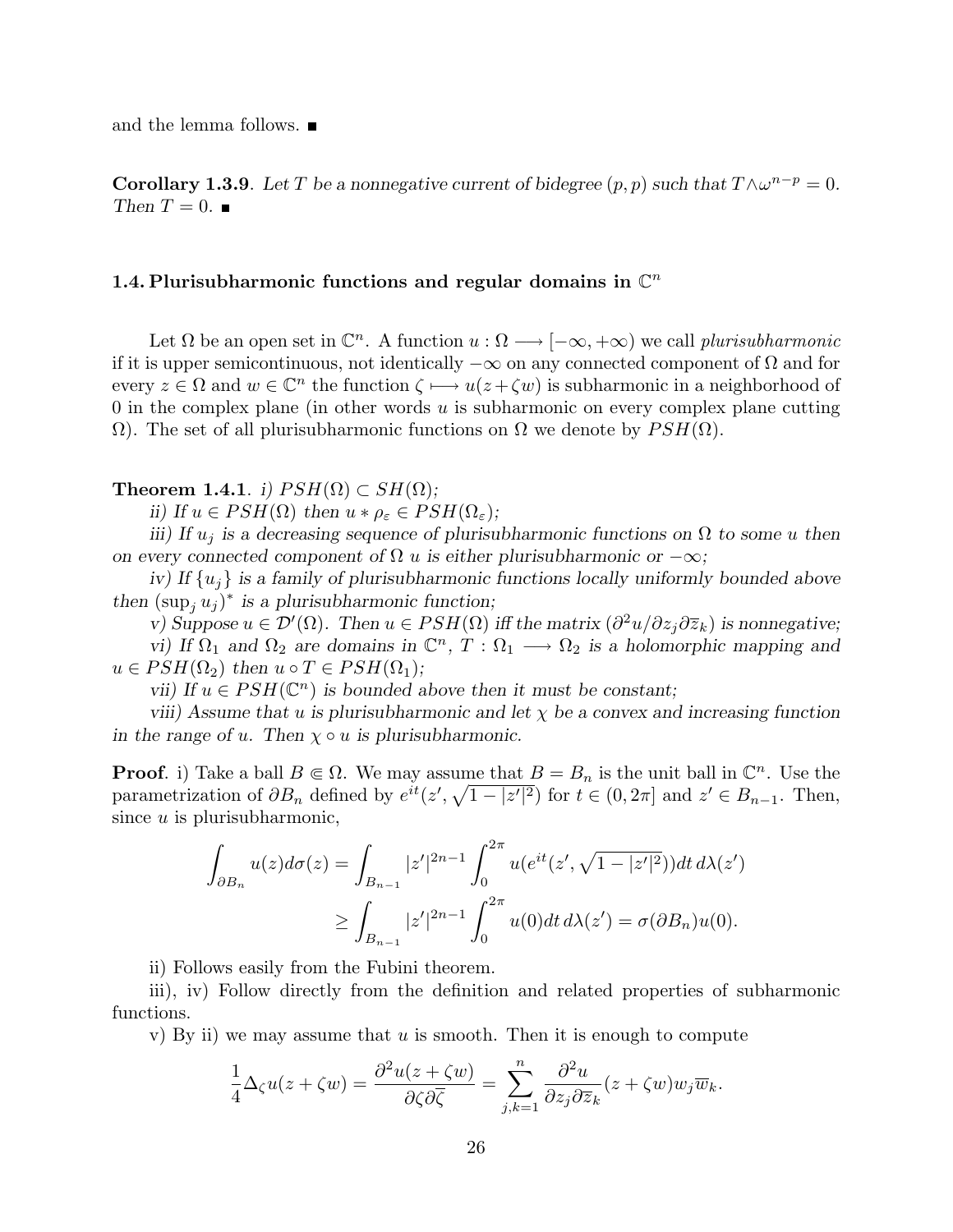vi) We may assume that u is smooth and that  $n = 1$ . Then

$$
\frac{\partial^2 (u \circ T)}{\partial z \partial \overline{z}} = \frac{\partial^2 u}{\partial w \partial \overline{w}} \circ T \left| \frac{\partial T}{\partial z} \right|^2.
$$

vii) We may assume that  $n = 1$  and sup<sub>C</sub>  $u = 0$ . The function

$$
v(z) = \begin{cases} u(1/z) & \text{if } z \neq 0\\ \limsup_{\zeta \to 0} u(1/\zeta) & \text{if } z = 0 \end{cases}
$$

is subharmonic and bounded in a punctured neighorhood of the origin. By the maximum principle  $v(0) = 0$ . Moreover, in the unit disk we have  $v = (\sup_j v_j)^*$ , where  $v_j(z) =$  $u(z) + 1/j \log |z|$ . By iii) v is subharmonic in C and vii) follows from the maximum principle.

viii) Again, we may assume that both  $u, \chi$  are smooth and  $n = 1$ . Then we compute

$$
\frac{\partial^2 (\chi \circ u)}{\partial z \partial \overline{z}} = f'' \left| \frac{\partial u}{\partial z} \right|^2 + f' \frac{\partial^2 u}{\partial z \partial \overline{z}}. \blacksquare
$$

Note that vii) is not true for subharmonic functions in  $\mathbb{R}^n$ ,  $n \geq 3$ .

Exercise Show that plurisubharmonic functions are in  $L_{\text{loc}}^p$  for every  $p < \infty$ .

We have the operators

$$
\partial:\mathcal{D}'_{(p,q)}\longrightarrow\mathcal{D}'_{(p+1,q)}
$$

and

$$
\overline{\partial}:\mathcal{D}^\prime_{(p,q)}\longrightarrow\mathcal{D}^\prime_{(p,q+1)}
$$

so that  $d = \partial + \overline{\partial}$ . Set

$$
d^c := i(\overline{\partial} - \partial).
$$

Then  $dd^c = 2i\partial\overline{\partial}$ . It follows that u is plurisubharmonic iff the (1,1)-current  $dd^c u$  is nonnegative.

A function is called *pluriharmonic* in  $\Omega$  if it is plurisubharmonic in  $\Omega$  and harmonic on every complex plane intersecting  $\Omega$ . The set of all pluriharmonic functions in  $\Omega$  we denote by  $PH(\Omega)$ . Obviously we have  $PH \subset H \subset C^{\infty}$ .

**Proposition 1.4.2.** For a real smooth function u the following are equivalent

i) u is a pluriharmonic function;

ii)  $\partial^2 u / \partial z_j \partial \overline{z}_k = 0$  for all  $j, k = 1, \ldots, n;$ 

iii) Locally we can find a holomorphic function f such that  $u = \text{Re } f$ .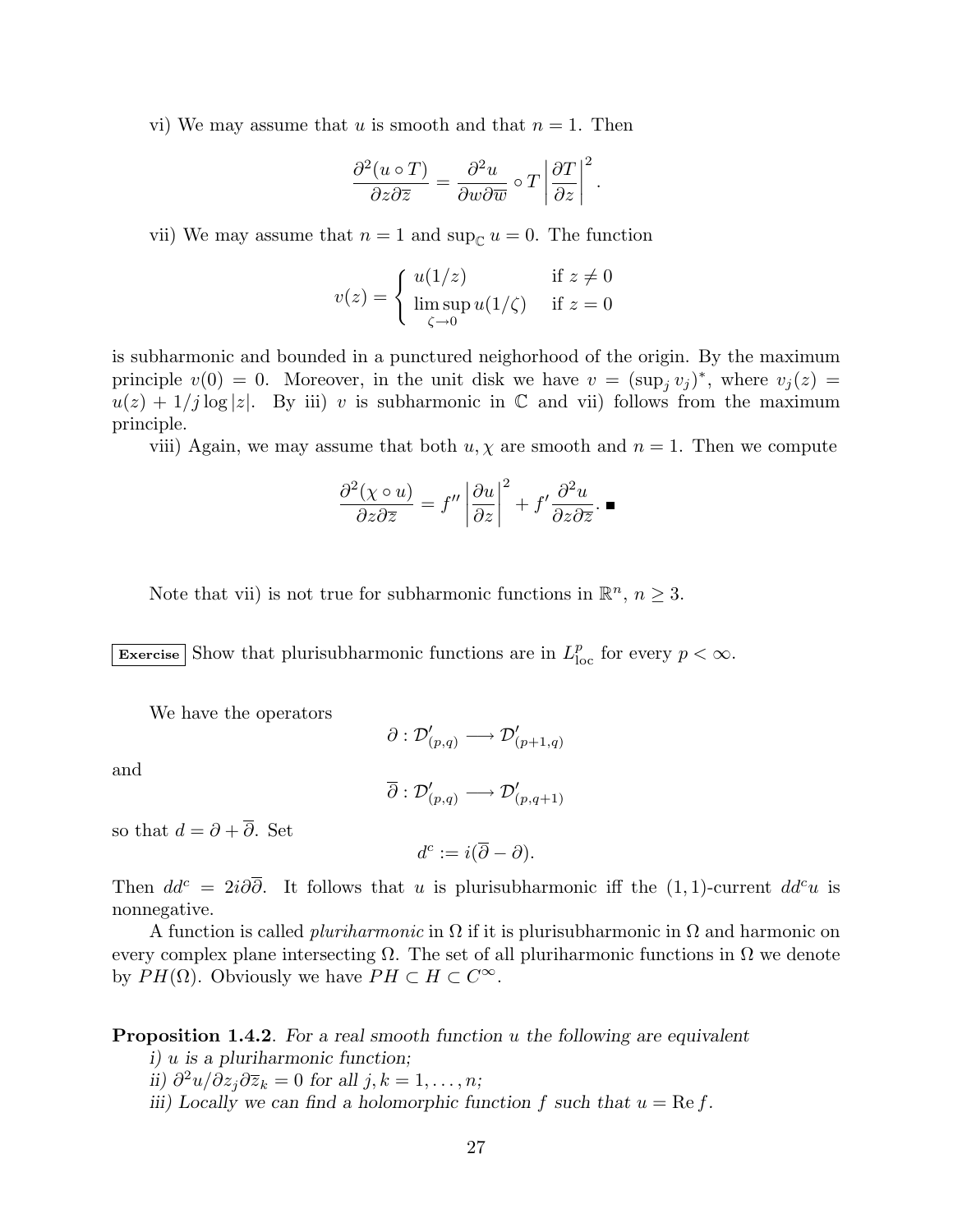**Proof.** i) implies that for every  $w \in \mathbb{C}^n$  we have  $\sum_{j,k=1}^n$  $\partial^2 u$  $\frac{\partial^2 u}{\partial z_j \partial \overline{z}_k} w_j \overline{w}_k = 0$  and ii) follows. Assume that ii) holds. Then  $dd^c u = 0$  and one can easily check that  $d^c u$  is a real 1-form. By the Poincare lemma in every ball there exists a real  $C^1$  function v such that  $d^c u = dv$ . It means that  $\overline{\partial}(u + iv) = 0$ , thus  $f = u + iv$  gives iii). Obviously i) follows from iii). ■

A plurisubharmonic function u said to be *strongly plurisubharmonic* in  $\Omega$  if for every open  $U \\\in \\Omega$  there exists  $\lambda > 0$  such that the function  $u(z) - \lambda |z|^2$  is plurisubharmonic in U (that is  $dd^c u \geq 4\lambda \omega$ ).

Exercise  $\vert$  Assume that u, v are plurisubharmonic and negative. Show that the function  $-(uv)^{1/2}$  is plurisubharmonic and that it is strongly plurisubharmonic if so is u.

We want to use the Perron method for plurisubharmonic functions. If  $\Omega$  is a bounded domain in  $\mathbb{C}^n$  and  $f \in L^{\infty}(\partial\Omega)$ , the function

(1.4.1) 
$$
u = u_{f,\Omega} := \sup\{v \in PSH(\Omega) : v^*|_{\partial\Omega} \leq f\}.
$$

is called a Perron-Bremermann envelope of f in  $\Omega$ . However, contrary to the real case,  $u_{f,\Omega}$  need not be even upper semicontinuous in general, as the following example shows.

Exercise Let  $\Omega = \Delta^2$  be a bidisk and

$$
f(z, w) := \begin{cases} -1 & \text{if } z = 0\\ 0 & \text{otherwise.} \end{cases}
$$

Show that  $u_{f|_{\partial \Delta^2},\Delta^2} = f$  in  $\Delta^2$ .

It means that there can be no counterpart of Theorem 1.2.7 in the complex case. Instead, our main tool will be the following result due to Walsh [Wal].

**Theorem 1.4.3.** Assume that  $\Omega$  is a bounded domain and  $f \in C(\partial\Omega)$  is such that  $u^* = u_* = f$  on  $\partial\Omega$ , where  $u = u_{f,\Omega}$ . Then u is continuous in  $\Omega$ .

**Proof.** We have  $u = u^* \in PSH(\Omega)$ , hence it is enough to show that u is lower semicontinuous. Fix  $z_0 \in \Omega$  and  $\varepsilon > 0$ . Since  $\partial\Omega$  is compact, we can find  $\delta > 0$  such that

(1.4.2) 
$$
z \in \Omega
$$
,  $w \in \partial\Omega$ ,  $|z - w| \le \delta \implies |u(z) - f(w)| \le \varepsilon$ .

Take  $\widetilde{z} \in \Omega$  with  $|\widetilde{z}-z_0| \leq \delta/2$  and define

$$
v(z) := \begin{cases} \max\{u(z), u(z+z_0-\widetilde{z}) - 2\varepsilon\} & \text{if } z \in \Omega \cap \widetilde{\Omega}, \\ u(z) & \text{if } z \in \Omega \setminus \widetilde{\Omega}, \end{cases}
$$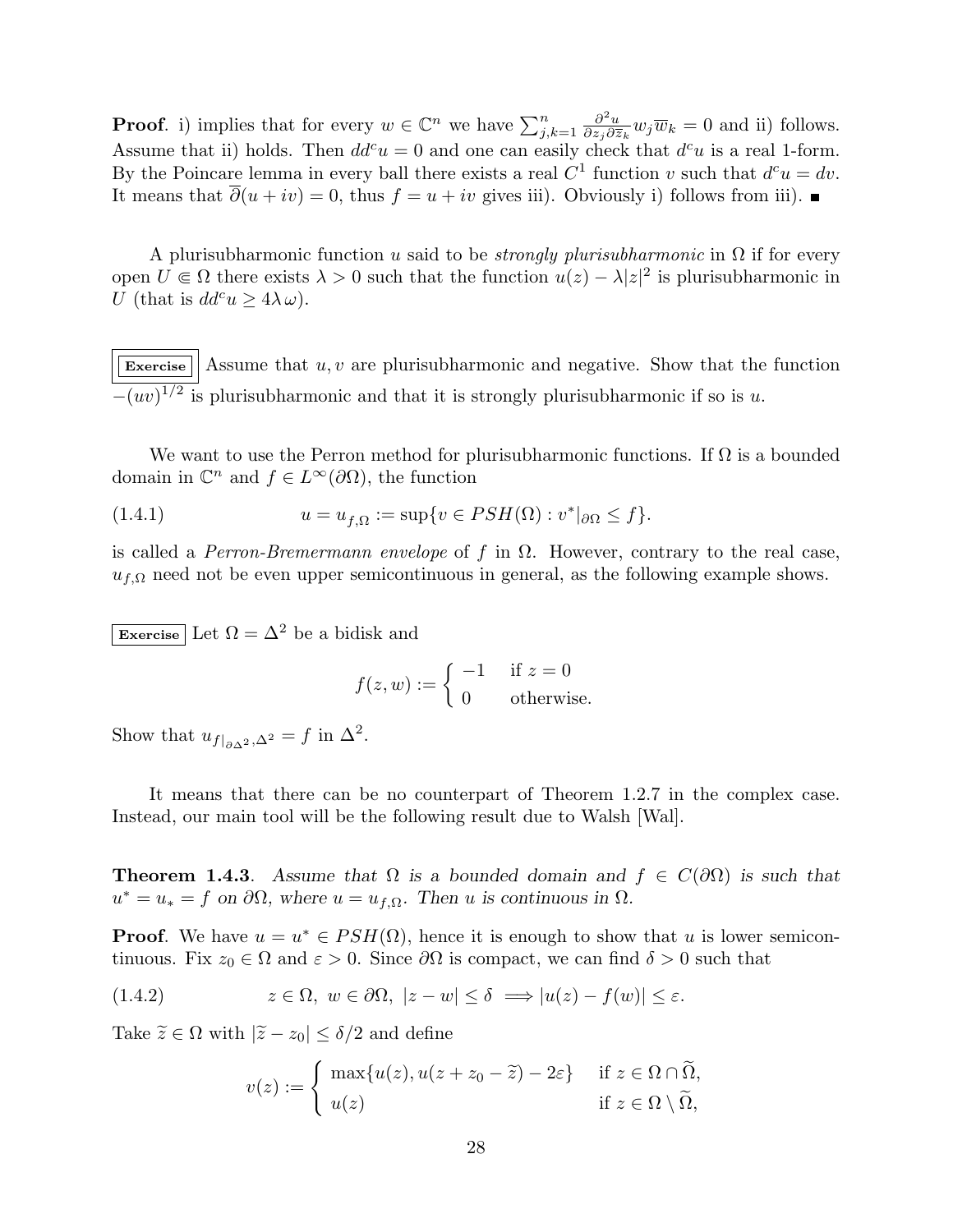where  $\widetilde{\Omega} = \Omega - (z_0 - \widetilde{z})$ . By  $(1.4.2)$   $v = u$  in a neighborhood of  $\Omega \cap \partial \widetilde{\Omega}$  and thus  $v \in PSH(\Omega)$ . Moreover, if  $z \in \Omega \cap \tilde{\Omega}$  and  $w \in \partial \Omega$  are such that  $|z-w| \leq \delta/2$  then  $|z+z_0-\tilde{z}-w| \leq \delta$ and from (1.4.2) again it follows that  $u(z + z_0 - \tilde{z}) - 2\varepsilon \le f(w) - \varepsilon \le u(z)$ . Therefore  $v(z) \le u(z)$  if dist  $(z, \partial \Omega) \le \delta/2$  and thus  $v \le u$ . We obtain  $u(\tilde{z}) \ge v(\tilde{z}) \ge u(z_0) - 2\varepsilon$  and it follows that u is lower semicontinuous.  $\blacksquare$ 

**Proposition 1.4.4**. Assume that  $\Omega \in \mathbb{C}^n$  is a regular domain (as a domain in  $\mathbb{R}^{2n}$ ) and  $f \in C(\partial\Omega)$ . Then  $u_{f,\Omega}^*|_{\partial\Omega} \leq f$  and  $u_{f,\Omega}$  is plurisubharmonic in  $\Omega$ . If  $f_j \in C(\partial\Omega)$  are such that  $f_j \downarrow f$  then  $u_{f_i,\Omega} \downarrow u_{f,\Omega}$ . If f satisfies

(1.4.3)  $\exists v \in PSH(\Omega) \cap C(\overline{\Omega})$  such that  $v|_{\partial\Omega} = f$ 

then  $u_{f,\Omega} \in PSH(\Omega) \cap C(\overline{\Omega}).$ 

**Proof.** We can find  $h \in H(\Omega) \cap C(\overline{\Omega})$  such that  $h = f$  on  $\partial\Omega$ . It follows that  $u_{f,\Omega} \leq h$ and thus  $u_{f,\Omega}^*|_{\partial\Omega} \leq f$  and  $u_{f,\Omega} \in PSH(\Omega)$ . The sequence  $u_{f_j,\Omega}$  is decreasing to some  $u \in PSH(\Omega)$  such that  $u \geq u_{f,\Omega}$ . But  $u^*|_{\partial\Omega} \leq f$  and thus  $u = u_{f,\Omega}$ . The last part of the proposition follows from Theorem 1.4.3.  $\blacksquare$ 

If  $\Omega \in \mathbb{C}^n$  fulfills (1.4.3) for every  $f \in C(\partial \Omega)$  then it is called B-regular. The following characterization of B-regular domains is due to Sibony [Sib].

**Theorem 1.4.5**. For a bounded domain  $\Omega$  in  $\mathbb{C}^n$  the following are equivalent

i) Every boundary point of  $\Omega$  admits a strong plurisubharmonic barrier;

ii)  $\Omega$  is B-regular;

iii) There exists a continuous plurisubharmonic function  $\psi$  in  $\Omega$  such that  $\lim_{z\to\partial\Omega}\psi(z) =$ 0 and the function  $\psi(z) - |z|^2$  is plurisubharmonic (i.e.  $\psi$  is "uniformly" strongly plurisubharmonic in  $\Omega$ ).

**Proof.** Observe that every condition implies that  $\Omega$  is regular. Of course i) follows from ii). To prove i)⇒ii) assume that  $\Omega$  is B-regular and let  $f \in C(\partial\Omega)$ . Set  $u := u_{f,\Omega}$ . By Theorem 1.4.3 it is enough to show that  $u^* = u_* = f$  on  $\partial\Omega$ . By Proposition 1.4.4  $u^*|_{\partial\Omega} \leq f$ . Fix  $z_0 \in \partial\Omega$  and  $\varepsilon > 0$ . By i) there is  $v \in PSH(\Omega)$  such that  $v^*|_{\overline{\Omega} \setminus \{z_0\}} < 0$  and  $\lim_{z \to z_0} v(z) = 0$ . Then  $f(z_0) + Av^* - \varepsilon \leq f$  on  $\partial\Omega$  for A big enough, thus  $f(z_0) + Av - \varepsilon \leq u$  in  $\Omega$ . In particular  $u_*(z_0) \ge f(z_0) - \varepsilon$  and ii) follows.

If  $\Omega$  is B-regular then we can find  $u \in PSH(\Omega) \cap C(\overline{\Omega})$  such that  $u(z) = -|z|^2$  for  $z \in \partial \Omega$ . Then the function  $\psi(z) = u(z) + |z|^2$  gives iii). Assume therefore that iii) holds and it remains to show that  $\Omega$  is B-regular. Take  $f \in C(\partial\Omega)$  and set  $u := u_{f,\Omega}$ . By Theorem 1.4.3 and Proposition 1.4.4 it is enough to show that  $u_*|_{\partial\Omega} \geq f$ . For every  $\varepsilon > 0$  we can find a smooth g in a neighborhood of  $\overline{\Omega}$  such that  $f \leq g \leq f + \varepsilon$  on  $\partial\Omega$ . For A big enough  $g + A\psi \in PSH(\Omega)$  and thus  $g + A\psi - \varepsilon \leq u$  which implies that  $u_*|_{\partial\Omega} \geq g - \varepsilon \geq f - \varepsilon$ .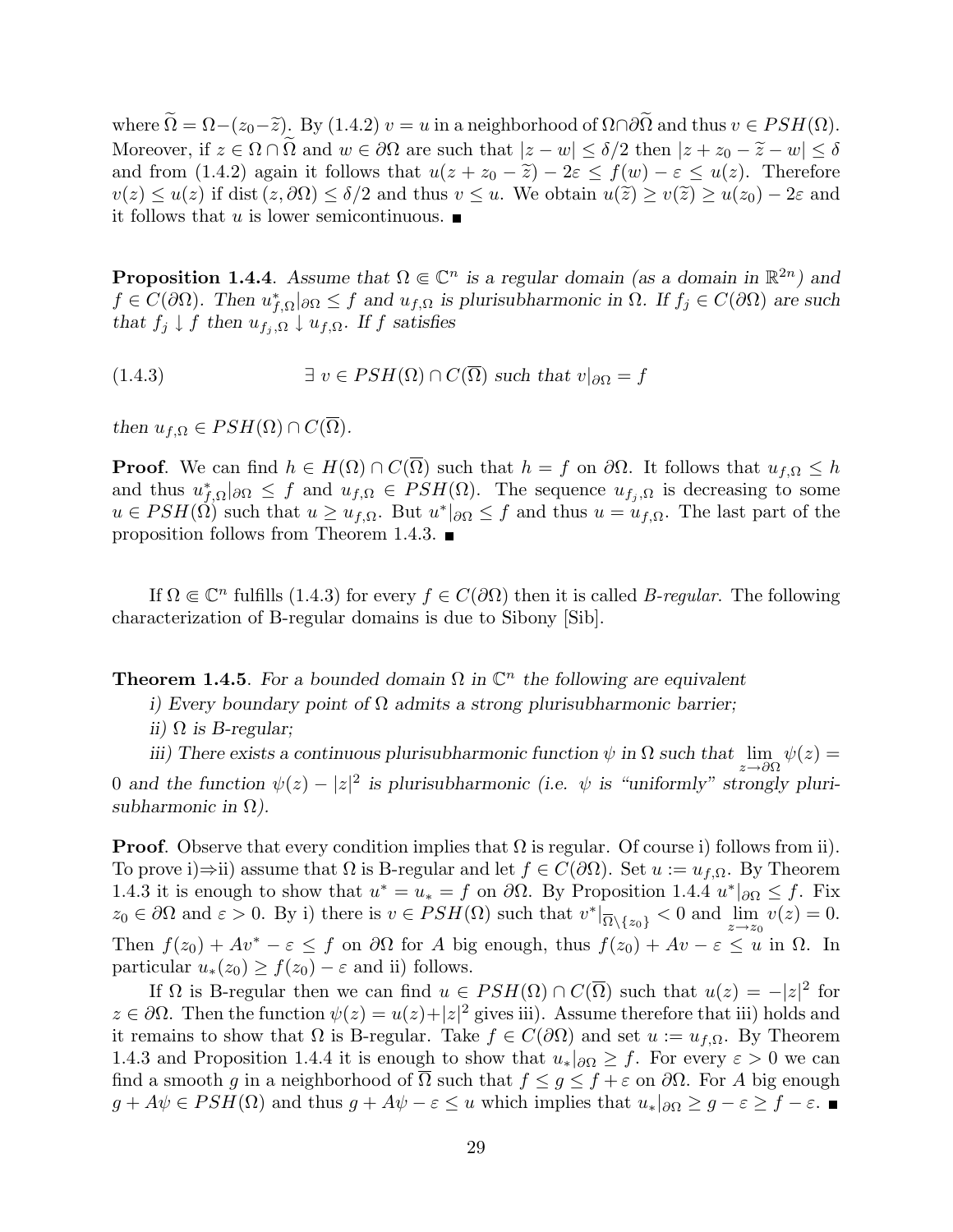A domain  $\Omega$  in  $\mathbb{C}^n$  is called *hyperconvex* if there exists a negative plurisubharmonic exhaustion function in  $\Omega$ , that is  $u \in PSH(\Omega)$ ,  $u < 0$  in  $\Omega$  such that for every  $c < 0$  we have  $\{u < c\} \in \Omega$ . If  $\Omega$  is bounded then hyperconvexity can be characterized as follows.

**Theorem 1.4.6**. For a bounded domain  $\Omega$  in  $\mathbb{C}^n$  the following are equivalent

i) Every boundary point of  $\Omega$  admits a (global) weak plurisubharmonic barrier.

ii) There exists a continuous strongly plurisubharmonic exhaustion function in  $\Omega$ .

**Proof.** Obviously ii) implies i). Assume therefore that i) holds and let  $K \subseteq \Omega$  be a closed euclidean ball (or any other compact subset of  $\Omega$  such that  $\Omega \setminus K$  is regular in the real sense). Set

$$
u := \sup\{v \in PSH(\Omega) : v \le 0, v|_{K} \le -1\}.
$$

We have  $\lim_{z\to\partial\Omega}u(z)=0$  and from Theorem 1.4.3 applied to the domain  $\Omega\setminus K$  it follows that u is continuous. Put  $\psi(z) := -((|z|^2 - M)u(z))^{1/2}$ , where  $M > 0$  is such that  $|z|^2 - M < 0$  for  $z \in \Omega$ . Then  $\psi$  is strongly plurisubharmonic in  $\Omega$ .

Exercise Polydisks in  $\mathbb{C}^n$ ,  $n \geq 2$ , are hyperconvex but not B-regular.

So, contrary to the real case (Theorem 1.2.8), there is no equivalence between the existence of weak and strong plurisubharmonic barriers.

 $\Omega$  is called *pseudoconvex* if there exists  $\psi \in PSH(\Omega)$  such that  $\lim_{z \to \partial \Omega} \psi(z) = \infty$ . It can be shown that  $\Omega$  is pseudoconvex iff the function  $-\log \text{dist}(z, \partial \Omega)$  is plurisubharmonic in  $\Omega$  and the famous result obtained independently by Oka, Bremermann and Norguet states that this is equivalent to the fact that  $\Omega$  is a domain of holomorphy (see e.g. [Hör1]). If  $n = 1$  then all domains are pseudoconvex.

Exercise  $\Omega = \{(z, w) \in \mathbb{C}^2 : 0 < |z| < |w| < 1\}$  is called a *Hartogs triangle*. Show that  $\Omega$ is a regular pseudoconvex but not hyperconvex domain.

The next result says that hyperconvexity is a local property of a boundary. It is due to Kerzman and Rosay [KR] and the proof we present is taken from [Dem1]. An analoguous result for B-regular domains is obvious (since local strong barriers immediately give global strong barriers) and for pseudoconvex domains it can be found for example in [Hör1].

**Theorem 1.4.7**. Suppose that  $\Omega$  is bounded domain in  $\mathbb{C}^n$  such that for every  $z_0 \in \partial \Omega$ there exists a neighborhood U of  $z_0$  such that  $\Omega \cap U$  is hyperconvex. Then  $\Omega$  is hyperconvex.

**Proof.** There are domains  $U_1, \ldots, U_p$  such that  $\partial\Omega \subset$ S  $j U_j$  and  $\Omega \cap U_j$  are hyperconvex. Let  $u_j$  be negative plurisubharmonic continuous functions in  $\Omega \cap U_j$  and such that  $\lim_{z\to\partial\Omega}u_j(z)=0.$  Choose domains  $U'_j\Subset U_j$  such that  $\partial\Omega\subset\bigcup_jU'_j.$  By Lemma A2.4 there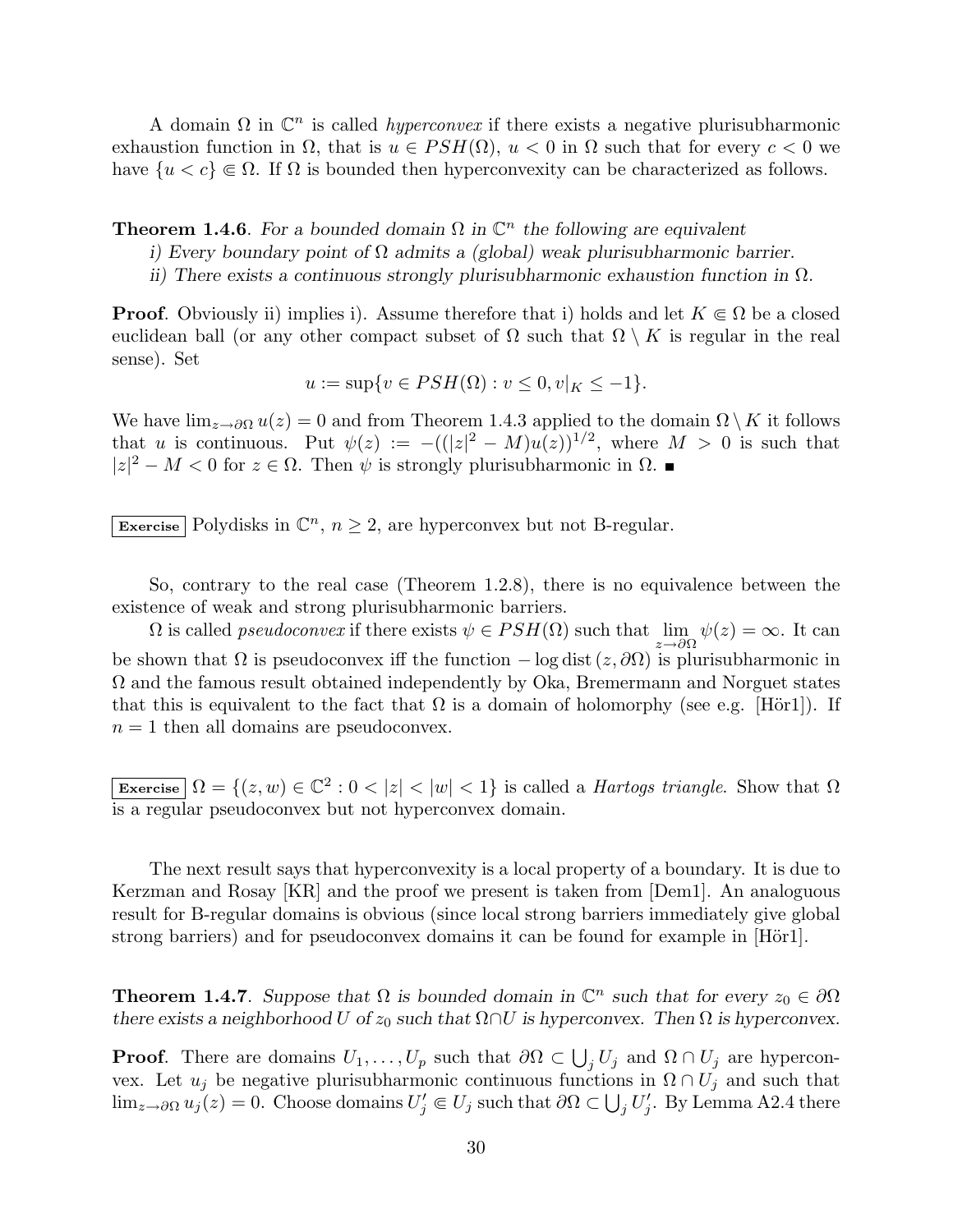is a convex, increasing function  $\chi: (-\infty, 0) \longrightarrow (0, +\infty)$  such that  $\lim_{t\to 0^-} \chi(t) = +\infty$ and  $|\chi \circ u_j - \chi \circ u_k| \leq 1$  on  $U'_j \cap U'_k \cap \Omega$ . (To use Lemma A2.4 we set

$$
f(t) := \max\{u_j(z) : z \in \overline{U'_j} \cap \Omega, \ j = 1, \dots, p, \ \text{dist}(z, \partial \Omega) \ge -\varepsilon\},
$$
  

$$
g(t) := \min\{u_j(z) : z \in \overline{U'_j} \cap \Omega, \ j = 1, \dots, p, \ \text{dist}(z, \partial \Omega) \le -\varepsilon\}.
$$

From the convexity of  $\chi$  it follows that

$$
|\chi(u_j(z)-\varepsilon)-\chi(u_k(z)-\varepsilon)|\leq 1,\quad \varepsilon>0,\,\,z\in U'_j\cap U'_k\cap\Omega.
$$

Let  $U''_j \in U'_j$  be such that  $\overline{\Omega} \setminus V \subset$ S  $j U''_j$  for some  $V \in \Omega$  and take smooth  $\varphi_j$  with  $\text{supp }\varphi_j \subset U'_j, 0 \le \varphi_j \le 1$  and  $\varphi_j = 1$  in a neighborhood of  $\overline{U''_j}$ . Moreover there are constants  $M, \lambda$  such that  $|z|^2 - M \leq 0$  in  $\Omega$  and  $\varphi_j + \lambda (|z|^2 - M)$  is plurisubharmonic for every j. Set

$$
v_{j,\varepsilon}(z) := \chi(u_j(z) - \varepsilon) + \varphi_j(z) - 1 + \lambda(|z|^2 - M).
$$

We have  $v_{j,\varepsilon} \leq v_{k,\varepsilon}$  in a neighborhood of  $\partial U_j' \cap \overline{U_k''} \cap \Omega$ , thus  $v_{\varepsilon}(z) := \max\{v_{j,\varepsilon}(z), \chi(a) 1 + \lambda(|z|^2 - M)$  is plurisubharmonic in  $\Omega$ , where a is such that  $\sup_{V \cap U_j} u_j < a < 0$ and  $\varepsilon$  is small enough. Then  $w_{\varepsilon} := v_{\varepsilon}/\chi(-\varepsilon) - 1$  is  $\leq 0, \geq -\lambda M/\chi(-\varepsilon)$  on  $\partial\Omega$  and  $\leq (\chi(a)-1)/\chi(-\varepsilon)-1$  on  $V \setminus \bigcup_j U'_j$ . It follows that the function u defined in the proof of Theorem 1.4.8 satisfies  $\lim_{z\to\partial\Omega}u(z)=0$ . ■

A domain  $\Omega$  in  $\mathbb{C}^n$  is called *balanced* if  $z \in \Omega$ ,  $\lambda \in \mathbb{C}$ ,  $|\lambda| \leq 1$  implies  $\lambda z \in \Omega$ . The function

$$
f_{\Omega}(z) := \inf\{t > 0 : t^{-1}z \in \Omega\}
$$

is called a *Minkowski functional* of  $\Omega$ . Since  $\Omega$  is open, one can show that  $f_{\Omega}$  is upper semicontinuous in  $\mathbb{C}^n$  and  $\Omega = \{f_{\Omega} < 1\}$ . The following result is due to Siciak [Sic4].

**Theorem 1.4.8**. For a balanced domain  $\Omega$  in  $\mathbb{C}^n$  the following are equivalent

i)  $\Omega$  is pseudoconvex;

ii)  $\log f_{\Omega} \in PSH(\mathbb{C}^n);$ 

iii)  $\Omega$  is convex with respect to homogeneous polynomials, that is, if  $K \subset \Omega$  is compact then the compact set

$$
\widehat{K}^H = \{ z \in \mathbb{C}^n : |Q(z)| \le ||Q||_K, \text{ for all homogeneous polynomials } Q \text{ in } \mathbb{C}^n \}
$$

is contained in  $\Omega$ .

**Proof.** If iii) holds then  $\Omega$  is in particular holomorphically convex, thus it is a domain of holomorphy and pseudoconvex. Obviously ii) implies that  $\Omega = \{\log f_{\Omega} < 0\}$  is pseudoconvex. Assume therefore that  $\Omega$  is a domain of holomorphy and it is enough to show that ii) and iii) hold. There exists a holomorphic function F in  $\Omega$  which cannot be continued holomorphically beyond  $\Omega$ . Since  $\Omega$  is balanced, expanding F in the Taylor series about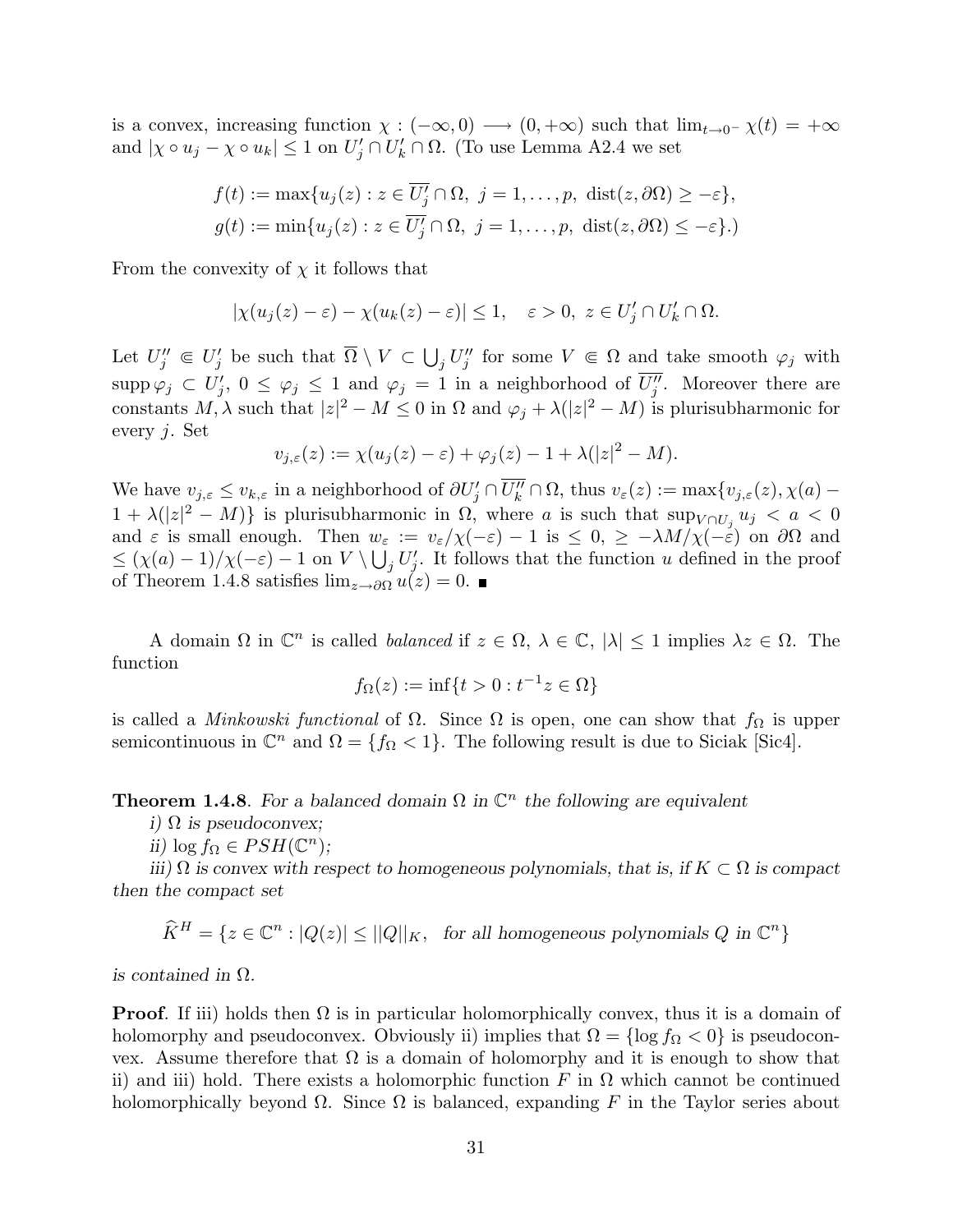the origin gives  $F = \sum_{i=1}^{\infty}$  $\sum_{j=0}^{\infty} Q_j$ , where  $Q_j$  are homogeneous polynomials of degree  $j$  and the series  $\sum Q_j$  converges pointwise in  $\Omega$ . Set  $\psi := \limsup |Q_j|^{1/j}$ . By the Cauchy criterion  $j \rightarrow \infty$ we have  $\Omega \subset \{\psi \leq 1\}.$ 

We claim that the sequence  $|Q_j|^{1/j}$  is locally uniformly bounded above. Indeed, for we claim that the sequence  $|Q_j| \leq$  is locally uniformly bounded above. Indeed, for  $m \geq 1$  the sets  $E_m := \bigcap_j \{|Q_j| \leq m\}$  are closed, increasing and  $\Omega \subset \bigcup_m E_m$ . By the Baire theorem for some m the set  $E_m$  has nonempty interior. Thus  $|Q_j| \leq m$  in  $B(z_0, r)$ . If  $z \in B(0,r)$  then for  $\lambda \in \mathbb{C}$ ,  $|\lambda|=1$  we have

$$
|Q_j(z_0 + \overline{\lambda}z)| = |Q_j(\lambda z_0 + z)| \le m,
$$

since  $Q_i$  are homogeneous. From the maximum principle for holomorphic functions of one variable we deduce that the last inequality is valid also for  $\lambda = 0$  and therefore  $|Q_i| \le m$ in  $B(0,r)$ . It follows that  $|Q_j(z)|^{1/j} \leq m^{1/j}|z|/r$  for every  $z \in \mathbb{C}^n$ , which proves the claim.

It is easy to show that the series  $\sum Q_j$  is locally uniformly convergent, and thus is a holomorphic function in  $\{\psi^* < 1\}$ . Since F is not extendable beyond  $\Omega$ , it follows that  $\{\psi^* \leq 1\} \subset \Omega \subset \{\psi \leq 1\}.$  From the fact that  $\psi$  is homogeneous of degree 1 one can deduce that  $\text{int}\{\psi \leq 1\} = \{\psi^* < 1\}$ , hence  $\Omega = \{\psi^* < 1\}$  and  $\psi^* = f_{\Omega}$ . The functions  $u_k = (\sup_{j \geq k} \frac{1}{i})$  $\frac{1}{j} \log |Q_j|$ <sup>\*</sup> are plurisubharmonic in  $\mathbb{C}^n$  and  $u_k \downarrow \log f_{\Omega}$  as  $k \uparrow \infty$ , which gives ii).

To show iii) let  $K \subset \Omega$  be compact. There is a such that  $\max_K \psi^* < a < 1$ . We have max<sub>K</sub>  $e^{u_k} \downarrow \max_K \psi^*$  as  $k \uparrow \infty$ , thus there is j<sub>0</sub> such that for every  $j \ge j_0$  we have  $|Q_j|^{1/j} \le a$  on K. Then

$$
\widehat{K}^{H} \subset \bigcap_{j \geq j_0} \{|Q_j| \leq ||Q_j||_K\} \subset \bigcap_{j \geq j_0} \{|Q_j|^{1/j} \leq a\} \subset \{\psi \leq a\} \subset \Omega
$$

and iii) follows.  $\blacksquare$ 

A function  $u \in PSH(\Omega)$  is called *maximal* if for every  $v \in PSH(\Omega)$  such that  $v \leq u$ outside a compact subset of  $\Omega$  we have  $v \leq u$  in  $\Omega$ . If  $n = 1$  then maximal means precisely harmonic. If  $n \geq 2$  then it is easy to show that for example plurisubharmonic functions independent of one variable are maximal.

Exercise i) The function  $\log |z|$  is maximal in  $\mathbb{C}^n \setminus \{0\}$  but not in  $\mathbb{C}^n$ .

ii) Let F be a holomorphic function on an open subset of  $\mathbb{C}^n$ ,  $n \geq 2$ . Then for  $\alpha \geq 0$ the functions  $|F|^{\alpha}$  and  $\log |F|$  are maximal. This is false if  $n = 1$ .

Proposition 1.4.9. i) A decreasing sequence of maximal plurisubharmonic functions converges either to a maximal function or to  $-\infty$ ;

ii) If u is maximal in an open  $\Omega$  then for every  $G \in \Omega$  there is a sequence of continuous maximal plurisubharmonic functions in  $G$  decreasing to  $u$ .

Proof. i) Follows directly from the definition.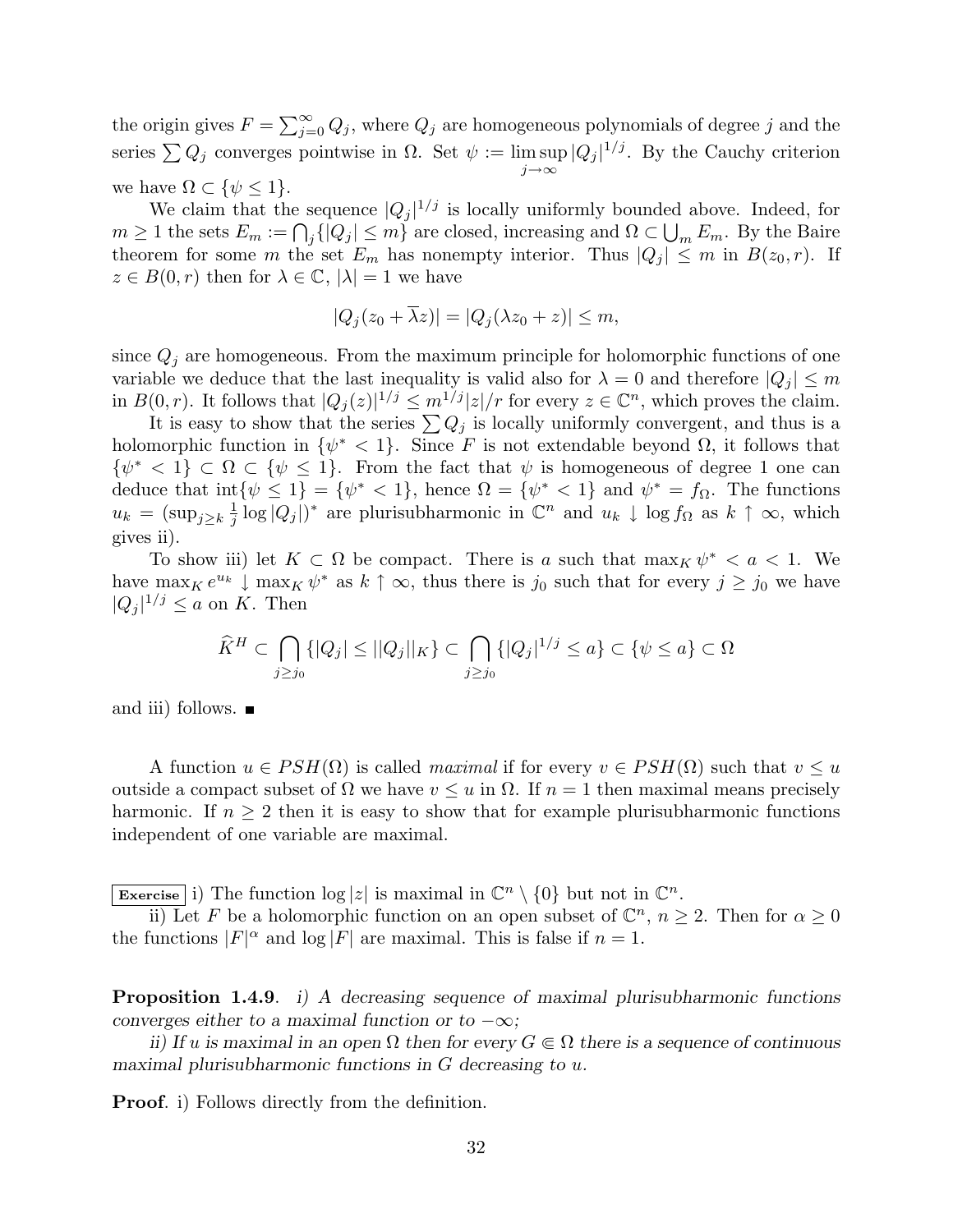ii) We may assume that G is smooth, in particular regular. Let  $v_j$  be a sequence of continuous plurisubharmonic functions in a neighborhood of  $\overline{G}$  decreasing to u. Set  $u_j := u_{v_j|_{\partial G},G}$ . Then  $u_j$  is a decreasing sequence of continuous functions on  $\overline{G}$ , maximal in G. From i) it easily follows that  $u_j \downarrow u$ .

The following counterpart of Corollary 1.2.4 can be easily obtained from Proposition 1.4.4.

**Proposition 1.4.10**. Assume that u is plurisubharmonic in  $\Omega$  and let  $G \in \Omega$  be a regular domain. Then there is  $\hat{u} \in PSH(\Omega)$  such that  $\hat{u} \ge u$ ,  $\hat{u} = u$  on  $\Omega \setminus G$  and  $\hat{u}$  is maximal in G. If  $u_j \downarrow u$  then  $\widehat{u}_j \downarrow \widehat{u}$ . If u is continuous then so is  $\widehat{u}$ .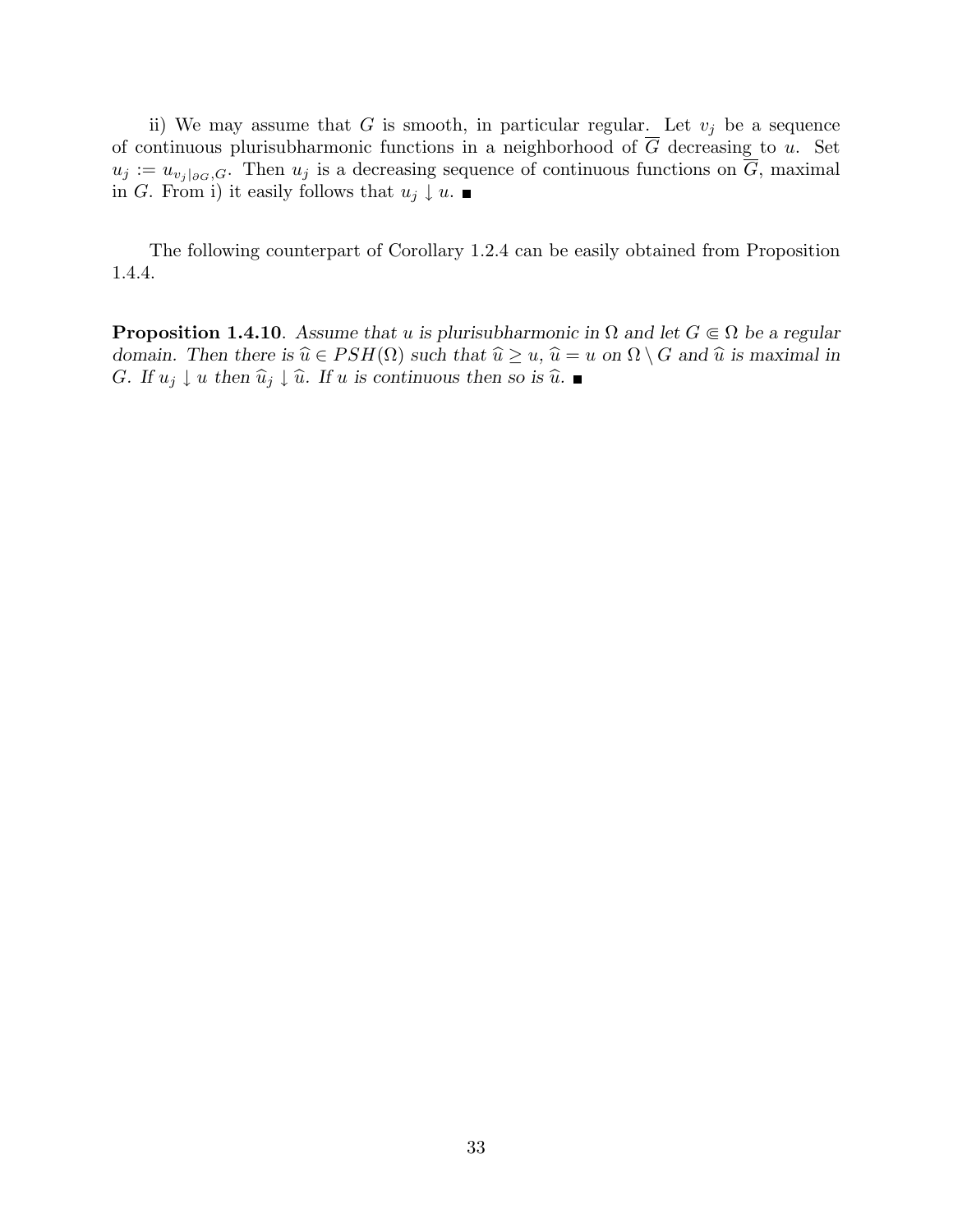## II. The complex Monge-Ampère operator

#### 2.1. The definition and basic properties

We start with a formula which is useful when one integrates by parts.

Proposition 2.1.1. If  $\Psi \in C_{\infty}^{\infty}$  $(\sum_{(p,p)}^{\infty}$  and  $T \in \mathcal{D}'_{(q,q)}$  with  $p+q=n-1$  then  $\Psi \wedge dd^cT - dd^c\Psi \wedge T = d(\Psi \wedge d^cT - d^c\Psi \wedge T).$ 

Proof. We have

$$
d(\Psi \wedge d^cT - d^c\Psi \wedge T) = d\Psi \wedge d^cT + \Psi \wedge dd^cT - dd^c\Psi \wedge T + d^c\Psi \wedge dT
$$

and, since  $p + q + 1 = n$ ,

$$
d\Psi \wedge d^c T = i \left( \partial \Psi \wedge \overline{\partial} T - \overline{\partial} \Psi \wedge \partial T \right) = -d^c \Psi \wedge dT. \blacksquare
$$

By Proposition 2.1.1 for every current  $T \in \mathcal{D}'_{(q,q)}(\Omega)$ ,  $\Omega$  open in  $\mathbb{C}^n$ , we have

(2.1.1) 
$$
dd^{c}T(\Psi) = T(dd^{c}\Psi), \quad \Psi \in C_{0,(n-q-1,n-q-1)}^{\infty}(\Omega).
$$

Let T be a nonnegative closed current of bidegree  $(q, q)$  and u a locally bounded plurisubharmonic function on  $\Omega$ . By Theorem 1.3.5 the coefficients of T are complex measures and thus  $uT$  is a well defined current. We define

$$
dd^c u \wedge T := dd^c(uT).
$$

By (2.1.1)

(2.1.2) 
$$
\int_{\Omega} dd^c u \wedge T \wedge \Psi = \int_{\Omega} u T \wedge dd^c \Psi, \quad \Psi \in C^{\infty}_{0,(n-q-1,n-q-1)}(\Omega).
$$

**Proposition 2.1.2.**  $dd^c u \wedge T$  is a nonnegative closed current of bidegree  $(q + 1, q + 1)$ .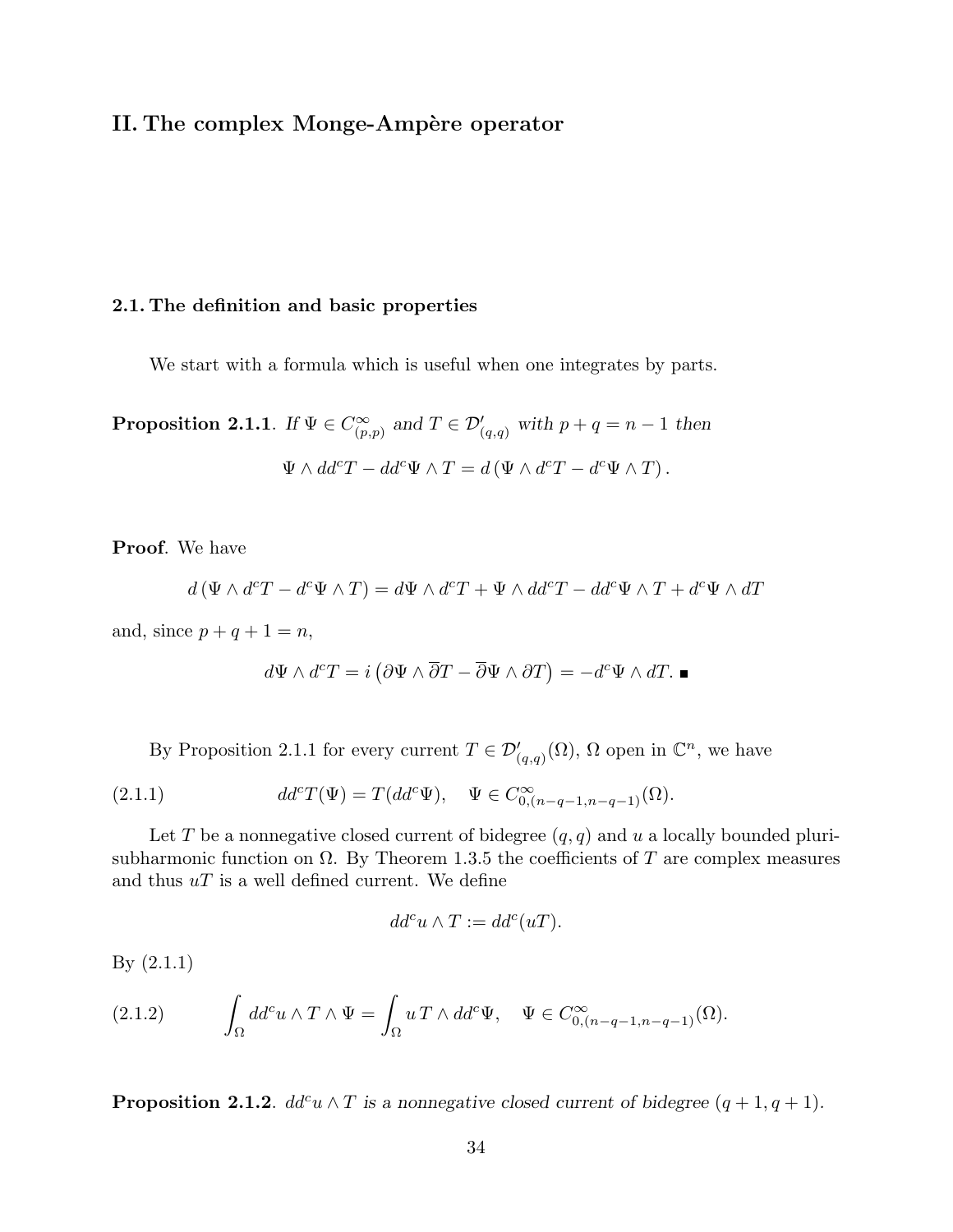**Proof.** It is enough to show the nonnegativity. If  $|u| \leq M$  then  $|u_{\varepsilon}| \leq M$ , where  $u_{\varepsilon} = u * \rho_{\varepsilon}$ . By the Lebesgue bounded convergence theorem  $u_{\varepsilon}T \longrightarrow uT$  weakly, hence  $dd^c(u_\varepsilon T) \longrightarrow dd^c(uT)$  weakly. Since  $u_\varepsilon$  is smooth, we have  $dd^c(u_\varepsilon T) = dd^c u_\varepsilon \wedge T$  in the usual sense and  $dd^c u_{\varepsilon} \wedge T \ge 0$  by Theorem 1.3.6.

Therefore we may define inductively a nonnegative closed current

$$
dd^c u_1 \wedge \cdots \wedge dd^c u_p \wedge T \in \mathcal{D}'_{(p+q,p+q)}
$$

for  $u_1, \ldots, u_p \in PSH \cap L^{\infty}_{loc}$  and  $T \in \mathcal{D}'_{(q,q)}$  with  $T \geq 0$ ,  $dT = 0$ ,  $p + q \leq n$ . In particular, we may take  $T = dd^c v$ , where v is an arbitrary plurisubharmonic function.

**Proposition 2.1.3**. Let  $\Omega$  be a bounded domain in  $\mathbb{C}^n$  and let  $u, v \in PSH \cap L^{\infty}_{loc}(\Omega)$ **Proposition 2.1.3.** Let  $\Omega$  be a bounded domain in  $\mathbb{C}^n$  and let  $u, v \in PSH \cap L^{\infty}_{loc}(\Omega)$ <br>be such that  $u, v \leq 0$ ,  $\lim_{z \to \partial \Omega} u(z) = 0$  and  $\int_{\Omega} dd^c v \wedge T < \infty$ . Assume that  $T \in$  $\mathcal{D}'_{(n-1,n-1)}(\Omega)$  is nonnegative and closed. Then

$$
\int_{\Omega} v \, dd^c u \wedge T \le \int_{\Omega} u \, dd^c v \wedge T.
$$

In particular, if in addition  $\lim_{z\to\partial\Omega} v(z) = 0$  and  $\int_{\Omega} dd^c u \wedge T < \infty$ ,

$$
\int_{\Omega} v \, dd^c u \wedge T = \int_{\Omega} u \, dd^c v \wedge T.
$$

**Proof.** For  $\varepsilon > 0$  set  $u_{\varepsilon} := \max\{u, -\varepsilon\}$ . Then by the Lebesgue monotone convergence theorem

$$
\int_{\Omega} u \, dd^c v \wedge T = \lim_{\varepsilon \to 0} \int_{\Omega} (u - u_{\varepsilon}) dd^c v \wedge T
$$

and

$$
\int_{\Omega} (u - u_{\varepsilon}) dd^c v \wedge T = \lim_{j \to \infty} \int_{\Omega} (u - u_{\varepsilon}) \cdot \rho_{1/j} dd^c v \wedge T.
$$

Let  $\Omega' \in \Omega$  be such that  $\{u - u_{\varepsilon} \neq 0\} \in \Omega' \in \Omega$ . From  $(2.1.2)$  for j big enough we infer

$$
\int_{\Omega} (u - u_{\varepsilon}) * \rho_{1/j} dd^c v \wedge T = \int_{\Omega} v dd^c ((u - u_{\varepsilon}) * \rho_{1/j}) \wedge T \ge \int_{\Omega'} v dd^c (u * \rho_{1/j}) \wedge T
$$

and the proposition follows from Lemma A2.1.  $\blacksquare$ 

The next estimate is called the Chern-Levine-Nirenberg inequality [CLN].

**Theorem 2.1.4.** If  $K \in \Omega$  then

 $||dd^c u_1 \wedge \cdots \wedge dd^c u_p \wedge T||_K \leq C_{K,\Omega} ||u_1||_{L^{\infty}(\Omega)} \ldots ||u_p||_{L^{\infty}(\Omega)} ||T||_{\Omega}$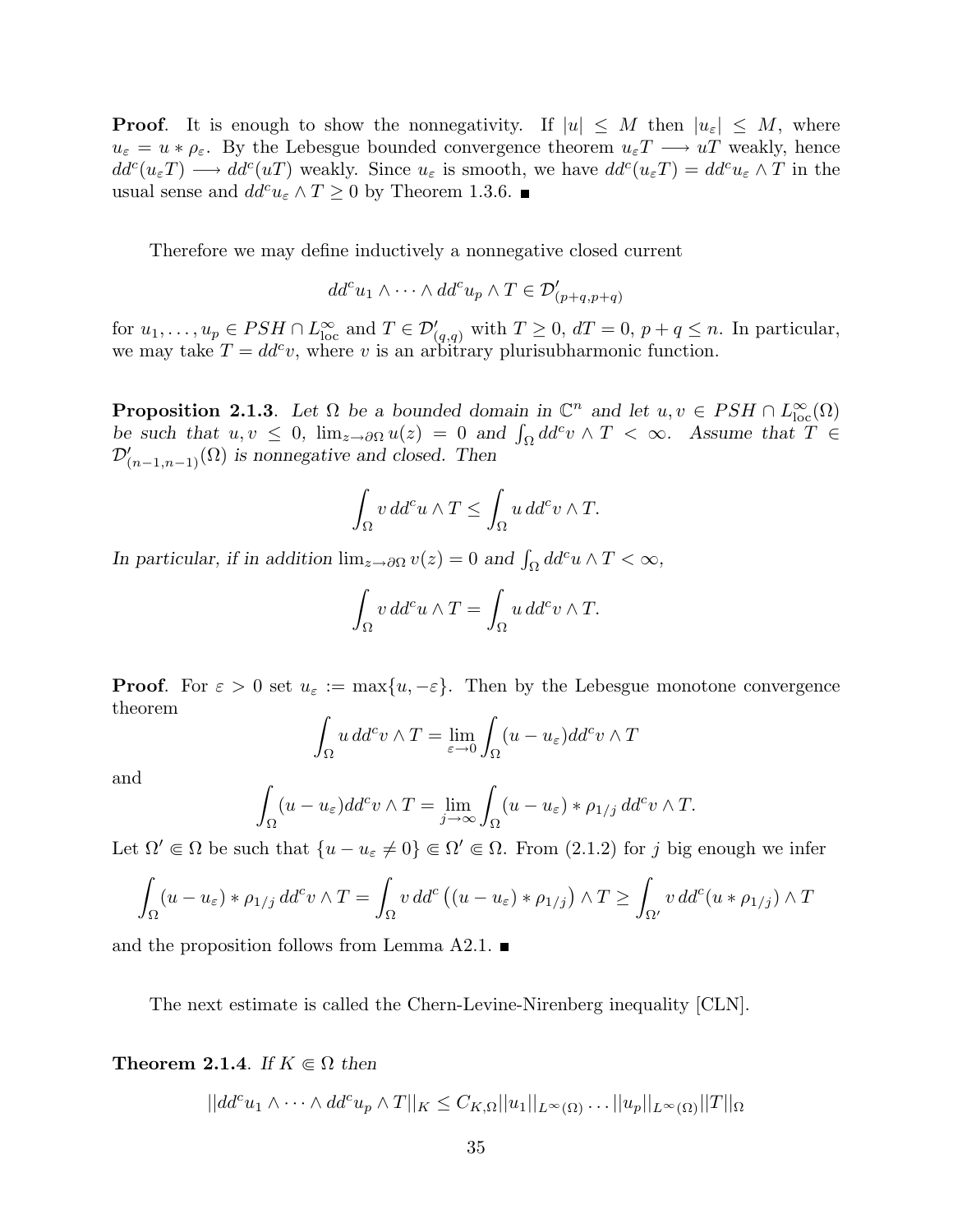for  $u_1, \ldots, u_p \in PSH \cap L^{\infty}(\Omega)$  and  $T \in \mathcal{D}'_{(q,q)}(\Omega)$  with  $T \geq 0$ ,  $dT = 0$ ,  $p + q \leq n$ .

**Proof.** We may assume that  $p = 1$ . Take  $\varphi \in C_0^{\infty}(\Omega)$  such that  $\varphi \geq 0$  and  $\varphi = 1$  on K. If  $\beta \in \mathbb{C}_{(n-q-1,n-q-1)}$  is as in Lemma 1.3.8 then

$$
||dd^{c}u\wedge T||_{K}\leq C'\int_{K}dd^{c}u\wedge T\wedge\beta\leq C'\int_{\Omega}\varphi\,dd^{c}u\wedge T\wedge\beta.
$$

By (2.1.2) and since  $dd^c(\varphi\beta) = dd^c\varphi \wedge \beta$ ,

$$
\int_{\Omega} \varphi \, dd^c u \wedge T \wedge \beta = \int_{\Omega} u \, T \wedge dd^c \varphi \wedge \beta \le C'' ||u||_{L^{\infty}(\Omega)} ||T||_{\Omega}.
$$

Exercise Assume that  $v \in PSH(\Omega)$  and  $K \in \Omega$ . Show that

$$
||dd^c v||_K \leq C_{K,\Omega} ||v||_{L^1(\Omega)}.
$$

The following approximation theorem is due to Bedford and Taylor [BT2].

Theorem 2.1.5. Let  $u_0^j$  $_{0}^{j},u_{1}^{j}$  $u_1^j, \ldots, u_p^j \in PSH \cap L_{\text{loc}}^{\infty}, \, 0 \leq p \leq n, \, j = 1, 2, \ldots, \, \text{be sequences}$ decreasing to  $u_0, \ldots, u_p \in PSH \cap \dot{L}_{\text{loc}}^{\infty}$  respectively. Let T be a closed nonnegative current of bidegree  $(q, q)$ ,  $p + q \leq n$ . Then

$$
u_0^j d d^c u_1^j \wedge \cdots \wedge d d^c u_p^j \wedge T \longrightarrow u_0 d d^c u_1 \wedge \cdots \wedge d d^c u_p \wedge T
$$

weakly.

**Proof.** Suppose that  $u_k^j$  $k<sub>k</sub>$  and T are defined in a neighborhood of  $\overline{B}$ , where  $B = B(z<sub>0</sub>, r)$ . We may assume that for some positive constant M we have  $-M \le u_k^j \le -1$  in a neighborhood of  $\overline{B}$ . If we take  $B' \Subset B$  and  $\psi(z) := |z - z_0|^2 - r^2$  then for A big enough  $\max\{u_k^j\}$  $\{i_k, A\psi\} = u_k^j$ k on  $B'$  and  $\max\{u^j_k\}$  $\{\psi_k,A\psi\} = A\psi$  in a constant neighborhood of  $\partial B$ . We may therefore assume that  $u_k^j = u_k = A\psi$  in a neighborhood of  $\partial B$ .

The further proof is by induction with respect to  $p$ . The theorem is obviously true if  $p = 0$ . Let  $p \ge 1$  and assume the theorem holds for  $p - 1$ . It follows that

$$
S^j := dd^c u_1^j \wedge \cdots \wedge dd^c u_p^j \wedge T \longrightarrow dd^c u_1 \wedge \cdots \wedge dd^c u_p \wedge T =: S
$$

weakly. By the Chern-Levine-Nirenberg inequality (Theorem 2.1.4) the sequence  $S^j$  is relatively compact in the weak<sup>\*</sup> topology. It therefore remains to show that if  $u_0^j$  $j\llap{0} S^j \longrightarrow \Theta$ weakly then  $\Theta = u_0 S$ .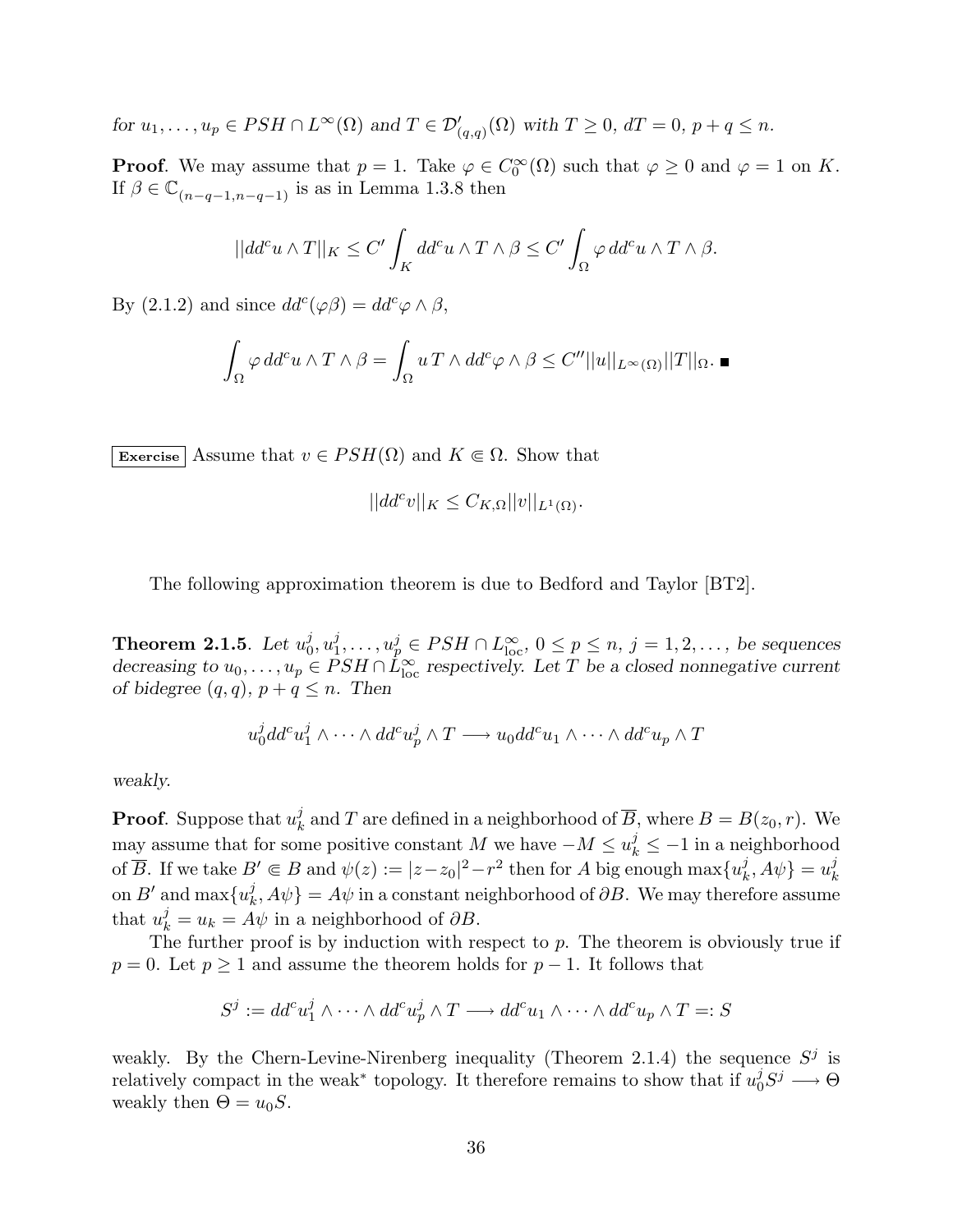By Lemma A2.2 we have  $\Theta \wedge \alpha \leq u_0 S \wedge \alpha$  for every elementary nonnegative  $\alpha$  of bidegree  $(n-p-q, n-p-q)$ , hence  $u_0S - \Theta \geq 0$ . By Corollary 1.3.9 it is enough to show bloagree  $(n-p-q, n-p-q)$ , nence  $u_0S - \Theta \ge 0$ . By that  $\int_B (u_0S - \Theta) \wedge \omega^{n-p-q} \le 0$ . By Proposition 2.1.3

$$
\int_{B} u_0 d d^{c} u_1 \wedge \cdots \wedge d d^{c} u_p \wedge T \wedge \omega^{n-p-q} \leq \int_{B} u_0^{j} d d^{c} u_1 \wedge \cdots \wedge d d^{c} u_p \wedge T \wedge \omega^{n-p-q}
$$
\n
$$
= \int_{B} u_1 d d^{c} u_0^{j} \wedge d d^{c} u_3 \wedge \cdots \wedge d d^{c} u_p \wedge T \wedge \omega^{n-p-q}
$$
\n
$$
\leq \cdots \leq \int_{B} u_0^{j} d d^{c} u_1^{j} \wedge \cdots \wedge d d^{c} u_p^{j} \wedge T \wedge \omega^{n-p-q}
$$

and the theorem follows from Lemma A2.1.  $\blacksquare$ 

Remark. The above theorem is much easier to prove if all considered functions are continuous. For then the convergence  $u_k^j \longrightarrow u_k$ ,  $k = 0, \ldots, p$ , is uniform and we may write

$$
u_0^j S^j - u_0 S = (u_0^j - u_0) S^j + u_0 (S^j - S).
$$

It is easy to show that both terms tend weakly to 0.

From Theorem 2.1.5 it follows in particular that for every nonnegative closed current  $T \in \mathcal{D}'_{(q,q)}(\Omega)$  the mapping

$$
(PSH \cap L^{\infty}_{loc}(\Omega))^{p} \ni (u_1,\ldots,u_p) \longmapsto dd^{c}u_1 \wedge \cdots \wedge dd^{c}u_p \wedge T \in \mathcal{D}'_{(p+q,p+q)}(\Omega)
$$

is symmetric.

One can easily compute that

(2.1.3) 
$$
(dd^c u)^n = n! 4^n \det \left( \frac{\partial^2 u}{\partial z_j \partial \overline{z}_k} \right) d\lambda
$$

if  $u \in C^2$ . We have defined the left hand-side of (2.1.3) if  $u \in PSH \cap L^{\infty}_{loc}$ . The right handside of (2.1.3) is a nonnegative Radon measure if  $u \in PSH \cap W^{2,n}$  (that is  $D^{\alpha}u \in L_{loc}^{n}$  if  $|\alpha| = 2$ ).

**Proposition 2.1.6.** (2.1.3) holds if u is a  $W^{2,n}$  locally bounded plurisubharmonic function.

**Proof.** By Theorem 2.1.5 it is enough to show that if  $u_{\varepsilon} = u * \rho_{\varepsilon}$  then

$$
\det\left(\frac{\partial^2 u_{\varepsilon}}{\partial z_j \partial \overline{z}_k}\right) \longrightarrow \det\left(\frac{\partial^2 u}{\partial z_j \partial \overline{z}_k}\right)
$$

weakly. In fact, it is easy to see that we even have convergence in  $L^1_{loc}$  using the following fact which is a consequence of the Hölder inequality: if  $f_{\varepsilon}^k \longrightarrow f^k$  in  $L_{\text{loc}}^n$ ,  $k = 1, \ldots, n$ , then  $f_{\varepsilon}^1 \dots f_{\varepsilon}^n \longrightarrow f^1 \dots f^n$  in  $L^1_{\text{loc}}$ .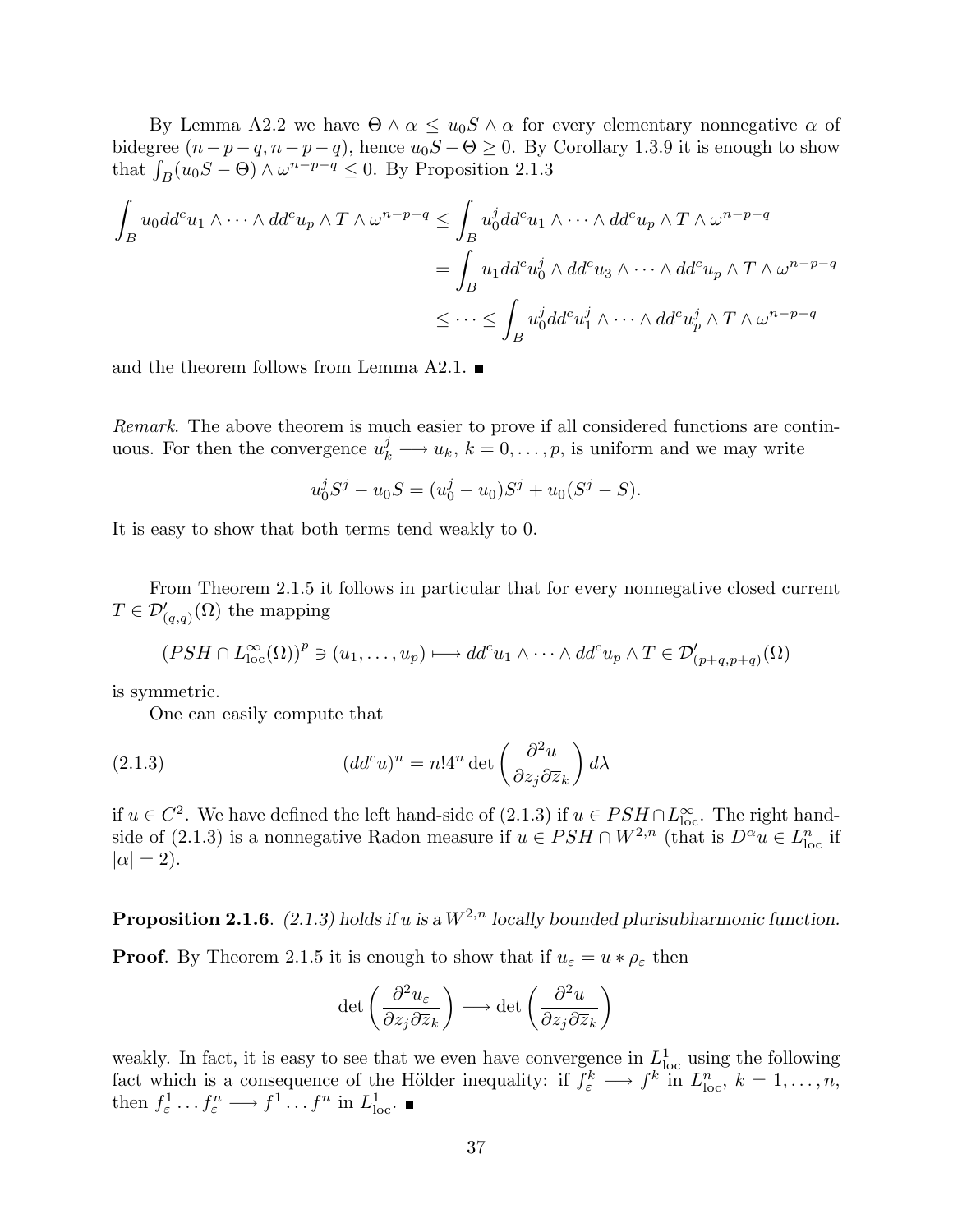$(dd^c)^n$  is called the *complex Monge-Ampère operator* and we have defined it for locally bounded plurisubharmonic functions. The following exercise shows that a good definition of  $(dd^c u)^n$  as a nonnegative Borel measure for an arbitrary plurisubharmonic function u is not possible.

Exercise For  $a \in (0,1)$  set

$$
u(z) := (-\log|z_1|)^a (|z_2|^2 + \cdots + |z_n|^2 - 1).
$$

Compute the following

$$
\det\left(\frac{\partial^2 u}{\partial z_j \partial \overline{z}_k}(z)\right) = \frac{a(-\log|z_1|)^{na-2}}{4|z_1|^2} (1 - a - |z_2|^2 - \dots - |z_n|^2)
$$

if  $z_1 \neq 0$ . Conclude that u is plurisubharmonic on the set

$$
\{|z_1|<1, |z_2|^2+\cdots+|z_n|^2<1-a\}.
$$

Show that if  $a \geq 1/n$  then

$$
\int\limits_{B(0,\varepsilon)\setminus\{z_1=0\}} \det\left(\frac{\partial^2 u}{\partial z_j \partial \overline{z}_k}\right) d\lambda = \infty.
$$

The above example is due to Kiselman [Kis]. The first example of this kind has been constructed by Shiffman and Taylor (see [Siu]).

Exercise  $\left|\right|$  Show that  $(dd^c\log^+|z|)^n = (2\pi)^n d\sigma/\sigma(\partial B)$ , where  $d\sigma$  is the surface measure of the unit sphere.

The following estimate is essentially due to Cegrell [Ceg, Proposition 6.2] (see also [Dem2, Theorem 1.8]).

**Theorem 2.1.7.** If  $K \subseteq \Omega$  then for every  $v \in PSH(\Omega)$  and  $u_1, \ldots, u_p \in PSH \cap L^{\infty}(\Omega)$ ,  $p \leq n$  we have

$$
||v\,dd^c u_1 \wedge \cdots \wedge dd^c u_p||_K \leq C_{K,\Omega}||v||_{L^1(\Omega)}||u_1||_{L^{\infty}(\Omega)}\ldots ||u_p||_{L^{\infty}(\Omega)}.
$$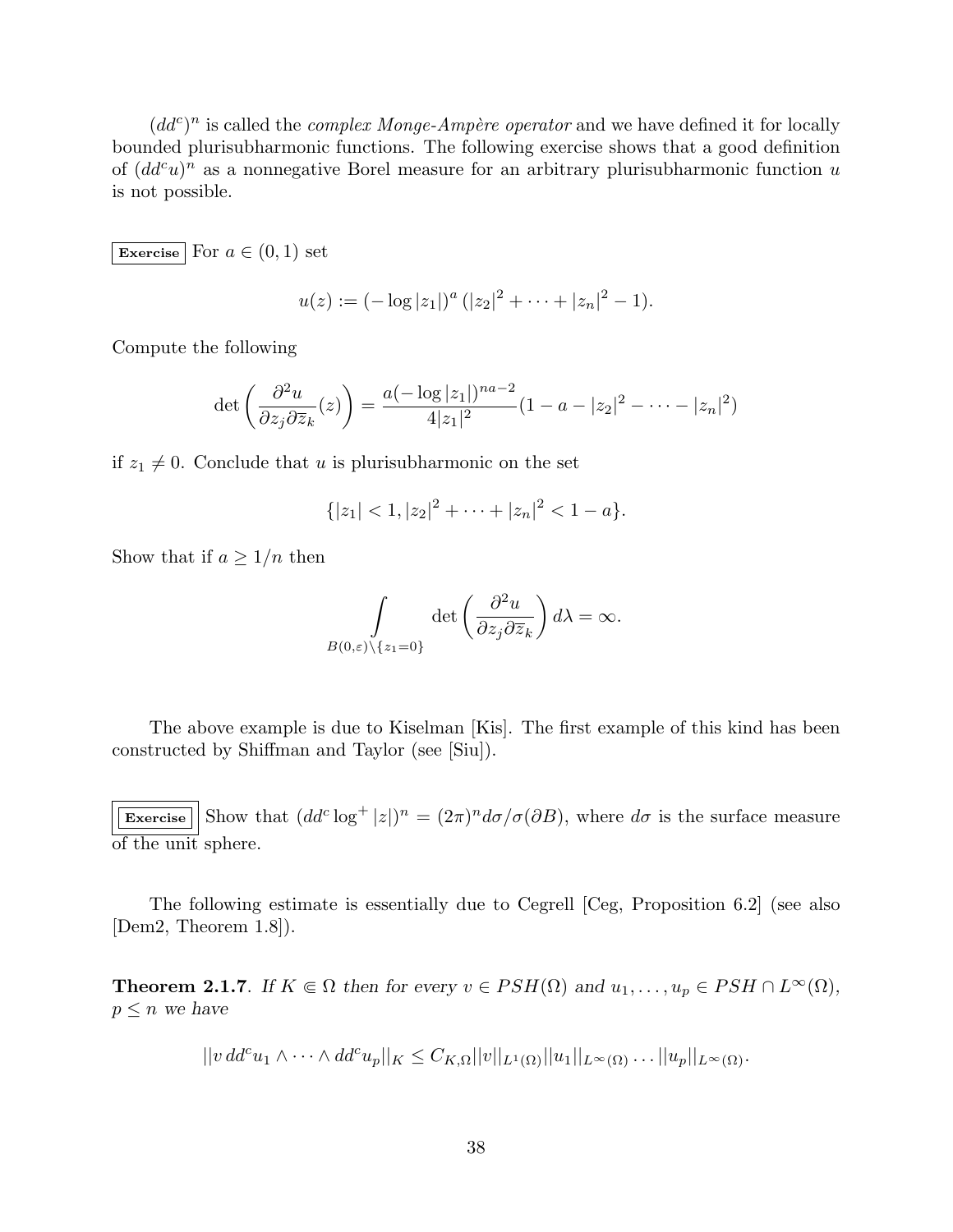**Proof.** Similarly as before we may reduce the problem to the following situation:  $\Omega = B$ is the unit ball,  $v \le 0$ ,  $\psi \le u_k \le 0$  on B and  $u_k = \psi$  in a neighborhood of  $\partial B$ ,  $k = 1, \ldots, p$ . If  $T \in \mathcal{D}'_{(n-1,n-1)}(\Omega)$  is nonnegative and closed then

$$
-\int_{B} v \, dd^{c}u_{k} \wedge T = -\int_{B} v \, dd^{c}\psi \wedge T - \int_{B} v \, dd^{c}(u_{k} - \psi) \wedge T
$$

$$
= -\int_{B} v \, dd^{c}\psi \wedge T - \int_{B} (u_{k} - \psi) dd^{c}u_{k} \wedge T
$$

$$
\leq -\int_{B} v \, dd^{c}\psi \wedge T.
$$

This implies that

$$
-\int_{K} v \, dd^{c}u_{1}\wedge\cdots\wedge dd^{c}u_{p}\wedge \omega^{n-p}\leq -\int_{B} v (dd^{c}\psi)^{p}\wedge \omega^{n-p}=-C\int_{B} v \, d\lambda
$$

and the theorem follows from Lemma 1.3.8.  $\blacksquare$ 

**Exercise** Show that if 
$$
f
$$
 is  $C^1$  then  $df \wedge d^c f \ge 0$  but  $(df \wedge d^c f)^2 = 0$ .

**Theorem 2.1.8**. Let  $\Omega$  be a bounded domain in  $\mathbb{C}^n$ . Assume that  $u_1, \ldots, u_n, v, w \in \Omega$  $PSH \cap L^{\infty}(\Omega)$  are such that  $u_1, \ldots, u_n \leq 0, v \leq w$  and  $\lim_{z \to \partial \Omega} (w(z) - v(z)) = 0$ . Then

(2.1.4) 
$$
\int_{\Omega} (w-v)^n dd^c u_1 \wedge \cdots \wedge dd^c u_n
$$

$$
\leq n! ||u_1||_{L^{\infty}(\Omega)} \dots ||u_{n-1}||_{L^{\infty}(\Omega)} \int_{\Omega} |u_n| (dd^c v)^n
$$

and, for every  $p > n$ ,

$$
(2.1.5) \quad \int_{\Omega} (w-v)^p dd^c u_1 \wedge \cdots \wedge dd^c u_n
$$
  

$$
\leq p(p-1) \dots (p-n+1) ||u_1||_{L^{\infty}(\Omega)} \dots ||u_n||_{L^{\infty}(\Omega)} \int_{\Omega} (w-v)^{p-n} (dd^c v)^n.
$$

**Proof.** For  $\varepsilon > 0$  set  $w_{\varepsilon} = \max\{v, w - \varepsilon\}$ , then  $w_{\varepsilon} \uparrow w$  as  $\varepsilon \downarrow 0$  and  $w_{\varepsilon} = v$  in a neighborhood of  $\partial\Omega$ . By the Lebesgue monotone convergence theorem we may therefore assume that  $w = v$  in a neighborhood of  $\partial\Omega$ . Set  $v_j := v * \rho_{1/j}$  and  $w_j := w * \rho_{1/j}$ . By Theorem 2.1.5

$$
|u_n|(dd^cv_j)^n \longrightarrow |u_n|(dd^cv)^n
$$

weakly, and

(2.1.6) 
$$
(w_j - v_j)^{p-n} (dd^c v_j)^n \longrightarrow (w - v)^{p-n} (dd^c v)^n,
$$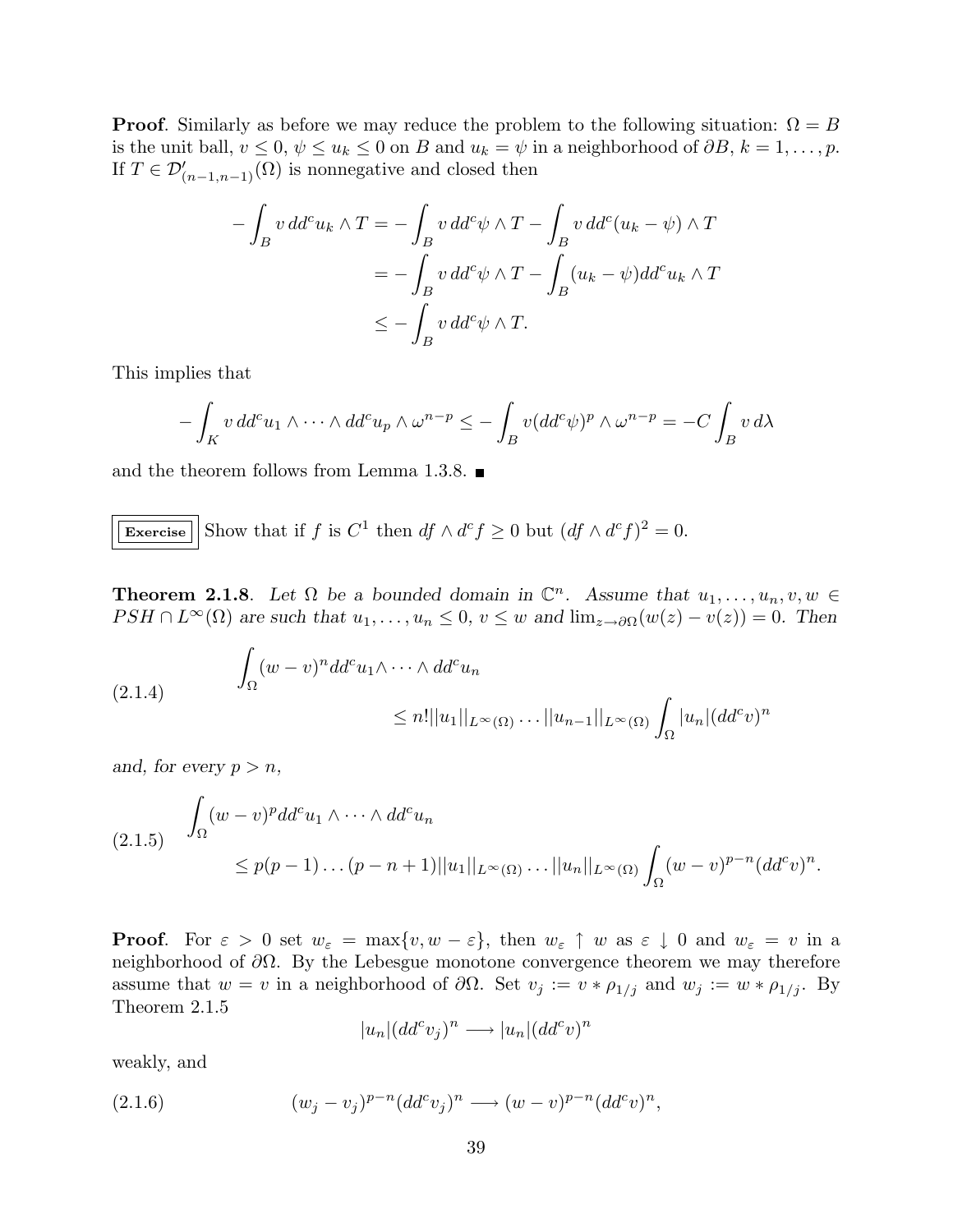provided that  $p = n + 1$ . Right now, when proving  $(2.1.5)$ , we shall restrict ourselves only to this case and postpone the general one to Section 2.2, after we have shown that plurisubharmonic functions are quasi-continuous. In the proof of quasi-continuity we will use  $(2.1.5)$  only for  $p = n + 1$ .

We may therefore reduce the proof to the case when  $w, v$  are smooth and equal near ∂Ω. For a nonnegative closed  $T \in \mathcal{D}'_{(n-1,n-1)}(\Omega)$  we then have

$$
\int_{\Omega} (w-v)^p dd^c u_1 \wedge T = \int_{\Omega} u_1 dd^c (w-v)^p \wedge T.
$$

Since

$$
-dd^{c}(w-v)^{p} = -p(p-1)(w-v)^{p-2}d(w-v) \wedge d^{c}(w-v) - p(w-v)^{p-1}dd^{c}(w-v) \le p(w-v)^{p-1}dd^{c}v,
$$

we obtain

$$
\int_{\Omega} (w-v)^p dd^c u_1 \wedge T \le p \int_{\Omega} |u_1| (w-v)^{p-1} dd^c v \wedge T \le p ||u_1||_{L^{\infty}(\Omega)} \int_{\Omega} (w-v)^{p-1} dd^c v \wedge T.
$$

Iteration of this easily gives  $(2.1.4)$  and  $(2.1.5)$  (provided that  $(2.1.6)$  holds).

The first part of Theorem  $2.1.8$  was proved in  $[B<sub>tol</sub>]$ .

Let  $u, v$  be plurisubharmonic and locally bounded. For a nonnegative closed current T of bidegree  $(n-1, n-1)$  we want to define  $du \wedge d^c v \wedge T$ . If  $u, v$  are smooth then  $du \wedge d^c v \wedge T = dv \wedge d^c u \wedge T$  (because they are of full degree), hence by polarization we may assume that  $u = v$  and  $u \geq 0$ . Then we set

$$
du \wedge d^c u \wedge T := \frac{1}{2} dd^c u^2 \wedge T - u \, dd^c u \wedge T
$$

so that it agrees with the smooth case. In particular,  $du \wedge d^c v \wedge T$  is a complex measure. Directly from this definition and Theorem 2.1.5 we obtain the following approximation result:

**Theorem 2.1.9**. Let  $u_j, v_j$  and  $w_k^j$  $\lambda_k^j$ ,  $k = 1, \ldots, p$ , be sequences of locally bounded plurisubharmonic functions decreasing to  $u, v, w_k \in PSH \cap L^{\infty}_{loc}$  respectively. Then, if T is a nonnegative closed current of bidegree  $(n-p-1, n-p-1)$ , we have the weak convergence of measures

$$
du_j \wedge d^c v_j \wedge dd^c w_1^j \wedge \cdots \wedge dd^c w_p^j \longrightarrow du \wedge d^c v \wedge dd^c w_1 \wedge \cdots \wedge dd^c w_p.
$$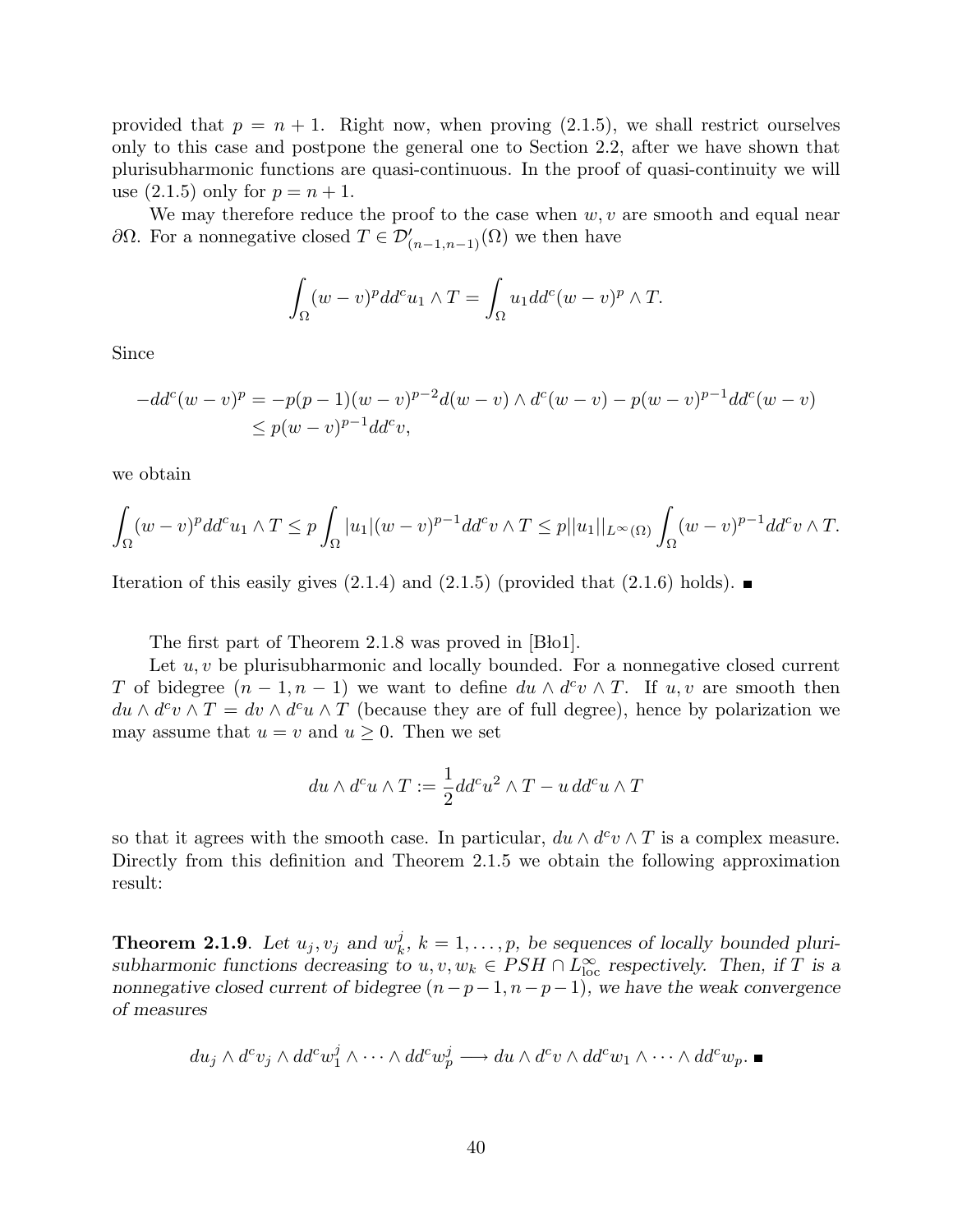The next two theorems were proved in  $[\text{Bdo2}]$ :

**Theorem 2.1.10**. Assume that  $u, v \in PSH \cap L^{\infty}_{loc}$  and  $2 \leq p \leq n$ . Then

 $(dd^c\max\{u,v\})^p$  $= dd^c \max\{u, v\} \wedge \sum^{p-1}$  $k=0$  $(dd^c u)^k \wedge (dd^c v)^{p-1-k}$  –  $\frac{p-1}{\sqrt{p}}$  $k=1$  $(dd^c u)^k \wedge (dd^c v)^{p-k}.$ 

**Proof.** We may assume that  $u, v$  are smooth. A simple inductive argument reduces the proof to the case  $p = 2$ . Set  $w := \max\{u, v\}$  and, for  $\varepsilon > 0$ ,  $w_{\varepsilon} := \max\{u + \varepsilon, v\}$ . In an open set  $\{u + \varepsilon > v\}$  we have  $w_{\varepsilon} - u = \varepsilon$ , whereas  $w - v = 0$  in  $\{u < v\}$ . Therefore  $dd^c(w_{\varepsilon} - u) \wedge dd^c(w - v) = 0$  for every  $\varepsilon > 0$  and taking the limit we conclude that  $dd^c(w - u) \wedge dd^c(w - v) = 0.$ 

**Theorem 2.1.11**. Assume that  $u_k$ ,  $k = 1, 2$ , is a nonnegative plurisubharmonic function in a domain  $\Omega_k \subset \mathbb{C}^{n_k}$ , such that

$$
\int_{\{u_k>0\}} (dd^c u_k)^{n_k} = 0, \quad k = 1, 2.
$$

Then, treating  $u_1, u_2$  as functions on  $\Omega_1 \times \Omega_2$ , we have

$$
(dd^c \max\{u_1, u_2\})^{n_1+n_2} = (dd^c u_1)^{n_1} \wedge (dd^c u_2)^{n_2}.
$$

**Proof.** Set  $w := \max\{u_1, u_2\}$  and  $\alpha := u_1 - u_2$ . Since  $(dd^c u_k)^{n_k+1} = 0$ ,  $k = 1, 2$ , and by Theorem 2.1.10 we have

$$
(2.1.7) \qquad (dd^c w)^{n_1+n_2} = dd^c w \wedge \left[ (dd^c u_1)^{n_1-1} \wedge (dd^c u_2)^{n_2} + (dd^c u_1)^{n_1} \wedge (dd^c u_2)^{n_2-1} \right] - (dd^c u_1)^{n_1} \wedge (dd^c u_2)^{n_2}.
$$

Let  $\chi : \mathbb{R} \to [0, +\infty)$  be smooth and such that  $\chi(x) = 0$  if  $x \leq -1$ ,  $\chi(x) = x$  if  $x \geq 1$  and  $0 \leq \chi' \leq 1, \chi'' \geq 0$  everywhere. Define

$$
\psi_j := u_2 + \frac{1}{j} \chi(j\alpha).
$$

We can easily check that  $\psi_j \downarrow w$  as  $j \uparrow \infty$ . An easy computation gives

$$
dd^{c}(\chi(j\alpha)/j) = \chi'(j\alpha)dd^{c}\alpha + j\chi''(j\alpha)d\alpha \wedge d^{c}\alpha.
$$

Therefore

$$
dd^c\psi_j = \chi'(j\alpha)dd^c u_1 + (1 - \chi'(j\alpha))dd^c u_2 + j\chi''(j\alpha)d\alpha \wedge d^c\alpha
$$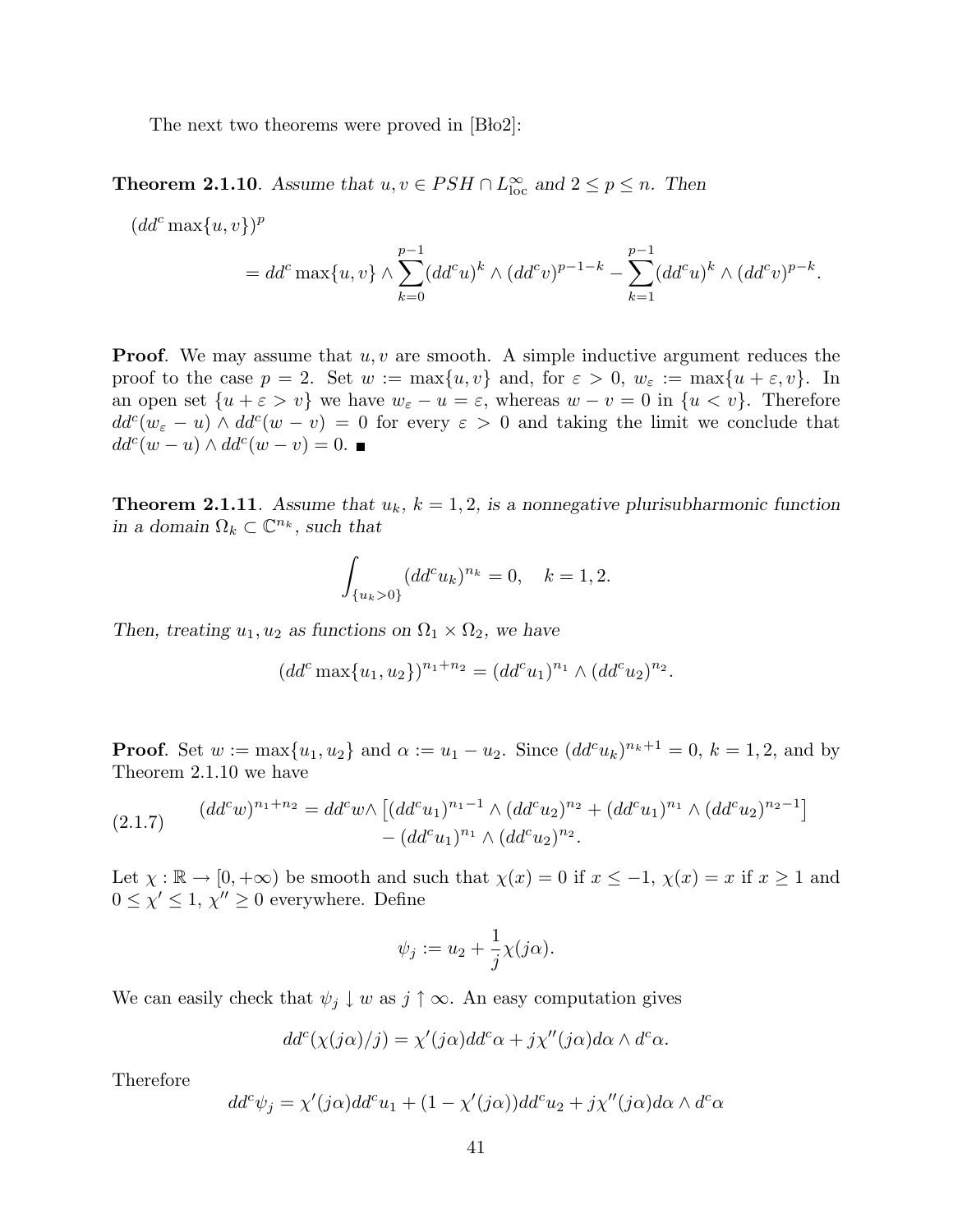and, in particular,  $\psi_j$  is plurisubharmonic.

Using the hypothesis on  $u_1, u_2$  we may compute

$$
dd^{c}\psi_{j} \wedge (dd^{c}u_{1})^{n_{1}-1} \wedge (dd^{c}u_{2})^{n_{2}}
$$
  
= 
$$
[\chi'(0)(dd^{c}u_{1})^{n_{1}} + j\chi''(ju_{1})du_{1} \wedge d^{c}u_{1} \wedge (dd^{c}u_{1})^{n_{1}-1}] \wedge (dd^{c}u_{2})^{n_{2}}
$$
  
= 
$$
dd^{c}(\chi(ju_{1})/j) \wedge (dd^{c}u_{1})^{n_{1}-1} \wedge (dd^{c}u_{2})^{n_{2}}.
$$

Since  $\chi(ju_1)/j \downarrow u_1$  as  $j \uparrow \infty$ , it follows that

$$
dd^c w \wedge (dd^c u_1)^{n_1 - 1} \wedge (dd^c u_2)^{n_2} = (dd^c u_1)^{n_1} \wedge (dd^c u_2)^{n_2}
$$

and, similarly,

$$
dd^c w \wedge (dd^c u_1)^{n_1} \wedge (dd^c u_2)^{n_2 - 1} = (dd^c u_1)^{n_1} \wedge (dd^c u_2)^{n_2}.
$$

This, together with  $(2.1.7)$ , finishes the proof.  $\blacksquare$ 

## 2.2. Quasi-continuity of plurisubharmonic functions and applications

If  $\Omega$  is open in  $\mathbb{C}^n$  and E is a Borel subset of  $\Omega$ , we define

$$
c(E) = c(E, \Omega) := \sup \left\{ \int_E (dd^c u)^n : u \in PSH(\Omega), -1 \le u \le 0 \right\}.
$$

c is called a *relative Monge-Ampère capacity*. As well as almost all results of this section it comes from [BT2]. By the Chern-Levine-Nirenberg inequality  $c(E, \Omega)$  is finite if  $E \in \Omega$ .

**Proposition 2.2.1**. i) If  $\Omega \subset B(z_0, R)$  then  $c(E, \Omega) \geq 4^n n! R^{-2n} \lambda(E)$ ;

ii) If  $E_1 \subset E_2 \subset \Omega_1 \subset \Omega_2$  then  $c(E_1, \Omega_2) \leq c(E_2, \Omega_1)$ ;  $\lim_{i \to i}$   $\lim_{i \to i}$   $c(\bigcup_{i=1}^{\infty}$  $\sum_{j=1}^{\infty} E_j$ )  $\leq$  $\overset{\iota_1}{\mathop{\rightharpoonup}}\overset{\mathrel{\mathop{\cup}}}{\mathop{\sim}}$  $\sum_{j=1}^{\infty} c(E_j)$ ; iv) If  $E \subset \omega \in \Omega_1 \subset \Omega_2 \in \mathbb{C}^n$  then  $c(E, \Omega_1) \leq C_{\omega, \Omega_1, \Omega_2} c(E, \Omega_2);$ v) If  $E_j \uparrow E$  then  $\lim_{j\to\infty} c(E_j) = c(E)$ .

**Proof.** i) It is enough to take  $u(z) = |z - z_0|^2/R^2 - 1$ .

ii) is clear.

iii) We may write

$$
c(\bigcup E_j) = \sup_u \sum_j \int_{E_j} (dd^c u)^n \le \sum_j \sup_u \int_{E_j} (dd^c u)^n = \sum_j c(E_j).
$$

iv) If we cover  $\omega$  by finite number of balls contained in  $\Omega_1$  then using ii) and iii) we may reduce the problem to the case when  $\omega = B(z_0, r)$  and  $\Omega_1 = B(z_0, R_1)$  are concentric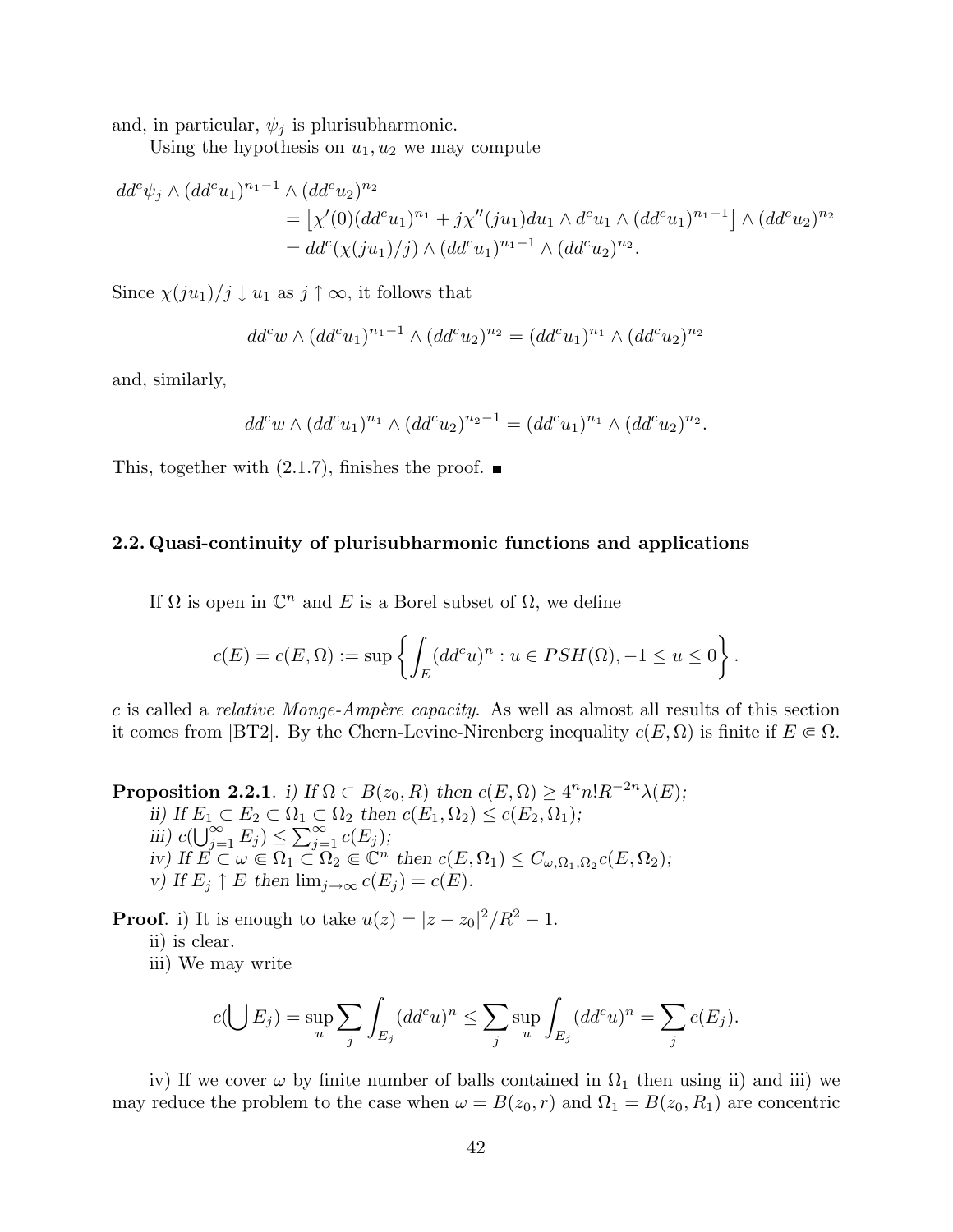balls. Take  $u \in PSH(\Omega_1)$  such that  $-1 \le u \le 0$ . If  $\psi(z) = (R_1^2 - r^2)^{-1}(|z - z_0|^2 - R_1^2)$ then  $\psi = 0$  on  $\partial \Omega_1$  and  $\psi \le -1$  on  $\omega$ . Set

$$
\widetilde{u} = \begin{cases} \max\{u, \psi\} & \text{on } \Omega_1, \\ \psi & \text{on } \Omega_2 \setminus \Omega_1 \end{cases}
$$

and  $v = (a+1)^{-1}(\tilde{u}-a)$ , where  $a = ||\psi||_{\Omega_2}$ . Then  $v \in PSH(\Omega_2)$ ,  $-1 \le v \le 0$  and  $(dd^c v)^n = (a+1)^{-n} (dd^c u)^n$  on  $\omega$ , hence  $c(E, \Omega_1) \leq (a+1)^{-n} c(E_2, \Omega_2)$ .

v) We may write

$$
\lim_{j \to \infty} c(E_j) = \sup_{j,u} \int_{E_j} (dd^c u)^n = c(E). \blacksquare
$$

The following result shows that plurisubharmonic functions are quasi-continuous with respect to  $c$ .

**Theorem 2.2.2**. Let v be a plurisubharmonic function on an open subset  $\Omega$  of  $\mathbb{C}^n$ . Then for every  $\varepsilon > 0$  there exists an open subset G of  $\Omega$  such that  $c(G, \Omega) < \varepsilon$  and v is continuous on  $\Omega \setminus G$ .

For the proof of Theorem 2.2.2 we need two propositions.

**Proposition 2.2.3.** If  $v \in PSH(\Omega)$  and  $K \subseteq \Omega$  then

$$
\lim_{j \to \infty} c(K \cap \{v < -j\}, \Omega) = 0.
$$

**Proof.** Take  $u \in PSH(\Omega)$  with  $-1 \le u \le 0$  and an open  $\omega$  such that  $K \in \omega \in \Omega$ . By Theorem 2.1.7

$$
\int\limits_{K \cap \{v < -j\}} (dd^c u)^n \le \frac{1}{j} \int\limits_K |v| (dd^c u)^n \le \frac{C_{K,\omega}}{j} ||v||_{L^1(\omega)}.
$$

**Proposition 2.2.4**. Let  $v_j \in PSH \cap L^{\infty}_{loc}(\Omega)$  be a sequence decreasing to  $v \in PSH \cap$  $L^{\infty}_{\text{loc}}(\Omega)$ . Then for every  $K \Subset \Omega$  and  $\delta > 0$ 

$$
\lim_{j \to \infty} c(K \cap \{v_j > v + \delta\}, \Omega) = 0.
$$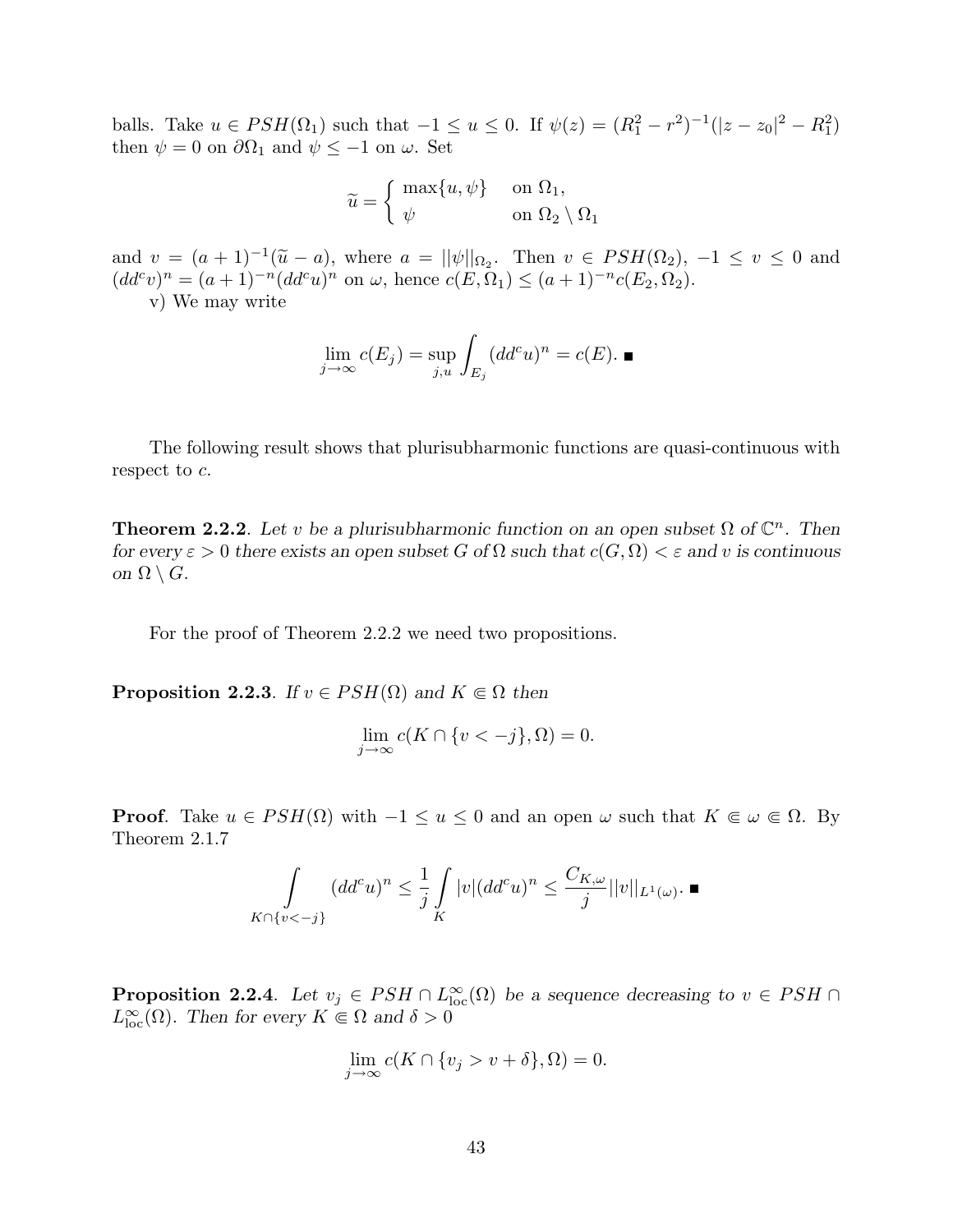**Proof.** We may easily reduce it to the case when  $\Omega$  is a ball. Using Proposition 2.2.1.iv and similarly as in the proof of Theorem 2.1.5 we may also assume that  $v_i = v = A\psi$  in a neighborhood of  $\partial B$ , where  $B = B(z_0, R) = \Omega$  and  $\psi(z) = |z - z_0|^2 - R^2$ . Let  $u \in PSH(B)$ be such that  $-1 \le u \le 0$ . Then by Theorem 2.1.8 (with  $p = n + 1$ )

$$
\int\limits_{K\cap\{v_j>v+\delta\}} (dd^c u)^n \leq \frac{1}{\delta^{n+1}} \int\limits_B (v_j - v)^{n+1} (dd^c u)^n \leq \frac{1}{\delta^{n+1}} \int\limits_B (v_j - v) (dd^c v)^n
$$

and the last term tends to 0 by the Lebesgue monotone convergence theorem.  $\blacksquare$ 

**Proof of Theorem 2.2.2.** Take  $\omega \in \Omega$ . We claim that it is enough to show that there exists an open  $G \subset \omega$  such that  $c(G, \Omega) < \varepsilon$  and v is continuous on  $\omega \setminus G$ . Indeed, we may then take  $\omega_j \in \Omega$  with  $\omega_j \uparrow \Omega$  and open  $G_j \subset \omega_j$  such that  $c(G_j, \Omega) < 2^{-j}\varepsilon$  and v is continuous on  $\omega_j \setminus G_j$ . Setting  $G = \bigcup G_j$  we obtain  $c(G) < \varepsilon$  and for every open  $U \Subset \Omega$ we have  $U \setminus G \subset \omega_j \setminus G_j$  for some j, thus v is continuous on  $\Omega \setminus G$ .

Let  $G_1 = \omega \cap \{v < -j\}$ , where j is such that  $c(G_1, \Omega) < \varepsilon/2$  (by Proposition 2.2.3). Set  $\tilde{v} = \max\{v, -j\}$  and let  $v_k$  be a sequence of continuous plurisubharmonic functions defined in a neighborhood of  $\overline{\omega}$  decreasing to  $\tilde{v}$ . By Proposition 2.2.4 for every  $j = 2, 3, \ldots$ we can find  $k(j)$  such that for  $G_j = \omega \cap \{v_{k(j)} > v + \delta\}$  we have  $c(G_j, \Omega) < 2^{-j}\varepsilon$ . If  $G = \bigcup G_j$  then  $c(G, \Omega) < \varepsilon$  and on  $\omega \setminus G$  we have uniform convergence  $v_{k(j)} \longrightarrow \tilde{v} = v$ .

In what follows we shall derive several useful applications of the quasi-continuity of plurisubharmonic functions. The first one is a generalization of Theorem 2.1.5 to sequences of locally bounded plurisubharmonic functions increasing to a plurisubharmonic function almost everywhere (with respect to the Lebesgue measure). As well as almost all results of this chapter it is due to Bedford and Taylor [BT2]. It was Cegrell [Ceg] who observed that it can be proved without using the solution of the Dirichlet problem and that a complicated inductive procedure on the dimension from [BT2] can be avoided.

Theorem 2.2.5. Let  $u_0^j$  $_{0}^{j},u_{1}^{j}$  $u_1^j, \ldots, u_p^j \in PSH \cap L_{\text{loc}}^{\infty}, \ 0 \leq p \leq n, \ j = 1, 2, \ldots, \ be \ monotone$ sequences (either decreasing or increasing) converging almost everywhere to  $u_0, \ldots, u_p \in$  $PSH \cap L^{\infty}_{loc}$  respectively. Then

$$
u_0^j d d^c u_1^j \wedge \cdots \wedge d d^c u_p^j \longrightarrow u_0 d d^c u_1 \wedge \cdots \wedge d d^c u_p
$$

weakly.

**Proof.** We will modify the proof of Theorem 2.1.5. In the same way as there we may reduce the problem to the situation where all considered functions are defined in a ball  $B = B(z_0, r)$ ,  $\geq A\psi$  in B and equal to  $A\psi$  in a neighborhood of  $\partial B$ , where  $A > 0$  and  $\psi(z) = |z - z_0|^2 - r^2$ . The proof is by induction in p. Of course the theorem holds if  $p = 0$ . Let therefore  $p \geq 1$  and assume the theorem is true for  $p-1$ . It means in particular that

$$
S^j := dd^c u_1^j \wedge \cdots \wedge dd^c u_p^j \longrightarrow dd^c u_1 \wedge \cdots \wedge dd^c u_p =: S
$$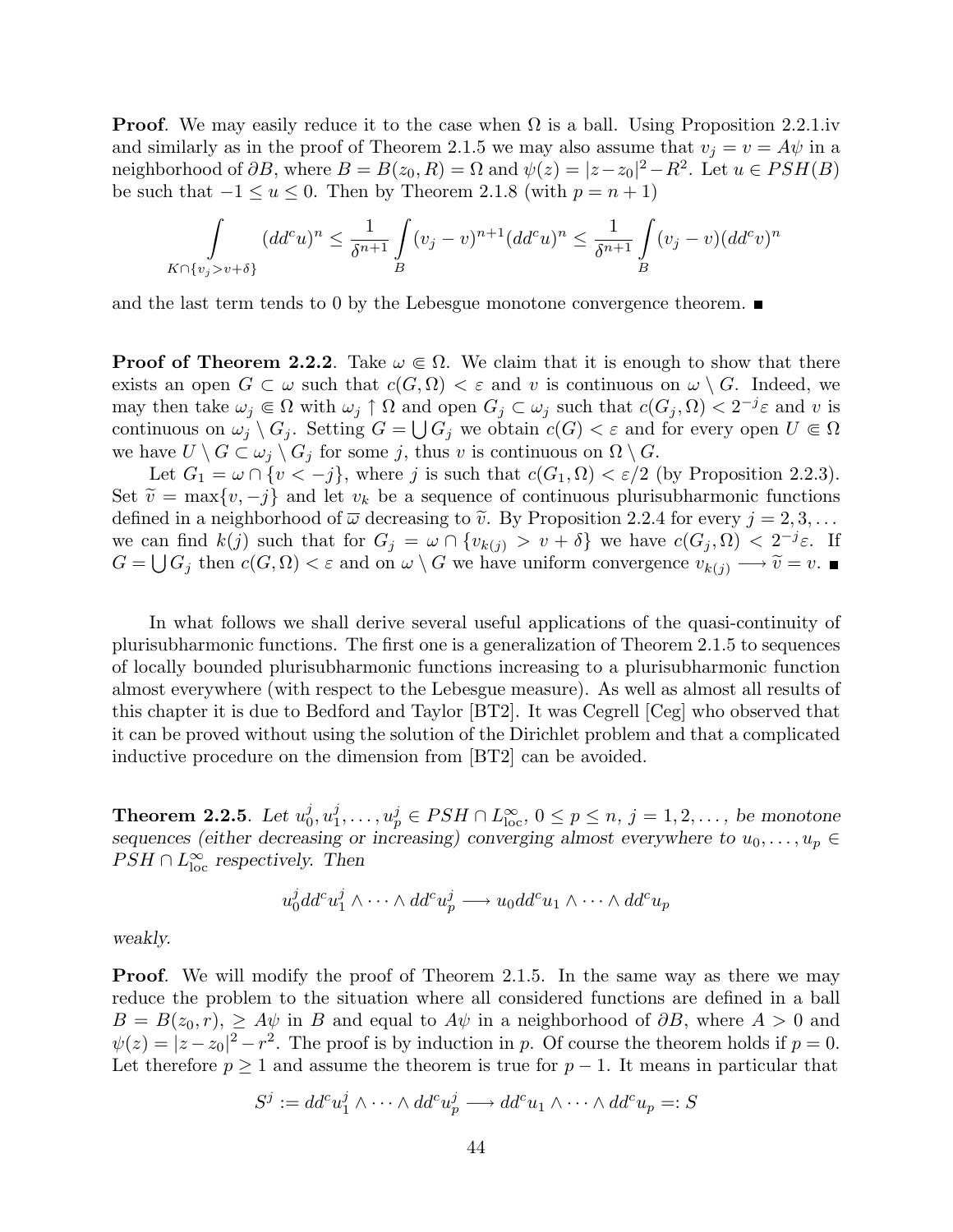weakly. By the Chern-Levine-Nirenberg inequality it is enough to show that if  $u_0^j$  $j_0^j S^j \longrightarrow \Theta$ weakly then  $\Theta = u_0 S$ . If  $u_0^j$ <sup>j</sup><sub>0</sub> is decreasing then Lemma A2.2 implies that  $\Theta \leq u_0 S$ . If  $u_0^j$  $\frac{j}{0}$  is increasing then  $u_0^j$  $j_0^j S^j \leq u_0 S_j$  and again by Lemma A2.2 every weak limit of  $u_0 S^j$  is  $\leq u_0S$ . Thus also in this case we have  $\Theta \leq u_0S$ . By Corollary 1.3.9 it therefore remains  $\leq u_0$ . Thus also in this case we have  $\Theta \leq u_0$ .<br>to show that  $\int_B (\Theta - u_0 S) \wedge \omega^{n-p} \geq 0$ , that is that

(2.2.1) 
$$
\lim_{j \to \infty} \int_B u_0^j S^j \wedge \omega^{n-p} \ge \int_B u_0 S \wedge \omega^{n-p}.
$$

Using quasi-continuity of plurisubharmonic functions we will show that for every bounded plurisubharmonic function u in B which is equal to  $A\psi$  in a neighborhood of  $\partial B$  we have

(2.2.2) 
$$
\lim_{j \to \infty} \int_B u S^j \wedge \omega^{n-p} = \int_B u S \wedge \omega^{n-p}.
$$

First we show how  $(2.2.2)$  implies  $(2.2.1)$ . If  $u_0^j$  $y_0^j$  is decreasing then  $u_0^j \ge u_0$  and  $(2.2.1)$ follows directly from (2.2.2) applied to  $u_0$ . Assume that  $u_0^j$  $\int_0^j$  is increasing. Then for every  $k$  by  $(2.2.2)$  and Proposition 2.1.3 we have

$$
\lim_{j \to \infty} \int_B u_0^j S^j \wedge \omega^{n-p} \ge \lim_{j \to \infty} \int_B u_0^k S^j \wedge \omega^{n-p}
$$
  
= 
$$
\int_B u_0^k S \wedge \omega^{n-p}
$$
  
= 
$$
\int_B u_1 d d^c u_0^k \wedge d d^c u_2 \wedge \cdots \wedge d d^c u_p \wedge \omega^{n-p}.
$$

If we now let k tend to  $\infty$  and use (2.2.2) again, we get (2.2.1).

Hence, it remains to prove (2.2.2). By Theorem 2.2.2 for every  $\varepsilon > 0$  we can find an open  $G \in B$  such that u is continuous on  $F := \overline{B} \setminus G$  and  $c(G, B) < \varepsilon$ . For simplicity we denote  $\mu_j = S^j \wedge \omega^{n-p}$  and  $\mu = S \wedge \omega^{n-p}$ . Write

$$
\int_B (u \, d\mu_j - u \, d\mu) = \int_G + \int_F.
$$

We have  $\mu_j \leq (dd^c(u_1^j + \cdots + u_p^j + (n-p)\psi))^n$  and

$$
\left| \int_G (u \, d\mu_j - u \, d\mu) \right| \le C_1 \varepsilon
$$

where  $C_1$  is a constant independent of j and  $\varepsilon$ . Let  $\varphi$  be a continuous function in  $\overline{B}$  such that  $\varphi = u$  on F and  $-A \leq \varphi \leq 0$  in B. Then, since  $u = \varphi = 0$  on  $\partial B$ ,

$$
-\int_F u \, d\mu = -\int_F \varphi \, d\mu \ge \varlimsup_{j \to \infty} \left( -\int_F \varphi \, d\mu_j \right) = -\varliminf_{j \to \infty} \int_F u \, d\mu_j.
$$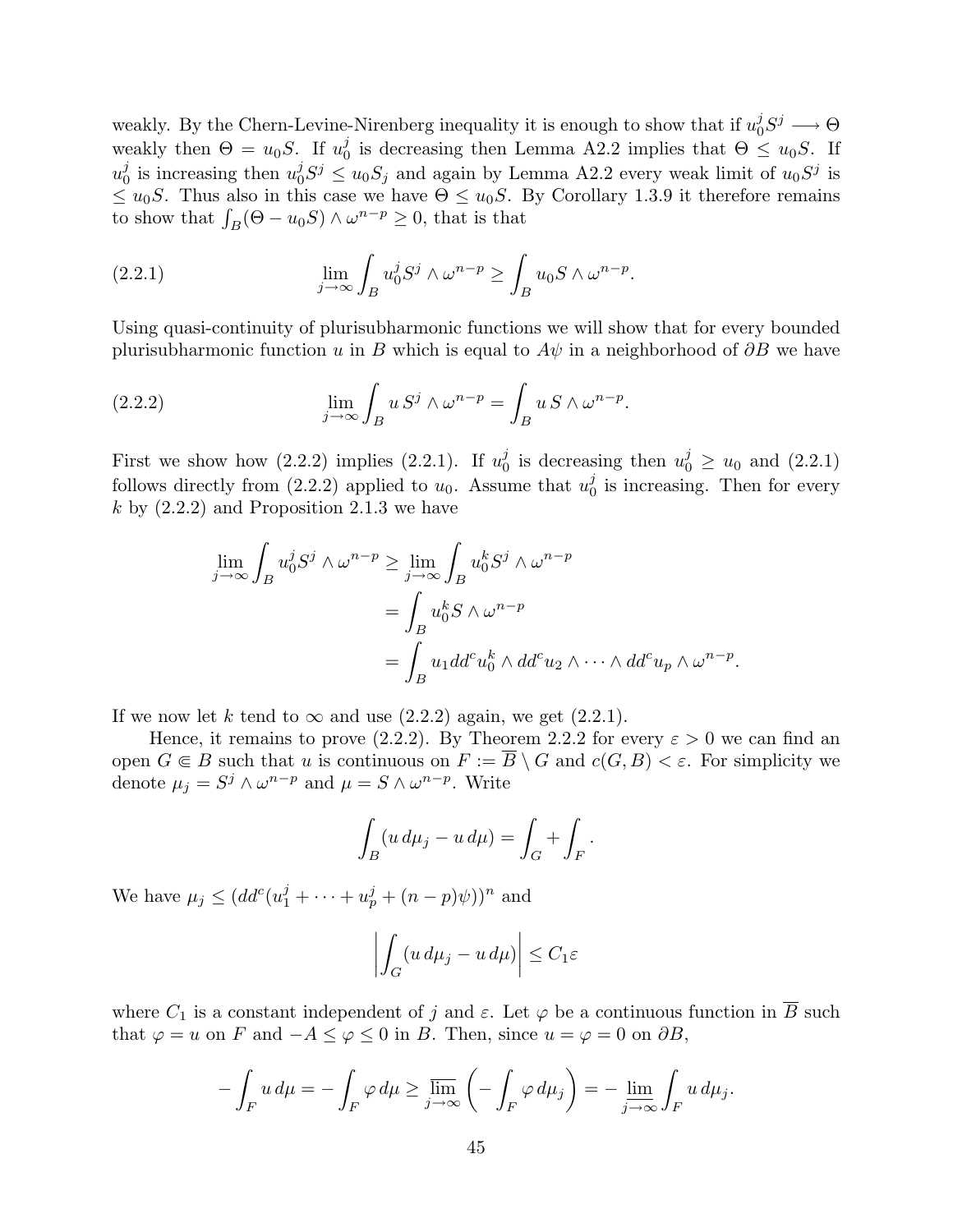On the other hand

$$
-\int_{F} u \, d\mu \le -\int_{B} \varphi \, d\mu = -\lim_{j \to \infty} \int_{B} \varphi \, d\mu_{j}
$$

and

$$
-\int_B \varphi \, d\mu_j = -\int_F - \int_G \le -\int_F u \, d\mu_j + C_2 \varepsilon.
$$

We infer

$$
\overline{\lim}_{j \to \infty} \left| \int_B (u \, d\mu_j - u \, d\mu) \right| \le (C_1 + C_2) \varepsilon
$$

and  $(2.2.2)$  follows since  $\varepsilon$  was arbitrary.

We can also finish the proof of Theorem 2.1.8:

**End of proof of Theorem 2.1.8.** We have to show that  $(2.1.6)$  holds for arbitrary  $p > n$ . It is no loss of generality to assume that  $-1 \le v, w \le 0$ . Let  $\Omega'$  be open and such that  $\{v \leq w\} \subset \Omega' \Subset \Omega$  and let  $\varepsilon > 0$ . By Theorem 2.2.2 we can find an open  $G \subset \Omega$ with  $c(G, \Omega) < \varepsilon$  such that  $v, w$  are continuous on  $F = \Omega \setminus G$ . Set  $f_j := (w_j - v_j)^{p-n}$ ,  $f := (w - v)^{p-n}, \, \mu_j := (dd^c v_j)^n, \, \mu := (dd^c v)^n, \, G' := G \cap \Omega' \text{ and } F' := F \cap \Omega'.$  We have

$$
\int_{\Omega'} (f_j d\mu_j - f d\mu) = \int_{G'} (f_j d\mu_j - f d\mu) + \int_{F'} (f_j - f) d\mu_j + \int_{F'} f (d\mu_j - d\mu).
$$

Since  $f_j$  and f have compact supports in  $\Omega'$ , in the same way as in the proof of Theorem 2.2.5 we can show that the first and the third terms tend to 0, whereas on  $F'$   $f_j \longrightarrow f$ uniformly and thus so does the second term.  $\blacksquare$ 

The next application is the domination principle.

**Theorem 2.2.6.** Assume that  $\Omega$  is a bounded domain in  $\mathbb{C}^n$ . Let  $u, v \in PSH \cap L^{\infty}(\Omega)$ be such that  $(u - v)_* \geq 0$  on  $\partial\Omega$ . Then

$$
\int_{\{u
$$

.

**Proof.** If instead of u we consider  $u + \delta$ ,  $\delta > 0$ , then  $\{u + \delta < v\} \uparrow \{u < v\}$  as  $\delta \downarrow 0$  and it follows that we may assume that  $(u - v)_* \ge \delta > 0$  on  $\partial\Omega$ . Then  $\{u \le v\} \in \Omega$ .

First we assume that u and v are continuous. Then  $\Omega' := \{u \lt v\}$  is open, u, v are continuous on  $\overline{\Omega'}$  and  $u = v$  on  $\partial\Omega'$ . For  $\varepsilon > 0$  set  $u_{\varepsilon} := \max\{u + \varepsilon, v\}$ . Then  $u_{\varepsilon} \downarrow v$  on  $\Omega'$ as  $\varepsilon \downarrow 0$  and  $u_{\varepsilon} = u + \varepsilon$  in a neighborhood of  $\partial \Omega'$ . By the Stokes theorem

$$
\int_{\{u
$$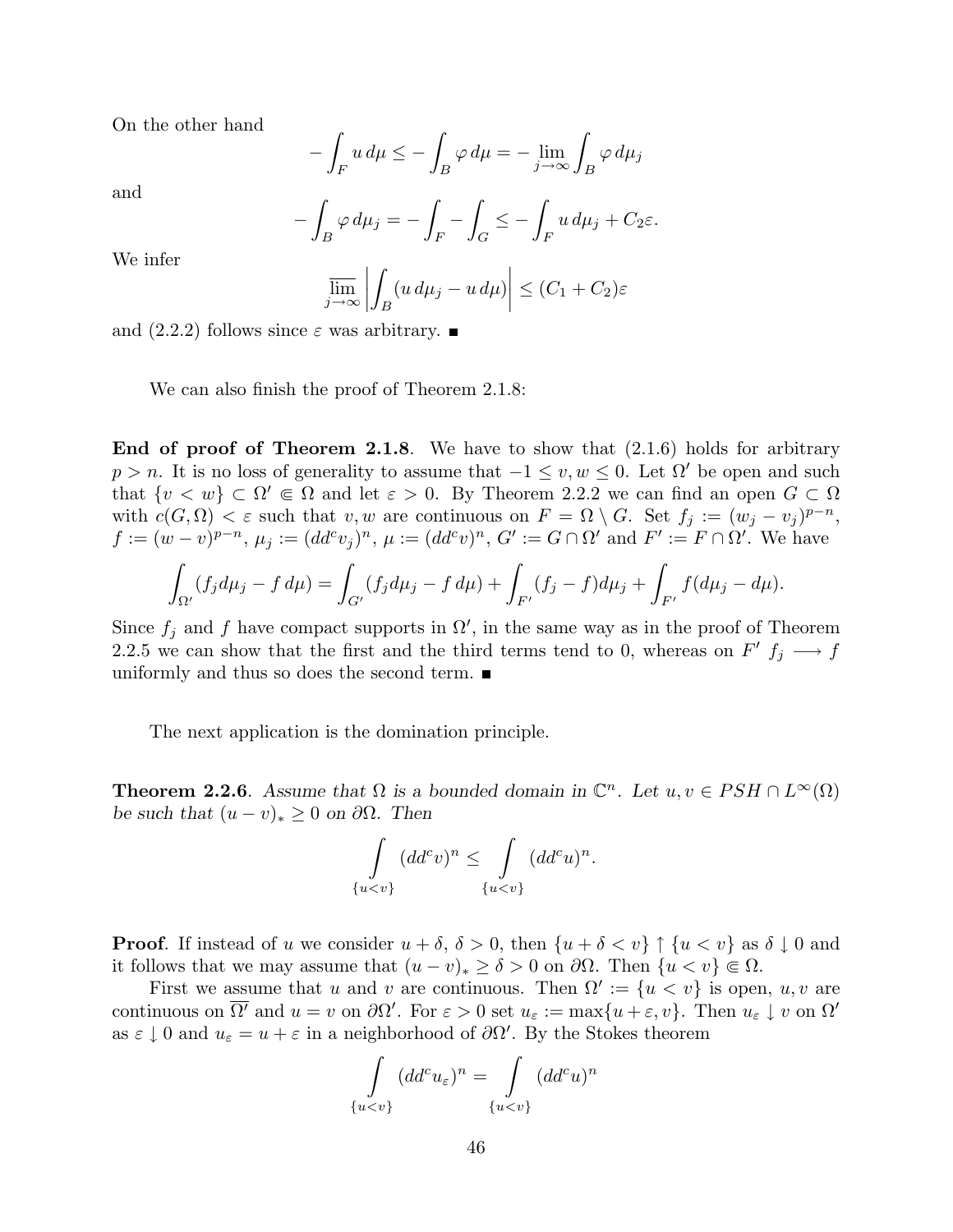and by Theorem 2.1.5

$$
\int_{\{u
$$

hence the theorem follows if  $u$  and  $v$  are continuous.

Let now u and v be arbitrary and let  $\omega$  be a domain such that  $\{u \le v + \delta/2\} \in \omega \in \Omega$ . There are sequences  $u_j$  and  $v_k$  of smooth plurisubharmonic functions in a neighborhood of  $\overline{\omega}$  decreasing to u and v respectively and such that  $u_j \geq v_k$  on  $\partial \omega$  for every j, k. We may assume that  $-1 \le u_j, v_k \le 0$ . Take  $\varepsilon > 0$  and let G be open in  $\Omega$  such that  $c(G, \Omega) < \varepsilon$ and u, v are continuous on  $F = \Omega \setminus G$ . There is a continuous  $\varphi$  on  $\Omega$  such that  $v = \varphi$  on F. We have

$$
\int_{\{u
$$

Since  $\{u_j < v\} \subset \{u_j < \varphi\} \cup G$  and since  $\{u_j < \varphi\}$  is open

$$
\int_{\{u_j < v\}} (dd^c v)^n \le \int_{\{u_j < \varphi\}} + \int_G \le \lim_{k \to \infty} \int_{\{u_j < \varphi\}} (dd^c v_k)^n + \varepsilon.
$$

From  $\{u_j < \varphi\} \subset \{u_j < v\} \cup G$  and  $\{u_j < v\} \subset \{u_j < v_k\}$  it follows that

$$
\int_{\{u_j<\varphi\}} (dd^c v_k)^n \leq \int_{\{u_j< v\}} + \int_{G} \leq \int_{\{u_j< v_k\}} (dd^c v_k)^n + \varepsilon.
$$

By the first part of the proof

$$
\int_{\{u_j < v_k\}} (dd^c v_k)^n \leq \int_{\{u_j < v_k\}} (dd^c u_j)^n,
$$

thus

$$
\int_{\{u
$$

Further,

$$
\int_{\{u_j \le v\}} (dd^c u_j)^n \le \int_{\{u_j \le v\} \cap F} (dd^c u_j)^n + \varepsilon
$$

and, since the set  $\{u \le v\} \cap F$  is compact and  $\{u_j \le v\} \subset \{u \le v\},\$ 

$$
\overline{\lim}_{j \to \infty} \int_{\{u_j \le v\} \cap F} (dd^c u_j)^n \le \int_{\{u \le v\} \cap F} (dd^c u)^n \le \int_{\{u \le v\}} (dd^c u)^n.
$$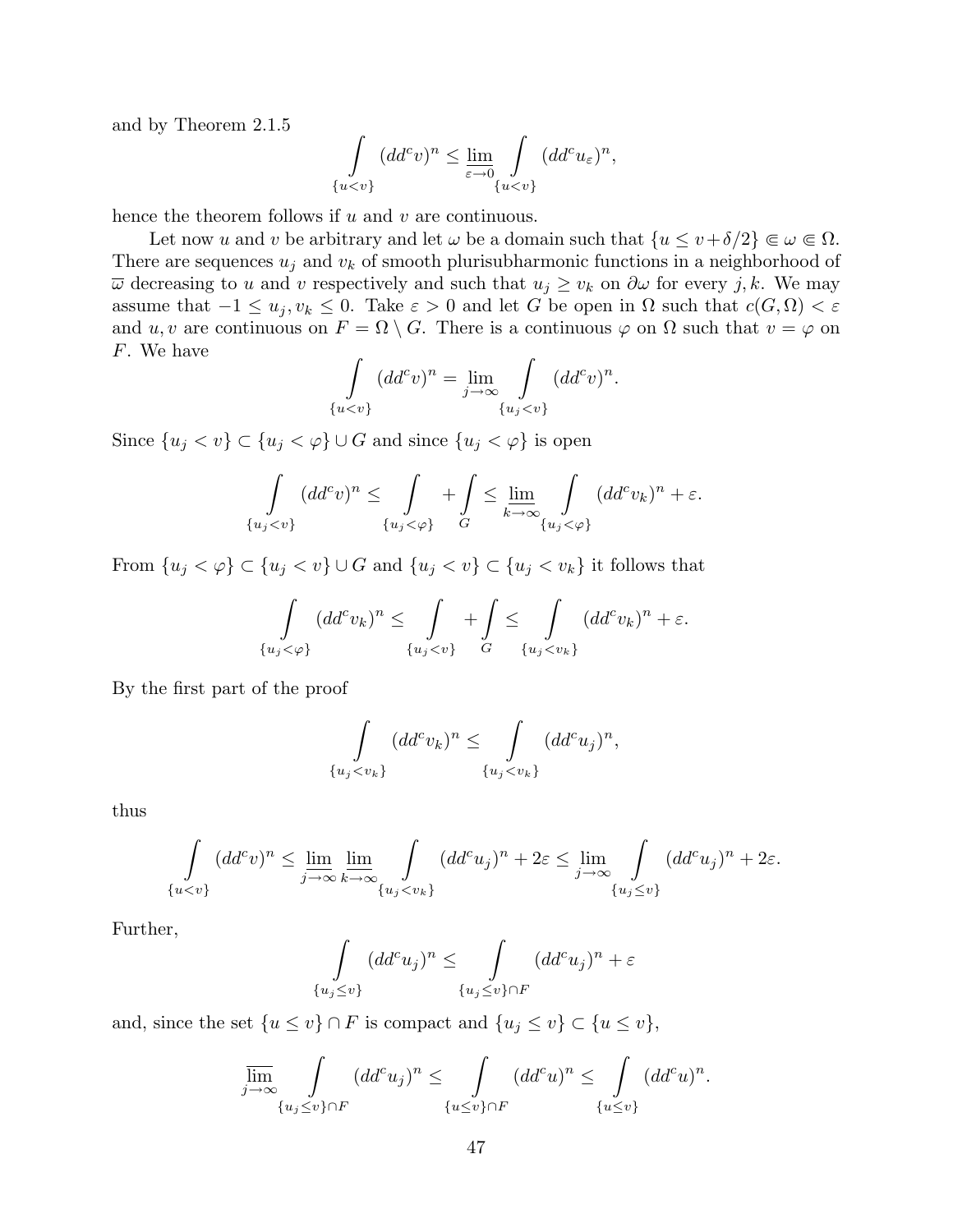Because  $\varepsilon > 0$  was arbitrary, we obtain

$$
\int_{\{u
$$

This implies that for every  $\eta > 0$ 

$$
\int_{\{u+\eta
$$

.

The theorem follows since  $\{u + \eta < v\} \uparrow \{u < v\}$  and

 ${u + \eta \leq v} \uparrow \{u < v\}$  as  $\eta \downarrow 0$ .

**Corollary 2.2.7**. Let  $\Omega$  be a bounded domain in  $\mathbb{C}^n$  and  $u, v \in PSH \cap L^{\infty}(\Omega)$  be such that  $u \leq v$  and  $\lim_{z \to \partial \Omega} u(z) = \lim_{z \to \partial \Omega} v(z) = 0$ . Then

$$
\int_{\Omega} (dd^c v)^n \le \int_{\Omega} (dd^c u)^n.
$$

**Proof.** For  $\lambda > 1$  we have  $\lambda u < v$  in  $\Omega$ , thus the corollary is a direct consequence of Theorem 2.2.6.  $\blacksquare$ 

Exercise  $|\sin \theta| \leq \frac{1}{2}$  Show that  $(dd^c \log^+(z|/R))^n = (2\pi)^n d\sigma$  where  $d\sigma$  is the unitary surface measure of  $\partial B(0, R)$ .

The domination principle also easily implies the comparison principle.

Corollary 2.2.8. Let  $\Omega$ , u and v be as in Theorem 2.2.6. Assume moreover that  $(dd^c u)^n \leq$  $(dd^c v)^n$ . Then  $v \leq u$ .

**Proof.** Set  $\psi(z) = |z|^2 - M$ , where M is so big that  $\psi < 0$  in  $\Omega$ . Suppose that the set  ${u < v}$  is nonempty. Then for some  $\varepsilon > 0$   ${u < v + \varepsilon\psi}$  is nonempty and thus of positive Lebesgue measure. By Theorem 2.2.6

$$
\int_{\{u  

$$
\ge \int_{\{u  

$$
> \int_{\{u
$$
$$
$$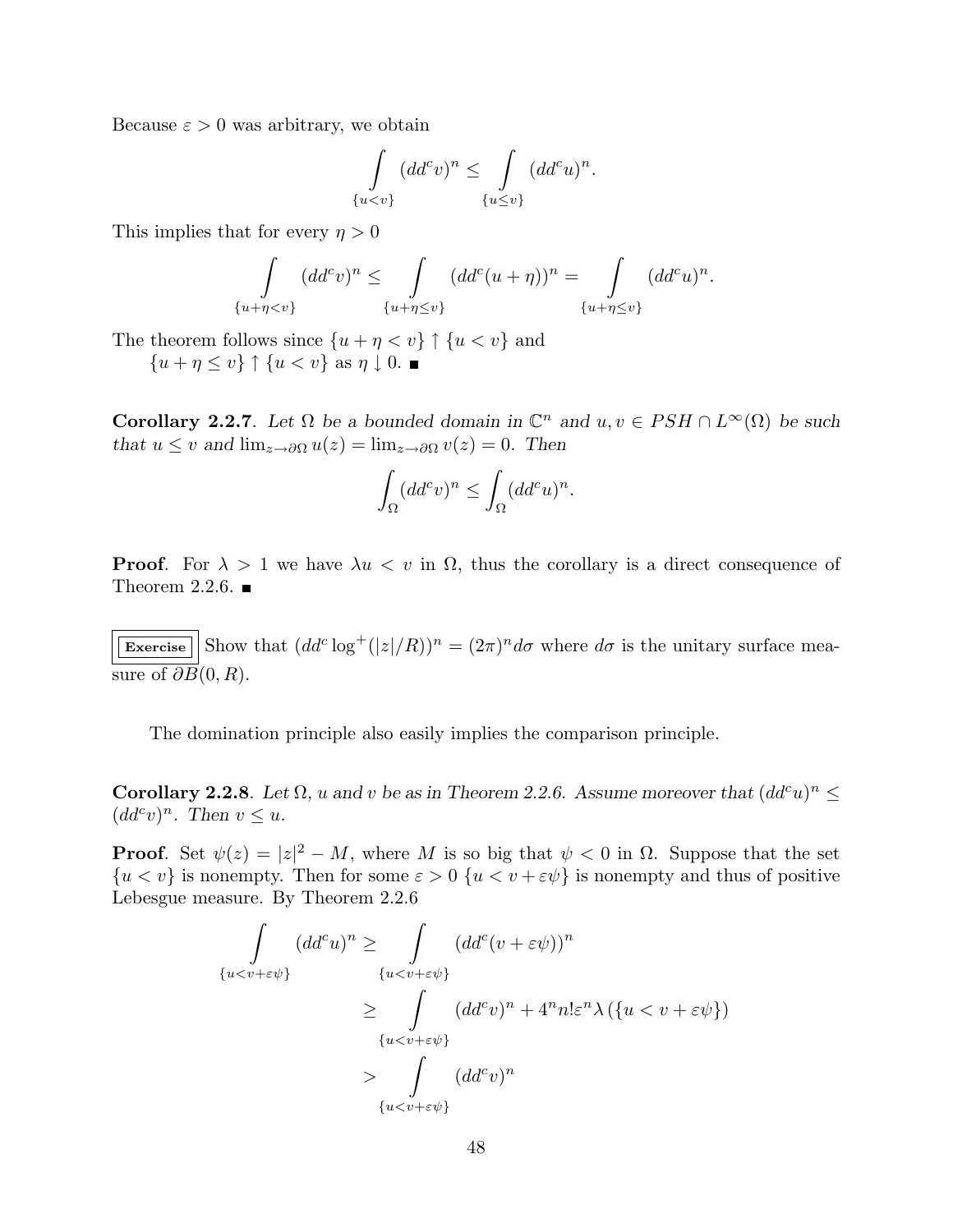which is a contradiction.

**Corollary 2.2.9**. If  $\Omega$  is a bounded domain in  $\mathbb{C}^n$  and  $u, v \in PSH \cap L^{\infty}(\Omega)$  are such that  $(dd^c u)^n = (dd^c v)^n$  and  $\lim_{z\to\partial\Omega}(u(z) - v(z)) = 0$  then  $u = v$ .

The next result is due to Demailly [Dem3].

**Theorem 2.2.10**. For  $u, v \in PSH \cap L^{\infty}_{loc}$ 

$$
(dd^c \max\{u, v\})^n \ge \chi_{\{u \ge v\}} (dd^c u)^n + \chi_{\{u < v\}} (dd^c v)^n.
$$

**Proof.** It is enough to show this inequality of measures on the set  $\{u \geq v\}$ , since then we can exchange u and v to get it on the complement. Let  $K \subset \{u \ge v\}$  be compact. We may assume that u, v are defined in a neighborhood of  $\overline{\Omega}$  and  $-1 \le u, v \le 0$ . Let  $u_j = u * \rho_{1/j}$ ,  $v_j = v * \rho_{1/j}$  be the regularizations of u, v, then  $-1 \le u_j, v_j \le 0$  in  $\Omega$ . By Theorem 2.2.2 there is an open  $G \subset \Omega$  such that  $c(G, \Omega) \leq \varepsilon$  and  $u, v$  are continuous on  $\Omega \setminus G$ . The convergences  $u_j \longrightarrow u$  and  $v_j \longrightarrow v$  are uniform on compact subsets of  $\Omega \setminus G$ , thus for every  $\delta > 0$  there is an open neighborhood U of K such that  $u_j + \delta \geq v_j$  on  $U \setminus G$  for j big enough. Hence

$$
\int_{K} (dd^{c}u)^{n} \le \lim_{j \to \infty} \int_{U} (dd^{c}u_{j})^{n} \le \varepsilon + \lim_{j \to \infty} \int_{U \setminus G} (dd^{c}u_{j})^{n}
$$
\n
$$
= \varepsilon + \lim_{j \to \infty} \int_{U \setminus G} (dd^{c} \max\{u_{j} + \delta, v_{j}\})^{n}.
$$

If we let  $\varepsilon \longrightarrow 0$  and  $j \longrightarrow \infty$ , we get

$$
\int_{K} (dd^{c}u)^{n} \leq \int_{\overline{U}} (dd^{c} \max\{u + \delta, v\})^{n}
$$

and, if  $U \downarrow K$ ,

$$
\int_{K} (dd^{c}u)^{n} \leq \int_{K} (dd^{c} \max\{u + \delta, v\})^{n}.
$$

The desired estimate now follows if we let  $\delta \longrightarrow 0$ .

Note that if  $u, v$  are continuous then Theorem 2.2.10 is much easier to prove. For then it is enough to show the inequality on the set  $\{u = v\}$  and for compact  $K \subset \{u = v\}$  we have

$$
\int_{K} (dd^c \max\{u, v\})^n \ge \overline{\lim_{\varepsilon \downarrow 0}} \int_{K} (dd^c \max\{u + \varepsilon, v\})^n = \int_{K} (dd^c u)^n.
$$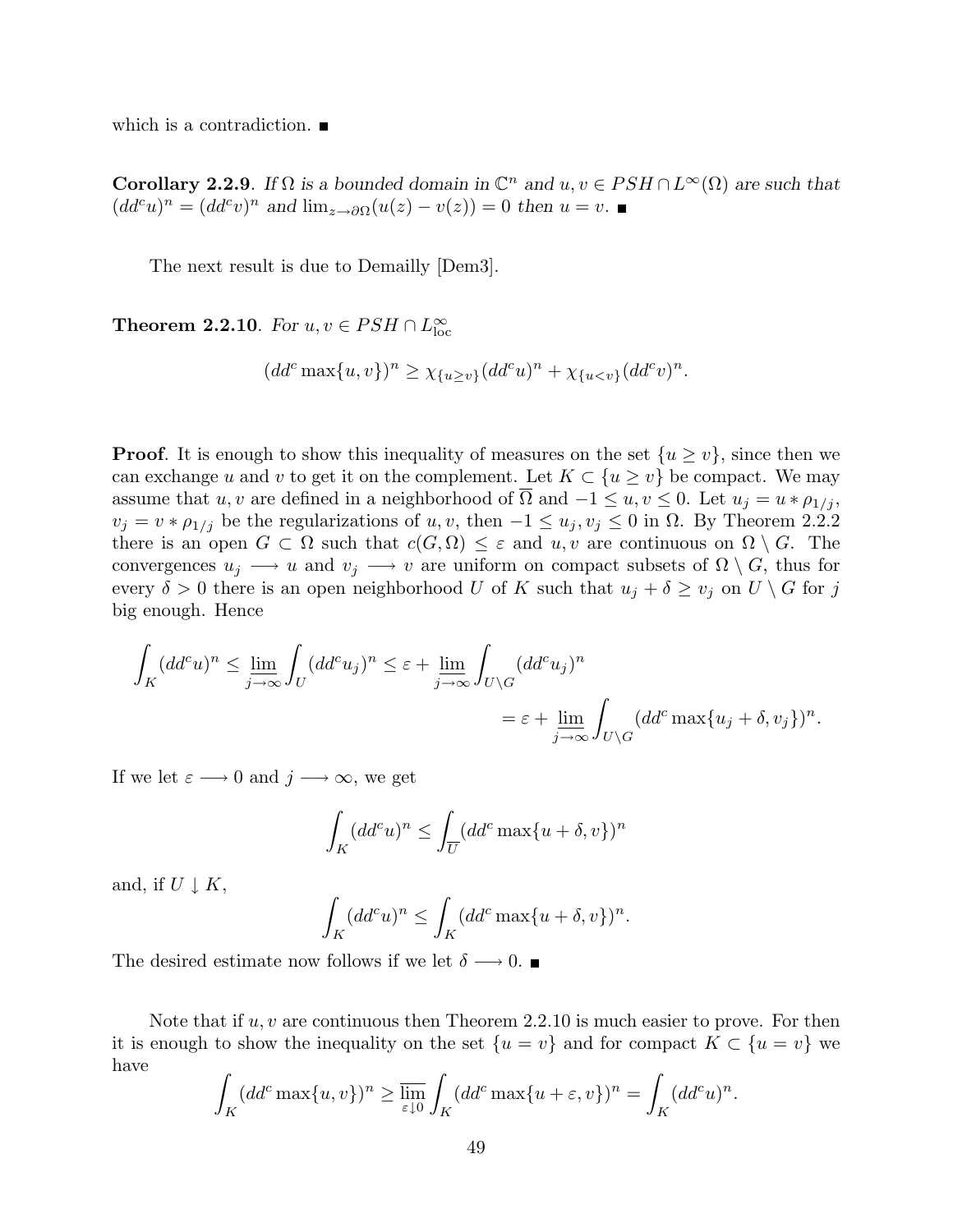## 2.3. The Dirichlet problem

The main goal of this section is to prove the following theorem due essentially to Bedford and Taylor [BT1], [BT2].

**Theorem 2.3.1**. Let u be a locally bounded plurisubharmonic function in an open subset  $\Omega$  of  $\mathbb{C}^n$ . Then u is maximal in  $\Omega$  iff  $(dd^c u)^n=0$ . In particular, being a locally bounded maximal plurisubharmonic function is a local property.

The main tool in proving Theorem 2.3.1 will be the following regularity result.

**Theorem 2.3.2**. Let P be a polydisk and assume that  $f \in C^{1,1}(\partial P)$  (that is f is  $C^{1,1}$  in a neighborhood of  $\partial P$ ) is such that (2.3.2) holds on P. Then  $u_{f,P} \in C^{1,1}(P)$ .

**Proof.** By Proposition 1.4.4  $u := u_{f,P} \in PSH(P) \cap C(\overline{P})$ . We may assume that  $P =$  $(\Delta(0,1))^n$  is the unit polydisk. Take  $r < 1$  and let  $P_r = (\Delta(0,r))^n$ . For  $z \in \overline{P}$ ,  $a \in P$  and h small enough define

$$
T_{a,h}(z) = T(a,h,z) = \left(\frac{h_1 + (1 - |a_1|^2 - \overline{a}_1 h_1)z_1}{1 - |a_1|^2 - a_1 \overline{h}_1 + \overline{h}_1 z_1}, \ldots, \frac{h_n + (1 - |a_n|^2 - \overline{a}_n h_1)z_n}{1 - |a_n|^2 - a_n \overline{h}_n + \overline{h}_n z_n}\right).
$$

Then T is  $C^{\infty}$  smooth in a neighborhood of the set  $\overline{P}_r \times \overline{P}_{(1-r)/2} \times \overline{P}$  and  $T_{a,h}$  is a holomorphic automorphism of P such that  $T_{a,h}(a) = a + h$  and  $T_{a,0}(z) = z$ . Set

$$
V(a, h, z) := u(T_{a,h}(z))
$$

and

$$
v_{a,h}(z) := \frac{1}{2}(V(a,h,z) + V(a,-h,z)).
$$

 $v_{a,h} \in PSH(P) \cap C(\overline{P})$  and we claim that for K big enough we have  $v_{a,h} - K|h|^2 \leq u$  for every  $a \in P_r$  and  $h \in P_{(1-r)/2}$ . It is enough to show that  $v_{a,h} - K|h|^2 \leq f$  on  $\partial P$  and since the both functions are continuous it is enough to prove this inequality on

$$
R := \bigcup_{j=1}^{n} \Delta^{j-1} \times \partial \Delta \times \Delta^{n-j}.
$$

But this follows from Proposition A1.5, since V is  $C^{1,1}$  on  $P_r \times P_{(1-r)/2} \times R$  and  $|D^2 V| \leq K$ there, where K depends only on n, r and sup  $|D^2f|$ . Therefore, for  $z = a$  we obtain

$$
u(a+h) + u(a-h) - 2u(a) \le K|h|^2
$$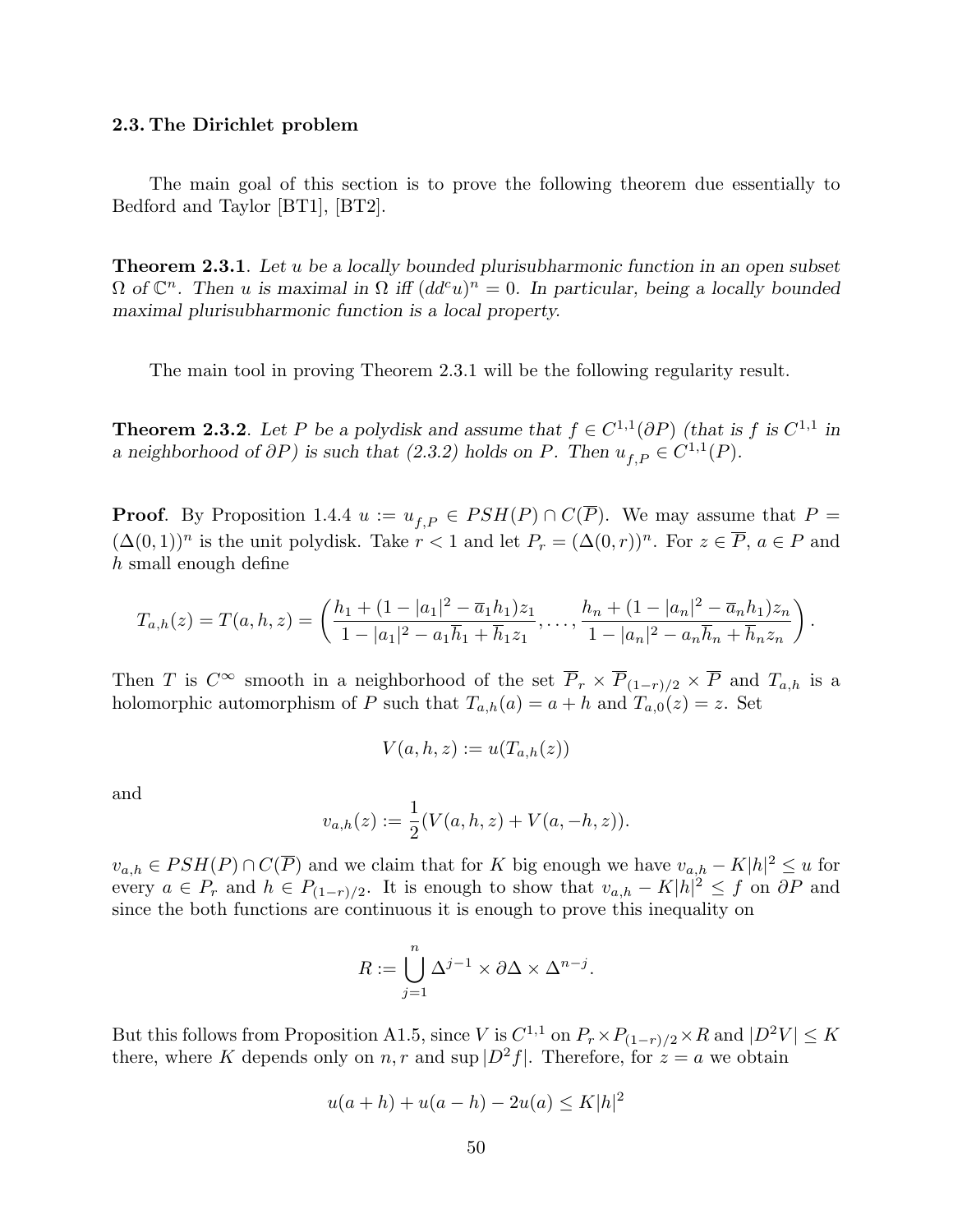for  $a \in P_r$  and  $h \in P_{(1-r)/2}$ . To finish the proof of Theorem 2.3.2 it suffices to use the following fact.

**Proposition 2.3.3**. Let  $\Omega$  be a bounded domain in  $\mathbb{C}^n$ . Assume that u is a plurisubharmonic function in a neighborhood of  $\overline{\Omega}$  such that for a positive constant K and h sufficiently small it satisfies the estimate

$$
u(z+h) + u(z-h) - 2u(z) \le K|h|^2, \quad z \in \Omega.
$$

Then u is  $C^{1,1}$  in  $\Omega$  and  $|D^2u| \leq K$  there.

**Proof.** Let  $u_{\varepsilon} = u * \rho_{\varepsilon}$  denote the standard regularizations of u. Then for  $z \in \Omega_{\varepsilon} := \{z \in$  $\Omega$ : dist  $(z, \partial \Omega) > \varepsilon$  and h sufficiently small we have

$$
u_{\varepsilon}(z+h) + u_{\varepsilon}(z-h) - 2u_{\varepsilon}(z) \le K|h|^2.
$$

This implies that

$$
(2.3.1) \t\t D2u\varepsilon.h2 \le K|h|2.
$$

We have

$$
D^2 u_{\varepsilon} . h^2 = \sum_{j,k=1}^n \left( \frac{\partial^2 u_{\varepsilon}}{\partial z_j \partial z_k} h_j h_k + 2 \frac{\partial^2 u_{\varepsilon}}{\partial z_j \partial \overline{z}_k} h_j \overline{h}_k + \frac{\partial^2 u_{\varepsilon}}{\partial \overline{z}_j \partial \overline{z}_k} \overline{h}_j \overline{h}_k \right)
$$

and, since  $u_{\varepsilon}$  is plurisubharmonic,

$$
D^2 u_{\varepsilon} h^2 + D^2 u_{\varepsilon} (ih)^2 = 4 \sum_{j,k=1}^n \frac{\partial^2 u_{\varepsilon}}{\partial z_j \partial \overline{z}_k} h_j \overline{h}_k \ge 0.
$$

Therefore by (2.3.1)

$$
D^2 u_{\varepsilon} h^2 \ge -D^2 u_{\varepsilon} (ih)^2 \ge -K|h|^2.
$$

This implies that  $|D^2 u_{\varepsilon}| \leq K$  on  $\Omega_{\varepsilon}$  and the proposition follows from Theorem 1.1.13.

Exercise Let  $f \in C(\partial P)$ , where P is a polydisk. Show that there exists  $v \in PSH(P) \cap$  $C(\overline{P})$  with  $v|_{\partial P} = f$  iff f is subharmonic on every analytic disk embedded in  $\partial P$ .

One can modify the proof of Theorem 2.3.2 using the holomorphic automorphisms of the the unit ball to get an analogous regularity in euclidean balls  $|\mathbf{Exercise}|$  (this is an original result from [BT1]). The following example of Gamelin and Sibony shows that it is not possible to get a better regularity.

Exercise Let B be the unit ball in  $\mathbb{C}^2$ . For  $(z, w) \in \partial B$ , set

$$
f(z, w) := (|z|^2 - 1/2)^2 = (|w|^2 - 1/2)^2.
$$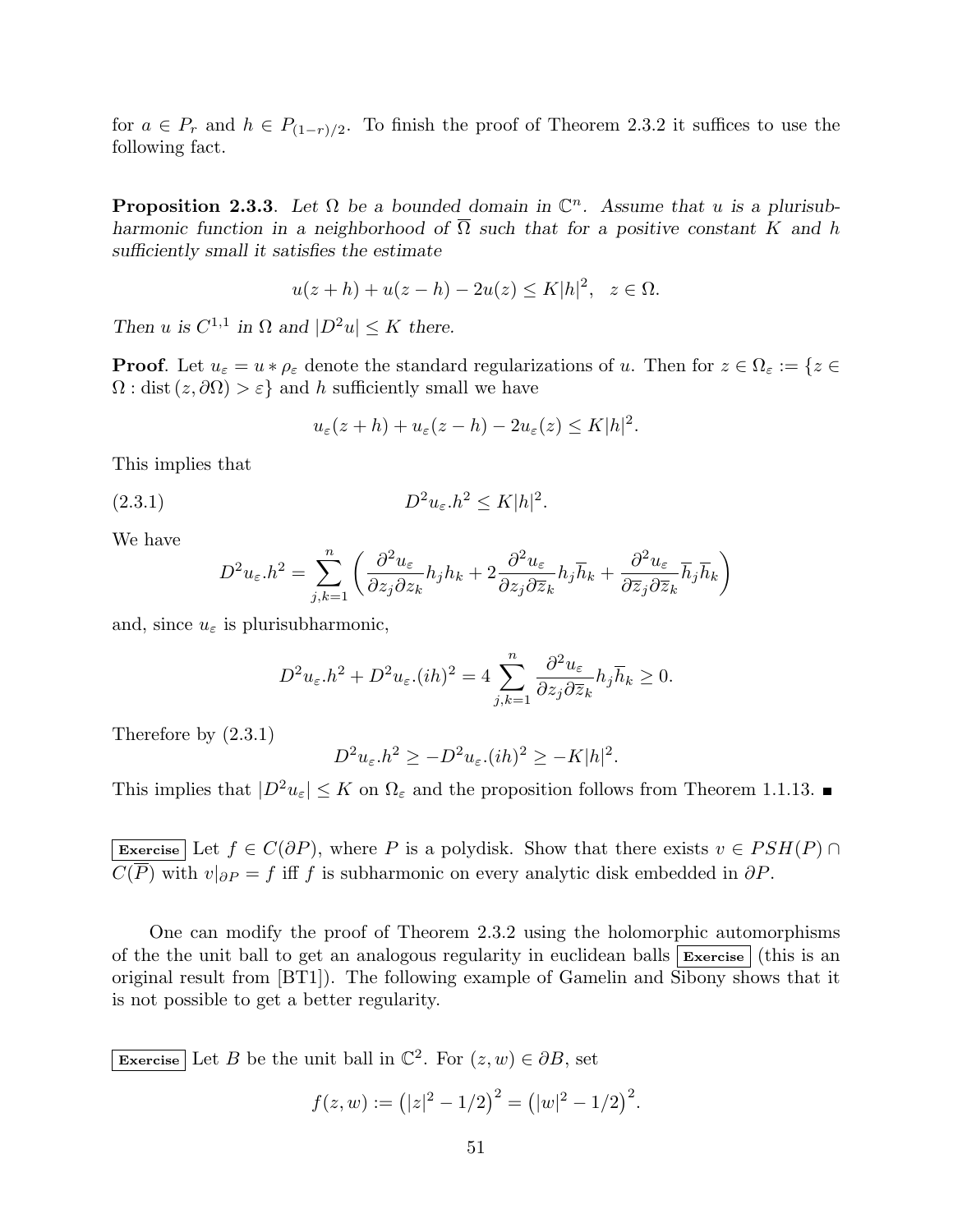In particular,  $f \in C^{\infty}(\partial B)$ . Show that

$$
u(z, w) = u_{f, B}(z, w) = \left(\max\{0, |z|^2 - 1/2, |w|^2 - 1/2\}\right)^2,
$$

so that u is  $C^{1,1}$  but not  $C^2$ .

**Proof of Theorem 2.3.1**. If  $u \in PSH \cap L^{\infty}_{loc}(\Omega)$  is such that  $(dd^c u)^n = 0$  then it follows immediately from the comparison principle that u is maximal in  $\Omega$ . Assume therefore that u is maximal in a neighborhood of a polydisk P. Let  $f_j \in C^{1,1}(\partial P)$  be a sequence deacresing to u on  $\partial P$ , then  $u_{f_j, P} \downarrow u$  on  $\overline{P}$  by Proposition 1.4.9. Hence, by Theorem 2.3.2 we may assume that u is  $C^{1,1}$  in P and we have to show that  $(dd^c u)^n=0$  there. By the Rademcher theorem  $u$  is twice differentiable almost everywhere in the classical sense and, by Proposition 2.1.6, (2.1.3) holds. Let  $z_0 \in P$  be such that  $D^2u(z_0)$  exists and assume that  $\det(\partial^2 u/\partial z_j \partial \overline{z}_k) > 0$ . The Taylor expansion gives

$$
u(z_0 + h) = \text{Re } P(h) + \sum_{j,k=1}^n \frac{\partial^2 u}{\partial z_j \partial \overline{z}_k}(z_0) h_j \overline{h}_k + o(|h|^2) \ge \text{Re } P(h) + c|h|^2 + o(|h|^2),
$$

where

$$
P(h) = u(z_0) + 2\sum_{j=1}^n \frac{\partial u}{\partial z_j}(z_0)h_j + \sum_{j,k=1}^n \frac{\partial^2 u}{\partial z_j \partial z_k}(z_0)h_jh_k,
$$

and  $c > 0$ . We can find  $r > 0$  such that  $u(z_0+h) > \text{Re } P(h)$  if  $|h| = r$  but  $u(z_0) = \text{Re } P(0)$ which contradicts the maximality of  $u$ .

Theorem 2.3.1 allows to use the methods from the theory of the complex Monge-Ampère operator in order to show certain elementary properties of maximal plurisubharmonic functions. For example, Theorem 2.2.5 immediately gives the following:

**Theorem 2.3.4**. Let  $u_i$  be a sequence of maximal plurisubharmonic functions increasing to a plurisubharmonic function u almost everywhere. Then u is maximal.  $\blacksquare$ 

As a direct application of Theorem 2.1.10 we can get a result from [Zer]:

**Theorem 2.3.5.** Assume that  $u_j$ ,  $j = 1, 2$ , is a maximal plurisubharmonic function in domain  $\Omega_j \subset \mathbb{C}^{n_j}$ . Then  $\max\{u_1, u_2\}$  is maximal in  $\Omega_1 \times \Omega_2$ .

Theorem 2.3.1 also makes it easy to solve the homogeneous Dirichlet problem for the complex Monge-Ampère operator  $\overline{a}$ 

(2.3.2) 
$$
\begin{cases} u \in PSH \cap L^{\infty}(\Omega) \\ (dd^c u)^n = 0 \\ u^* = u_* = f \text{ on } \partial \Omega. \end{cases}
$$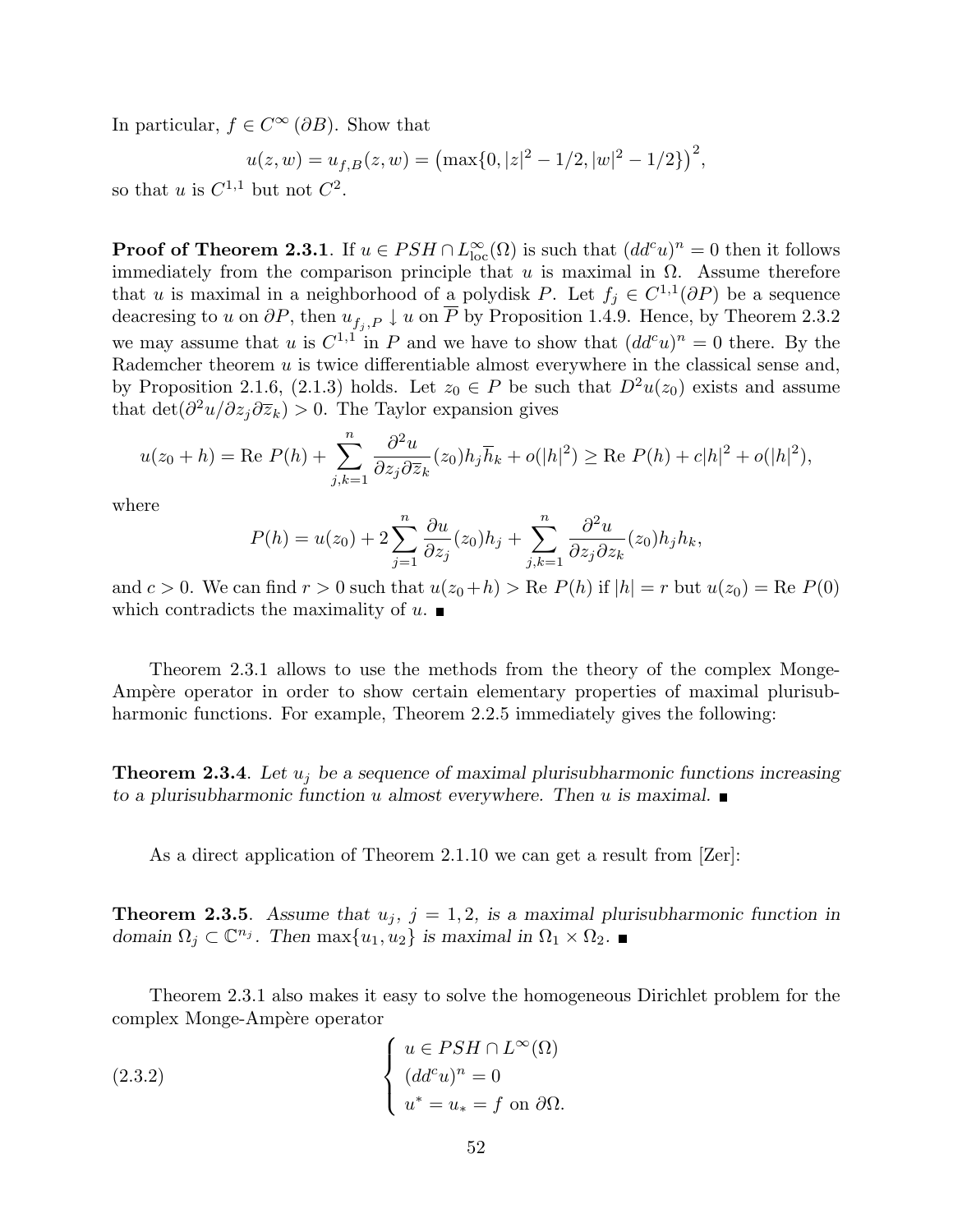Here  $\Omega$  is a bounded domain in  $\mathbb{C}^n$  and  $f \in C(\partial\Omega)$ . By Corollary 2.2.9 the solution, if exists, must be unique and by Corollary 2.2.8 it must be equal to  $u_{f,\Omega}$  (as defined by (1.4.1)). By Theorem 1.4.3 the solution has to be continuous on  $\overline{\Omega}$ . Theorem 2.3.1 coupled with the results of section 1.4 immediately gives the following.

**Theorem 2.3.6**. Assume that  $\Omega \in \mathbb{C}^n$  is a regular domain. Let  $f \in C(\partial \Omega)$  be extendable to a plurisubharmonic, continuous function on  $\overline{\Omega}$  (that is (1.4.3) holds). Then there exists a unique continuous solution of  $(2.3.2)$ .

In particular, the problem (2.3.2) has a continuous solution for every  $f \in C(\partial\Omega)$  iff  $\Omega$ is B-regular.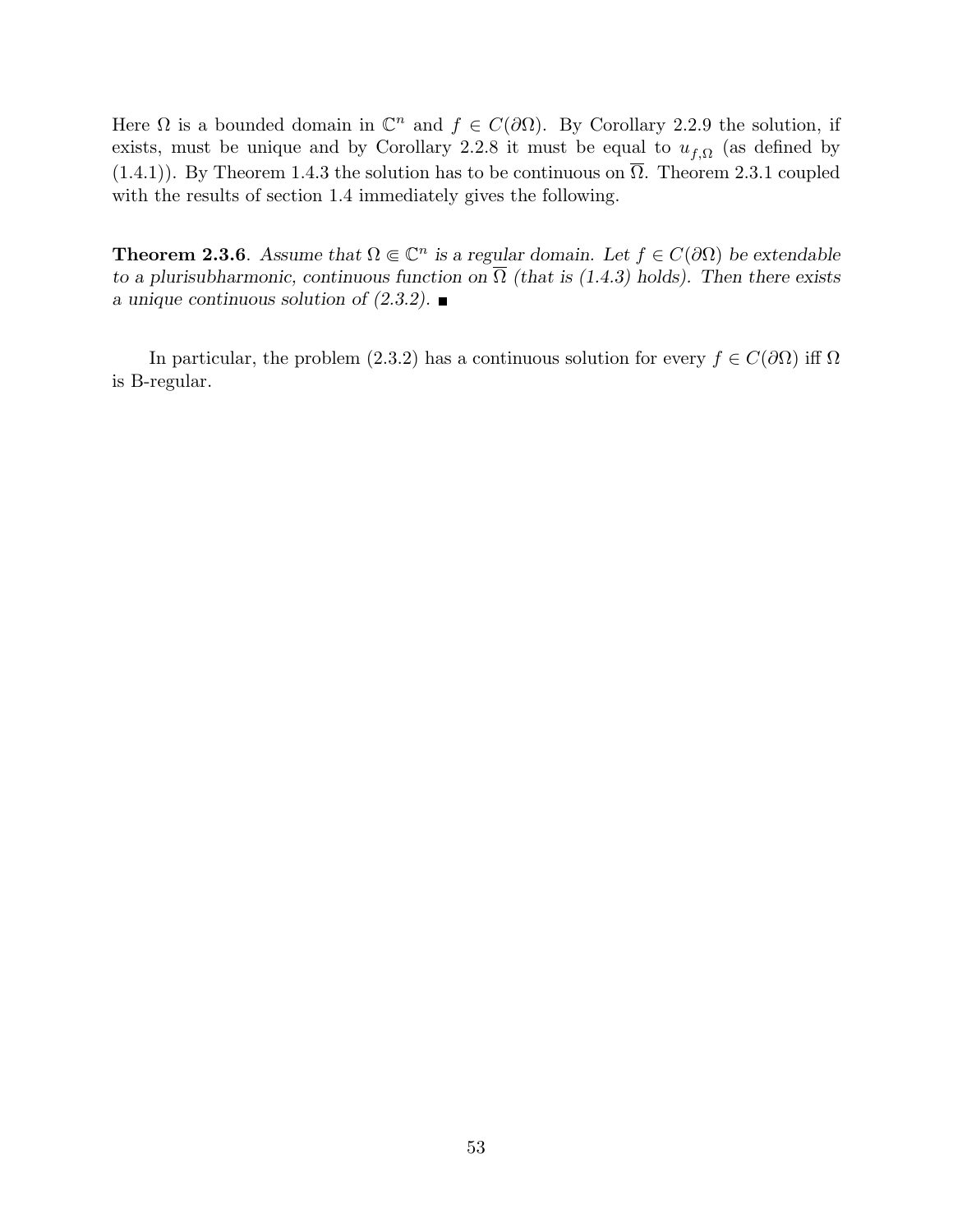## III. Pluripolar sets and extremal plurisubharmonic functions

## 3.1. Pluripolar sets and the relative extremal function

A set  $P \subset \mathbb{C}^n$  is called *pluripolar* if for every  $z_0 \in P$  there exists an open neighborhood U of  $z_0$  and  $u \in PSH(U)$  such that  $P \cap U \subset \{v = -\infty\}$ . Let  $\Omega$  be an open subset of  $\mathbb{C}^n$ . Subsets of sets of the form  $\{u \lt u^*\}$ , where  $u = \sup_{\alpha} u_{\alpha}$  and  $\{u_{\alpha}\}$  is a family of plurisubharmonic functions in  $\Omega$  locally uniformly bounded above, are called *negligible in* Ω.

Observe that negligible sets are of Lebesgue measure 0 (by Theorem 1.2.3.viii). Also, if  $E \subset \{u = -\infty\}$  for some  $u \in PSH(\Omega)$  with  $u \leq 0$  then E is negligible in Ω. Indeed,  $\{u = -\infty\} = \{v < v^*\},\$  where  $v = \sup \alpha u$ .  $\alpha \in (0,1)$ 

Also note that by Proposition 2.2.3, if  $u \in PSH \cap L^{\infty}_{loc}$ , then  $(dd^c u)^n$  takes no mass at pluripolar sets.

The main goal of this section is to prove the following two theorems:

**Theorem 3.1.1.** If  $P \subset \mathbb{C}^n$  is pluripolar then there exists  $u \in PSH(\mathbb{C}^n)$  such that  $P \subset \{u = -\infty\}$ . Moreover, u can be chosen to have a logarithmic growth, that is there is  $C > 0$  such that

$$
u(z) \le \log^+ |z| + C, \quad z \in \mathbb{C}^n.
$$

#### **Theorem 3.1.2**. Negligible sets are pluripolar.

The first part of Theorem 3.1.1 is due to Josefson [Jos] and the logarithmic estimate was obtained by Siciak [Sic2]. Theorem 3.1.2 as well as the proof of Theorem 3.1.1 below is due to Bedford and Taylor [BT2].

The main tool in proving Theorems 3.1.1 and 3.1.2 will be a relative extremal function which we already encountered in the proof of Theorem 1.4.6: if  $E$  is a subset of a domain  $\Omega$  in  $\mathbb{C}^n$  then we set

$$
u_E = u_{E,\Omega} = \sup\{v \in PSH(\Omega) : v \le 0, \ v|_E \le -1\}.
$$

Here are the basic properties.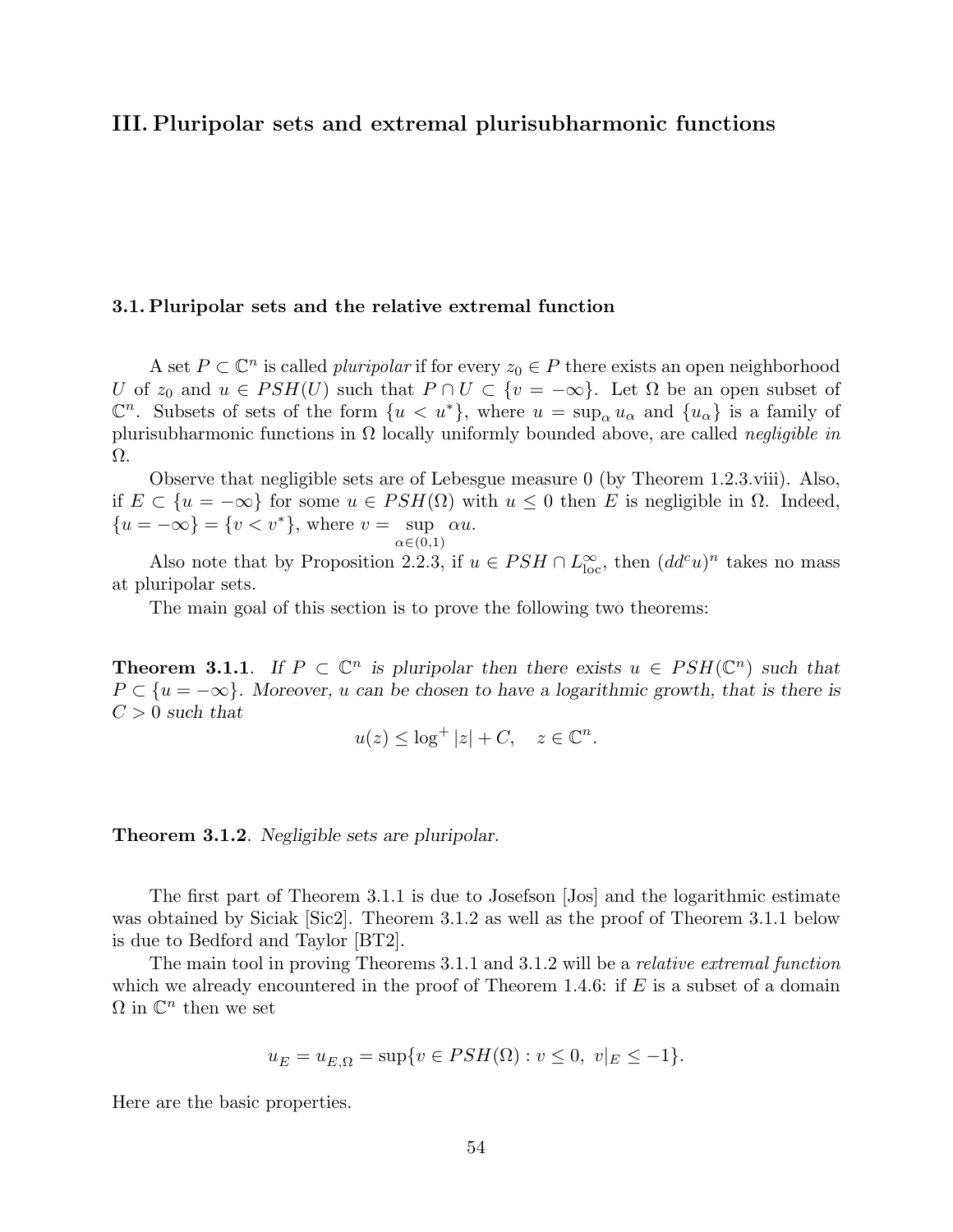**Proposition 3.1.3.** i) If  $E_1 \subset \Omega_1$  and  $E_2 \subset \Omega_2$  are such that  $E_1 \subset E_2$  and  $\Omega_1 \subset \Omega_2$  then  $u_{E_1,\Omega_1} \geq u_{E_2,\Omega_2}$  on  $\Omega_1$ ;

ii)  $u_E^*$  is maximal in  $\Omega \setminus \overline{E}$ ;

iii)  $u_P^* \equiv 0$  iff there is  $u \in PSH(\Omega)$  such that  $u \leq 0$  and  $P \subset \{u = -\infty\};$ 

iv)  $u_{E\cup P}^* = u_E^*$  if P is as in iii);

v) If  $K_j$  is a sequence of compact subsets of  $\Omega$  decreasing to K then  $u_{K_j} \uparrow u_K$ ;

vi) If  $K \subset \Omega$  is compact and  $\Omega$  is bounded and hyperconvex then the supremum in the definition of  $u_{K,\Omega}$  can be taken only over continuous functions. In particular, in such a case  $u_{K,\Omega}$  is lower semicontinuous;

vii) If K,  $\Omega$  are as in vi) and K is such that  $\Omega \setminus K$  is a regular domain (in the real sense), then  $u_{K,\Omega}$  is continuous on  $\Omega$  (with  $u_{K,\Omega} = 0$  on  $\partial\Omega$ ).

Proof. i) is obvious.

ii) By the Choquet lemma (Lemma A2.3) there is a sequence  $u_j \in PSH(\Omega)$  such that  $u_j \leq 0, u_j|_K \leq -1$  and  $u_E^* = \sup_j u_j$ . Considering the functions  $\max\{u_1, \ldots, u_j\}$  instead of  $u_j$  we may assume that  $u_j$  is increasing to  $u_E^*$  almost everywhere. If  $B \in \Omega \setminus \overline{E}$  is a ball then by Proposition 1.4.10 we may assume that  $u_j$  are maximal in B. Theorem 2.3.4 gives ii).

iii) If  $u = -\infty$  on P then  $\varepsilon u|_P \le -1$  for every  $\varepsilon > 0$ , hence  $u_P = 0$  on  $\{u > -\infty\}$ and consequently  $u_P^* \equiv 0$ . Conversely, if  $u_P^* \equiv 0$  then by the Choquet lemma there exists a sequence  $v_j \in PSH(\Omega)$  increasing to 0 almost everywhere and such that  $v_j \leq 0$  and a sequence  $v_j \in PSH(\Omega)$  increasing to 0 almost everywhere and such that  $v_j \leq 0$  and  $v_j |_{P} \leq -1$ . Choosing a subsequence if necessary, we may assume that  $\int_B |v_j| d\lambda \leq 2^{-j}$  for  $v_j|_{P} \leq -1$ . Choosing a subsequence if necessary, we may assume that  $J_B |v_j|$   $a \leq 2$  for a fixed  $B \in \Omega$ . Therefore the function  $u := \sum_j v_j$  is plurisubharmonic and  $u = -\infty$  on P.

iv) We have to show that  $v \leq u^*_{E \cup P}$  for every  $v \in PSH(\Omega)$  with  $v \leq 0$  and  $v|_E \leq -1$ . If u is as in iii), then  $v + \varepsilon u \leq -1$  on  $E \cup P$  for every  $\varepsilon > 0$ . Thus  $v + \varepsilon u \leq u_{E \cup P}$  and  $v ≤ u<sub>E\cup P</sub>$  almost everwhere, hence  $v ≤ u<sub>E\cup P</sub>$  everywhere.

v) We have  $u_{K_j} \uparrow w \leq u_K$ . It remains to show that  $v \leq w$  for every  $v \in PSH(\Omega)$ with  $v \leq 0$  and  $v|_K \leq -1$ . For every  $\varepsilon > 0$  the set  $\{v < -1 + \varepsilon\}$  is an open neighborhood of K, so there is j such that  $v|_{K_j} \leq -1 + \varepsilon$ , hence  $v - \varepsilon \leq u_{K_j} \leq w$ .

vi) Let  $\psi \in PSH(\Omega) \cap C(\overline{\Omega})$  be such that  $\psi|_{\partial \Omega} = 0$  and  $\psi|_K \leq -1$ . Take  $v \in PSH(\Omega)$ with  $\psi \leq v \leq 0$ ,  $v|_{K} = -1$  and fix  $\delta > 0$ . If  $\varepsilon > 0$  is small enough, the regularization  $v_{\varepsilon} = v * \rho_{\varepsilon}$  is defined in a neighborhood of  $\{\psi \leq -\delta\}$ . From an elementary property of upper semicontinuous functions it follows that  $m(\varepsilon) := \max_K v_{\varepsilon} \downarrow -1$  as  $\varepsilon \downarrow 0$ . Set

$$
w := \begin{cases} \max\{\psi, v_{\varepsilon} - (m(\varepsilon) + 1) - \delta\}, & \text{if } \psi \leq -\delta, \\ \psi & \text{otherwise.} \end{cases}
$$

Then w is continuous, plurisubharmonic in  $\Omega$ ,  $w \leq 0$  and  $w|_K \leq -1$ . Thus, if  $\varepsilon$  is sufficiently small, then on  $\{\psi \leq -\delta\}$  we have  $v - 2\delta \leq v_{\varepsilon} - 2\delta \leq w \leq u_{K,\Omega}$ .

vii) The same as the proof of Theorem 1.4.6.  $\blacksquare$ 

Exercise Prove that if  $G \subset \Omega$  is open then  $u_G = u_G^*$ .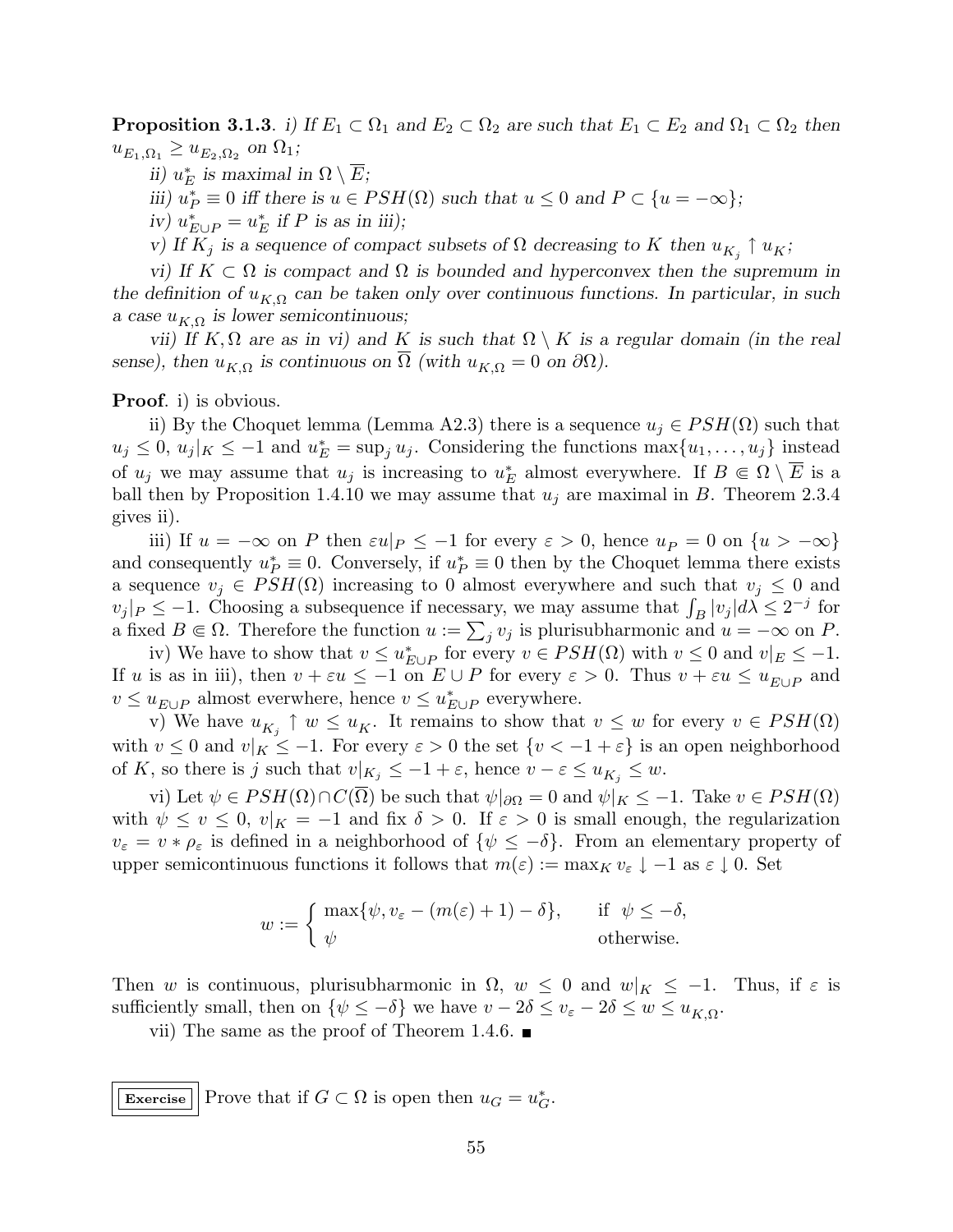Exercise Let  $E \subset \Omega$  be such that  $E \cap \partial E$  is compact. Show that there exists a sequence of open set  $G_j \subset \Omega$  decreasing to E such that  $u_{G_j} \uparrow u_E$ .

Exercise Let K and  $\Omega$  be as in vi). Show that the  $PSH(\Omega)$ -hull of K is given by  $\widehat{K}_{\Omega} =$  ${u_{K,\Omega} = -1}$  and  $u_{\widehat{K}_{\Omega},\Omega} = u_{K,\Omega}$ .

If c is a set function defined on Borel subsets of  $\Omega$  then for arbitrary  $E \subset \Omega$  we set

$$
c^*(E) := \inf_{E \subset G, G \text{ open}} c(G)
$$
  

$$
c_*(E) := \sup_{K \subset E, K \text{ compact}} c(K).
$$

**Theorem 3.1.4.** Suppose E is an arbitrary relatively compact subset of a bounded hyperconvex domain  $\Omega$ . Then

$$
c^*(E, \Omega) = \int_{\Omega} (dd^c u_E^*)^n.
$$

If  $K \subset \Omega$  is compact then  $c(K, \Omega) = c^*(K, \Omega)$ .

Proof. First we want to show that

(3.1.1) 
$$
c(K,\Omega) = \int_K (dd^c u_K^*)^n, \quad K \in \Omega, K \text{ compact.}
$$

The inequality " $\geq$ " follows directly from the definition of  $c(K, \Omega)$ . To show the converse, take  $u \in PSH(\Omega)$  with  $-1 \le u \le 0$  and  $\varepsilon > 0$ . Since  $\Omega$  is hyperconvex, there is  $\psi \in$  $PSH(\Omega) \cap C(\overline{\Omega})$  with  $\psi|_{\partial\Omega} = 0$  and  $\psi|_K \leq -1$ . By the Choquet lemma we can find a sequence  $v_j \in PSH(\Omega)$  with  $\psi \leq v_j \leq 0$ ,  $v_j|_K \leq -1$  and  $v_j \uparrow v$ ,  $v^* = u_K^*$ . Set

$$
u_j := \max\{v_j, (1 - 2\varepsilon)u - \varepsilon\}.
$$

Then  $-1 + \varepsilon \le u_j \le -\varepsilon$ ,  $u_j = (1 - 2\varepsilon)u - \varepsilon$  in a neighborhood of K and  $u_j = v_j$  on  $\{\psi \geq -\varepsilon\}.$  Therefore for  $\varepsilon$  small enough

$$
(1-2\varepsilon)^n \int_K (dd^c u)^n = \int_K (dd^c u_j)^n \le \int_{\{\psi \le -\varepsilon/2\}} (dd^c u_j)^n = \int_{\{\psi \le -\varepsilon/2\}} (dd^c v_j)^n.
$$

By Theorem 2.2.5  $(dd^c v_j)^n \longrightarrow (dd^c u_K^*)^n$  weakly. Thus

$$
(1-2\varepsilon)^n \int_{K} (dd^c u)^n \leq \varlimsup_{j\to\infty} \int_{\{\psi\leq -\varepsilon/2\}} (dd^c v_j)^n \leq \int_{\{\psi\leq -\varepsilon/2\}} (dd^c u^*_K)^n = \int_{K} (dd^c u^*_K)^n
$$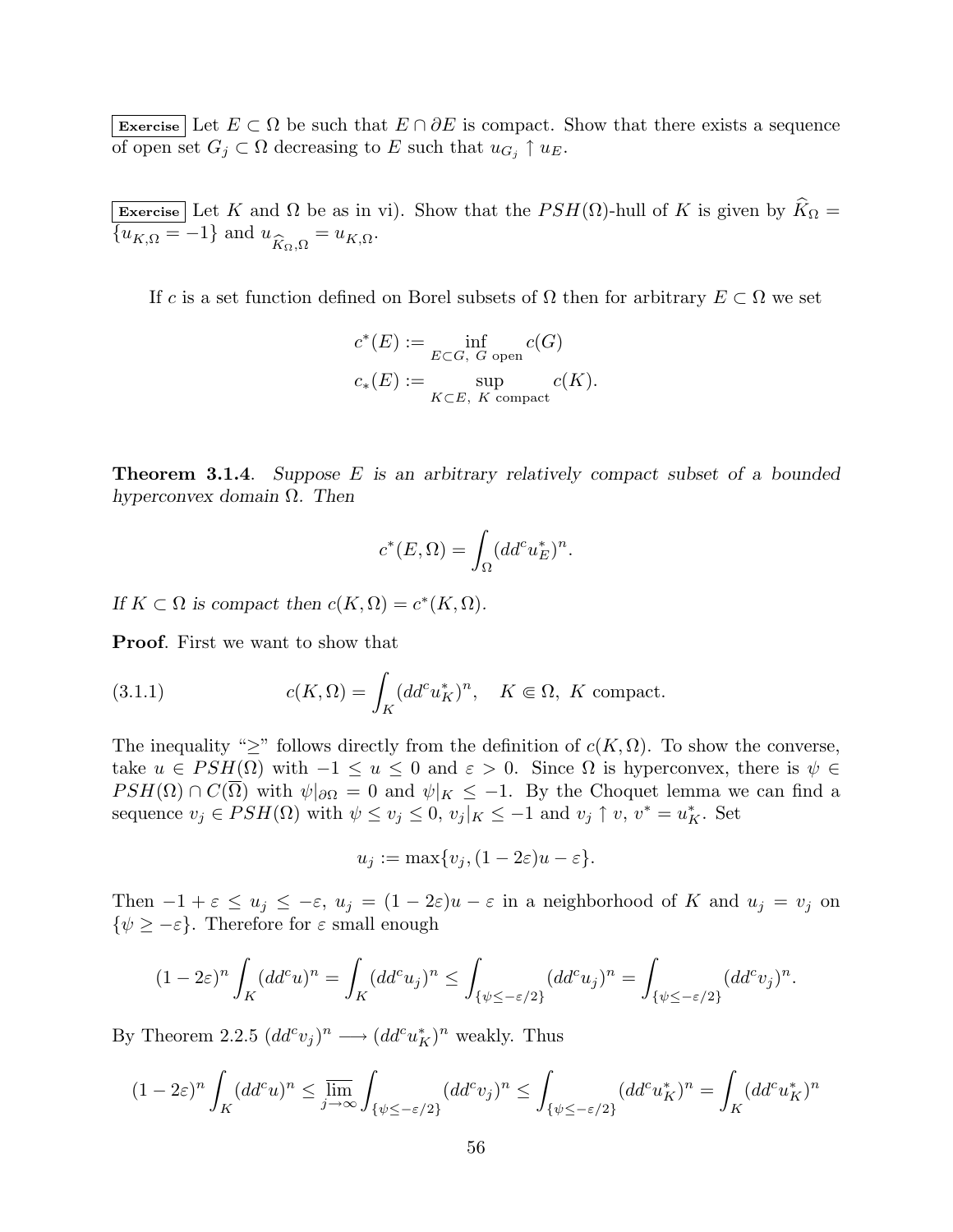by Proposition 3.1.3.ii and (3.1.1) follows.

Next, observe that we also have

(3.1.2) 
$$
c(G,\Omega) = \int_{\Omega} (dd^c u_G^*)^n, \quad G \in \Omega, \ G \text{ open.}
$$

Indeed, let  $K_j$  is a sequence of compact sets increasing to G. Then  $u_{K_j}^*$  is decreasing to some plurisubharmonic v and  $v \geq u_G^* = u_G$ . If  $B \in G$  then  $u_{K_j}^* = -1$  on B for j big enough, thus  $v = -1$  on G and  $u_{K_j}^* \downarrow u_G^*$ . Now (3.1.1) and Proposition 2.2.1.v implies (3.1.2).

Let now  $E \in \Omega$  be arbitrary and let  $G \in \Omega$  be an open neighborhood of E. We may assume that  $\psi \leq -1$  on G. Then  $\psi \leq u_{\mathcal{G}}^* \leq u_{\mathcal{E}}^* \leq 0$  and by Corollary 2.2.7 and (3.1.2)

$$
\int_{\Omega} (dd^c u_E^*)^n \le \int_{\Omega} (dd^c u_G^*)^n = c(G, \Omega).
$$

Hence  $\int_{\Omega} (dd^c u_E^*)^n \leq c^*(E, \Omega)$ . Let  $v_j$  be a sequence as above obtained from the Choquet lemma with  $v_j \uparrow u_E^*$  almost everywhere. If  $\lambda_j \uparrow 1$  and  $G_j = \{v_j < -\lambda_j\}$  then  $G_j$  are open, decreasing and  $\lambda_i^{-1}$  $j^{\text{-}1}v_j \leq u_{G_j}$ . Therefore  $u_{G_j}^* \uparrow u_E^*$  almost everywhere and Theorem 2.2.5 implies that

$$
\lim_{j \to \infty} \int_{\Omega} (dd^c u_{G_j}^*)^n = \int_{\Omega} (dd^c u_E^*)^n. \blacksquare
$$

Exercise Let  $B_r = B(0, r)$  and  $r < R$ . Show that

$$
u_{\overline{B}_r, B_R}(z) = \max \left\{ \frac{\log |z| - \log R}{\log R - \log r}, -1 \right\}
$$

and

$$
c(\overline{B}_r, B_R) = \left(\frac{2\pi}{\log R - \log r}\right)^n.
$$

**Corollary 3.1.5**. Assume that  $P \in \Omega \in \mathbb{C}^n$  and that  $\Omega$  is hyperconvex. Then  $c^*(P, \Omega) = 0$ iff there exists  $u \in PSH(\Omega)$  with  $u \leq 0$  and  $u = -\infty$  on P.

**Proof.** It follows immediately from Theorem 3.1.4 and Proposition 3.1.3.iii.

**Proof of Theorem 3.1.1.** We can find bounded hyperconvex domains  $\Omega_j$  such that  $j_j \Omega_j = \mathbb{C}^n$  and  $u_j \in PSH(\Omega_j)$  with  $P_j := P \cap \Omega_j \subset \{u_j = -\infty\}$ . By Corollary 3.1.5  $c^*(P_j, \Omega_j) = 0$ . Set  $B_k := B(0, e^{2^k})$ . Let  $j(k)$  be a sequence of positive integers such that each of them is repeated infinitely many times and  $\Omega_{i(k)} \in B_k$ . By Proposition 2.2.1.iv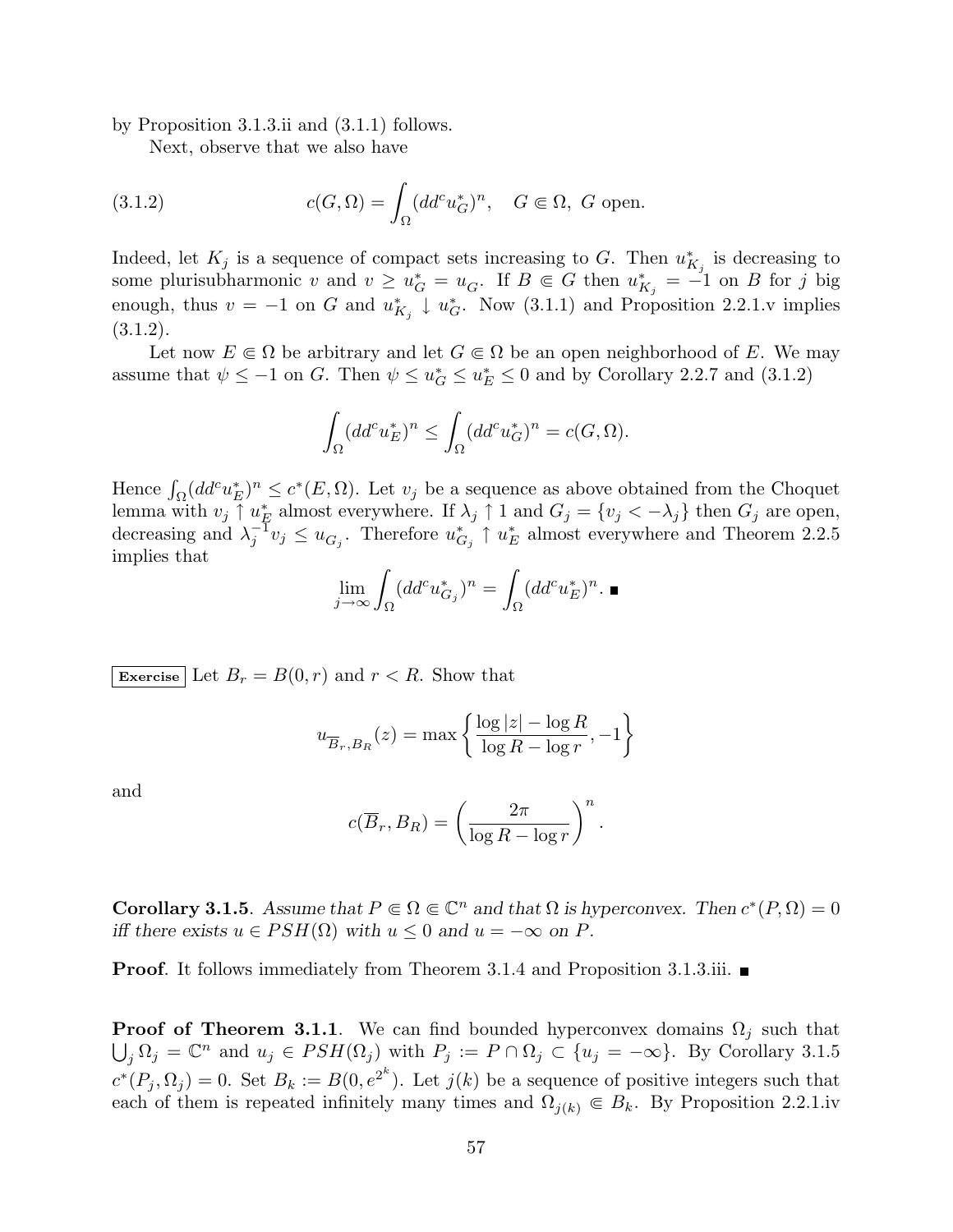$c^*(P_{j(k)}, B_{k+2}) = 0$ , hence  $u^*_{P_{j(k)}, B_{k+2}} = 0$  and there is  $v_k \in PSH(B_{k+2})$  with  $-1 \le v_k \le 0$ ,  $v_k = -1$  on  $P_{j(k)}$  and  $\int_{B_1} |v_k| d\lambda \leq 2^{-k}$ . Set

$$
\widetilde{v}_k(z) := \begin{cases}\n\max\{v_k(z), 2^{-k}(\log|z| - 2^{k+1})\} & \text{if } z \in B_{k+2}, \\
2^{-k}(\log|z| - 2^{k+1}) & \text{if } z \in \mathbb{C}^n \setminus B_{k+2}.\n\end{cases}
$$

The expression  $2^{-k}(\log|z| - 2^{k+1})$  is  $\geq 0$  on  $\mathbb{C}^n \setminus B_{k+1}$ ,  $\leq 0$  on  $B_{k+1}$  and  $\leq -1$  on  $B_k$ . The expression  $2^{\infty}(\log |z| - 2^{\infty})$  is  $\geq 0$  on  $\bigcup_{k=1}^{\infty} \bigcup_{k=1}^{\infty} E_{k+1}$  and  $\widetilde{v}_k = v_k$  on  $B_k$ . Thus  $u := \sum_{k=1}^{\infty} \widetilde{v}_k \in$ <br>Therefore  $\widetilde{v}_k \in PSH(\mathbb{C}^n)$ ,  $\widetilde{v}_k \leq 0$  on  $B_{k+1}$  and  $\widetilde{v}_k$ Therefore  $v_k \in PSH(\mathbb{C}^n)$ ,  $v_k \leq 0$  on  $B_{k+1}$  and  $v_k = v_k$  on  $B_k$ .<br>  $PSH(\mathbb{C}^n)$ , since  $\int_{B_1} |u| d\lambda \leq 1$ . Moreover, for z big enough we infer

$$
u(z) \le \sum_{2^{k+1} \le \log |z|} \widetilde{v}_k(z) \le \sum_{2^{k+1} \le \log |z|} 2^{-k} (\log |z| - 2^{k+1}) \le \log |z|.
$$

We have  $\widetilde{v}_k = -1$  on  $P_{j(k)}$ , thus  $u = -\infty$  on  $P =$ S  $j P_j$ , since each  $P_j$  is repeated infinitely many times.  $\blacksquare$ 

Corollary 3.1.6. A countable union of pluripolar sets is pluripolar.

**Proof.** Let  $P_j$ ,  $j = 1, 2, \ldots$ , be pluripolar. Fix a ball B in  $\mathbb{C}^n$ . By Theorem 3.1.1 we **Proof.** Let  $P_j$ ,  $j = 1, 2, ...$ , be pluripolar. Fix a ball B in  $\mathbb{C}^{\infty}$ . By Theorem 3.1.1 we can find  $u_j \in PSH(B)$  with  $u_j < 0$ ,  $P_j \cap B \subset \{u_j = \infty\}$  and  $\int_B |u_j| d\lambda \leq 2^{-j}$ . Then can ima  $u_j \in PSH(D)$  with  $u_j < 0$ ,  $P_j \cap B \subset \{u = -\infty\}$ .<br>  $u := \sum u_j \in PSH(\Omega)$  and  $\bigcup P_j \cap B \subset \{u = -\infty\}$ .

Proof of Theorem 3.1.2. By Corollary 3.1.6 and the Choquet lemma we may assume that  $N = \{u \lt u^*\} \cap \tilde{K}$ , where  $u = \sup_j u_j$ ,  $u_j \in PSH(\Omega)$ ,  $u_j \leq 0$ ,  $\Omega$  is a bounded hyperconvex domain and  $\widetilde{K}$  is a compact subset of  $\Omega$ . By Theorem 2.2.2 for every  $\varepsilon > 0$ there is an open  $G \subset \Omega$  with  $c(G, \Omega) \leq \varepsilon$  and such that  $u^*, u_j$  are continuous on  $\Omega \setminus G$ . Therefore u is lower semicontinuous on  $\Omega \setminus G$  and for every  $\alpha$  and  $\beta$  with  $\alpha < \beta \leq 0$  the set

$$
K = K_{\alpha\beta} = \{ z \in \widetilde{K} \setminus G : u(z) \le \alpha < \beta \le u^*(z) \}
$$

is compact. We claim that  $c^*(K, \Omega) = 0$ . To prove this we may assume that  $\alpha = -1$ . We have  $u_j \leq -1$  on K, thus  $u_j \leq u_K$  and  $u^* \leq u_K^*$ , so  $u_K^* \geq \beta > -1$  on K. From Theorems 2.3.4 and 2.2.10 we infer

$$
c^*(K, \Omega) = c(K, \Omega) = \int_K (dd^c u_K^*)^n \le \int_K (dd^c \max\{u_K^*, \beta\})^n \le |\beta|^n c(K, \Omega),
$$

thus  $c^*(K_{\alpha\beta}, \Omega) = 0$ . Moreover,  $N \subset G \cup$ S  $\alpha, \beta \in \mathbb{Q}$  K $\alpha, \beta$  and we can easily construct an open  $\widetilde{G}$  with  $N \subset \widetilde{G} \subset \Omega$  and  $c(\widetilde{G}, \Omega) \leq 2\varepsilon$ , so that  $c^*(N, \Omega) = 0$  and N is pluripolar by Corollary 3.1.5.  $\blacksquare$ 

We can now prove a further property of the relative extremal function: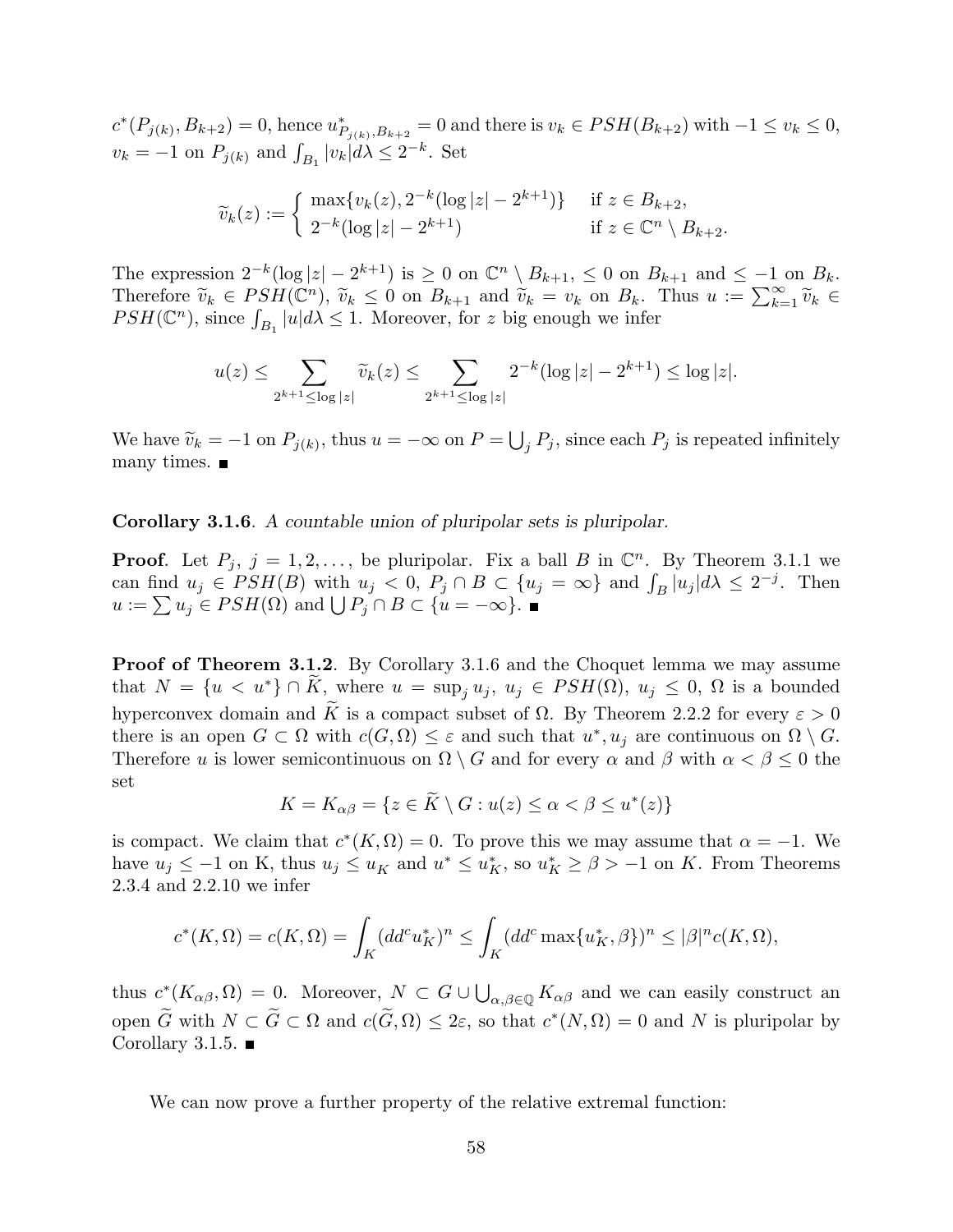**Theorem 3.1.7.** Assume that  $E_j \subset \Omega_j$ ,  $j = 1, 2, \ldots$ , are such that  $E_j \uparrow E$ ,  $\Omega_j \uparrow \Omega$  and  $\Omega$ is bounded. Then  $u_{E_j,\Omega_j}^* \downarrow u_{E,\Omega}^*$ .

**Proof.** We have  $u_{E_j,\Omega_j}^* \downarrow u \geq u_{E,\Omega}^*$  and  $u \in PSH(\Omega)$ . The set  $P =$ S  $_{j} \{ u_{E_{j},\Omega_{j}} < u_{E_{j},\Omega_{j}}^{*} \}$ is pluripolar, thus there exists  $v \in PSH(\Omega)$  such that  $v = -\infty$  on P and  $v \le 0$  (because  $\Omega$  is bounded). Since  $u_{E_j,\Omega_j}^* = -1$  on  $E_j \setminus P$ , it follows that  $u = -1$  on  $E \setminus P$ . Therefore by Proposition 3.1.3.iv,  $u \leq u_{E\setminus P,\Omega}^* = u_{E,\Omega}^*$ .

**Theorem 3.1.8**. If  $\Omega$  is a bounded hyperconvex domain then  $c^*(\cdot, \Omega)$  is a generalized capacity on  $\Omega$  (see A3 for the definition). For every Borel set  $E \subset \Omega$  we have  $c_*(E) =$  $c(E) = c^*(E).$ 

**Proof.** Obviously  $E_1 \subset E_2$  implies  $c^*(E_1) \leq c^*(E_2)$ . If  $K_j \downarrow K$  and  $K_j$  are compact then by Proposition 3.1.3.v  $u_{K_j}^* \uparrow u_K^*$  almost everywhere and  $c^*(K_j) \downarrow c^*(K)$  by Theorem 3.1.4. In the same way, using Theorem 3.1.7, we can prove that if  $E_j \uparrow E$  then  $c^*(E_j) \uparrow c^*(E)$ provided that  $E$  is relatively compact. If  $E$  is arbitrary, it is no loss of generality to assume that  $E_j \in \Omega$  for every j. Fix  $\varepsilon > 0$ . Since  $c^*({u_{E_j} < u_{E_j}^*}) = 0$ , there is an open G with  $\bigcup_j \{u_{E_j} < u_{E_j}^* \} \subset G$  and  $c(G) \leq \varepsilon$ . Fix  $\alpha > -1$  and set  $U_j := \{u_{E_j}^* < \alpha\}$ . Then  $u_{E_j}^*/|\alpha| \leq u_{U_j}^* = u_{U_j}^*$  and by Corollary 2.2.7

$$
c(U_j) = \int_{\Omega} \left( dd^c u_{U_j}^* \right)^n \leq |\alpha|^{-n} \int_{\Omega} \left( dd^c u_{E_j}^* \right)^n = |\alpha|^{-n} c^*(E_j).
$$

The set  $V = G \cup$ S  $j U_j$  is an open neighborhood of E and

$$
c(V) \leq \varepsilon + \lim_{j \to \infty} c(U_j) \leq \varepsilon + |\alpha|^{-n} \lim_{j \to \infty} c^*(E_j),
$$

which implies that  $c^*(E) \leq \lim_{j \to \infty} c^*(E_j)$ . This shows that  $c^*$  is a generalized capacity.

Now by Theorem A3.1 applied to  $c^*$  and the second part of Theorem 3.1.4 for every Borel set  $E \subset \Omega$  we have

$$
c^*(E) = \inf_{K \subset E, K \text{ compact}} c^*(K) = c_*(E). \blacksquare
$$

The first part of the following proposition is due to Sadullaev [Sad] and the second one to Bedford and Taylor [BT2].

**Proposition 3.1.9**. Let  $\Omega$  be a bounded domain in  $\mathbb{C}^n$  and E an arbitrary subset of Ω. Then there is a decreasing sequence of open sets  $G_j$  with  $E \subset G_j$  ⊂ Ω such that  $u_{G_j}^* = u_{G_j} \uparrow u_E^*$  almost everywhere, as  $j \uparrow \infty$ . If  $E \subset \Omega$  is Borel then there is an increasing sequence of compact sets  $K_j \subset E$  such that  $u_{K_j}^* \downarrow u_E^*$ .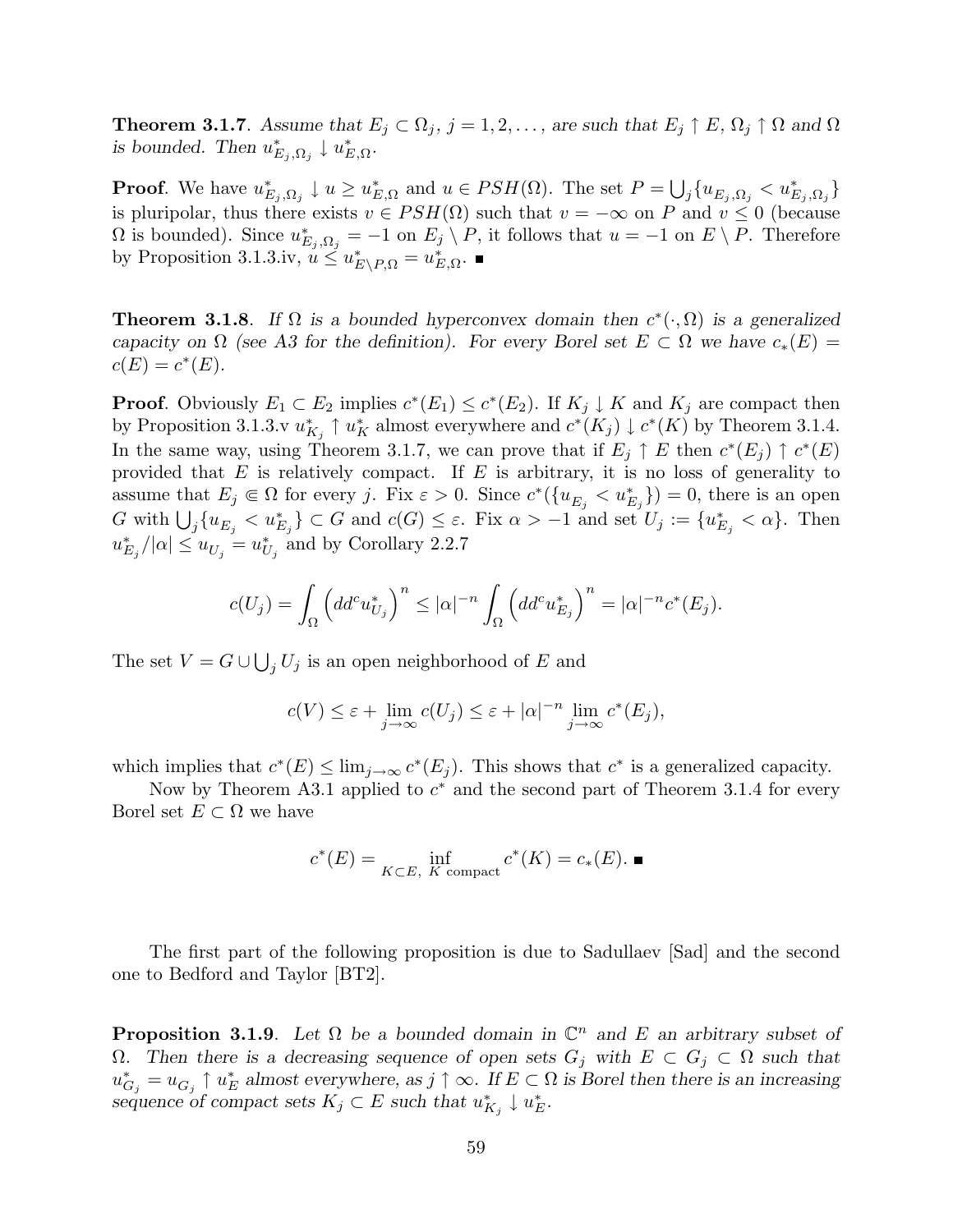**Proof.** By the Choquet lemma there is a sequence  $u_j \in PSH(\Omega)$  with  $u_j \leq 0$  and  $|u_j|_E \leq -1$  such that  $u_j \uparrow u_E^*$  almost everywhere. The sets  $G_j = \{u_j < -1 + 1/j\}$  are open, decreasing and contain E. Since  $u_j - 1/j \le u_{G_j} \le u_E$ , it follows that  $u_{G_j} \uparrow u_E^*$ almost everywhere.

To show the second part define

$$
\gamma(A) := \int_{\Omega} |u_A^*| d\lambda, \quad A \subset \Omega.
$$

From Proposition 3.1.3.v and Theorem 3.1.7 it follows that  $\gamma$  is a generalized capacity. If E is Borel then by Theorem A3.1 we have

$$
\gamma(E) = \sup_{K \subset E, K \text{ compact}} \gamma(K),
$$

thus there is an increasing sequence of compact sets  $K_j \subset E$  with  $\gamma(K_j) \uparrow \gamma(E)$ . Then, if  $F = \bigcup K_j$ , we have  $u_{K_j}^* \downarrow u_F^* \geq u_E^*$  and  $u_F^* = u_E^*$  almost everywhere, hence everywhere.

**Proposition 3.1.10**. Assume that E is a subset of a bounded domain  $\Omega$  in  $\mathbb{C}^n$ . Then

$$
\int_{\{u_E^*>-1\}} (dd^c u_E^*)^n = 0.
$$

**Proof.** Note that

$$
\int_{\{u_E^*>-1\}} (dd^c u_E^*)^n = 0 \iff \int_{\Omega} (dd^c u_E^*)^n = \int_{\Omega} -u_E^* (dd^c u_E^*)^n
$$

and that  $(dd^cu_E^*)^n=0$  in  $\Omega\setminus\overline{E}$ . If E is compact then it is enough to observe that the set  $\overline{E} \cap \{u_E^* > -1\}$  is contained in  $\{u_E < u_E^*\}$  and thus pluripolar. Next, if E is an  $F_{\sigma}$  set and  $K_j \uparrow E$  are compact then  $u_{K_j}^* \downarrow u_E^*$  and by Theorem 2.1.5

$$
\int_{\Omega} -u_E^* (dd^c u_E^*)^n = \lim_{j \to \infty} \int_{\Omega} -u_{K_j}^* (dd^c u_{K_j}^*)^n = \lim_{j \to \infty} \int_{\Omega} (dd^c u_{K_j}^*)^n = \int_{\Omega} (dd^c u_E^*)^n.
$$

Finally, let E be arbitrary. Then sets  $G_j$  given by Proposition 3.1.9 are open, in particular  $F_{\sigma}$ . Now using Theorem 2.2.5 in the same way as in the case of  $F_{\sigma}$  sets we conclude that

$$
\int_{\Omega} (dd^c u_E^*)^n = \int_{\Omega} -u_E^* (dd^c u_E^*)^n. \blacksquare
$$

We finish this section with a product property for the relative extremal function (see  $[NS]$  and  $[BI2]$ :

**Theorem 3.1.11**. Let  $\Omega_j$  be bounded pseudoconvex domains in  $\mathbb{C}^{n_j}$ ,  $j = 1, 2$ . If  $K_j \subset \Omega_j$ are compact then

(3.1.3) 
$$
u_{K_1 \times K_2, \Omega_1 \times \Omega_2} = \max\{u_{K_1, \Omega_1}, u_{K_2, \Omega_2}\}.
$$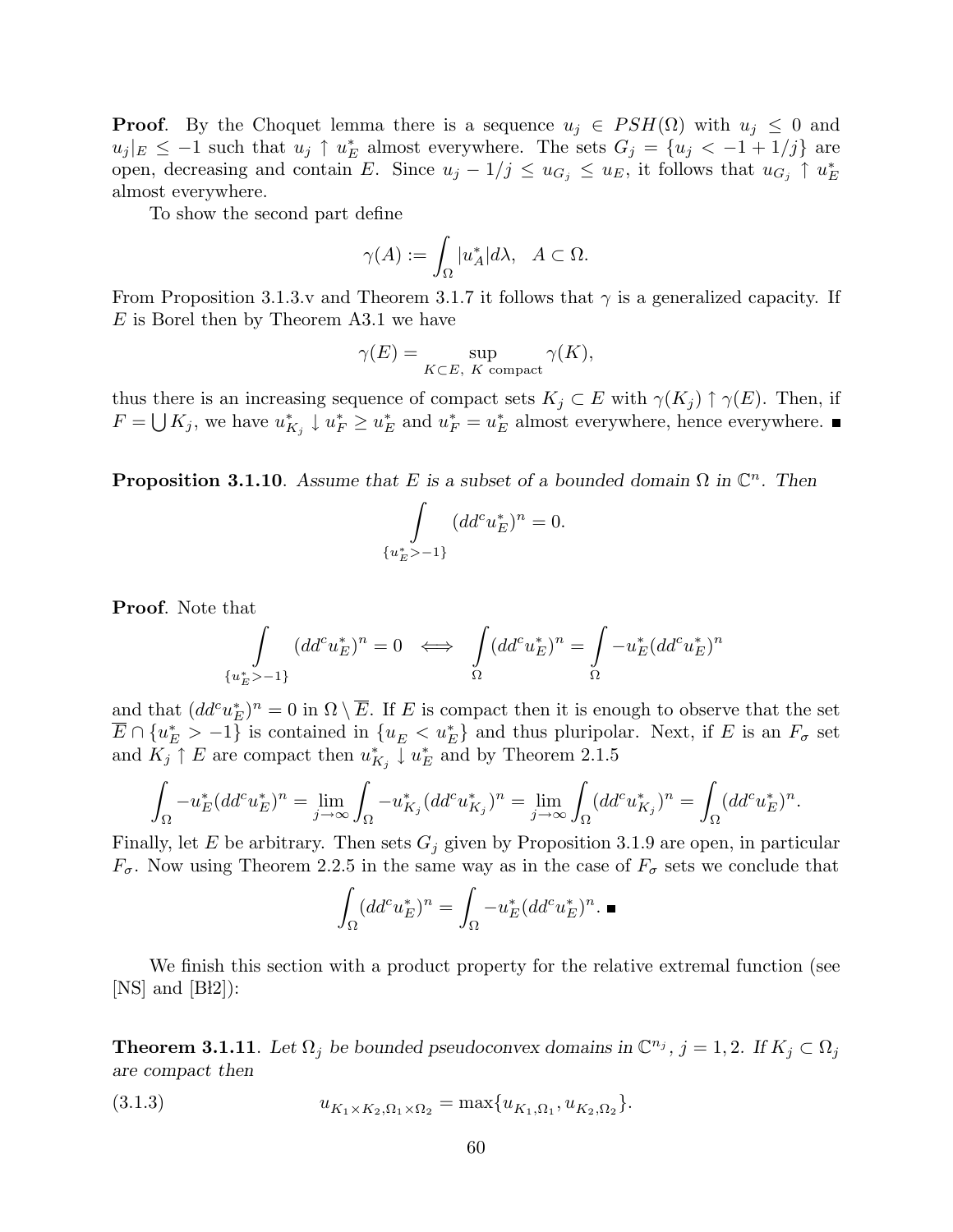If  $E_i \subset \Omega_i$  are arbitrary then

(3.1.4) 
$$
u_{E_1 \times E_2, \Omega_1 \times \Omega_2}^* = \max \{ u_{E_1, \Omega_1}^*, u_{E_2, \Omega_2}^* \},
$$

(3.1.5) 
$$
\left(dd^c u^*_{E_1\times E_2,\Omega_1\times\Omega_2}\right)^{n_1+n_2} = \left(dd^c u^*_{E_1,\Omega_1}\right)^{n_1} \wedge \left(dd^c u^*_{E_2,\Omega_2}\right)^{n_2},
$$

and, if  $E_j$  are relatively compact in  $\Omega_j$  and  $\Omega_j$  are hyperconvex,

(3.1.6) 
$$
c^*(E_1 \times E_2, \Omega_1 \times \Omega_2) = c^*(E_1, \Omega_1)c^*(E_2, \Omega_2).
$$

**Proof.** By Theorems 3.1.7 and 3.1.4 we may assume that  $\Omega_j$  are hyperconvex. First note that for arbitrary  $E_j \subset \Omega_j$  we have the following inequalities

$$
(3.1.5) \qquad \qquad \max\{u_{E_1,\Omega_1},u_{E_2,\Omega_2}\} \le u_{E_1\times E_2,\Omega_1\times\Omega_2} \le -u_{E_1,\Omega_1}u_{E_2,\Omega_2}.
$$

The first inequality follows easily from the definition of the relative extremal function. The second one we can show first on the cross  $E_1 \times \Omega_2 \cup \Omega_1 \times E_2$  and then on  $\Omega_1 \times \Omega_2$  fixing one of the variables.

If  $K_j \,\subset \Omega_j$  are compact then we can approximate them from above by compacts  $K_j^l$  such that  $\Omega_j \setminus K_j^l$  are regular in the real sense. Thus, by Proposition 3.1.3.v we may assume that  $\Omega_j \setminus K_j$  are regular and, by Theorem 1.4.3, that  $u_{K_j, \Omega_j}$  are continuous on  $\overline{\Omega}_j$ and  $u_{K_1\times K_2,\Omega_1\times\Omega_2}$  is continuous on  $\overline{\Omega}_1\times\overline{\Omega}_2$ . Then the inequality "≥" in (3.1.3) follows immediately. If  $z^1 \in K_1$  then  $u_{K_1 \times K_2, \Omega_1 \times \Omega_2}(z^1, \cdot) = -1$  on  $K_2$  and therefore we have " $\leq$ " on  $\overline{\Omega}_1 \times K_2 \cup K_1 \times \overline{\Omega}_2$ . By Theorem 2.3.5 the right hand-side of (3.1.3) is a maximal function in  $(\Omega_1 \setminus K_1) \times (\Omega_2 \setminus K_2)$ , which gives (3.1.3). By approximation, we immediately conclude that (3.1.3) holds also for open subsets of  $\Omega_i$ .

The inequality " $\geq$ " in (3.1.4) is clear. For  $\varepsilon > 0$  set  $U_j^{\varepsilon} := \{u_{E_j, \Omega_j}^* < -1 + \varepsilon\}$ . We see that  $(1-\varepsilon)^{-1}u_{E_j,\Omega_j}^* \leq u_{U_j^{\varepsilon},\Omega_j}^* \leq u_{E_j,\Omega_j}^*$ , hence  $u_{U_j^{\varepsilon},\Omega_j} \uparrow u_{E_j,\Omega_j}^*$  as  $\varepsilon \downarrow 0$ . By  $(3.1.5)$  on  $U_1^{\varepsilon} \times U_2^{\varepsilon}$  we have  $u_{E_1 \times E_2, \Omega_1 \times \Omega_2} \le -(1-\varepsilon)^2$ , so  $u_{E_1 \times E_2, \Omega_1 \times \Omega_2}^* \le -(1-\varepsilon)^2$  there. It follows that on  $\Omega_1 \times \Omega_2$ 

$$
(1-\varepsilon)^2 u_{E_1 \times E_2, \Omega_1 \times \Omega_2}^* \leq u_{U_1^{\varepsilon} \times U_2^{\varepsilon}, \Omega_1 \times \Omega_2} \leq u_{E_1 \times E_2, \Omega_1 \times \Omega_2}^*.
$$

Therefore,

$$
u_{E_1 \times E_2, \Omega_1 \times \Omega_2}^*(z^1, z^2) = \lim_{\varepsilon \downarrow 0} u_{U_1^{\varepsilon} \times U_2^{\varepsilon}, \Omega_1 \times \Omega_2}(z^1, z^2)
$$
  
= 
$$
\lim_{\varepsilon \downarrow 0} \max \{ u_{U_1^{\varepsilon}, \Omega_1}(z^1), u_{U_2^{\varepsilon}, \Omega_2}(z^2) \} \le \max \{ u_{E_1, \Omega_1}^*(z^1), u_{E_2, \Omega_2}^*(z^2) \},
$$

which shows  $(3.1.4)$ .

(3.1.5) follows from (3.1.4), Proposition 3.1.10 and Theorem 2.1.11, whereas (3.1.6) can be deduced from  $(3.1.5)$  and Theorem 3.1.4.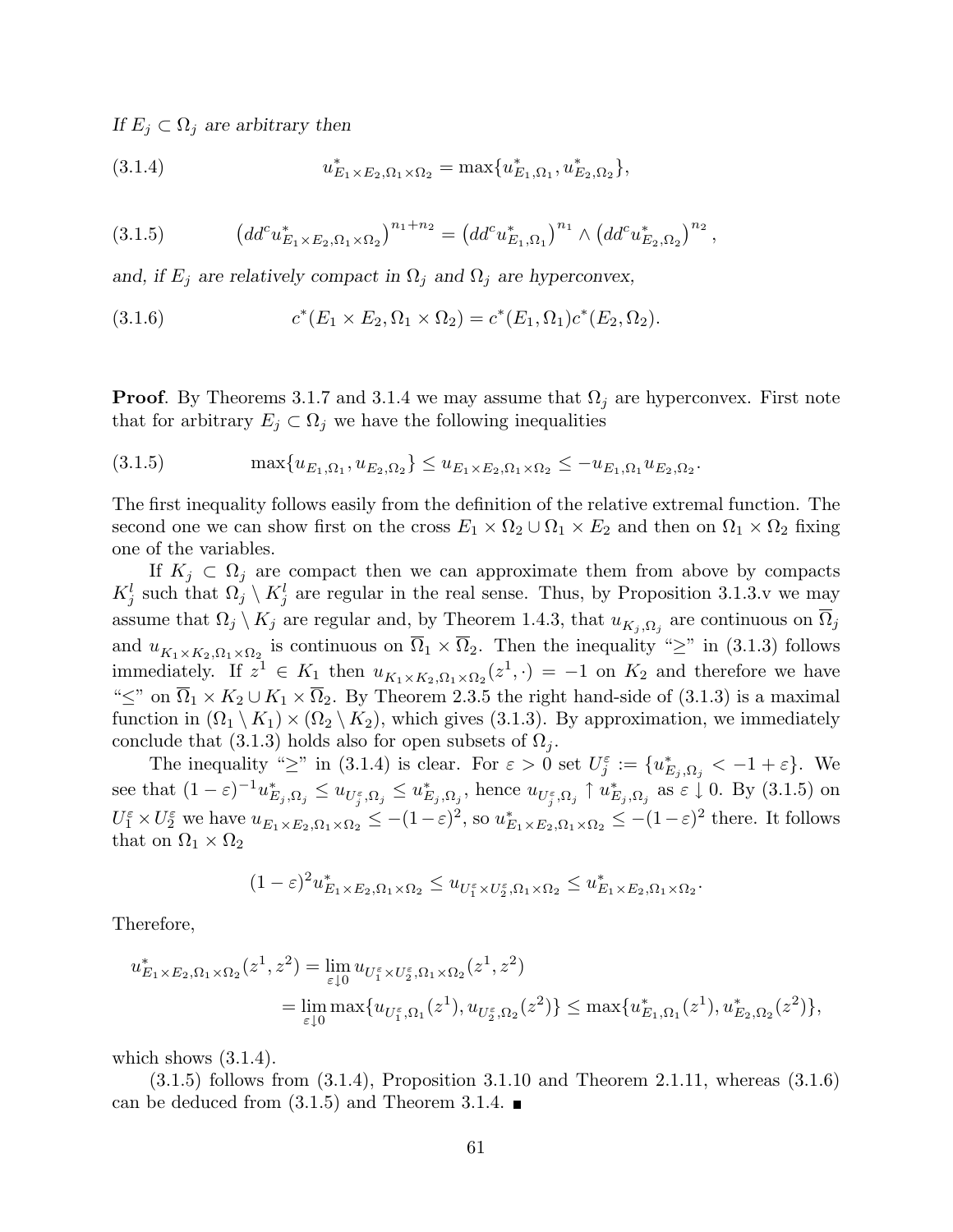Exercise Show that if  $\Omega_j \subseteq \mathbb{C}^n$  are hyperconvex and  $K_j \subset \Omega$  are such that  $\partial K_j \cap K_j$  are compact then (3.1.3) holds.

## 3.2. The global extremal function

We shall consider the following two families of entire plurisubharmonic functions.

$$
\mathcal{L} := \{ u \in PSH(\mathbb{C}^n) : \limsup_{|z| \to \infty} (u(z) - \log|z|) < \infty \}
$$
\n
$$
\mathcal{L}_+ := \{ u \in PSH \cap L_{loc}^{\infty}(\mathbb{C}^n) : \limsup_{|z| \to \infty} |u(z) - \log|z| < \infty \}.
$$

Note that Theorem 3.1.1 meant precisely that  $P \subset \mathbb{C}^n$  is pluripolar iff  $P \subset \{u = -\infty\}$  for some  $u \in \mathcal{L}$ .

## **Proposition 3.2.1.** i) If  $u \in \mathcal{L}$  then

(3.2.1) 
$$
u(z) \le \max_{\overline{B}(z_0,r)} u + \log \frac{|z - z_0|}{r} \quad \text{if} \quad |z - z_0| \ge r;
$$

ii) If  $\{u_{\alpha}\}\)$  is a family of functions from  $\mathcal L$  and  $u = \sup_{\alpha} u_{\alpha}$  then either  $u^* \in \mathcal L$  or  $u^* \equiv +\infty;$ 

iii) Let  $B = B(0,1)$  be the unit ball in  $\mathbb{C}^n$ . There exists  $c_n > 0$  such that for every  $u \in \mathcal{L}$  we have

$$
\max_{\overline{B}} u \le \frac{1}{\sigma(\partial B)} \int_{\partial B} u \, d\sigma + c_n.
$$

**Proof.** i) By v denote the right hand-side of (3.2.1). For every  $\alpha < 1$  we have  $\alpha u \leq v$  on  $\partial B(z_0, R)$  for R big enough. Since the same inequality holds on  $\partial B(z_0, r)$ , (3.2.1) follows from the maximality of v in  $\mathbb{C}^n \setminus \{0\}.$ 

ii) Assume that  $u^*(z_0) < +\infty$  for some  $z_0$ . Then there is  $r > 0$  such that  $M =$  $\max_{\overline{B}(z_0,r)} u < +\infty$ . By i) for every  $\alpha$  and  $|z - z_0| \ge r$  we have  $u_\alpha(z) \le M + \log|z - z_0|/r$ , hence  $u^* \in \mathcal{L}$ .

iii) We may assume that max B  $u = 0$ . From i) it easily follows that max  $u \geq \log r$ , if  $\overline{B}(0,r)$  $0 < r < 1$ . From the fact that u is in particular subharmonic we deduce that for  $z \in B(0,r)$ 

$$
u(z) \le \frac{1}{\sigma(\partial B)} \int_{\partial B} \frac{1 - |z|^2}{|z - w|^{2n}} u(w) d\sigma(w) \le \frac{1 - r}{(1 + r)^{2n - 1}} \frac{1}{\sigma(\partial B)} \int_{\partial B} u \, d\sigma.
$$

Therefore, if  $0 < r < 1$ ,

$$
\frac{1}{\sigma(\partial B)} \int_{\partial B} u \, d\sigma \ge \log r \frac{(1+r)^{2n-1}}{1-r} . \blacksquare
$$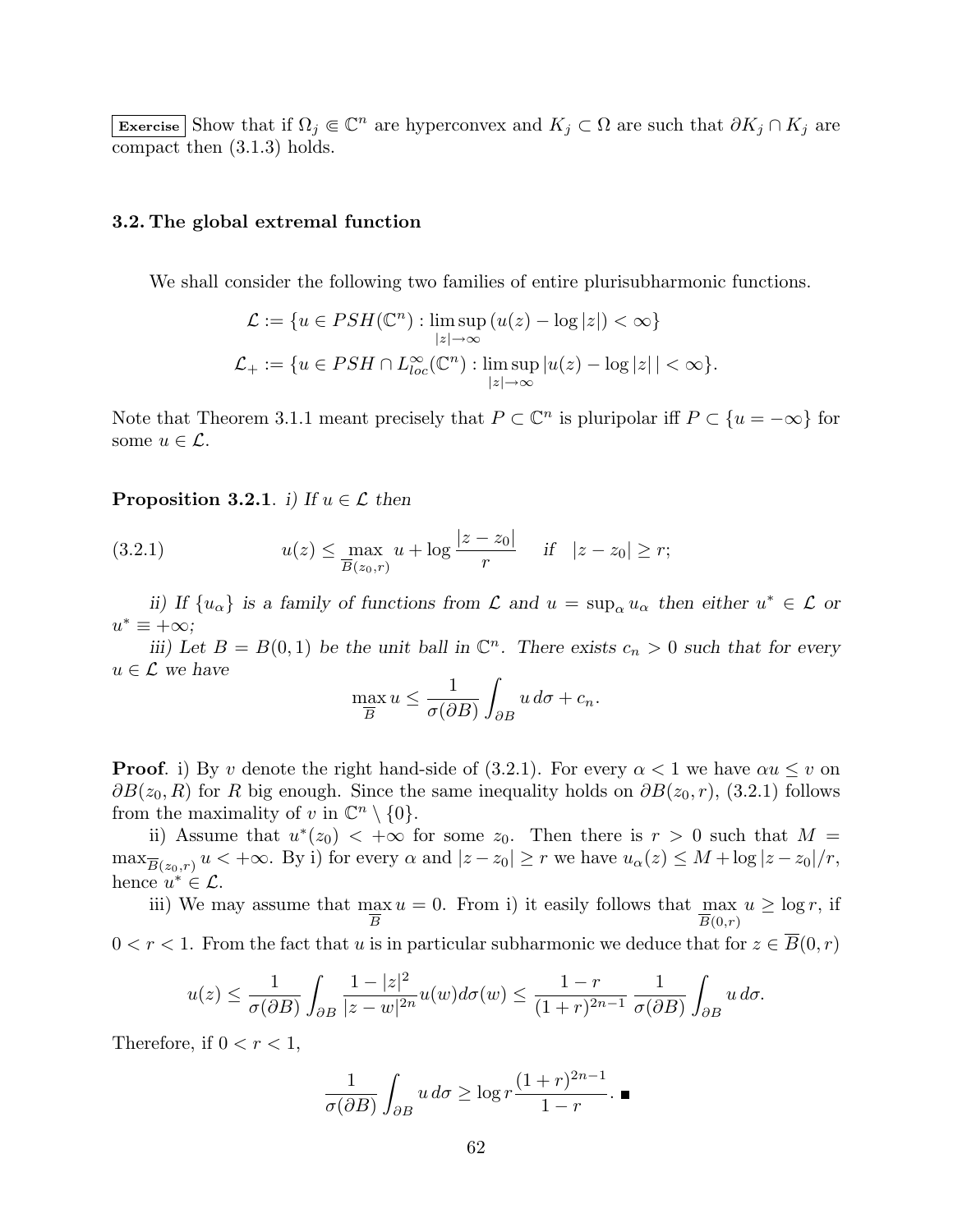**Proposition 3.2.2.** i) If  $u \in \mathcal{L} \cap L^{\infty}_{loc}$  then  $\int_{\mathbb{C}^n} (dd^c u)^n \leq (2\pi)^n$ . position 3.2.2. i) if  $u \in \mathcal{L} \cap L_{\text{loc}}$  then<br>ii) If  $u \in \mathcal{L}_+$  then  $\int_{\mathbb{C}^n} (dd^c u)^n = (2\pi)^n$ .

**Proof.** Since ii) holds in the particular case of the function  $\log^+ |z| \in \mathcal{L}_+$ , it is enough to **Proof.** Since if notes in the particular case of the function  $\log^+ |z| \in \mathcal{L}_+$ , it is enough to show that if  $u \in \mathcal{L} \cap L^{\infty}_{\text{loc}}$  and  $v \in \mathcal{L}_+$  then  $\int_{\mathbb{C}^n} (dd^c u)^n \leq \int_{\mathbb{C}^n} (dd^c v)^n$ . Take  $K \in \mathbb{C}^n$ adding positive constants if necessary, we may assume that  $0 \leq 2v \leq u$  on K. For every  $\alpha$ ,  $1 < \alpha < 2$ , there is R big enough such that  $u \leq \alpha v$  in a neighborhood of  $\partial B(0,R)$ . By Theorem 2.2.6 we have therefore

$$
\int\limits_K (dd^c u)^n \leq \int\limits_{\{\alpha v < u\}} (dd^c u)^n \leq \alpha^n \int\limits_{\{\alpha v < u\}} (dd^c v)^n \leq \alpha^n \int\limits_{\mathbb{C}^n} (dd^c v)^n
$$

and the proposition follows.

Let E be a bounded subset of  $\mathbb{C}^n$ . The global extremal function of E is defined by

$$
V_E := \sup\{u \in \mathcal{L} : u|_E \le 0\}.
$$

(Sometimes  $V_E$  is called the *Siciak extremal function.*)

**Exercise** Show that 
$$
V_{B(z_0,r)}(z) = V_{\overline{B}(z_0,r)}(z) = \log^+ \frac{|z - z_0|}{r}
$$
.

Here are the basic properties of  $V<sub>E</sub>$ .

**Theorem 3.2.3**. i) If  $E_1 \subset E_2$  then  $V_{E_1} \geq V_{E_2}$ ; ii) P is pluripolar iff  $V_P^* \equiv +\infty$ ; iii) If E is not pluripolar then  $V_E^* \in \mathcal{L}_+$ ; iv) If E is not pluripolar then  $V_E^*$  is maximal in  $\mathbb{C}^n \setminus \overline{E}$ ;

- v)  $V_{E\cup P}^* = V_E^*$  if P is pluripolar;
- vi) If  $K_j \downarrow K$  and  $K_j$  are compact then  $V_{K_j} \uparrow V_K$ ;
- vii) If  $E_j \uparrow E$  then  $V_{E_j}^* \downarrow V_E^*$ ;

viii) If K is compact then the supremum in the definition of  $V_K$  can be taken only over smooth functions. In particular,  $V_K$  is lower semicontinuous.

Proof. i) is obvious.

ii) If P is pluripolar then there is  $u \in \mathcal{L}$  with  $P \subset \{u = -\infty\}$ . For every  $M > 0$ we have  $u + M \leq V_P$ , hence  $V_P = +\infty$  on  $\{u > -\infty\}$ , so  $V_P^* \equiv +\infty$ . Now assume that  $V_P^* \equiv +\infty$  and let B be the unit ball. For every  $j = 1, 2, \ldots$  there is  $u_j \in \mathcal{L}$  with  $|u_j|_P \leq 0$  and  $M_j = \max_{\overline{B}} u_j \geq 2^j$ . Set  $u := \sum_{i=1}^{\infty}$  $j=1$  $2^{-j}(u_j - M_j)$ . By Proposition 3.2.1.i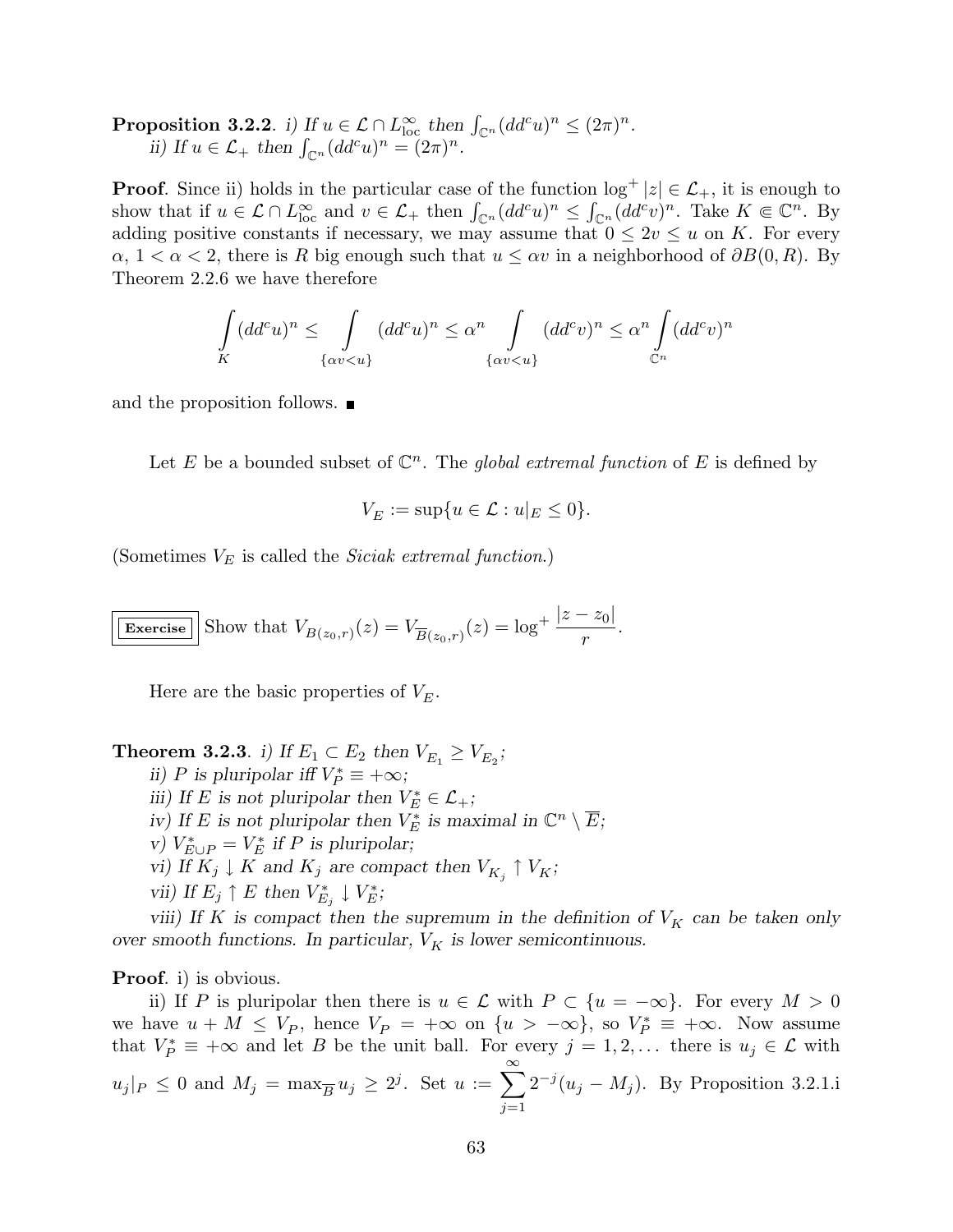$u_j(z) \leq M_j + \log^+ |z|$ , thus  $u(z) \leq \log^+ |z|$ . From Proposition 3.2.1.iii it follows that

$$
\frac{1}{\sigma(\partial B)} \int_{\partial B} u \, d\sigma = \sum_{j=1}^{\infty} 2^{-j} \frac{1}{\sigma(\partial B)} \int_{\partial B} (u_j - M_j) \, d\sigma \ge -c_n.
$$

Thus u is not identically  $-\infty$  and  $u \in \mathcal{L}$ , since for every  $R > 1$  we may write  $u =$  $\frac{\infty}{\sqrt{2}}$  $j=1$  $2^{-j}(u_j - \log R - M_j) + \log R$ . On P we have  $u \leq -\sum$ j  $2^{-j}M_j = -\infty.$ 

iii) From ii) and Proposition 3.2.1.ii it follows that  $V_P^* \in \mathcal{L}$ . Since E is contained in some ball, we conclude that  $V_P^* \in \mathcal{L}_+$ .

Proofs of iv)-vii) are now similar to the proofs of corresponding properties of the relative extremal function in section 3.1.

iv) By iii)  $V_E^*$  is locally bounded. By the Choquet lemma there is a sequence  $u_j \in \mathcal{L}$ ,  $u_j|_E \leq 0$ , increasing to  $V_E^*$  almost everywhere. If  $B \in \mathbb{C}^n \setminus \overline{E}$  is a ball then we can replace  $u_j$  by  $\widehat{u}_j$  given by Proposition 1.4.10, thus  $V_E^*$  is maximal in B by Theorem 2.3.4.

v) We have to show that  $v \leq V^*_{E \cup P}$  for every  $v \in \mathcal{L}$  with  $v|_E \leq 0$ . We can find  $u \in \mathcal{L}$  such that  $P \subset \{u = -\infty\}$  and  $u|_E \leq 0$ . For every  $\varepsilon > 0$  we have therefore  $(1-\varepsilon)v + \varepsilon u \leq V_{E \cup P}$ , hence  $v \leq V_{E \cup P}$  on  $\{u > -\infty\}$  and  $v \leq V_{E \cup P}^*$  everywhere.

vi) We have  $V_{K_j} \uparrow w \leq V_K$ . Take  $v \in \mathcal{L}$  with  $v|_K \leq 0$ . For every  $\varepsilon > 0$  the set  $\{v < \varepsilon\}$ is an open neighborhood of K and so there is j such that  $v|_{K_j} \leq \varepsilon$ . Thus  $v - \varepsilon \leq V_{K_j} \leq w$ and  $V_K \leq w$ .

vii) We have  $V_{E_j}^* \downarrow u \geq V_E^*$ . We may assume that E is not pluripolar, hence  $u \in \mathcal{L}$  and the set  $P = \bigcup_j \{V_{E_j} < V_{E_j}^*\}$  is pluripolar. Then  $u = 0$  on  $E \setminus P$  and  $u \le V_{E \setminus P} \le V_{E \setminus P}^* = V_E^*$ by  $v$ ).

viii) Take  $u \in \mathcal{L}$  with  $u|_K = 0$ . Then for  $\varepsilon > 0$   $u_{\varepsilon} = u * \rho_{\varepsilon} \in \mathcal{L} \cap C^{\infty}$  and  $\max_K u_{\varepsilon} \downarrow 0$ as  $\varepsilon \downarrow 0$ . Thus for every  $\delta > 0$  there is  $\varepsilon > 0$  such that  $u - \delta \leq u_{\varepsilon} - \delta \leq V_K$ .

The next result, due essentially to Zahariuta [Zah], shows that for  $K$  compact  $V_K$  can be defined by means of polynomials in  $\mathbb{C}^n$  and that was in fact the original definition of Siciak [Sic1].

**Theorem 3.2.4.** Assume that  $K \subset \mathbb{C}^n$  is compact. Then

$$
V_K = \sup \left\{ \frac{1}{d} \log |P| : P \in \mathbb{C}[z_1, \dots, z_n], \ d \ge \text{deg} P, \ |P| \le 1 \text{ on } K \right\}.
$$

Theorem 3.2.4 will easily follow from the following approximation property of functions from  $\mathcal L$  proved Siciak [Sic4] (see also [Sic3]).

**Theroem 3.2.5**. For every  $u \in \mathcal{L}$  there is a sequence

$$
u_j = \max_{1 \leq k \leq k_j} \frac{1}{d_{jk}} \log |P_{jk}|
$$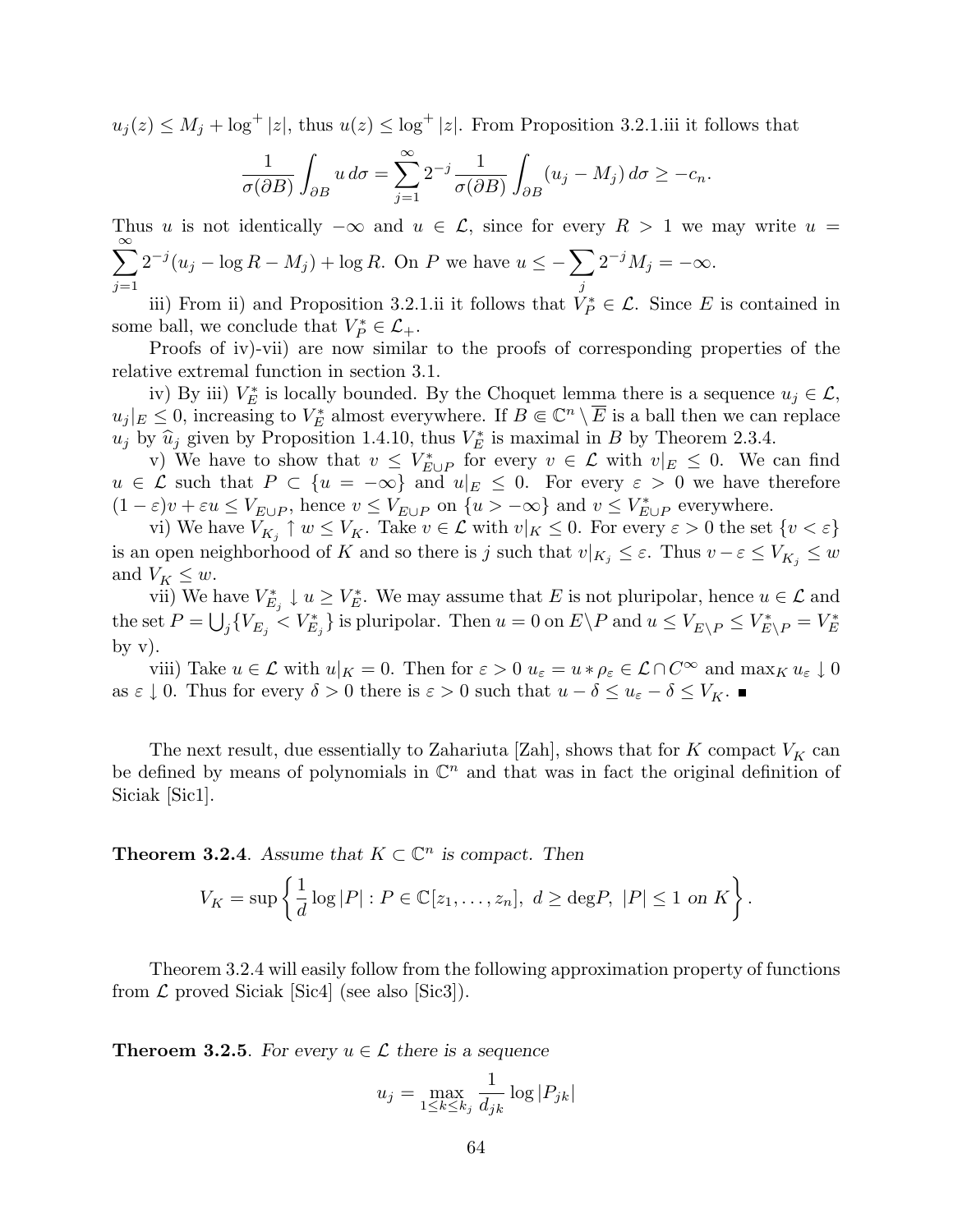decreasing to u, where  $P_{jk}$ ,  $j = 1, 2, ..., 1 \le k \le k_j$ , are polynomials in  $\mathbb{C}^n$  and  $d_{jk} \ge k_j$  $\text{deg}P_{ik}$ .

**Proof.** For  $\zeta \in \mathbb{C}$ ,  $\zeta \neq 0$ , set  $h(z, \zeta) := u(z/\zeta) + \log |\zeta|$ . Then h is plurisubharmonic in  $\mathbb{C}^{n+1} \setminus {\zeta = 0}$  and it is locally bounded near the hyperplane  ${\zeta = 0}$ , since  $u \in \mathcal{L}$ . For  $\varepsilon > 0$  the function  $h_{\varepsilon} = h + \varepsilon \log |\zeta|$  is therefore plurisubharmonic in  $\mathbb{C}^{n+1}$  and in  ${|\zeta| < 1}$  we have  $h^* = (\sup_{\varepsilon} h_{\varepsilon})^*$ , hence h can extended to a plurisubharmonic function in the entire  $\mathbb{C}^{n+1}$ .

The domain  $\Omega := \{h < 0\}$  is a balanced pseudoconvex domain in  $\mathbb{C}^{n+1}$ , hence  $\Omega$ is convex with respect to the homogeneous polynomials by Theorem 1.4.8. Therefore there exists a sequence  $K_j$  of compact subsets of  $\Omega$  with  $K_j = \widehat{K}_j^H$ ,  $K_j \subset \text{int}K_{j+1}$  and  $K_j \uparrow \Omega$ . We claim that for every j there are homogeneous polynomials  $Q_{j1}, \ldots, Q_{jk_j}$  such that  $K_j \subset \{ |Q_{jk}| \leq 1 \} \subset \text{int} K_{j+1}$ . Indeed, for every  $a \in \partial K_{j+1}$  there exists a  $1\leq k\leq k_j$ 

homogeneous polynomial  $Q_a$  with  $|Q_a(a)| > |Q_a||_{K_j} = 1$ . We can choose a finite number of points  $a_1, \ldots, a_{k_j}$  with  $\partial K_{j+1} \subset \bigcup_k \{|Q_{a_k}| > 1\}$ , thus we may take  $Q_{jk} = Q_{a_k}$ .

Now set  $d_{jk} := \deg Q_{jk}$  and  $f_j := \max_k |Q_{jk}|^{1/d_{jk}}$ . Then  $f_j$  is homogeneous of degree 1,  $K_j$  ⊂ { $f_j$  ≤ 1} ⊂ int $K_{j+1}$ , hence  $f_j$  is increasing to the Minkowski functional of Ω, that is to  $e^h$ . It follows that the polynomials  $P_{jk}(z) := Q_{jk}(z, 1)$  satisfy the hypothesis of the theorem.  $\blacksquare$ 

**Proof of Theorem 3.2.4.** The inequality ">" is clear. To show the converse take  $u \in \mathcal{L}$ with  $u|_K = 0$  and let  $u_i$  be a sequence given by Theorem 3.2.5. Then  $\max_K u_i \downarrow 0$  as  $j \uparrow \infty$ , hence for every  $\delta > 0$  there is j such that  $u_j - \delta \le u \le V_K$  and the theorem follows.

For a different proof of Theorem 3.2.4 making use of the Hörmander  $L^2$ -estimates see [Dem3].

Exercise  $\vert$  Assume that K is compact. Show that the polynomial hull of K is given by  $\widehat{K} = \{V_K \le 0\}$  and  $V_{\widehat{K}} = V_K$ .

A compact subset K of  $\mathbb{C}^n$  is called L-regular if  $V_K^* = 0$  on K. If K is L-regular then  $V_K^* \leq V_K$ , hence  $V_K$  is upper semicontinuous and thus continuous in  $\mathbb{C}^n$  by Theorem 3.2.3.viii. It is also easy to see that if  $\mathbb{C}^n \setminus K$  is regular (in the real sense) then K is Lregular. Therefore, every compact set in  $\mathbb{C}^n$  can be approximated from above by L-regular sets.

Exercise Show that the cube  $[-1,1]^n$  is an L-regular subset of  $\mathbb{C}^n$  but it is not regular as a subset of  $\mathbb{R}^{2n}$  for  $n \geq 2$ .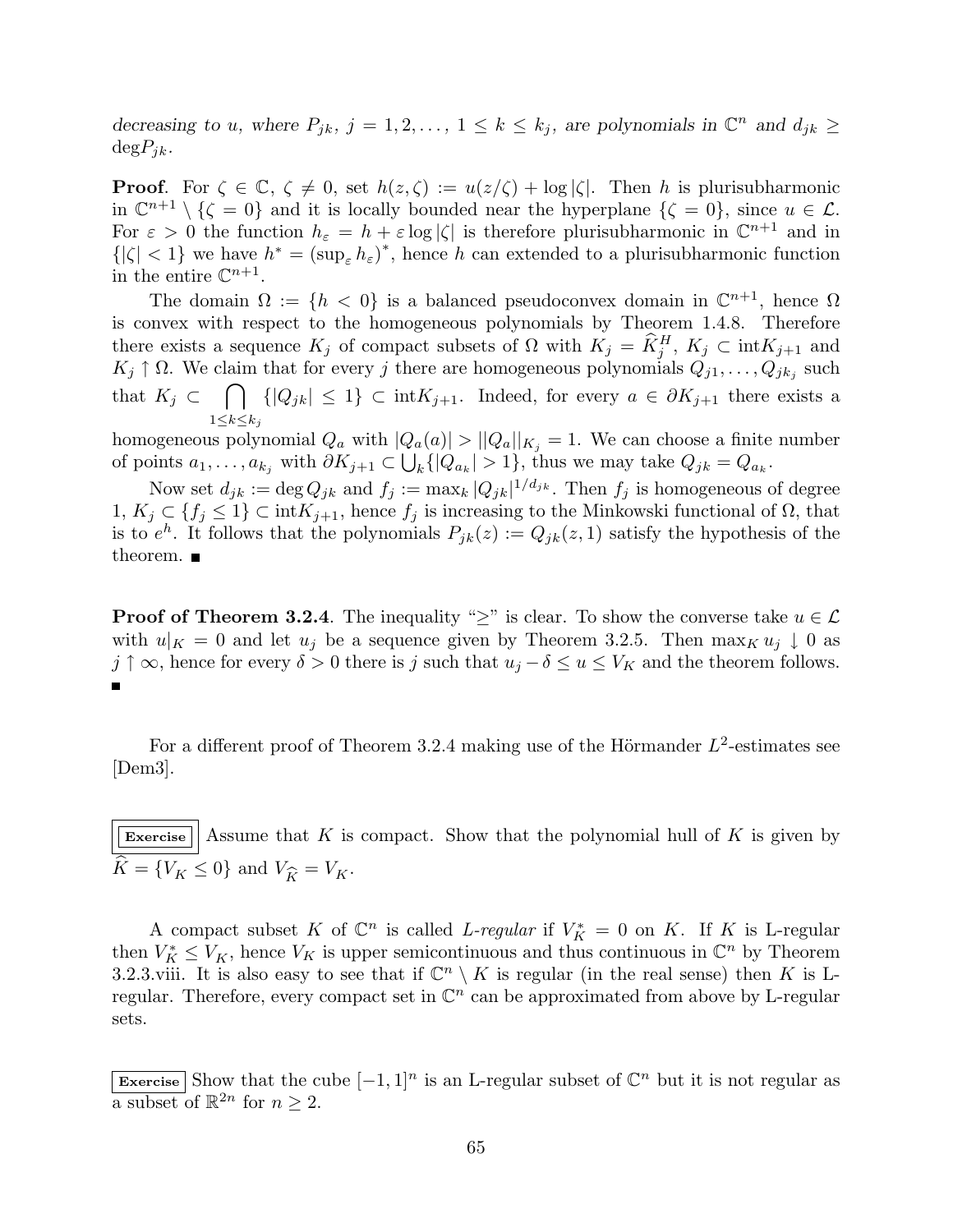If E is a bounded subset of  $\mathbb{C}^n$  then  $\mu_E := (dd^c V_E^*)^n$  is called the *equlibrium measure* of E. It is supported on  $\partial E$  and, by Proposition 3.2.2.ii, its total mass is equal to  $(2\pi)^n$ .

We have the following analogues of Propositions 3.1.9, 3.1.10 and Theorem 3.1.11 for the global extremal function:

**Proposition 3.2.6**. For every bounded subset E of  $\mathbb{C}^n$  there is a decreasing sequence of bounded open sets  $G_j$  containing E such that  $V_{G_j}^* = V_{G_j} \uparrow V_E^*$  almost everywhere. If E is Borel then one can find an increasing sequence of compact sets  $K_j \subset E_j$  such that  $V_{K_j}^* = \downarrow V_E^*.$ 

**Proof.** We proceed in the same way as in the proof of Proposition 3.1.9. As a suitable generalized capacity we may take

$$
\gamma(A) := \int_{B(0,R)} (V_A^* + 1)^{-1} d\lambda, \ \ A \subset B(0,R),
$$

where R is big enough.  $\blacksquare$ 

**Proposition 3.2.7.** If E is a bounded subset of  $\mathbb{C}^n$  then

$$
\int\limits_{\{V_E^*>0\}} (dd^c V_E^*)^n = 0. \blacksquare
$$

**Theorem 3.2.8**. If  $K_j$  are compact in  $\mathbb{C}^{n_j}$ ,  $j = 1, 2$ , then

(3.2.2) 
$$
V_{K_1 \times K_2} = \max \{ V_{K_1}, V_{K_2} \}.
$$

If  $E_j$  are arbitrary bounded subsets of  $\mathbb{C}^{n_j}$  then

(3.2.3) 
$$
V_{E_1 \times E_2}^* = \max \{ V_{E_1}^*, V_{E_2}^* \}
$$

and

(3.2.4) 
$$
\mu_{E_1 \times E_2} = \mu_{E_1} \mu_{E_2}.
$$

**Proof.** It is almost the same as the proof of Theorem 3.1.11. It is left as an  $\overline{\text{Exercise}}$  to the reader to show that  $(3.2.2)$  implies  $(3.2.3)$  and  $(3.2.4)$ . To prove  $(3.2.2)$  we may assume that  $K_j$  are L-regular. Set  $v = \max\{V_{K_1}, V_{K_2}\}\$ . Then  $V_{K_1 \times K_2} \leq v$  on  $\mathbb{C}^{n_1} \times K_2 \cup K_1 \times \mathbb{C}^{n_2}$ and, since  $v \in \mathcal{L}_+$ , for every  $a > 1$  we have  $V_{K_1 \times K_2}(z) \leq av(z)$  if  $|z|$  big enough. By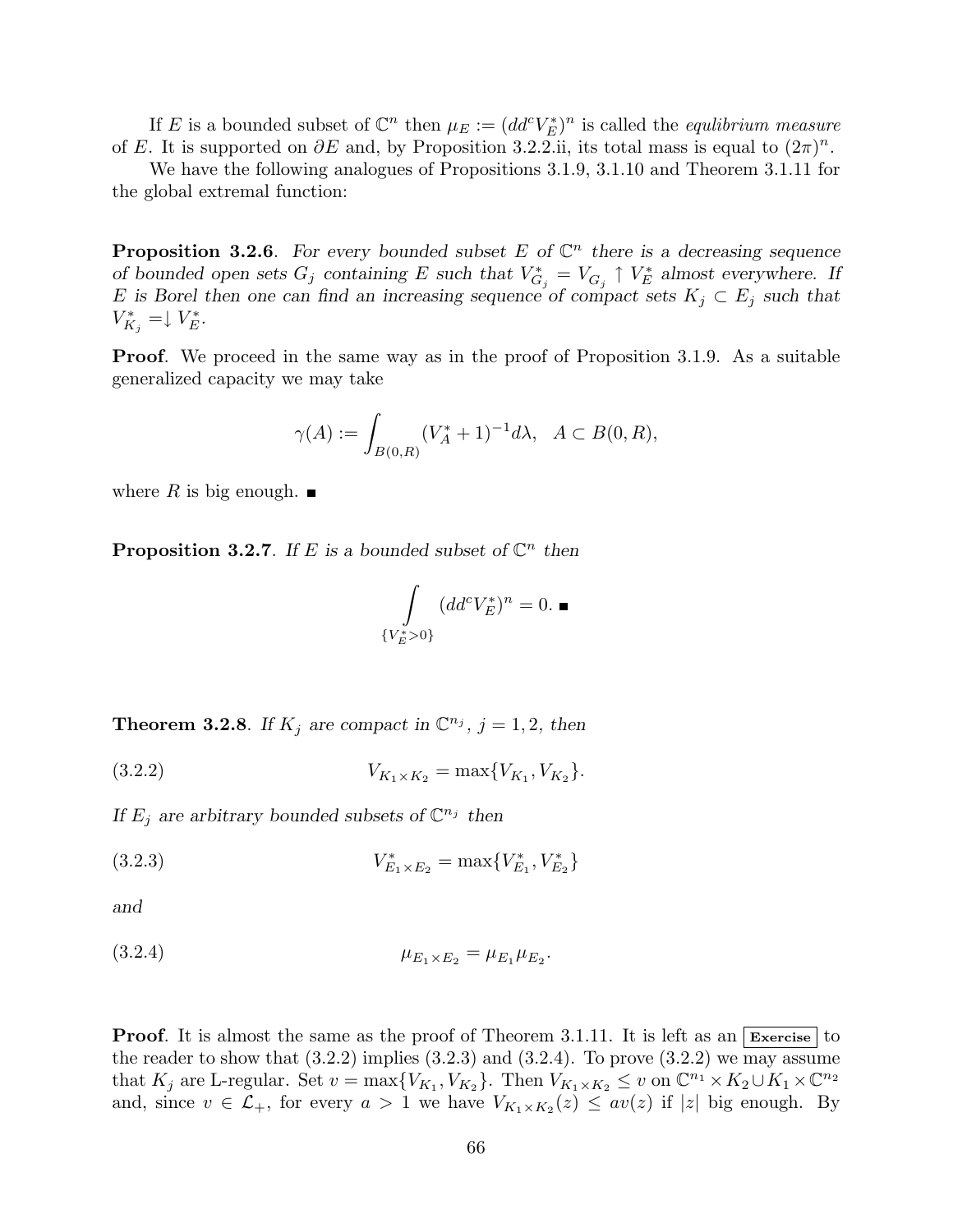Theorem 2.1.10, v is maximal in  $(\mathbb{C}^{n_1} \setminus K_1) \times (\mathbb{C}^{n_2} \setminus K_2)$ , hence  $V_{K_1 \times K_2} \leq av$  everywhere and the theorem follows.

The next result is a comparison of the relative and global extremal functions (see [Kli2, Proposition 5.3.3) and their Monge-Ampère measures (this part is due to Levenberg  $[Lev]$ in case of compact sets, with a much more complicated proof though).

**Theorem 3.2.9**. Let  $\Omega$  be a bounded hyperconvex domain in  $\mathbb{C}^n$  and E a non-pluripolar, relatively compact subset of  $\Omega$  such that  $\hat{\overline{E}} \subset \Omega$ . Then  $0 < \inf_{\partial \Omega} V_{\overline{E}} \leq \sup_{\partial \Omega}$  $\sup_{\partial\Omega} V_E < +\infty$  and on

 $\Omega$  we have

(3.2.5) 
$$
\inf_{\partial\Omega} V_{\overline{E}}(u_{E,\Omega}+1) \leq V_E \leq \sup_{\partial\Omega} V_E(u_{E,\Omega}+1)
$$

and

(3.2.6) 
$$
(\inf_{\partial\Omega} V_{\overline{E}})^n (dd^c u_{E,\Omega}^*)^n \leq (dd^c V_E^*)^n \leq (\sup_{\partial\Omega} V_E)^n (dd^c u_{E,\Omega}^*)^n.
$$

**Proof.** The first statement is clear, since  $V_{\overline{E}} > 0$  on  $\mathbb{C}^n \setminus \widehat{\overline{E}} \supset \partial\Omega$ ,  $V_{\overline{E}}$  is lower semicontinuous and  $V_E^* \in \mathcal{L}$ . If  $u \in \mathcal{L}$  is such that  $u \mid_E \leq 0$  then  $u / \sup_{\partial \Omega} V_E - 1 \leq u_E$  which implies the second inequality in (3.2.5).

Take  $v \in PSH(\Omega)$  with  $v \leq 0$ ,  $v|_E \leq -1$  and let  $0 < \varepsilon < m := \inf_{\partial \Omega} V_{\overline{E}}$ . If  $K_j$  is a sequence of L-regular sets decreasing to  $\overline{E}$ , from the lower semicontinuity of  $V_{K_j}$  it follows that  $\inf_{\partial\Omega} V_{K_j} \uparrow m$ . It we set  $u := V_{K_j}$  for j big enough, then  $u \in \mathcal{L} \cap C$ ,  $u|_E \leq 0$  and  $u|_{\partial\Omega} \geq m - \varepsilon$ . Therefore the function

$$
w := \begin{cases} \max\{(m-\varepsilon)(v+1), u\} & \text{on } \Omega, \\ u & \text{on } \mathbb{C}^n \setminus \Omega \end{cases}
$$

belongs to  $\mathcal L$  and  $w|_E \leq 0$ . Hence  $(m - \varepsilon)(v + 1) \leq V_E$  on  $\Omega$  and  $(3.2.5)$  follows.

To show (3.2.6) observe that if  $u_1, u_2 \in PSH \cap L^{\infty}_{loc}$  and  $u_1 \geq u_2$  then by Theorem 2.2.10 on  $\{u_1 = u_2\}$  we have  $(dd^c u_1)^n = (dd^c \max\{u_1, u_2\})^n \geq (dd^c u_2)^n$ . By Propositions 3.1.11 and 3.2.7,  $(dd^c u_E^*)^n = (dd^c V_E^*)^n = 0$  outside the set  ${V_E^* = u_E^* + 1 = 0}$  and (3.2.6) follows directly from  $(3.2.5)$ .

Exercise Assume that E is a bounded subset of  $\mathbb{C}^n$  and let R be so big that E is contained in a connected component  $\Omega$  of the open set  $\{V_E^* \leq R\}$ . Show that

$$
V_E \le R(u_{E,\Omega} + 1) \le R(u_{E,\Omega}^* + 1) = V_E^*.
$$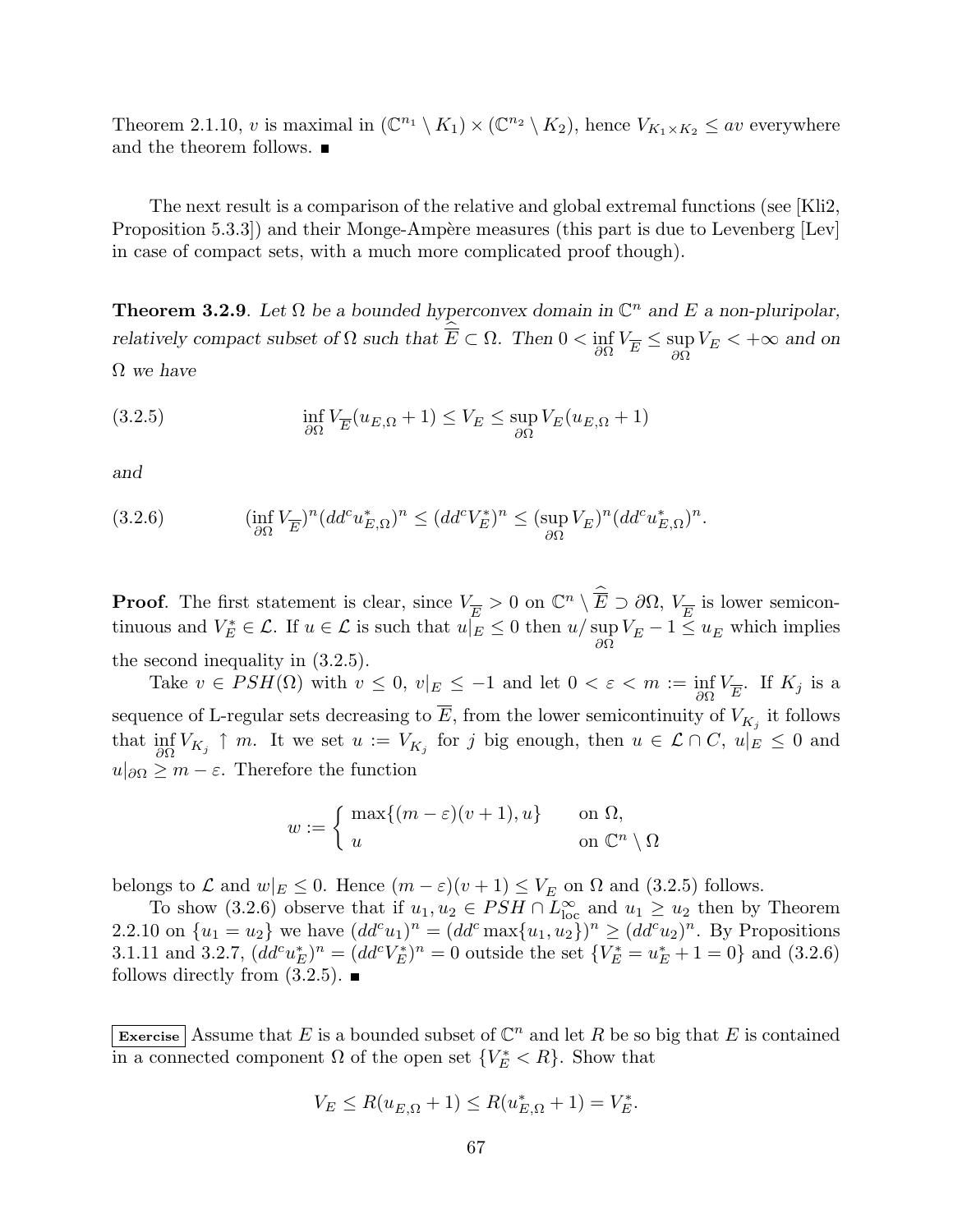## 3.3. The pluricomplex Green function

Let  $\Omega$  be a domain in  $\mathbb{C}^n$  and  $w \in \Omega$ . The pluricomplex Green function of  $\Omega$  with a pole at w was first defined in [Kli1] as follows

$$
g_{\Omega,w} = g_{\Omega}(w, \cdot) := \sup\{u \in PSH(\Omega) : u \le 0, \limsup_{z \to w} (u(z) - \log|z - w|) < \infty\}.
$$

Exercise Show that  $g_{B(w,r)}(w,z) = \log \frac{|z-w|}{r}$ .

The next proposition lists the basic properties of  $g_{\Omega}$  and the proofs are left as an  $\overline{\text{Exercise}}$  to the reader.

Proposition 3.3.1. i) If  $\Omega_1 \subset \Omega_2$  then  $g_{\Omega_1} \geq g_{\Omega_2}$  on  $\Omega_1 \times \Omega_1;$ ii) If  $B(w,r) \subset \Omega$  then  $g_{\Omega}(w,z) \leq \log \frac{|z-w|}{r}, z \in \Omega;$ iii) If  $\Omega \subset B(w, R)$  then  $\log \frac{|z-w|}{R} \leq g_{\Omega}(w, z), z \in \Omega;$ iv) Either  $g_{\Omega,w} \equiv -\infty$  or  $g_{\Omega,w} \in PSH(\Omega)$ ; in the latter case  $g_{\Omega,w}$  is maximal in  $\Omega \setminus \{w\};$ v) If  $\Omega_j \uparrow \Omega$  then  $g_{\Omega_j} \downarrow g_{\Omega}$ .

The following result can be used in constructing explicit examples of the Green function with a pole at the origin.

**Proposition 3.3.2**. Let  $\Omega$  be a balanced pseudoconvex domain in  $\mathbb{C}^n$ . Then  $g_{\Omega,0} = \log f_{\Omega}$ , where  $f_{\Omega}$  is the Minkowski functional of  $\Omega$ .

**Proof.** From Theorem 1.4.8 it follows that  $\log f_{\Omega}$  is psh in  $\Omega$ . From the definition of the Minkowski functional one can deduce that if  $B(0,r) \subset \Omega$  then  $f_{\Omega}(z) \leq |z|/r$ , hence  $\log f_{\Omega} \leq g_{\Omega,0}$ . On the other hand, if we fix  $z_0 \in \partial B(0,1)$ , then  $\{\lambda \in \mathbb{C} : \lambda z_0 \in \Omega\}$  $\Delta(0, \rho)$  for some  $\rho \in (0, +\infty]$  and  $\log f_{\Omega}(\lambda z_0) = \log |\lambda|/r = g_{\Delta(0,r)}(0, \lambda)$  and it follows that  $g_{Ω,0} \leq \log f_{Ω}$ . ■

The following comparison of the Green function with the relative extremal function of a ball will turn out handy.

**Proposition 3.3.3.** Assume that  $r, R > 0$  are such that  $B(w, r) \in \Omega \subset B(w, R)$ . Then for  $\rho \in (0, r]$  we have

(3.3.1) 
$$
\log \frac{R}{\rho} u_{\overline{B}(w,\rho),\Omega}(z) \le g_{\Omega}(w,z) \le \log \frac{r}{\rho} u_{\overline{B}(w,\rho),\Omega}(z), \quad z \in \Omega \setminus B(w,\rho).
$$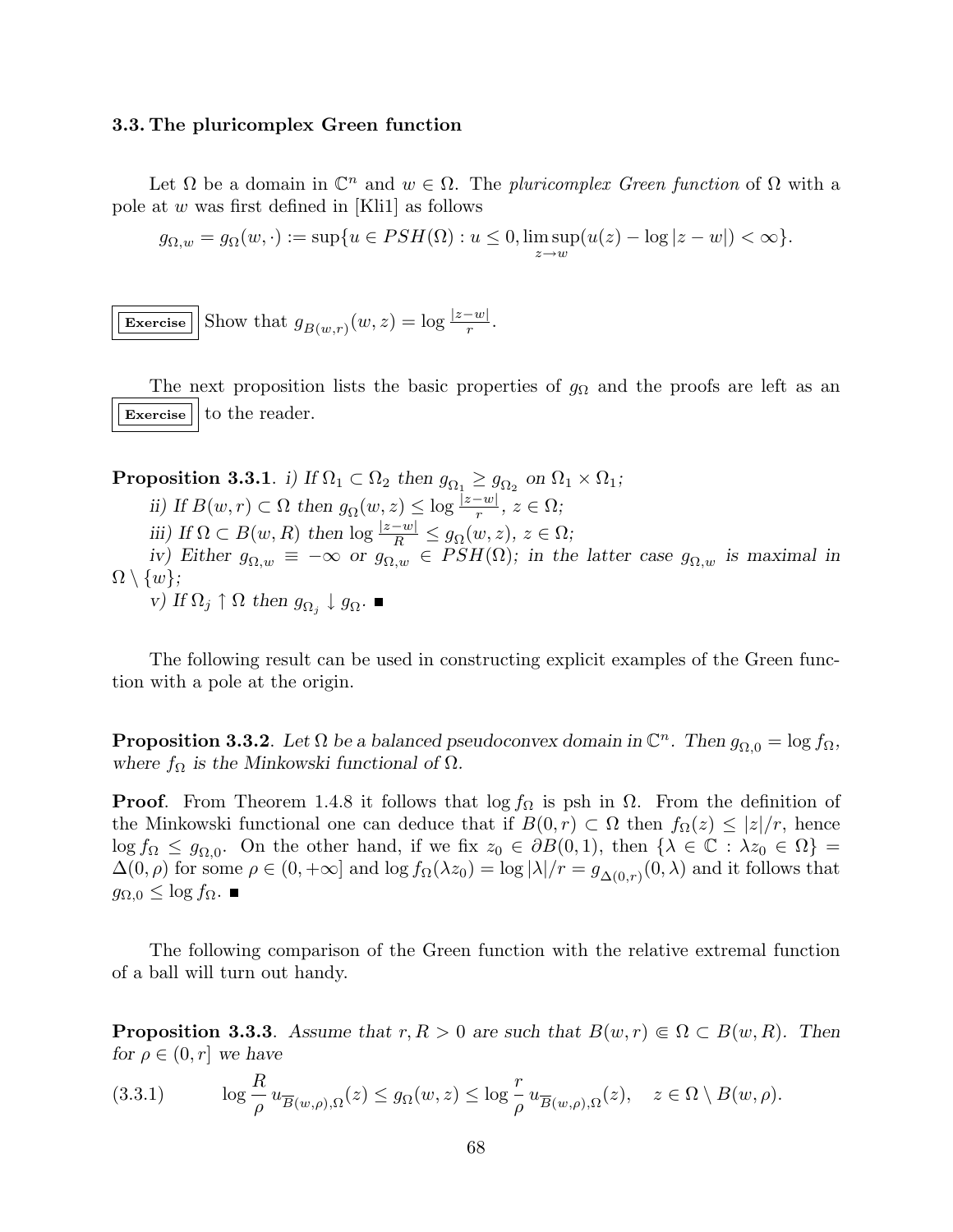**Proof.** If  $z \in \partial B(w, \rho)$  then (3.3.1) follows from Proposition 3.3.1.ii,iii. The second inequality in (3.3.1) can be then deduced from Proposition 3.3.1.iv and the definition of the relative function. On the other hand, the function

$$
v(z) := \begin{cases} \max\{\log\frac{|z-w|}{R}, \log\frac{R}{\rho}u_{\overline{B}(w,\rho),\Omega}(z)\}, & \text{if } z \in \Omega \setminus B(w,\rho) \\ \log\frac{|z-w|}{R}, & \text{if } z \in B(w,\rho) \end{cases}
$$

is plurisubharmonic and  $v \leq g_{\Omega,w}$  which gives the first inequality in (3.3.1).

Exercise Let  $\Omega$  be a bounded balanced domain in  $\mathbb{C}^n$ . Prove that  $\Omega$  is hyperconvex iff  $\overline{\log f_{\Omega}}$  is plurisubharmonic and continuous in  $\mathbb{C}^n \setminus \{0\}.$ 

The next two results are due to Demailly [Dem1].

**Theorem 3.3.4**. Assume that  $\Omega$  is bounded and hyperconvex. Then  $e^{g_{\Omega}}$  is continuous on  $\Omega \times \overline{\Omega}$  (on  $\Omega \times \partial \Omega$  we set  $g_{\Omega} := 0$ ).

**Proof.** The continuity at the points from the diagonal of  $\Omega \times \Omega$  follows directly from Proposition 3.3.1.ii. It therefore remains to show the continuity of  $g_{\Omega}$  on  $\Omega' \times (\overline{\Omega} \setminus \Omega'')$ , if  $\Omega' \in \Omega'' \in \Omega$ . Let  $r, R > 0$  be such that  $B(w, r) \in \Omega'' \in \Omega \subset B(w, R)$  for every  $w \in \Omega'$ . For  $\rho \in (0, r)$  set

$$
u_{\rho}(w, z) := u_{\overline{B}(w, \rho), \Omega}(z), \quad w \in \Omega', \ z \in \overline{\Omega}.
$$

By Proposition 3.3.3 on  $\Omega' \times (\overline{\Omega} \setminus \Omega'')$  we have

$$
\log \frac{R}{\rho} u_{\rho} \le g_{\Omega} \le \log \frac{r}{\rho} u_{\rho},
$$

and, since  $\log \frac{R}{\rho} / \log \frac{r}{\rho} \downarrow 1$  as  $\rho \downarrow 0$ , it remains to show that for a fixed  $\rho$  the function  $u_{\rho}$ is continuous on  $\Omega' \times \overline{\Omega}$ . Observe that, since  $\Omega$  is hyperconvex, for a fixed w, the function  $u_{\rho}(w, \cdot)$  is continuous on  $\overline{\Omega}$  by Proposition 3.1.3.vii. Therefore, it is enough to show that, if  $w_j \longrightarrow w$  then  $u_\rho(w_j, \cdot) \longrightarrow \underline{u}_\rho(w, \cdot)$  uniformly in  $\overline{\Omega}$ . Fix small  $\varepsilon > 0$ . Then for j big enough we have  $\overline{B}(w_j, \rho - \varepsilon) \subset \overline{B}(w, \rho) \subset \overline{B}(w_j, \rho + \varepsilon)$  and

$$
u_{\overline{B}(w_j, \rho)} - \frac{\log \frac{\rho + \varepsilon}{\rho}}{\log \frac{r}{\rho}} \leq u_{\overline{B}(w_j, \rho + \varepsilon)} \leq u_{\overline{B}(w, \rho)} \leq u_{\overline{B}(w_j, \rho - \varepsilon)} \leq u_{\overline{B}(w_j, \rho)} + \frac{\log \frac{\rho}{\rho - \varepsilon}}{\log \frac{r}{\rho - \varepsilon}}
$$

on  $\overline{\Omega}$ . This completes the proof of the theorem. ■

**Theorem 3.3.5.** Let  $w \in \Omega$ , where  $\Omega$  is a bounded domain in  $\mathbb{C}^n$ . Assume that  $u_j$  is a sequence of locally bounded plurisubharmonic functions defined in a neighborhood U of  $w, U \subset \Omega$ , decreasing to  $g_{\Omega,w}$ . Then  $(dd^c u_j)^n$  tends weakly to  $(2\pi)^n \delta_w$ .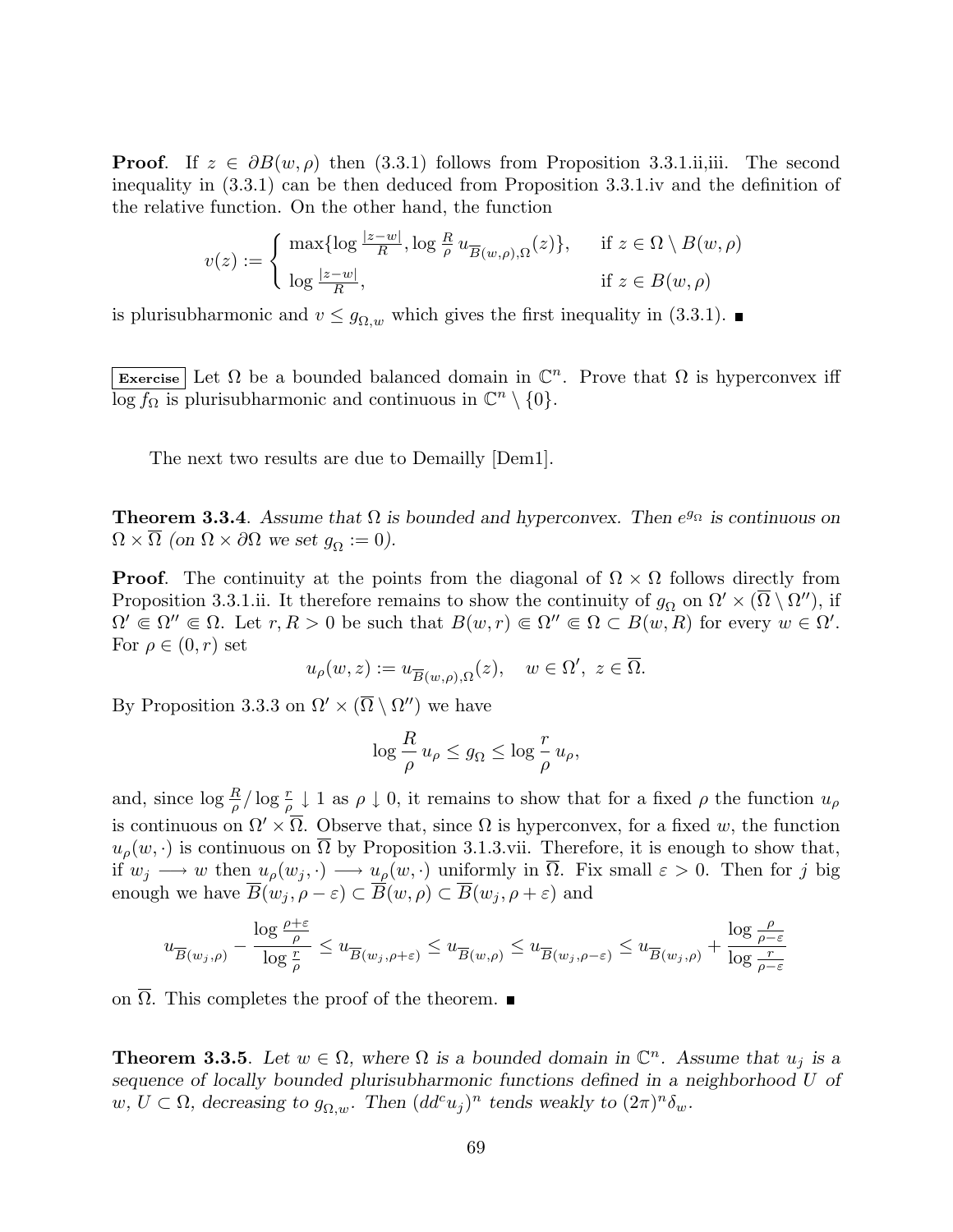**Proof.** Let r, R and  $\rho$  be as in Proposition 3.3.3 with  $B(w, r) \in U$ . For simplicity we may assume that  $w = 0$  and denote  $g = g_{\Omega,w}$ ,  $\overline{B}_{\rho} = \overline{B}(w, \rho)$ . In view of Proposition 3.3.1.iv it is enough to show that

(3.3.2) 
$$
\lim_{j \to \infty} \int_{\overline{B}_{\rho}} (dd^c u_j)^n = (2\pi)^n.
$$

The idea will be similar as in the proof of Proposition 3.2.2. We have  $\log \frac{|z|}{R} \le g(z) \le$  $\log \frac{|z|}{r}, z \in \overline{B}_r$ . Fix  $\alpha < 1$  and let  $C > 0$  be such that  $\alpha \log \rho - C < \log \frac{\rho}{R}$ . We can find  $\varepsilon > 0$  so small that  $\alpha \log \varepsilon - C > \log \frac{\varepsilon}{r}$ . Then, since  $\max_{\overline{B}_{\varepsilon}} u_j \downarrow \max_{\overline{B}_{\varepsilon}} \frac{n}{g}$  as  $j \uparrow \infty$ , for j big enough we have  $\overline{B}_{\varepsilon} \Subset \{u_j < f\} \Subset \overline{B}_{\rho}$ , where  $f(z) = \max\{\alpha \log |z| - C, \log \frac{\varepsilon}{r}\}\.$  By Theorem 2.2.6 we have

$$
\int_{\overline{B}_{\rho}} (dd^c u_j)^n \ge \int_{\{u_j < f\}} (dd^c u_j)^n \ge \int_{\{u_j < f\}} (dd^c f)^n = \int_{\overline{B}_{\varepsilon}} (dd^c f)^n = \alpha^n (2\pi)^n.
$$

On the other hand, fix  $\beta > 1$ . Then  $u_j(z) \ge \log \frac{|z|}{R} \ge \beta \log \frac{|z|}{r}$  for  $z \in \overline{B}_\delta$ , where  $\delta > 0$ depends on  $\beta$ , thus

$$
\int_{\overline{B}_{\delta}} (dd^c u_j)^n \le \int_{\overline{B}_r} \left( dd^c \max\{u_j, \beta \log \frac{|z|}{r} \} \right)^n = \beta^n (2\pi)^n.
$$

Now, since  $(dd^c u_j)^n \longrightarrow 0$  on  $U \setminus \{0\}$ , we have

$$
\lim_{j \to \infty} \int_{\overline{B}_{\rho} \setminus \overline{B}_{\delta}} (dd^c u_j)^n = 0
$$

and  $(3.3.2)$  follows.

Exercise Prove that  $g_{\Omega}$  is symmetric if  $n = 1$ .

Exercise Let  $\Omega = \{(z_1, z_2) \in \mathbb{C}^2 : |z_1 z_2| < 1\}$ . Show that for  $w = (w_1, w_2) \in \Omega$  one has

$$
g_{\Omega}((w_1, w_2), (z_1, z_2)) = \begin{cases} \log \left| \frac{z_1 z_2 - w_1 w_2}{1 - \overline{w}_1 \overline{w}_2 z_1 z_2} \right| & \text{if } (w_1, w_2) \neq (0, 0), \\ \frac{1}{2} \log |z_1 z_2| & \text{if } (w_1, w_2) = (0, 0). \end{cases}
$$

In particular,  $g_{\Omega}$  is not symmetric.

In view of Propositon 3.3.1.v it means in particular that if  $n \geq 2$  then  $g_{\Omega}$  need not be symmetric even if  $\Omega$  is a very regular, bounded hyperconvex domain. A domain with non-symmetric Green function was constructed for the first time by Bedford and Demailly [BD] and the above simple example is due to Klimek.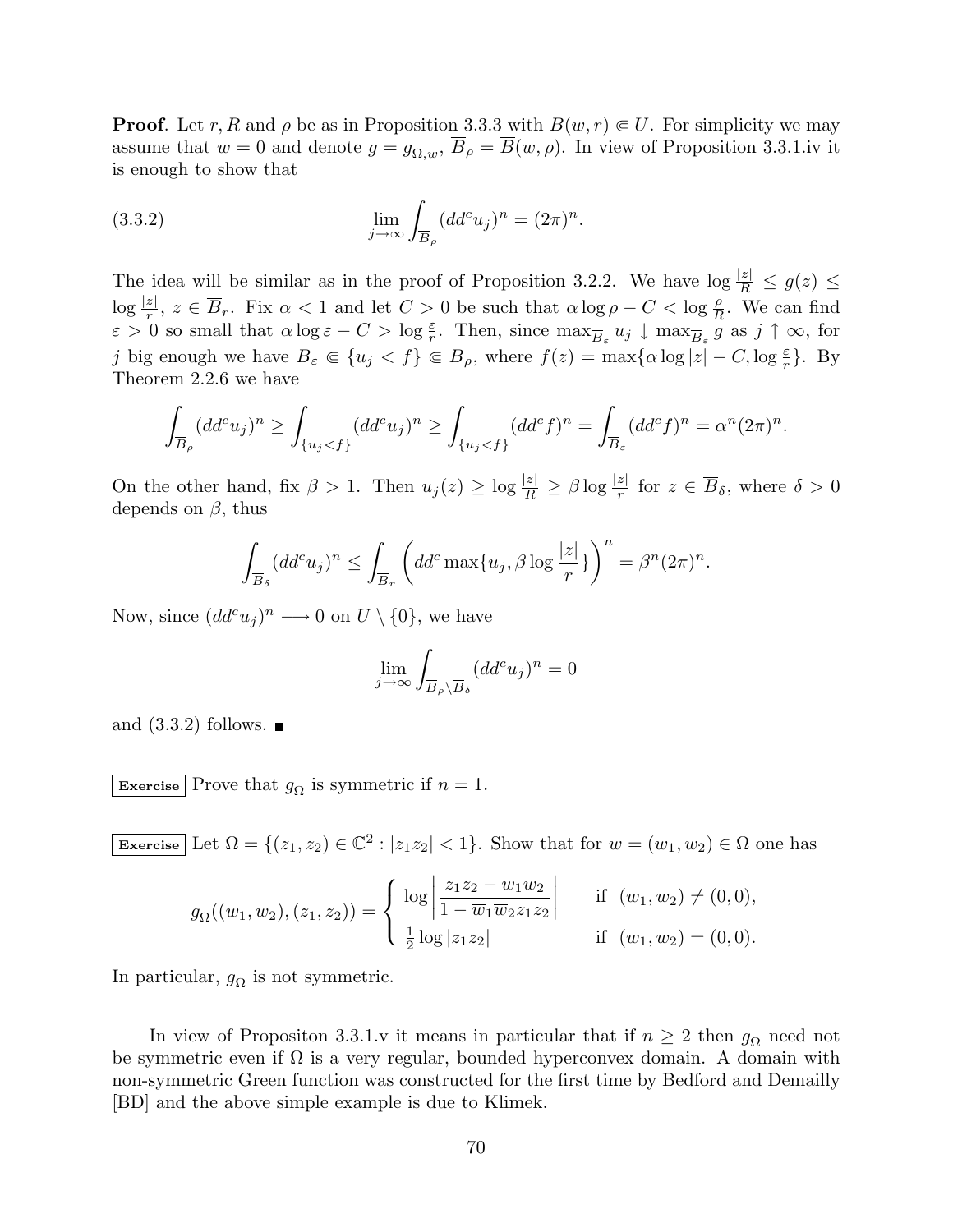The product property for the Green function was first proved in [JP1]:

**Theorem 3.3.6.** Let  $\Omega_j$  be bounded hyperconvex domains in  $\mathbb{C}^{n_j}$ ,  $j = 1, 2$ . Then for  $w^j \in \Omega_j$  we have

$$
g_{\Omega_1 \times \Omega_2, (w^1, w^2)} = \max\{g_{\Omega_1, w^1}, g_{\Omega_2, w^2}\}.
$$

**Proof.** We may assume that  $w^{j} = 0$ . The inequality "≥" follows directly from the definition of the Green function. Theorem 2.1.10 implies that the function  $u := \max\{g_{\Omega_1,0}, g_{\Omega_2,0}\}\$ is maximal in  $(\Omega_1 \setminus \{0\}) \times (\Omega_2 \setminus \{0\})$  and it easily follows that it is in fact maximal in  $\Omega_1 \times \Omega_2 \setminus \{(0,0)\}.$  For every  $\alpha > 1$  there exists  $\varepsilon > 0$  such that  $\alpha g_{\Omega_1 \times \Omega_2} \leq u$  on  $\overline{B}((0,0), \varepsilon)$ . Since  $\Omega_j$  are hyperconvex, we have  $u = 0$  on  $\partial(\Omega_1 \times \Omega_2)$  and from the maximality of u it follows that  $\alpha g_{\Omega_1 \times \Omega_2} \leq u$  in  $\Omega_1 \times \Omega_2 \setminus \overline{B}((0,0), \delta)$  for every  $\delta \in (0, \varepsilon)$ .

We finish this section with a result describing the behavior of a Green function in hyperconvex domains when a pole approaches the boundary:

**Theorem 3.3.7.** Let  $\Omega$  be a bounded hyperconvex domain. Then for  $p < \infty$  we have

$$
\lim_{w \to \partial \Omega} ||g_{\Omega, w}||_{L^p(\Omega)} = 0.
$$

**Proof.** By Proposition 3.3.1.iii we have

(3.3.3)  $||g_{Q,w}||_{L^p(\Omega)} \leq C(p,\Omega).$ 

In particular, it is enough to show that for  $\Omega' \in \Omega$ 

$$
\lim_{w \to \partial \Omega} ||g_{\Omega, w}||_{L^p(\Omega')} = 0.
$$

By Theorem 1.4.6 there exists  $\psi \in PSH(\Omega) \cap C(\overline{\Omega})$  with  $\psi|_{\partial \Omega} = 0$  and  $(dd^c\psi)^n \geq d\lambda$  on  $\Omega'$ . Then, using Theorems 2.1.8 and 3.3.5

$$
||g_{\Omega,w}||_{L^n(\Omega')}^n \le \int_{\Omega} (-g_{\Omega,w})^n (dd^c \psi)^n
$$
  
= 
$$
\lim_{k \to \infty} \int_{\Omega} (-\max\{g_{\Omega,w}, -k\})^n (dd^c \psi)^n
$$
  

$$
\le n! ||\psi||_{L^\infty(\Omega)}^{n-1} \lim_{k \to \infty} \int_{\Omega} |\psi| (dd^c \max\{g_{\Omega,w}, -k\})^n
$$
  
=  $n! (2\pi)^n ||\psi||^{n-1} |\psi(w)|.$ 

This proves the theorem for  $p = n$ . Now, the general case follows easily from the Hölder inequality and  $(3.3.3)$ .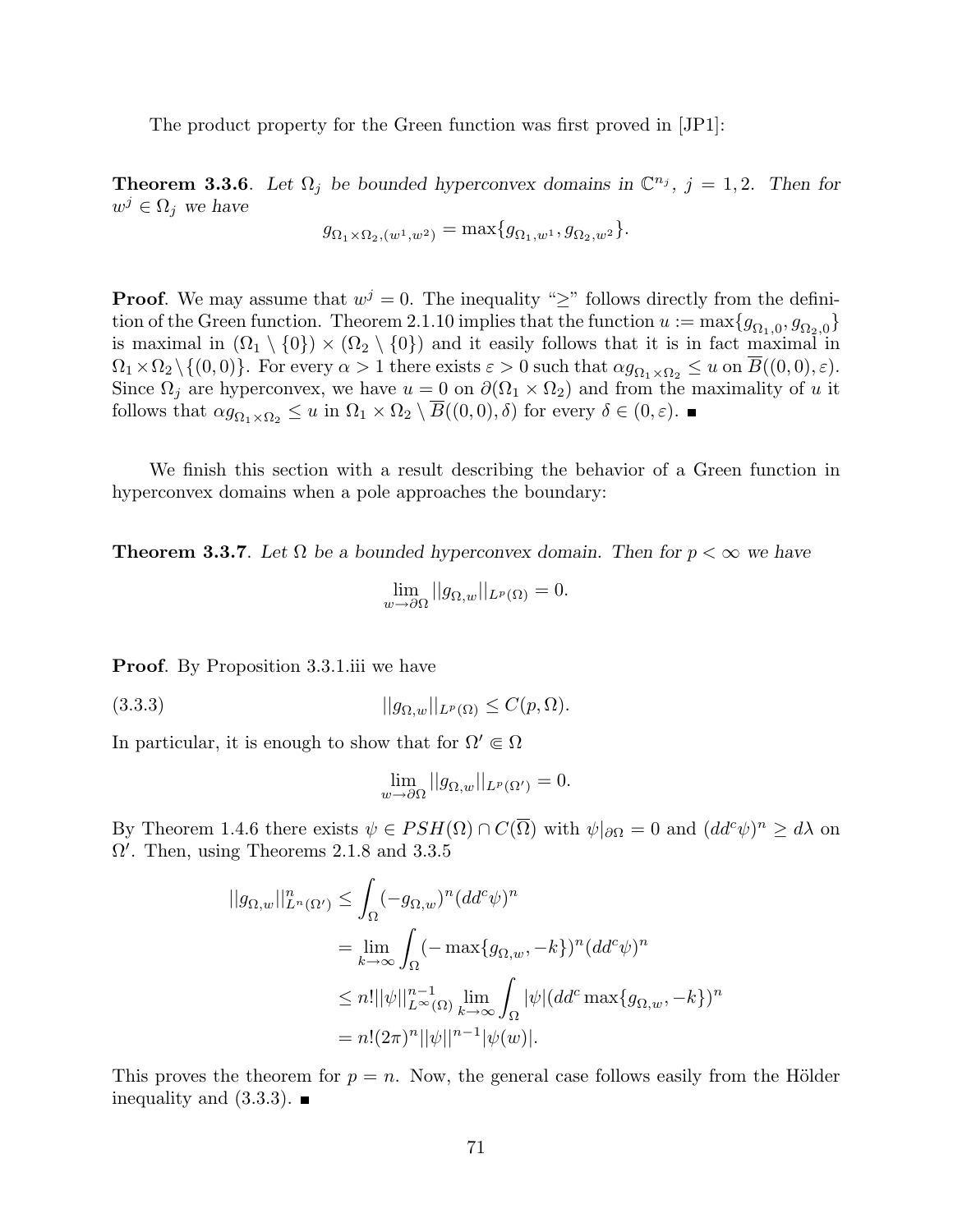# IV. Some applications of pluripotential theory

## 4.1. The Bergman metric

Throughout this section let  $\Omega$  be a bounded domain in  $\mathbb{C}^n$ . By  $H^2(\Omega)$  we denote the set of holomorphic functions in  $\Omega$  that are in  $L^2(\Omega)$ . If f is holomorphic in  $\Omega$  then in particular  $|f|^2$  is a subharmonic function and we have

$$
|f(z)|^2 \le \frac{1}{\lambda(B(z,r))} \int_{B(z,r)} |f|^2 d\lambda, \quad 0 < r < \text{dist}\,(z,\partial\Omega).
$$

Therefore

(4.1.1) 
$$
|f(z)| \leq \frac{c_n}{(\text{dist}(z, \partial \Omega))^n} ||f||, \quad z \in \Omega, \ f \in H^2(\Omega),
$$

where by ||f|| we denote the norm of f in  $L^2(\Omega)$ . It follows that

$$
\sup_{K} |f| \le c(K, \Omega) ||f||, \quad K \Subset \Omega, \ f \in H^{2}(\Omega).
$$

From this one can easily deduce that  $H^2(\Omega)$  is a closed subspace of  $L^2(\Omega)$ , and thus a separable Hilbert space with a scalar product

$$
\langle f, g \rangle = \int_{\Omega} f \overline{g} d\lambda, \quad f, g \in H^2(\Omega).
$$

For a fixed  $z \in \Omega$  we have a functional

$$
H^2(\Omega) \ni f \longmapsto f(z) \in \mathbb{C}
$$

which is continuous by (4.1.1). It follows that there is  $g_z \in H^2(\Omega)$  such that  $f(z) = \langle f, g_z \rangle$ for every  $f \in H^2(\Omega)$ . For  $\zeta, z \in \Omega$  we set  $K_{\Omega}(\zeta, z) = g_z(\zeta)$ , so that

$$
f(z) = \langle f, K_{\Omega}(\cdot, z) \rangle, \quad z \in \Omega, \ f \in H^{2}(\Omega).
$$

In particular,

$$
K_{\Omega}(z, w) = \langle K_{\Omega}(\cdot, w), K_{\Omega}(\cdot, z) \rangle = \overline{K_{\Omega}(w, z)}, \quad z, w \in \Omega.
$$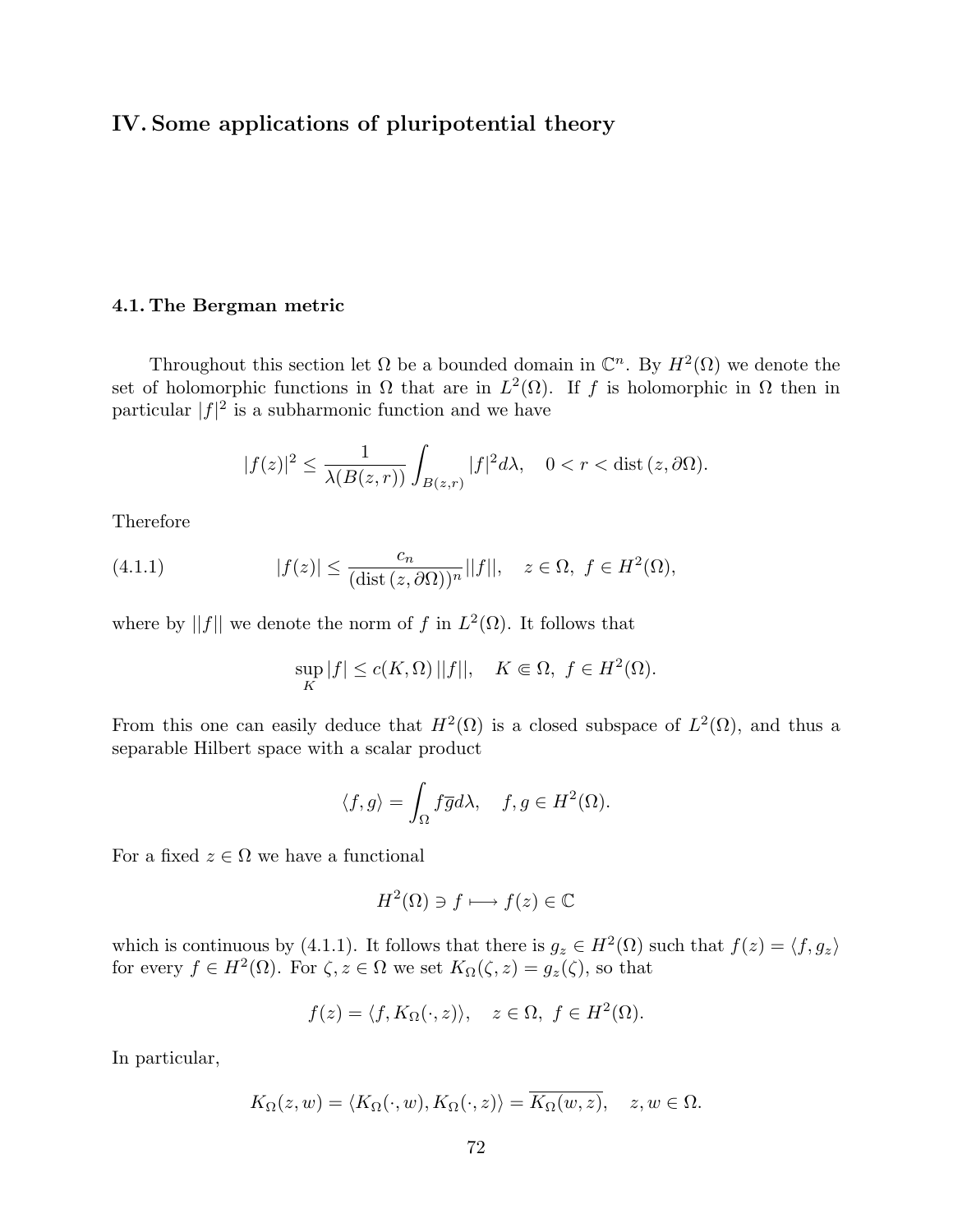We conclude that for  $z, w \in \Omega$   $K_{\Omega}(\cdot, w)$  is holomorphic and  $K_{\Omega}(z, \cdot)$  antiholomorphic in Ω. Hence,  $K_{\Omega}(z, \overline{\cdot})$  is holomorphic in a domain  $\Omega^* := {\overline{w} : w \in \Omega}$ . From the Hartogs theorem on separate analyticity it follows that  $K_{\Omega}(\cdot, \overline{\cdot})$  is holomorphic in  $\Omega \times \Omega^*$  and so  $K_{\Omega} \in C^{\infty}(\Omega \times \Omega)$ .  $K_{\Omega}$  is called a *Bergman kernel* of  $\Omega$ .

We set  $k_{\Omega}(z) := K_{\Omega}(z, z)$ . Then, by the definition of  $K_{\Omega}$ , we have

(4.1.2) 
$$
k_{\Omega}(z) = ||K_{\Omega}(\cdot, z)||^{2} = \sup\{|f(z)|^{2} : f \in H^{2}(\Omega), ||f|| \leq 1\}.
$$

# Proposition 4.1.1. i) If  $\Omega_1 \subset \Omega_2$  then  $k_{\Omega_1} \geq k_{\Omega_2}$ ;

ii) If  $\Omega_j \uparrow \Omega$  then  $K_{\Omega_j} \to K_{\Omega}$  locally uniformly on  $\Omega \times \Omega$ , thus  $k_{\Omega_j} \downarrow k_{\Omega}$ .

**Proof.** i) It follows easily from  $(4.1.2)$ .

ii) Choose domains  $\Omega'$  and  $\Omega''$  so that  $\Omega' \in \Omega'' \in \Omega$ . Then for  $z, w \in \Omega'$  and j big enough by the Schwarz inequality and i) we have

$$
|K_{\Omega_j}(z,w)|^2 \le k_{\Omega_j}(z)k_{\Omega_j}(w) \le k_{\Omega''}(z)k_{\Omega''}(w).
$$

Therefore the sequence  $K_{\Omega_j}$  is locally bounded in  $\Omega \times \Omega$ . If we apply the Montel theorem to the space of holomorphic functions in  $\Omega \times \Omega^*$ , we see that  $K_{\Omega_j}$  has a subsequence converging locally uniformly on  $\Omega \times \Omega$ . Thus, to complete the proof, it is enough to show that if  $K_{\Omega_i} \to K$  locally uniformly, then  $K = K_{\Omega}$ .

For  $w \in \Omega$  we have

$$
||K(\cdot,w)||_{L^2(\Omega')}^2 = \lim_{j \to \infty} ||K_{\Omega_j}(\cdot,w)||_{L^2(\Omega')}^2
$$
  

$$
\leq \liminf_{j \to \infty} ||K_{\Omega_j}(\cdot,w)||_{L^2(\Omega_j)}^2 = \liminf_{k \to \infty} K_{\Omega_j} = K(w,w).
$$

Since the estimate holds for arbitrary  $\Omega' \in \Omega$ , we get

$$
||K(\cdot, w)||_{L^2(\Omega)}^2 \le K(w, w)
$$

and so  $K(\cdot, w) \in H^2(\Omega)$  for every  $w \in \Omega$ . Fix  $w \in \Omega$  and  $f \in H^2(\Omega)$ . To finish the proof it remains to show that

$$
f(w) = \int_{\Omega} f(z)\overline{K(z,w)}d\lambda(z).
$$

For  $j$  big enough we have

$$
f(w) = \int_{\Omega_j} f(z) \overline{K_{\Omega_j}(z, w)} d\lambda(z)
$$

and thus

$$
f(w) - \int_{\Omega} f(z)\overline{K(z,w)}d\lambda(z) = \int_{\Omega'} f(z)\left(\overline{K_{\Omega_j}(z,w)} - \overline{K(z,w)}\right)d\lambda(z) + \int_{\Omega_j\backslash\Omega'} f(z)\overline{K_{\Omega_j}(z,w)}d\lambda(z) - \int_{\Omega\backslash\Omega'} f(z)\overline{K(z,w)}d\lambda(z).
$$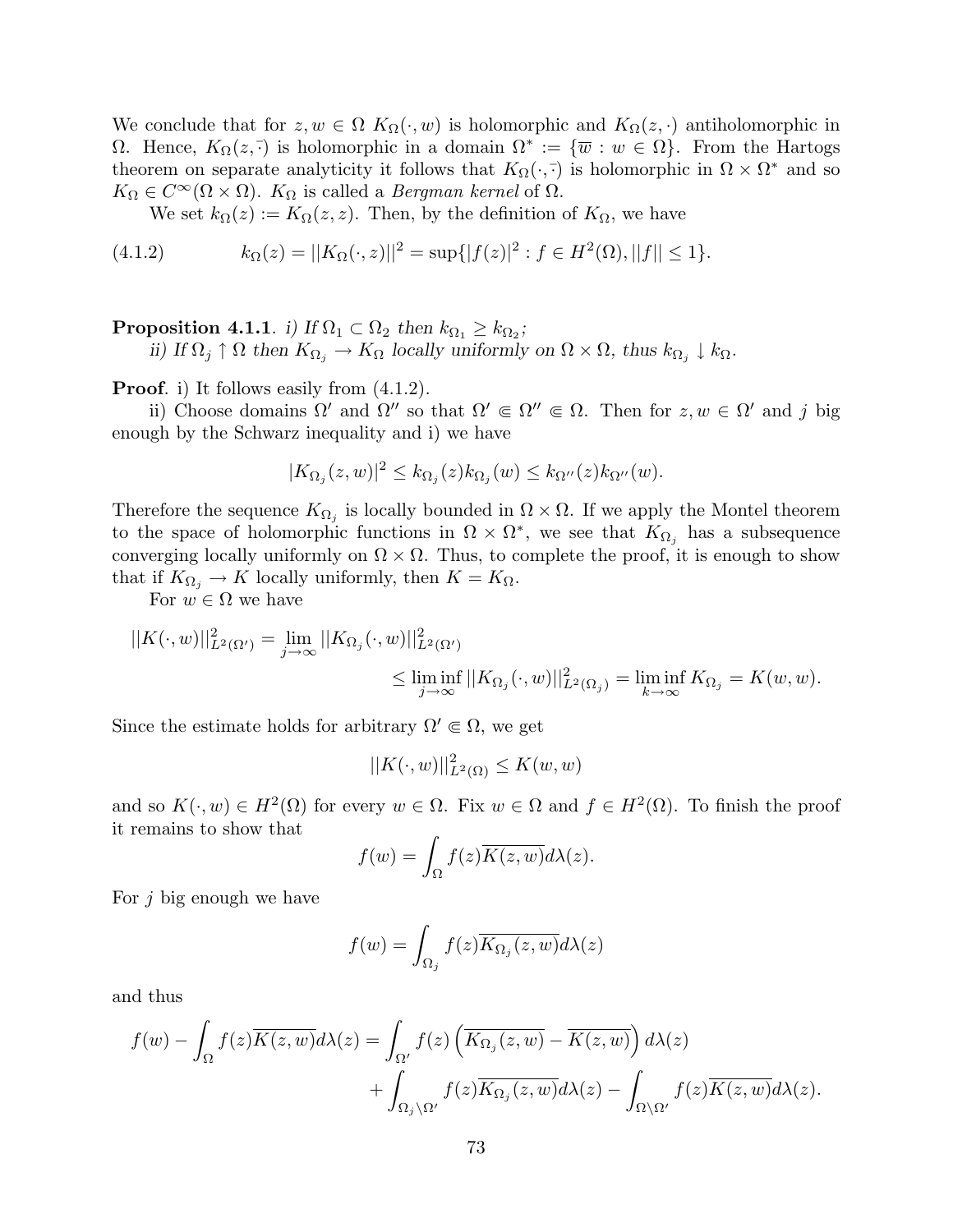The absolute value of the second integral we may estimate by  $||f||_{L^2(\Omega\setminus\Omega')}$  $\overline{p}$  $K_{\Omega_j}(w, w),$ and it follows easily that all three integrals are arbitrarily small if  $\Omega'$  is sufficiently close to  $\Omega$  and j is big enough.  $\blacksquare$ 

Let  $\phi_0, \phi_1, \ldots$  be an orthonormal basis of  $H^2(\Omega)$ . Then

$$
f = \sum_{k} \langle f, \phi_k \rangle \phi_k, \quad f \in H^2(\Omega),
$$

and by (4.1.2) the convergence is locally uniform. Thus

(4.1.3) 
$$
K_{\Omega}(z,w) = \sum_{k} \overline{\langle \phi_k, K_{\Omega}(\cdot, w) \rangle} \phi_k(z) = \sum_{k} \phi_k(z) \overline{\phi_k(w)}, \quad z, w \in \Omega,
$$

and

(4.1.4) 
$$
k_{\Omega} = \sum_{k} |\phi_{k}|^{2}.
$$

Since  $K_{\Omega}$  is smooth, from (4.1.2) it follows that  $\log k_{\Omega} \in PSH \cap C^{\infty}(\Omega)$ . The Bergman metric of  $\Omega$  is defined as the Levi form of log  $k_{\Omega}$ :

$$
\beta^2(z, X) := \left. \frac{\partial^2}{\partial \lambda \partial \overline{\lambda}} \log k_{\Omega}(z + \lambda X) \right|_{\lambda = 0} = \sum_{j,k=1}^n \frac{\partial^2 (\log k_{\Omega})}{\partial z_j \partial \overline{z}_k}(z) X_j \overline{X}_k, \quad z \in \Omega, \ X \in \mathbb{C}^n.
$$

It can be expressed in the following way:

**Theorem 4.1.2**. For  $z \in \Omega$  and  $X \in \mathbb{C}^n$  we have

$$
\beta^2(z, X) = \frac{1}{k_{\Omega}(z)} \sup \left\{ |D_X f(z)|^2 : f \in H^2(\Omega), ||f|| \le 1, f(z) = 0 \right\},\,
$$

where  $D_X f := \sum_{j=1}^n \partial f / \partial z_j X_j$ .

**Proof.** We may assume that  $X \neq 0$ . Define the following subspaces of  $H^2(\Omega)$ :

$$
H' := \{ f \in H^2(\Omega) : f(z) = 0 \},
$$
  

$$
H'' := \{ f \in H' : D_X f(z) = 0 \}.
$$

Then  $H'' \subset H' \subset H^2(\Omega)$  and in both cases the codimension equals 1, since H' and H'' are defined as kernels of nonzero functionals  $(\langle -z, X \rangle \in H'' \setminus H')$ . Let  $\phi_0, \phi_1, \ldots$  be an orthonormal basis of  $H^2(\Omega)$  such that  $\phi_1 \in H'$  and  $\phi_k \in H''$  for  $k \geq 2$ . Then using (4.1.4) we may easily compute that

$$
k_{\Omega}(z) = |\phi_0(z)|^2
$$
,  $\beta^2(z, X) = \frac{|D_X \phi_1(z)|^2}{|\phi_0(z)|^2}$ .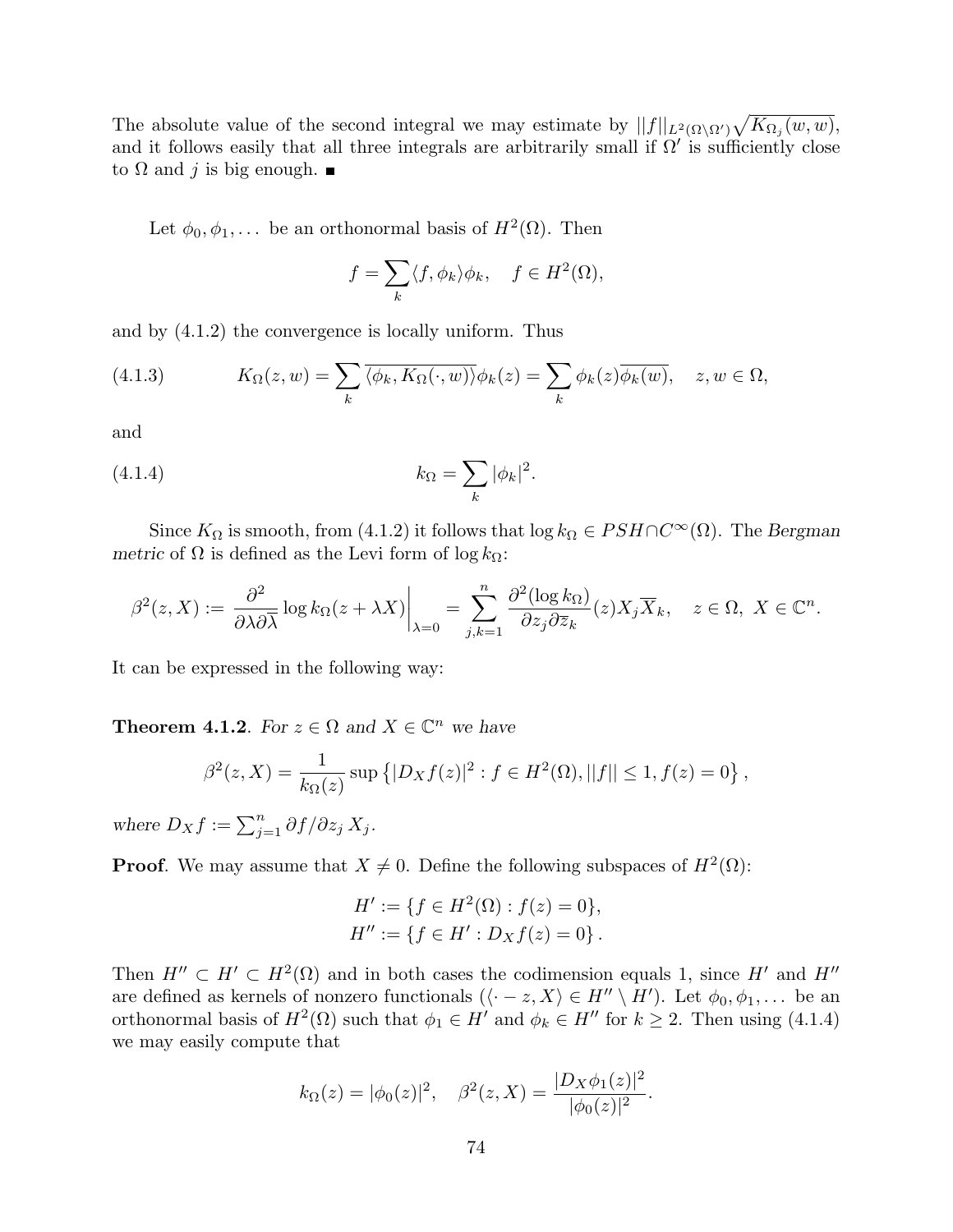This gives " $\leq$ ". To get the inverse inequality take any  $f \in H'$  with  $||f|| \leq 1$ . Then  $\langle f, \phi_0 \rangle = 0$  and

$$
f = \sum_{k=1}^{\infty} \langle f, \phi_k \rangle \phi_k.
$$

Therefore

$$
|D_Xf(z)| = |\langle f, \phi_1 \rangle D_X \phi_1(z)| \le |D_X \phi_1(z)|
$$

and the theorem follows.

We see therefore that  $\log k_{\Omega}$  is strictly plurisubharmonic and thus the Bergman metric is indeed a metric (even a Kähler one). Namely, if  $\gamma : [0,1] \to \Omega$  is a continuous and piecewise smooth curve, then its length is defined by

$$
l(\gamma) = \int_0^1 \beta(\gamma(t), \gamma'(t)) dt
$$

and the Bergman distance dist  $\Omega(z, w)$  between two points  $z, w \in \Omega$  is the infiumum over the lengths of all such curves joining z and w. If  $\Omega$  with this distance is complete then we say that it is *Bergman complete*. The next result is due to Bremermann [Bre].

### **Proposition 4.1.3.** If  $\Omega$  is Bergman complete then it must be pseudoconvex.

**Proof.** If  $\Omega$  is not pseudoconvex then by the definition of a domain of holomorhpy there are domains  $\Omega_1, \Omega_2$  such that  $\emptyset \neq \Omega_1 \subset \Omega \cap \Omega_2$  and for every f holomorphic in  $\Omega$  there exists  $\tilde{f}$  holomorphic in  $\Omega_2$  such that  $f = \tilde{f}$  on  $\Omega_1$ . We may assume that  $\Omega_1$  is a connected component of  $\Omega \cap \Omega_2$  such that the set  $\Omega_2 \cap \partial \Omega \cap \partial \Omega_1$  is nonempty. Since  $K_{\Omega}(\cdot, \overline{\cdot})$  is holomorphic in  $\Omega \times \Omega^*$ , it follows that there exists  $\widetilde{K} \in C^{\infty}(\Omega_2 \times \Omega_2)$  such that  $\widetilde{K}(\cdot, \overline{\cdot})$ is holomorphic in  $\Omega_2 \times \Omega_2^*$  and  $\widetilde{K} = K_{\Omega}$  in  $\Omega_1 \times \Omega_1$ . This means that every sequence  $z_k \to \Omega_2 \cap \partial \Omega \cap \partial \Omega_1$  is a Cauchy sequence with respect to dist  $\Omega$ , which contradicts the completeness of  $\Omega$ .

The converse is not true and perhaps the simplest example of a pseudoconvex but not Bergman complete domain is a punctured disc on the plane.

Our next goal is to show the following criterion due to Kobayashi ([Kob1], [Kob2], see also [Kob3]).

**Theorem 4.1.4**. Let  $\Omega$  be a bounded domain satisfying

$$
\overline{\lim}_{z \to \partial \Omega} \frac{|f(z)|^2}{k_{\Omega}(z)} < ||f||^2, \quad f \in H^2(\Omega) \setminus \{0\}.
$$

Then  $\Omega$  is Bergman complete.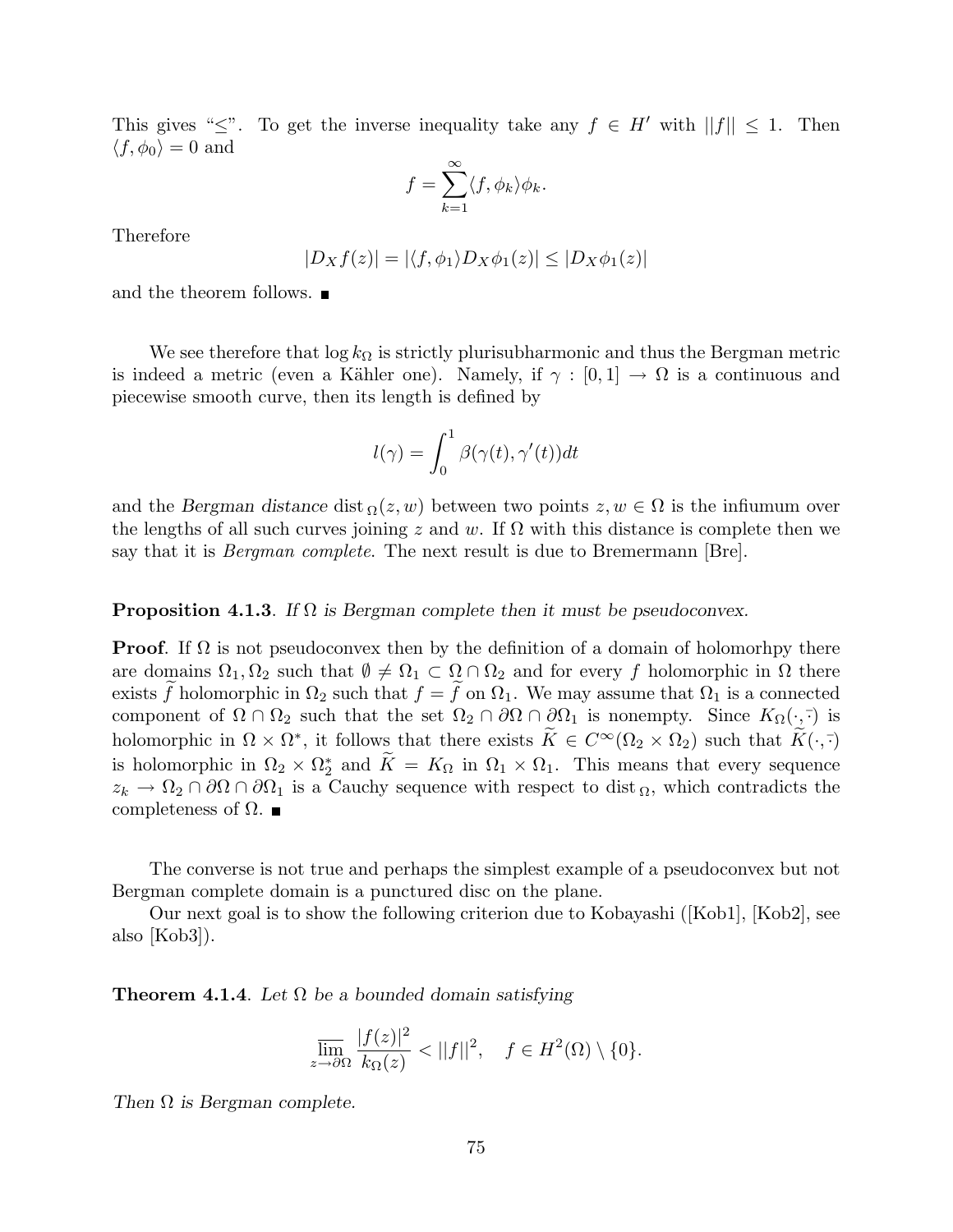Before proving Theorem 4.1.4 we want to look at a general construction of Kobayashi. Define a mapping

$$
\iota : \Omega \ni z \longmapsto \langle K_{\Omega}(\cdot, z) \rangle \in \mathbb{P}(H^2(\Omega)).
$$

One can easily check that  $\iota$  is one-to-one. In the projective space  $\mathbb{P}(H^2(\Omega))$  we have the Fubini-Study metric  $\mathcal F$  (see Section A4). The following fact was first observed by Kobayashi [Kob1]:

**Proposition 4.1.5.** One has  $\beta^2 = \iota^* \mathcal{F}^2$ , that is

$$
\beta^{2}(z, X) = \mathcal{F}^{2}(\iota(z), \iota'(z).X), \quad z \in \Omega, X \in \mathbb{C}^{n}.
$$

**Proof.** Let  $\gamma : (-\varepsilon, \varepsilon) \to \Omega$  be a smooth curve with  $\gamma(0) = z$ ,  $\gamma'(0) = X$ . Set  $\tilde{\gamma}(t) =$  $K_{\Omega}(\cdot, \gamma(t))$ . We have to show that

(4.1.5) 
$$
\beta^{2}(z, X) = \frac{||\widetilde{\gamma}(0)||^{2}||\widetilde{\gamma}'(0)||^{2} - |\langle \widetilde{\gamma}(0), \widetilde{\gamma}'(0)\rangle|^{2}}{||\widetilde{\gamma}(0)||^{4}}.
$$

Let  $\phi_0, \phi_1, \ldots$  be an orthonormal basis of  $H^2(\Omega)$  chosen in the same way as in the proof of Theorem 4.1.2. Then

$$
\widetilde{\gamma}(0) = \phi_0(z)\phi_0,
$$
  

$$
\widetilde{\gamma}'(0) = \overline{D_X\phi_0(z)}\phi_0 + \overline{D_X\phi_1(z)}\phi_1
$$

and one can easily check that both hand-sides of (4.1.5) are equal to

$$
\frac{|D_X\phi_1(z)|^2}{|\phi_0(z)|^2}.\blacksquare
$$

Thus *i* is an imbedding of  $(\Omega, \beta^2)$  into the space  $(\mathbb{P}(H^2(\Omega)), \mathcal{F}^2)$ . It is therefore distance decreasing and combining this with Proposition A4.2 we have obtained the following estimate:

**Proposition 4.1.6.** For  $z, w \in \Omega$  we have

dist<sub>\Omega</sub>(z, w) 
$$
\geq
$$
 arccos  $\frac{|K_{\Omega}(z, w)|}{\sqrt{k_{\Omega}(z)k_{\Omega}(w)}}$ .

**Proof of Theorem 4.1.4**. Let  $z_k$  be a Cauchy sequence in  $\Omega$  (with respect to the Bergman metric). Suppose that  $z_k$  has no accumulation point in  $\Omega$ . It is easy to check that this is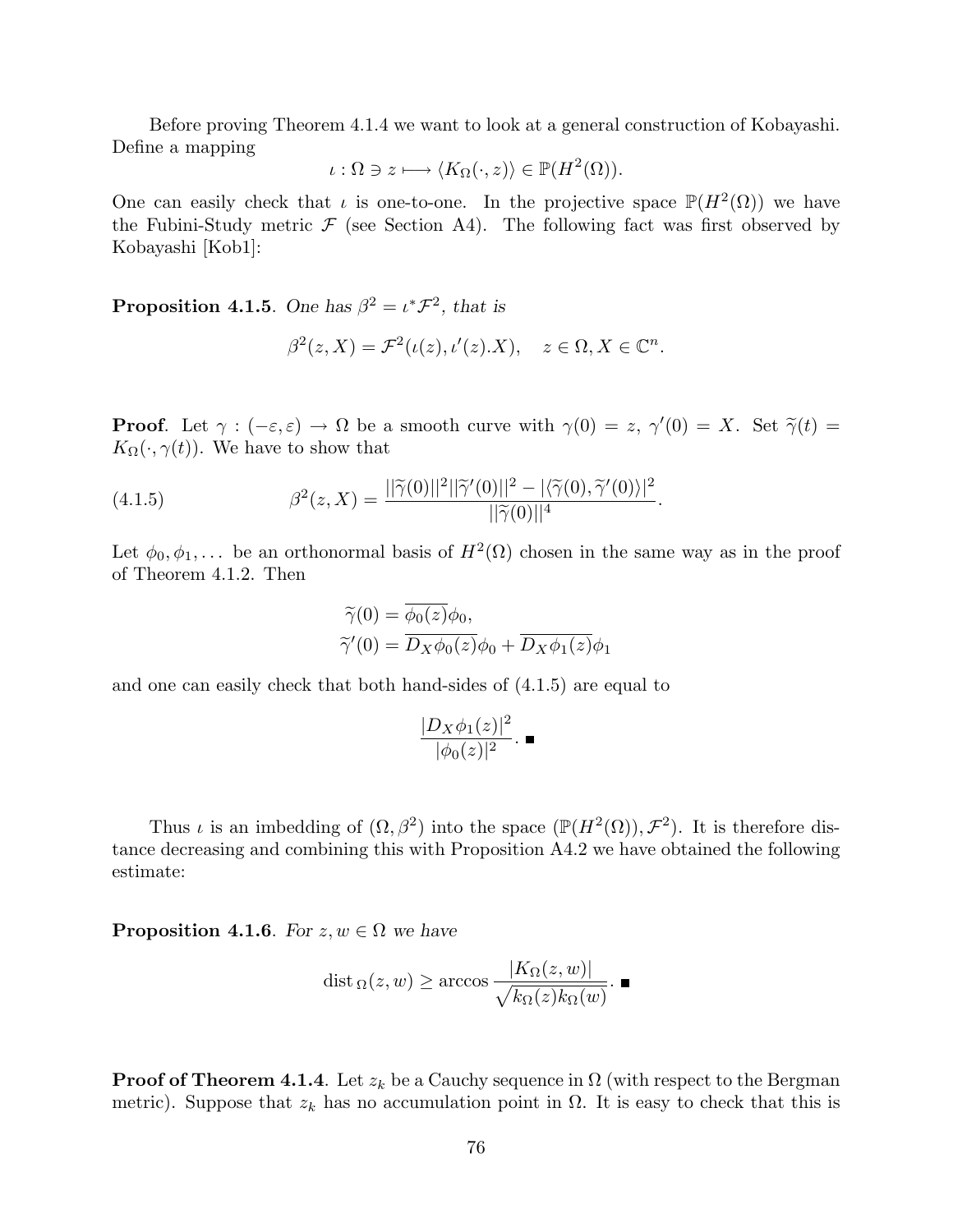equivalent to the fact that  $z_k \to \partial\Omega$ . Since  $\iota(z_k)$  is a Cauchy sequence in  $\mathbb{P}(H^2(\Omega))$  which is complete, it follows that there is  $f \in H^2(\Omega) \setminus \{0\}$  such that  $\iota(z_k) \to \langle f \rangle$ . Therefore

$$
\frac{|f(z_k)|}{k_\Omega(z_k)} = \left| \left\langle f, \frac{K_\Omega(\cdot, z_k)}{\sqrt{k_\Omega(z_k)}} \right\rangle \right| \rightarrow ||f||
$$

as  $k \to \infty$ , which contradicts the assumption of the theorem. ■

By the way, Proposition A4.3 gives the following lemma due to Pflug [Pfl]:

**Lemma 4.1.7**. Assume that  $\Omega$  is bounded and let  $z_k$  be a Cauchy sequence in  $\Omega$  with respect to the Bergman metric such that  $z_k \to \partial \Omega$ . Then one can find  $f \in H^2(\Omega)$ ,  $||f|| = 1$ , and  $\lambda_k \in \mathbb{C}$ ,  $|\lambda_k| = 1$ , such that

$$
\lambda_k \frac{K_{\Omega}(\cdot, z_k)}{\sqrt{k_{\Omega}(z_k)}} \to f
$$

in  $H^2(\Omega)$  as  $k \to \infty$ .

Theorem 4.1.4 also easily implies the following:

**Corollary 4.1.8**. Let  $\Omega$  be a bounded domain in  $\mathbb{C}^n$  such that  $\lim_{z\to\partial\Omega} k_{\Omega}(z) = \infty$  and for every  $z_0 \in \partial \Omega$  the space

$$
\{f \in H^2(\Omega) : \overline{\lim}_{z \to z_0} |f(z)| < \infty\}
$$

is dense in  $H^2(\Omega)$  (this is for example the case if  $H^{\infty}(\Omega)$  is dense in  $H^2(\Omega)$ ). Then  $\Omega$  is Bergman complete.

Proof. Let  $\Omega \ni z_j \to z_0 \in \partial \Omega$ . For  $f \in H^2(\Omega)$  by the assumption we can find  $f_k \in H^2(\Omega)$ such that  $\lim_{j\to\infty} |f_k(z_j)| < \infty$  and  $\lim_{k\to\infty} |f_k - f|| \to 0$ . Then for every k

$$
\overline{\lim_{j\to\infty}}\frac{|f(z_j)|}{\sqrt{k_{\Omega}(z_j)}} \le \overline{\lim_{j\to\infty}}\frac{|f_k(z_j)|}{\sqrt{k_{\Omega}(z_j)}} + ||f - f_k|| = ||f - f_k||.
$$

It follows that

$$
\lim_{z \to \partial \Omega} \frac{|f(z)|}{\sqrt{k_{\Omega}(z)}} = 0
$$

and we use Theorem 4.1.4.  $\blacksquare$ 

We will now prove several results relating the Bergman kernel and metric with the pluricomplex Green function. The first one is essentially due to Herbort [Her] (see also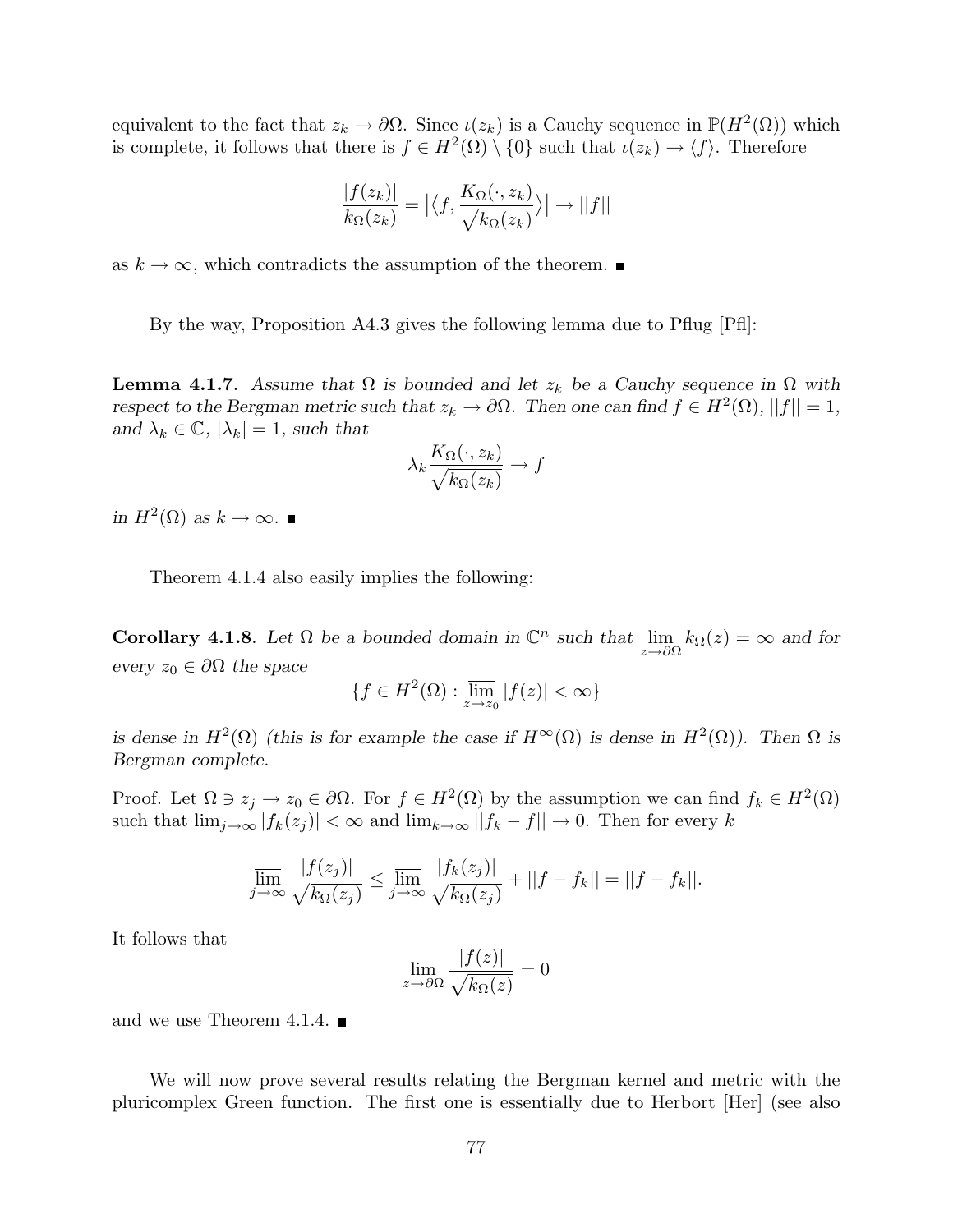[Che1]).

**Theorem 4.1.9**. If  $\Omega$  is a pseudoconvex domain in  $\mathbb{C}^n$  then we have

$$
\frac{|f(w)|}{\sqrt{k_{\Omega}(w)}} \le \left(1 + \frac{4}{\int_{n}^{\infty} \frac{dx}{xe^x}}\right) ||f||_{L^2(\{g_{\Omega, w} \le -1\})}, \quad w \in \Omega, \ f \in H^2(\Omega).
$$

**Proof.** We will use Theorem A5.3 with  $\varphi := 2ng$  and  $\psi := -\log(-g)$ , where  $g := g_{\Omega,w}$ . Since g is a locally bounded plurisubharmonic function in  $\Omega \setminus \{w\}$ , it follows from Theorem 2.1.9 that  $i\partial g \wedge \overline{\partial} g \wedge (i\partial \overline{\partial}|z|^2)^{n-1}$  is a positive Borel measure on  $\Omega \setminus \{w\}$  and one can easily deduce that  $\overline{\partial}g \in L^2_{loc,(0,1)}(\Omega \setminus \{w\})$ . Set

$$
\alpha := \overline{\partial}(f \cdot \gamma \circ g) = f \cdot \gamma' \circ g \overline{\partial} g \in L^2_{loc,(0,1)}(\Omega),
$$

where  $\gamma \in C^{0,1}((-\infty,0))$  with  $\gamma'(t) = 0$  near  $-\infty$  will be specified later. We have

$$
i\alpha \wedge \overline{\alpha} = |f|^2(\gamma' \circ g)^2 i\partial g \wedge \overline{\partial} g \leq |f|^2(\gamma' \circ g)^2 g^2 i\partial \overline{\partial} \psi.
$$

By Theorem A5.3 we can find  $u \in L^2_{loc}(\Omega)$  such that  $\overline{\partial} u = \alpha$  and

$$
\int_{\Omega} |u|^2 e^{-2ng} d\lambda \le 16 \int_{\Omega} |f|^2 (\gamma' \circ g)^2 g^2 e^{-2ng} d\lambda.
$$

If for  $a < -1$  we take

$$
\gamma(t):=\left\{\begin{array}{ll}\displaystyle\int_{\max\{t,a\}}^{-1}\frac{e^{2ns}}{s}ds, & \quad t\leq -1,\\ 0, & \quad -1
$$

we will get

$$
||u||_{L^{2}(\Omega)} \le 4||f||_{L^{2}(\{g \le -1\})}.
$$

The function  $f \cdot \gamma \circ g - u$  is equal almost everywhere to a holomorphic  $\tilde{f}$ . Moreover, since  $e^{-\varphi}$  is not locally integrable near w it follows that  $\tilde{f}(w) = \gamma(a) f(w)$ . We also have

$$
||\widetilde{f}|| \leq \gamma(a)||f||_{L^2(\{g \leq -1\})} + ||u||_{L^2(\Omega)} \leq (\gamma(a)+4)||f||_{L^2(\{g \leq -1\})}.
$$

Therefore by (4.1.2)

$$
\frac{|f(w)|}{\sqrt{k_{\Omega}(w)}} = \frac{|\widetilde{f}(w)|}{\gamma(a)\sqrt{k_{\Omega}(w)}} \le \frac{||\widetilde{f}||}{\gamma(a)}
$$

and the desired estimate follows if we let  $a \rightarrow -\infty$ .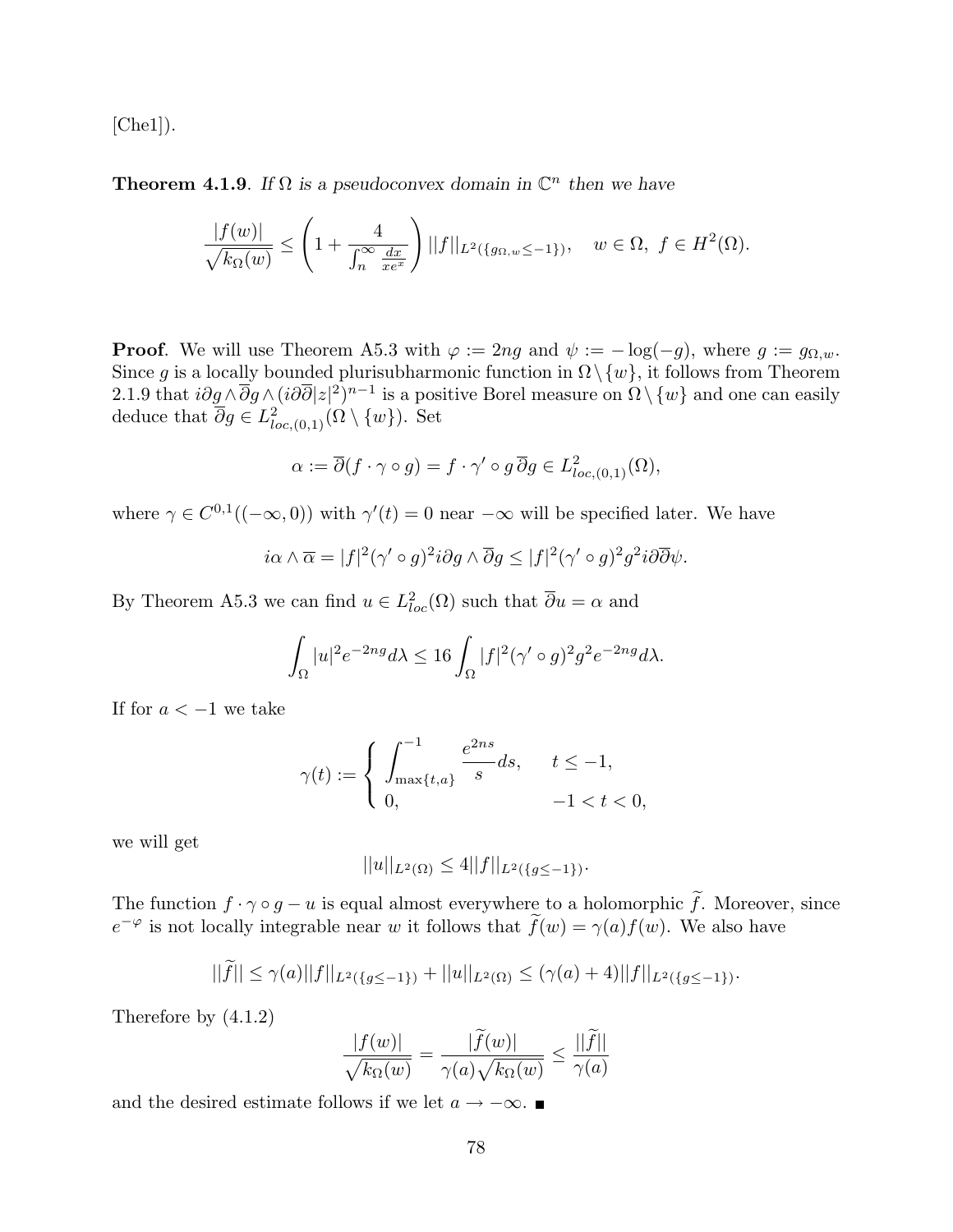**Theorem 4.1.10**. For a bounded pseuudoconvex domain  $\Omega$  in  $\mathbb{C}^n$  consider the following conditions

i)  $\Omega$  is hyperconvex; ii)  $\lim_{w \to \partial \Omega} \lambda(\{g_{\Omega,w} \leq -1\}) = 0;$ iii)  $\Omega$  is Bergman complete; iv)  $\lim_{w \to \partial \Omega} k_{\Omega}(w) = \infty$ . Then  $i) \Rightarrow ii) \Rightarrow iii)$  and  $ii) \Rightarrow iv$ ).

**Proof.** Theorem 3.3.7 gives i)  $\Rightarrow$  ii). The implication ii)  $\Rightarrow$  iii) follows immediately from Theorems 4.1.4 and 4.1.9 and if we use Theorem 4.1.9 for constant functions then we get ii)  $\Rightarrow$ iv). ■

The implication i)  $\Rightarrow$ iv) in Theorem 4.1.10 is due to Ohsawa [Ohs]. i)  $\Rightarrow$ iii) was proved independently in [BP] and [Her].

For  $n \geq 2$  ii) does not imply i), as the following example shows. It is due to Herbort [Her] who used it to show that iii)  $\neq$ i) in a much more complicated way.

Exercise Set

$$
\Omega := \{ z \in \Delta_* \times \Delta : |z_2| < e^{-1/|z_1|} \},
$$

where  $\Delta$  stands for the unit disc in  $\mathbb C$ . Show that  $\Omega$  is pseudoconvex but not hyperconvex. For  $w \in \Omega$  denote  $g_w := g_{\Omega,w}$ . Prove that

$$
g_{\Omega,w}(z) \ge \log \frac{|w_1|}{1 + 2|w_1|^2} \frac{\log |z_2|}{\log e^{-1/(2|w_1|)}},
$$
 if  $|z_1| \ge 2|w_1|$ 

and conclude that i) holds.

The next result, due to Chen [Che2] for  $n = 1$ , coupled with Corollary 4.1.8 implies that iv) $\Rightarrow$ iii) holds in Theorem 4.1.10 for  $n = 1$ .

**Theorem 4.1.11**. Let  $\Omega$  and U be bounded domains in  $\mathbb{C}^n$  such that  $\Omega \cup U$  is pseudoconvex with diameter R. Assume that  $U \subset B(z_0, r)$ . Then for every  $f \in H^2(\Omega)$  there exists  $F \in H^2(\Omega \cup U)$  such that for every  $\lambda > 1$  we have  $\ddot{\phantom{1}}$  $\bar{a}$ 

$$
||F - f||_{L^2(\Omega)} \le \left(1 + \frac{4}{\log \lambda}\right) ||f||_{L^2(\Omega \cap B(z_0, R(r/R)^{1/\lambda}))}.
$$

**Proof.** For  $t < R$  set  $\eta(t) := -\log(-\log t/R)$  and  $\psi(z) := \eta(|z - z_0|)$  for  $z \in B(z_0, R)$ . Then  $-e^{-\psi}$  is plurisubharmonic and  $i\partial\psi \wedge \overline{\partial}\psi \leq i\partial\overline{\partial}\psi$ . Fix  $\rho \in (r, R)$  and define

$$
\chi(s) := \begin{cases} 0, & s < \eta(r), \\ \frac{s - \eta(r)}{\eta(\rho) - \eta(r)}, & \eta(r) \le s < \eta(\rho), \\ 1, & s \ge \eta(\rho). \end{cases}
$$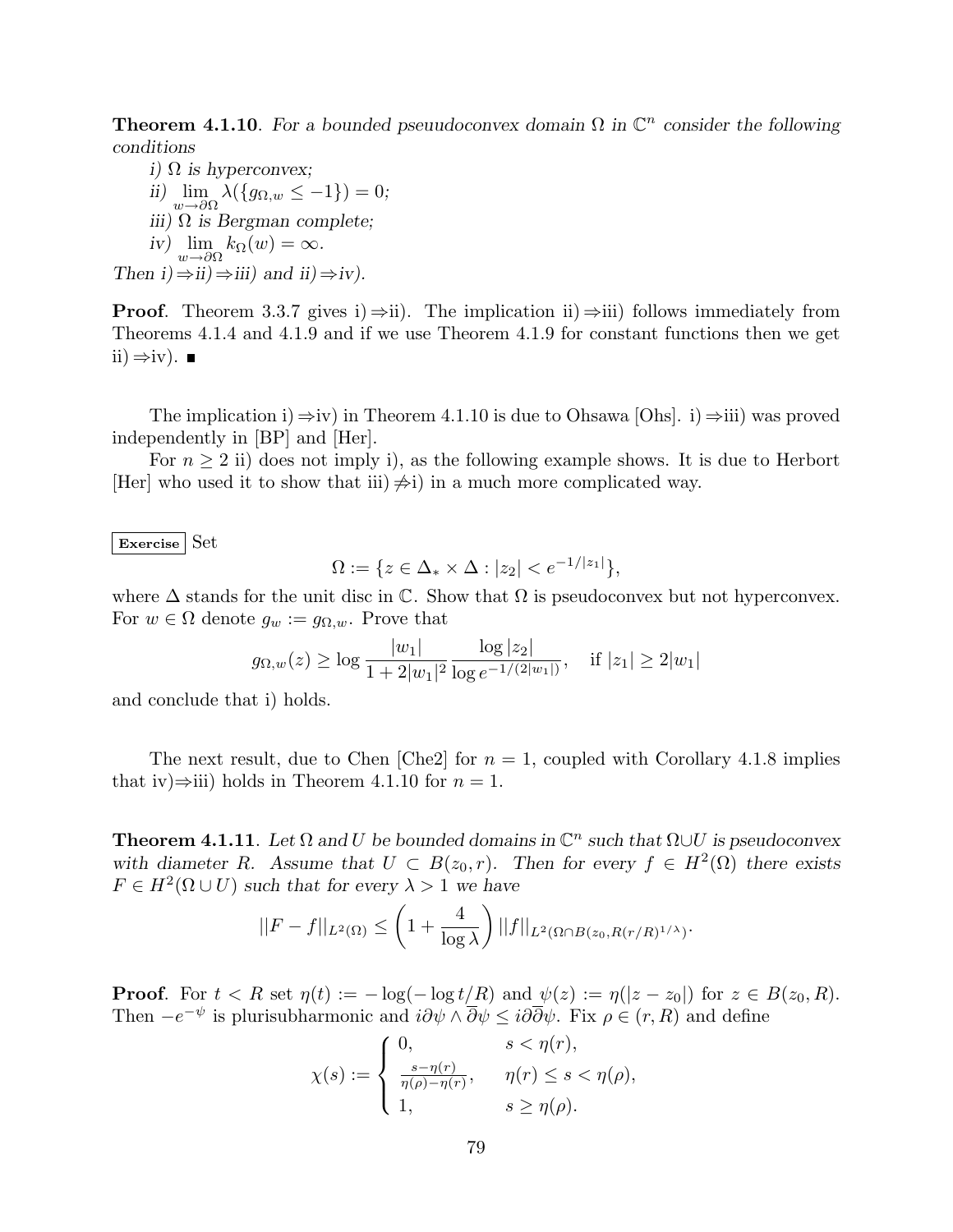Then  $\alpha := \overline{\partial} \widehat{f} \in L^2_{loc,(0,1)}(\Omega \cup B(z_0,r))$ , where

$$
\widehat{f} := \begin{cases} f \cdot \gamma \circ \psi, & \text{in } \Omega, \\ 0, & \text{in } B(z_0, r). \end{cases}
$$

By Theorem A5.3, applied with  $\varphi = 0$  and  $h = |f|^2(\chi' \circ \psi)^2$  in  $\Omega \cup U$ , we can find  $u \in L^2(\Omega \cup U)$  such that  $\overline{\partial} u = \alpha$  and

$$
\int_{\Omega \cup U} |u|^2 d\lambda \le \frac{16}{(\eta(\rho) - \eta(r))^2} \int_{\Omega \cap B(z_0, \rho)} |f|^2 d\lambda.
$$

It follows that there exists  $F \in H^2(\Omega \cup U)$  such that  $F = \hat{f} - u$  almost everywhere. Moreover,

$$
||F - f||_{L^{2}(\Omega)} \le ||f(1 - \gamma \circ \psi)||_{L^{2}(\Omega)} + ||u||_{L^{2}(\Omega)}
$$
  
 
$$
\le \left(1 + \frac{4}{\eta(\rho) - \eta(r)}\right) ||f||_{L^{2}(\Omega \cap B(z_{0}, \rho))}.
$$

It is now enough to take  $\rho := R(r/R)^{1/\lambda}$ .

The following estimate for the Bergman distance was proven in [Blo3].

**Theorem 4.1.12**. Let  $\Omega$  be a bounded pseudoconvex domain in  $\mathbb{C}^n$  and let  $w, \widetilde{w} \in \Omega$  be such that  $\{g_{w,\Omega} \leq -1\} \cap \{g_{\widetilde{w},\Omega} < -1\} = \emptyset$ . Then

$$
\operatorname{dist}_{\Omega}(w, \widetilde{w}) \ge \frac{\pi}{2} - \arctan\left(1 + \frac{4e^n}{\int_{n}^{\infty} \frac{dx}{xe^x}}\right).
$$

Proof. Set  $f := K_{\Omega}(\cdot, \widetilde{w})/$ p  $k_{\Omega}(\widetilde{w})$ . Define also  $\varphi := 2n(g + \widetilde{g})$  and  $\psi := -\log(-g)$ , where  $g := g_{\Omega,w}$  and  $\tilde{g} := \tilde{g}_{\Omega,w}$ . Let  $a, \gamma$  and  $\alpha$  be defined in the same way as in the proof of Theorem 4.1.9, then

$$
i\alpha \wedge \overline{\alpha} \le |f|^2 (\gamma' \circ g)^2 g^2 i \partial \overline{\partial} \psi = \chi_{\{g \le -1\}} |f|^2 e^{2ng} i \partial \overline{\partial} \psi.
$$

Theorem A5.3 gives  $u \in L^2_{loc}(\Omega)$  with  $\overline{\partial}u = \alpha$  and

$$
\int_{\Omega}|u|^2e^{-\varphi}d\lambda\leq 16\int_{\{g\leq -1\}}|f|^2e^{2ng}e^{-\varphi}d\lambda\leq 16e^{2n},
$$

since  $\tilde{g} \geq -1$  on  $\{g \leq -1\}$  and  $||f|| = 1$ . Therefore there exists holomorphic  $\tilde{f}$  equal to  $(f \cdot \gamma \circ g - u)/\gamma(a)$  almost everywhere such that

(4.1.6) 
$$
||\widetilde{f}|| \leq 1 + \frac{4e^n}{\gamma(a)}.
$$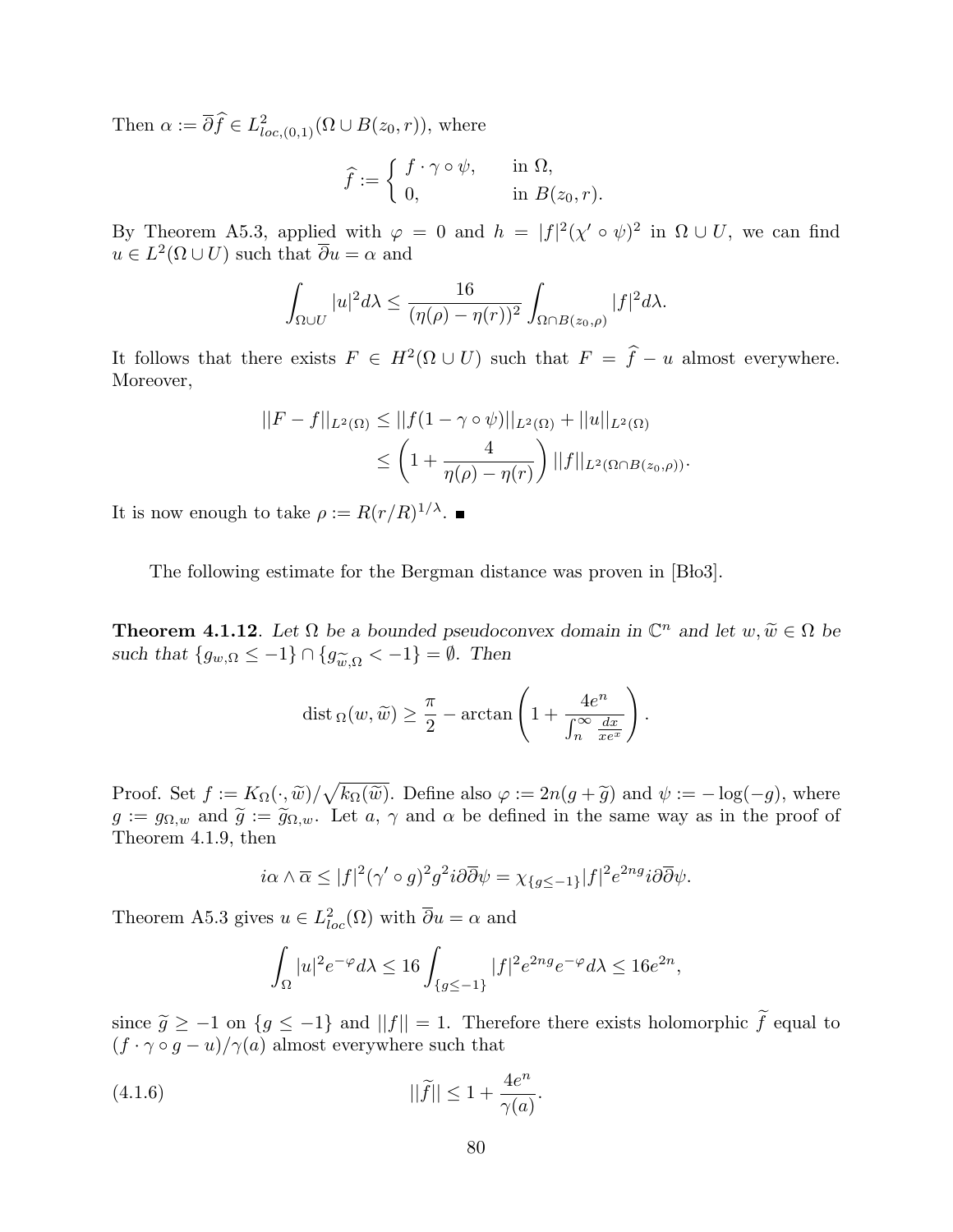Moreover, since  $e^{-\varphi}$  is not locally integrable near w and  $\tilde{w}$ , we have  $\tilde{f}(w) = f(w)$  and  $\widetilde{f}(\widetilde{w}) = 0$  (the latter one because  $g(\widetilde{w}) \ge -1$ ).

We have  $\langle \tilde{f}, f \rangle = \tilde{f}(\tilde{w})/\sqrt{k_{\Omega}(\tilde{w})} = 0$ . It follows that we can find an orthonormal basis  $\phi_0, \phi_1, \ldots$  of  $H^2(\Omega)$  such that  $\phi_0 = f$  and  $\phi_1 = \tilde{f}/\|\tilde{f}\|$ . Then

$$
k_{\Omega}(w) = \sum_{j=0}^{\infty} |\phi_j(w)|^2 \ge |f(w)|^2 (1 + ||\widetilde{f}||^{-2})
$$

and

$$
\frac{|K_{\Omega}(w,\widetilde{w})|^2}{k_{\Omega}(w)k_{\Omega}(\widetilde{w})}=\frac{|f(w)|^2}{k_{\Omega}(w)}\geq \frac{||\widetilde{f}||^2}{1+||\widetilde{f}||^2}.
$$

By Proposition 4.1.6

$$
\operatorname{dist}_{\Omega}(w, \widetilde{w}) \ge \arccos \frac{||\widetilde{f}||}{\sqrt{1 + ||\widetilde{f}||^2}} = \frac{\pi}{2} - \arctan ||\widetilde{f}||.
$$

It remains to use (4.1.6) and let  $a \rightarrow -\infty$ . ■

### 4.2. Separately analytic functions (being written)

### 4.3. Approximation of smooth functions (being written)

4.4. Complex dynamics (being written)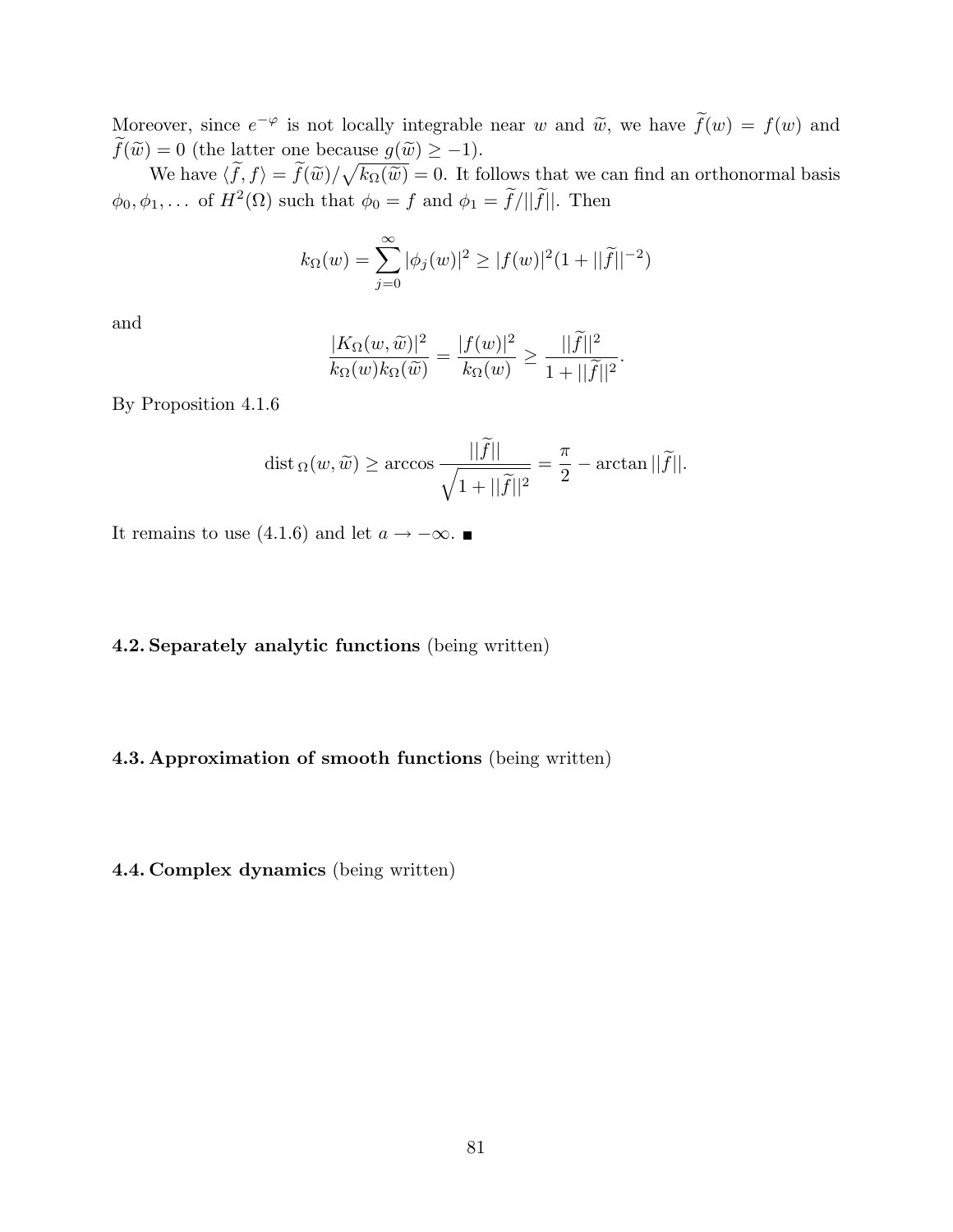# Appendix

### A1. Lipschitz continuous functions

The following two results can be found in  $[Lo]$ :

Theorem A1.1. (Rademacher) A Lipschitz continuous function defined on an open set in  $\mathbb{R}^n$  is differentiable in the classical sense almost everywhere.

**Theorem A1.2.** If  $u$  is a Lipschitz continuous function of one variable defined in a neighborhood of an interval  $[a, b]$ , then

$$
u(b) - u(a) = \int_a^b u'(t)dt. \blacksquare
$$

**Proposition A1.3**. If  $u \in \text{Lip}(\Omega)$  and  $\varphi \in C_0^1(\Omega)$  then

$$
\int_{\Omega} D_j(u\varphi)d\lambda = 0, \quad j = 1, \dots, n.
$$

**Proof.** By partition of unity we may assume that  $\text{supp}\,\varphi\subset[a_1,b_1]\times\cdots\times[a_n,b_n]\subset\Omega$ and  $j = n$ . By Theorem A1.2

$$
\int_{a_n}^{b_n} (D_j(u\varphi)) (x_1, \ldots, x_{n-1}, t) dt = 0
$$

for all  $x_k \in [a_k, b_k]$ ,  $k = 1, \ldots, n-1$ . The proposition now follows from the Fubini theorem. Ħ

**Proposition A1.4.** Let f be continuous and u Lipschitz continuous such that  $D_n u = f$ almost everywhere. Then  $D_n u = f$  everywhere.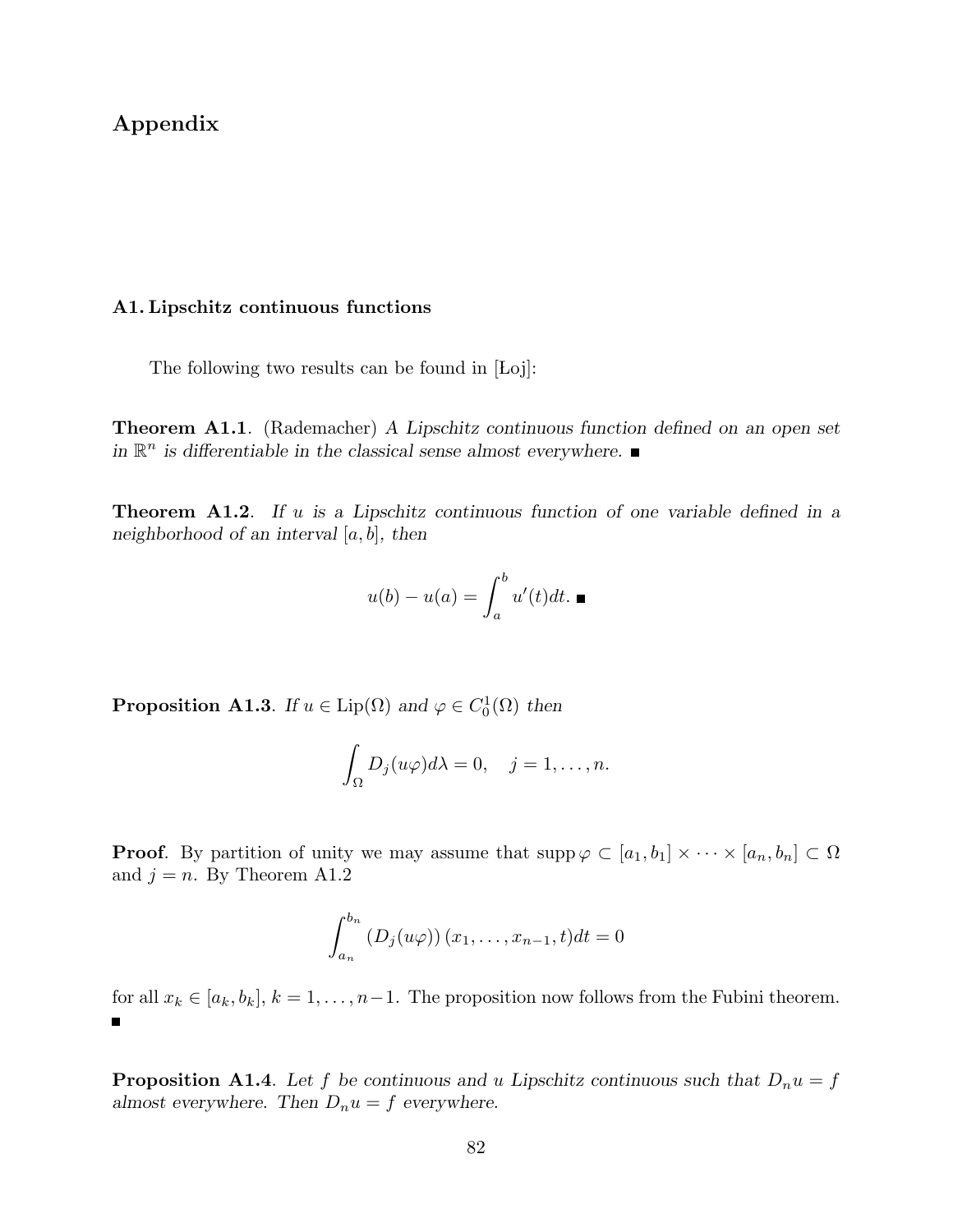**Proof.** We may assume that u and f are defined in a neighborhood of  $\overline{I}$ , where  $I = I' \times I_n$ is an open cube. For some  $t_0 \in I_n$  set

$$
v(x) := \int_{t_0}^{x_n} f(x', t) dt, \quad x = (x', x_n) \in \overline{I},
$$

and  $w := u - v$ . Then w is continuous,  $w(x', \cdot)$  is Lipschitz continuous for every  $x' \in I'$ and  $D_n w = 0$  almost everywhere in I. It is enough to show that w is independent of  $x_n$ .

The proof of Proposition A1.3 gives

$$
0 = \int_I \varphi D_n w \, d\lambda = -\int_I w D_n \varphi \, d\lambda, \quad \varphi \in C_0^1(I).
$$

For test functions of the form  $\varphi(x) = \varphi_1(x')\varphi_2(x_n)$  we obtain

$$
\int_{I'} \varphi_1(x') \int_{I_n} w(x',x_n) \varphi_2'(x_n) dx_n d\lambda(x') = 0.
$$

Thus for all  $x' \in I'$  and  $\varphi_2 \in C_0^1(I_n)$ 

$$
\int_{I_n} w(x',x_n)\varphi_2'(x_n)dx_n = 0.
$$

By Theorem A1.2  $(w(x', \cdot))' = 0$  for all  $x' \in I'$  and thus  $w(x', \cdot)$  is constant.

**Proposition A1.5**. Assume that  $u \in C^{1,1}(\Omega)$  and  $|D^2u| \leq M$ . Then

$$
|u(x+h) + u(x-h) - 2u(x)| \le M|h|^2, \quad x \in \Omega, \ |h| < \text{dist}(x, \partial\Omega).
$$

**Proof.** If u is  $C^2$  then it follows easily from the Taylor formula with the Lagrange remainder. The general case may then be obtained by approximation.

#### A2. Some lemmas on measure theory and topology

**Lemma A2.1**. Let  $\mu_j$  be a sequence of Radon measures on an open  $\Omega \subset \mathbb{R}^n$  converging weakly to a Radon measure  $\mu$ . Then

\n- i) If 
$$
G \subset \Omega
$$
 is open then  $\mu(G) \leq \liminf_{j \to \infty} \mu_j(G)$ ;
\n- ii) If  $K \subset \Omega$  is compact then  $\mu(K) \geq \limsup_{j \to \infty} \mu_j(K)$ ;
\n- iii) If  $E \Subset \Omega$  is such that  $\mu(\partial E) = 0$  then  $\mu(E) = \lim_{j \to \infty} \mu_j(E)$ .
\n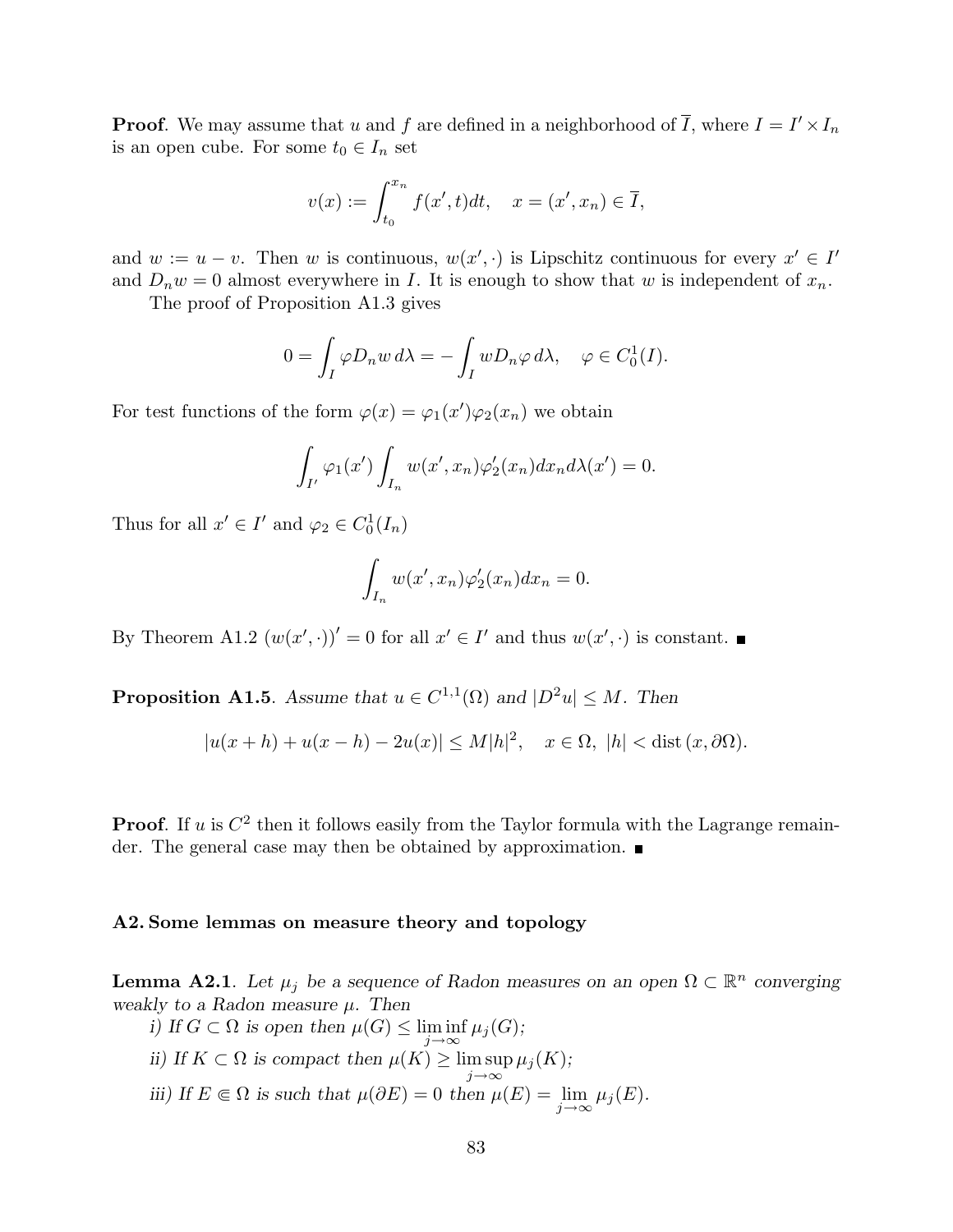**Proof.** i) Let L be a compact subset of G and let  $\varphi \in C_0(G)$  be such that  $\varphi \geq 0$ ,  $\varphi = 1$ on L. Then

$$
\mu(L) \le \mu(\varphi) = \lim \mu_j(\varphi) \le \underline{\lim} \mu_j(G).
$$

Interior regularity of  $\mu$  gives i).

ii) Let U be an open neighborhood of K and let  $\varphi \in C_0(U)$  be such that  $\varphi \geq 0$ ,  $\varphi = 1$ on  $K$ . Then

$$
\mu(U) \ge \mu(\varphi) = \lim \mu_j(\varphi) \ge \overline{\lim \mu_j(K)}.
$$

Exterior regularity of  $\mu$  gives ii).

iii) This is an obvious consequence of i) and ii).  $\blacksquare$ 

**Lemma A2.2**. Let  $f_i$  be a decreasing sequence of upper semicontinuous functions converging to f and let  $\mu_j$  be a sequence of nonnegative Borel measures converging weakly to  $\mu$ . If  $f_i\mu_i \longrightarrow \nu$  weakly, then  $\nu \leq f\mu$ .

**Proof.** For some  $j_0$  let  $g_k$  be a sequence of continuous functions deacreasing to  $f_{j_0}$ . Then for  $j \ge j_0$  we have  $f_j \mu_j \le f_{j_0} \mu_j \le g_k \mu_j$ , hence  $\nu \le g_k \mu$ . The Lebesgue monotone convergence theorem yields  $\nu \leq f_{j_0}\mu$  and  $\nu \leq f\mu$ .

The next result is known as the Choquet lemma.

**Lemma A2.3**. Let  $\{u_\alpha\}$  be a family of upper semicontinuous functions on an open  $\Omega \subset \mathbb{R}^n$ locally uniformly bounded above. Then there exists a countable subfamily  $\{u_{\alpha_j}\}$  such that  $(\sup_{\alpha} u_{\alpha})^* = (\sup_{j} u_{\alpha_j})^*$ .

**Proof.** Let  $B_j$  be a countable basis of topology in  $\Omega$  and set  $u := \sup_{\alpha} u_{\alpha}$ . For every j we may find a sequence  $z_{jk} \in B_j$  such that  $\sup_{B_j} u = \sup_k u(z_{jk})$ . For every j and k there is a sequence of indices  $\alpha_{jkl}$  such that  $u(z_{jk}) = \sup_l u_{\alpha_{jkl}}(z_{jk})$ . Set  $v := \sup_{j,k,l} u_{\alpha_{jkl}}$ . Then

$$
\sup_{B_j} v \ge \sup_k v(z_{jk}) \ge \sup_{k,l} u_{\alpha_{jkl}}(z_{jk}) = \sup_k u(z_{jk}) = \sup_{B_j} u,
$$

thus  $v^* \geq u^*$  and the lemma follows.

**Lemma A2.4.** Assume  $f, g: (-\infty, 0) \longrightarrow (-1, 0)$  are continuous and such that  $f \leq g < 0$ and  $\lim_{t\to 0^-} f(t) = 0$ . Then there exists a convex, increasing  $\chi : (-\infty, 0) \longrightarrow (0, +\infty)$ such that  $\lim_{t\to 0^-} \chi(t) = +\infty$  and  $\chi \circ g \leq \chi \circ f + 1$ .

**Proof.** For  $s < 0$  set  $h(s) := \min\{f(t) : g(t) \geq s\}$ . Then  $h(s) \leq s$  and  $h(s) \uparrow 0$  as  $s \uparrow 0$ . One can find  $g: (-\infty, 0) \longrightarrow (0, +\infty)$  such that  $g(s) > s - h(s) \geq 0$  and  $g(s) \downarrow 0$  as  $s \uparrow 0$ . Set  $\overline{a}$ 

$$
\chi(t) := \begin{cases} 1 & \text{if } t \le -1, \\ 1 + \int_{-1}^{t} \frac{1}{g(s)} ds & \text{if } -1 < t < 0. \end{cases}
$$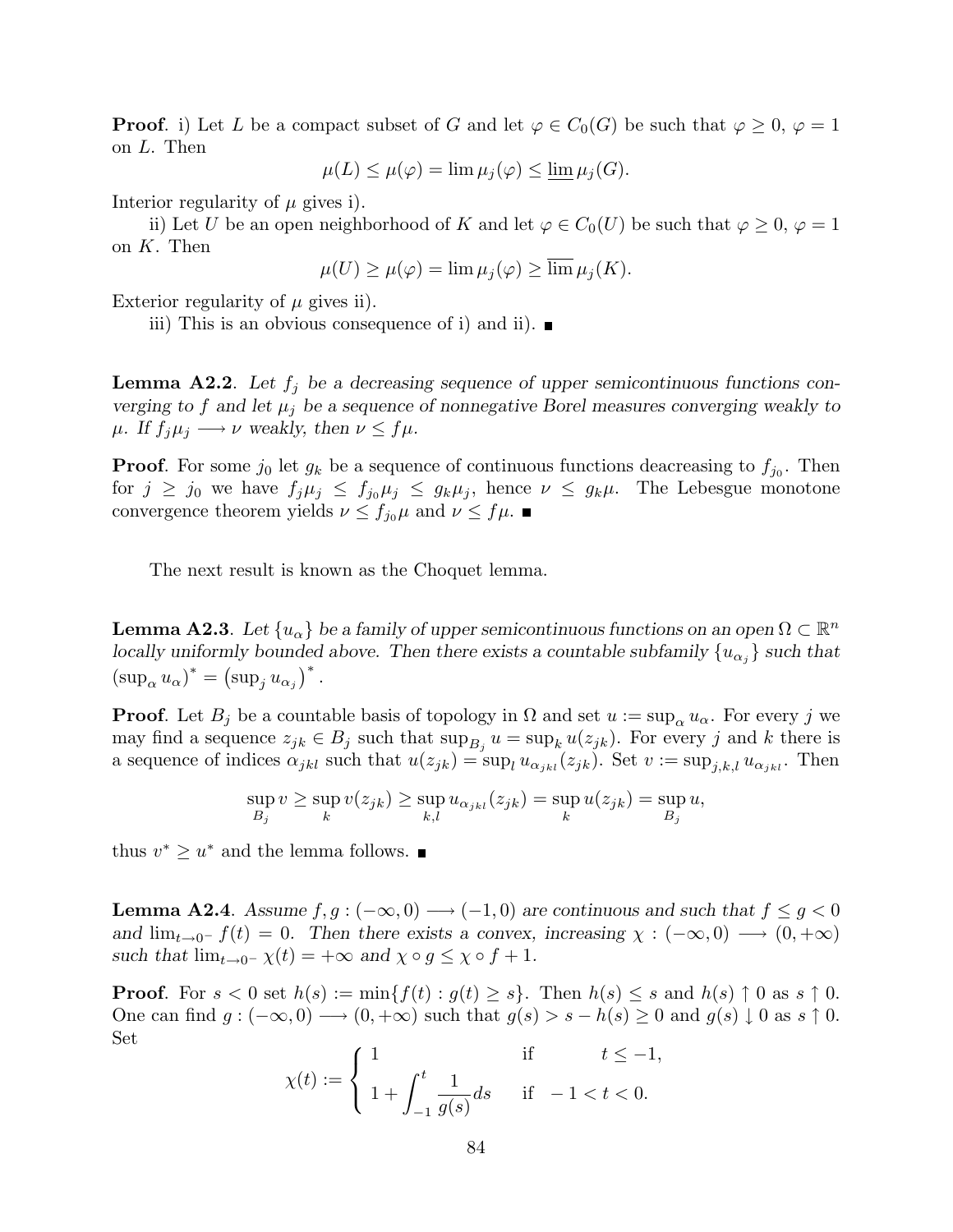Then  $\chi$  is increasing and, since  $\chi'(t) = 1/g(t)$  is increasing for  $t > -1$ ,  $\chi$  is convex. Therefore for  $s = g(t) > -1$  we obtain

$$
\chi(g(t)) \le \chi(h(s)) + \chi'(s)(s - h(s)) \le \chi(f(t)) + 1
$$

and the lemma follows.  $\blacksquare$ 

#### A3. The Choquet capacitability theorem

If X is a topological space then a set function c defined on all subsets of X taking its values at  $[0, +\infty]$  is called a *generalized capacity* if it satisfies the following conditions

i) If  $E_1 \subset E_2$  then  $c(E_1) \leq c(E_2)$ ;

ii) If  $E_j \uparrow E$  then  $c(E_j) \uparrow c(E)$ ;

iii) If  $K_j \downarrow K$  and  $K_j$  are compact then  $c(K_j) \downarrow c(K)$ .

From this point on we assume that all considered topological spaces are locally compact and have a countable basis of topology. The main goal of this section is to prove the following theorem due to Choquet.

**Theorem A3.1**. Let c be a generalized capacity on X. Then for every Borel subset E of X we have

$$
(A3.1) \t c(E) = c_*(E) = \sup_{K \subset E, K \text{ compact}} c(K).
$$

A subset of X is called  $F_{\sigma\delta}$  if it is a countable intersection of  $F_{\sigma}$  subsets. The main tool in the proof of Theorem A3.1 will be the following fact.

**Theorem A3.2.** Let E be a relatively compact Borel subset of X. Then there exists a compact topological space Y, an  $F_{\sigma\delta}$  subset A of Y and a continuous mapping  $f: Y \longrightarrow X$ such that  $f(A) = E$ .

First we shall show how Theorem A3.2 implies Theorem A3.1.

**Proof of Theorem A3.1**. There exist compact subsets  $K_j$  increasing to X, therefore  $c(E \cap K_i) \uparrow c(E)$ . Thus we may assume that E is relatively compact. Let A, Y and f be as in Theorem A3.2. One can easily see that  $c \circ f$  is a generalized capacity on Y, so we may assume that E is  $F_{\sigma\delta}$  and X is a compact space. Write

$$
E = \bigcap_{j \ge 1} F_j, \quad F_j = \bigcup_{k \ge 1} K_{jk},
$$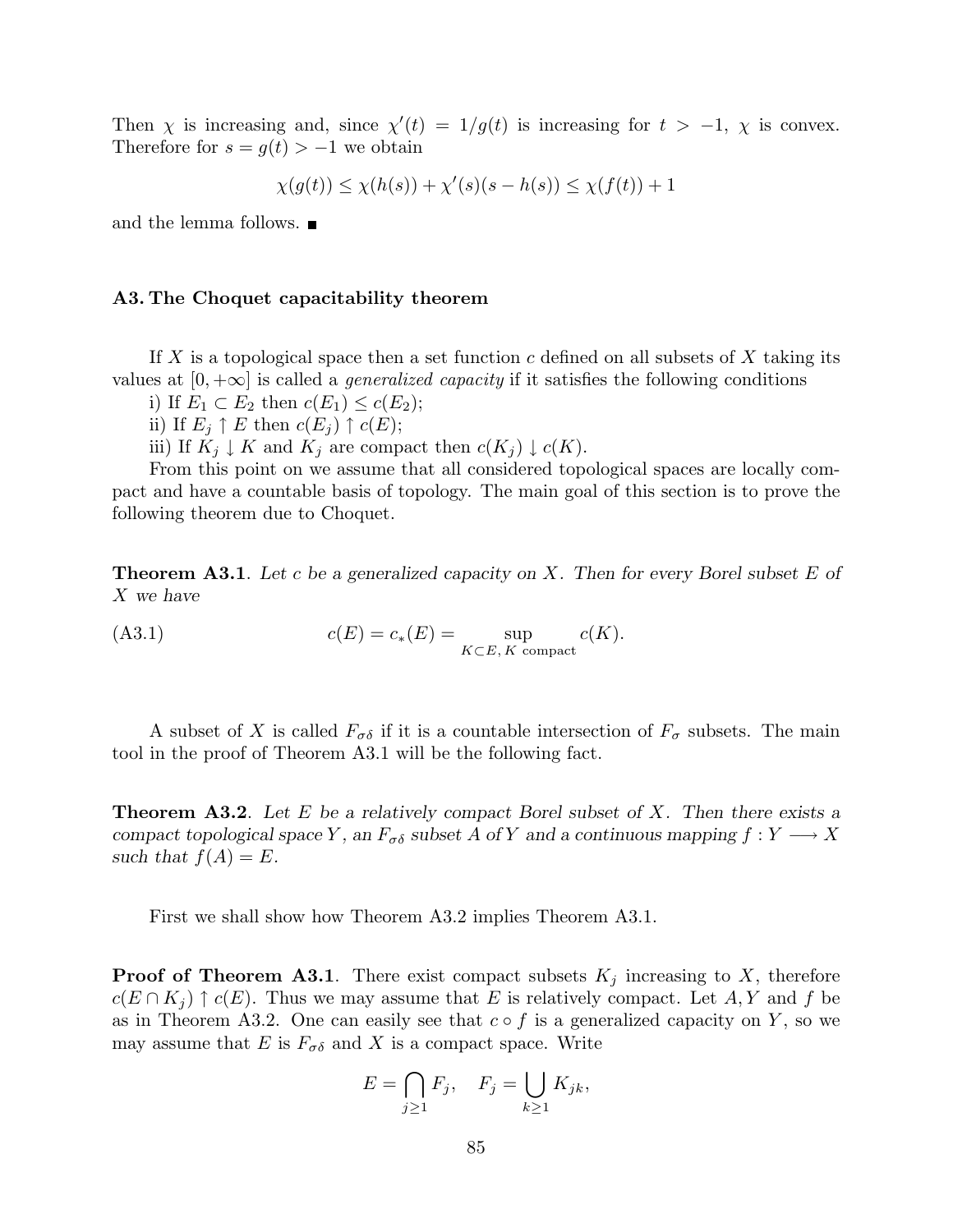where  $K_{jk}$  are compact and increasing in k. Fix  $a < c(E)$ . We may write

$$
E = \bigcup_{k \ge 1} \bigg( K_{1k} \cap \bigcap_{j \ge 2} F_j \bigg),
$$

so there is  $k_1$  such that  $c(E_1) > a$ , where

$$
E_1 = K_{1k_1} \cap \bigcap_{j \ge 2} F_j.
$$

For every  $l \geq 1$  we can find inductively  $k_l \geq 1$  such that the sets

$$
E_l = K_{1k_1} \cap \dots \cap K_{lk_l} \cap \bigcap_{j \geq l+1} F_j
$$

are decreasing and  $c(E_l) > a$ . If we set  $K := \bigcap_l K_{lk_l}$ , then

$$
c(K) = \lim_{l \to \infty} c(K_{1k_1} \cap \dots \cap K_{lk_l}) \ge \lim_{l \to \infty} c(E_l) \ge a
$$

and the theorem follows.  $\blacksquare$ 

It remains to prove Theorem A3.2. First we need some simple properties of  $F_{\sigma\delta}$ subsets.

**Proposition A3.3**. i) If A is an  $F_{\sigma\delta}$  and B a closed subset of X then  $A \cap B$  is  $F_{\sigma\delta}$ ; **position AS.S.** *i*) If A is an  $r_{\sigma\delta}$  and B a closed subset of A then  $A \cap B$  is  $r_{\sigma\delta}$ ;<br>ii) If  $A_j$  are  $F_{\sigma\delta}$  subsets of compact spaces  $Y_j$ ,  $j = 1, 2, \ldots$ , then  $\prod A_j$  is  $F_{\sigma\delta}$  in  $\prod Y_j$ ;

Proof. i) It is enough to observe that

$$
\left(\bigcap_k \bigcup_l K_{kl}\right) \cap B = \bigcap_k \bigcup_l K_{kl} \cap B.
$$

ii) We may write

$$
A_j = \bigcap_k \bigcup_l K_{jkl},
$$

where  $K_{jkl}$  are compact in  $Y_j$ . One can easily show that

$$
\prod A_j = \bigcap_{k} \bigcup_{l_1, \dots, l_k} K_{1kl_1} \times \dots \times K_{kkl_k} \times Y_{k+1} \times Y_{k+2} \times \dots \blacksquare
$$

**Proof of Theorem A3.2**. The sets  $E \in X$  satisfying the hypothesis of the theorem we will call *K*-analytic. Let  $X'$  be an open, relatively compact subset of X. Set

$$
\mathcal{A} := \{ E \subset X' : E \text{ and } X' \setminus E \text{ are K-analytic} \}.
$$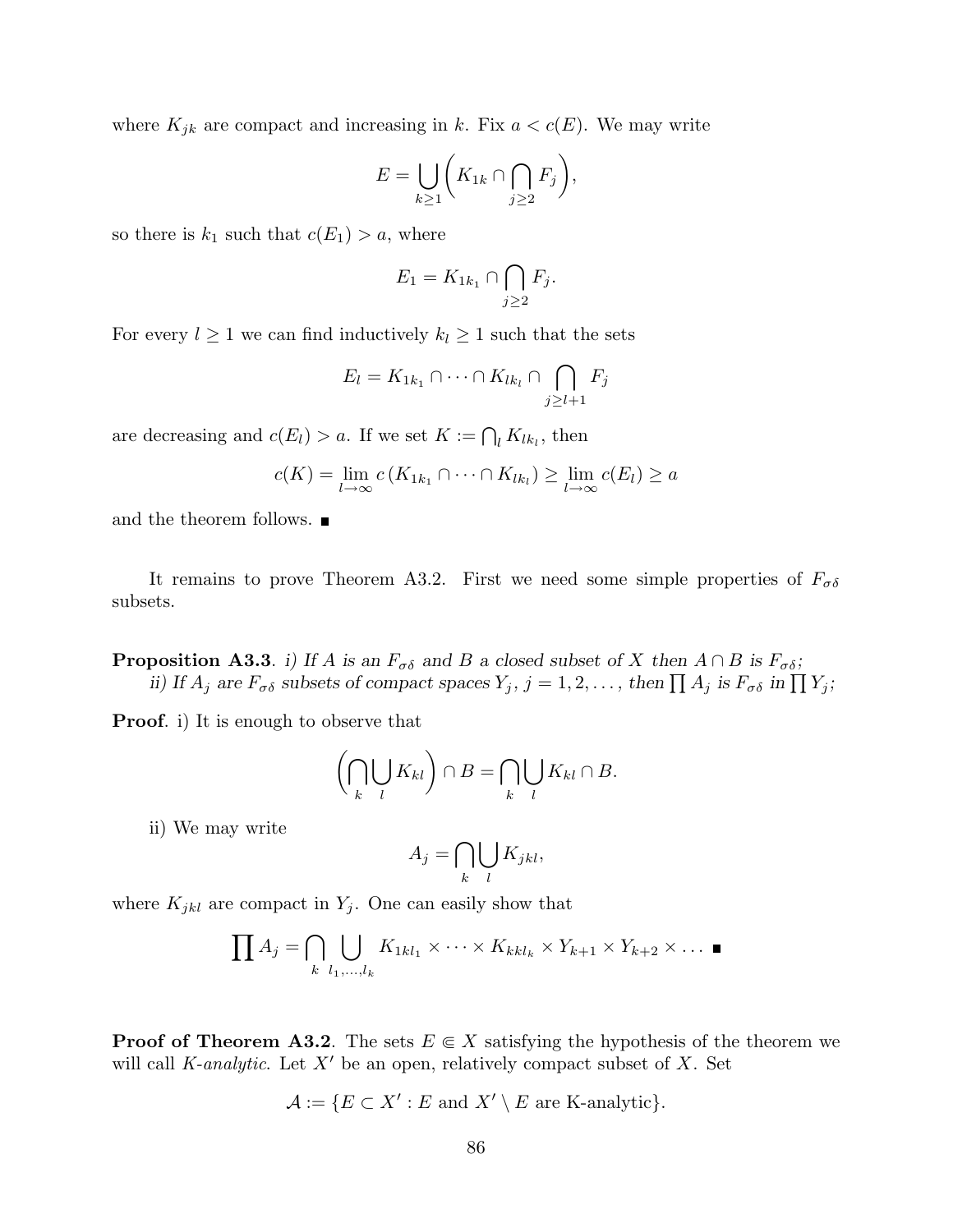If  $E \subset X'$  is open then E and  $X' \setminus E$  are  $F_{\sigma \delta}$  in  $\overline{X'}$ , hence A contains all open subsets of X'. Therefore, it remains to show that A is a  $\sigma$ -algebra. Assume that  $E_j \subset X'$  is a or  $\Lambda$ . Therefore, it remains to show that  $\mathcal{A}$  is a *o*-algebra. Assume that  $E_j \subset$  sequence of K-analytic sets. We have to show that  $\bigcup E_j$  and  $\bigcap E_j$  are K-analytic.

First, we claim that for  $E \in X$  to be K-analytic it is sufficient that the mapping f is defined only on A. Indeed, in such a case by  $A'$  denote the graph of f (over A) and let Y' be the closure of A' in the compact space  $Y \times \overline{E}$ . Thus Y' is compact and A' is closed in  $A \times \overline{E}$ , hence A' is  $F_{\sigma\delta}$  in Y' by Proposition A3.3.i and ii. If  $f' : Y' \longrightarrow X$  is the projection onto  $\overline{E}$ , then f' is continuous and  $f'(A') = E$  which proves the claim.

Let  $A_j$  be  $F_{\sigma\delta}$  in a compact space  $Y_j$  and let  $f_j : Y_j \longrightarrow X$  be continuous and such that  $f_j(A_j) = E_j$ . We may write

$$
A_j = \bigcap_k \bigcup_l K_{jkl},
$$

where  $K_{jkl}$  are compact in  $Y_j$ . The disjoint union  $Y'_j := Y_j \sqcup \{y^0\}$  is compact and so is where  $N_{jkl}$  are<br> $Y := \prod Y'_j$ . Set

$$
A := \bigcup_j \{y^0\} \times \cdots \times \{y^0\} \times A_j \times \{y^0\} \times \cdots = \bigcap_k \bigcup_{l,j} \{y^0\} \times \cdots \times \{y^0\} \times K_{jkl} \times \{y^0\} \times \ldots,
$$

so that A can be treated as a disjoint union  $\prod A_j$  and A is  $F_{\sigma\delta}$  in Y. Now the mapping  $f = \coprod f_j : A \longrightarrow X$  defined by

$$
f(y^0, ..., y^0, y_j, y^0, ...)=f_j(y_j), y_j \in A_j, j=1,2,...
$$

is continuous, hence  $f(A) = \bigcup E_j$  is K-analytic.

Now set

$$
A := \{y = (y_1, y_2, \dots) \in \prod A_j : f_1(y_1) = f_2(y_2) = \dots\}.
$$

Then A is closed in  $\prod A_j$ , hence it is an  $F_{\sigma\delta}$  subset of  $Y := \prod Y_j$ . The mapping  $f : A \longrightarrow X$ given by

$$
f(y) = f_1(y_1) = f_2(y_2) = \dots
$$

is continuous, thus  $f(A) = \bigcap E_j$  is K-analytic.

#### A4. Projective spaces over Hilbert spaces

Let H be an arbitrary Hilbert space over  $\mathbb{C}$ . Set  $H_* := H \setminus \{0\}$ . By  $\mathbb{P}(H)$  we denote the projective space over  $H$ , that is the set of all complex lines in  $H$  containing the origin. We have the natural projection

$$
\pi: H_* \ni f \longmapsto \langle f \rangle \in \mathbb{P}(H),
$$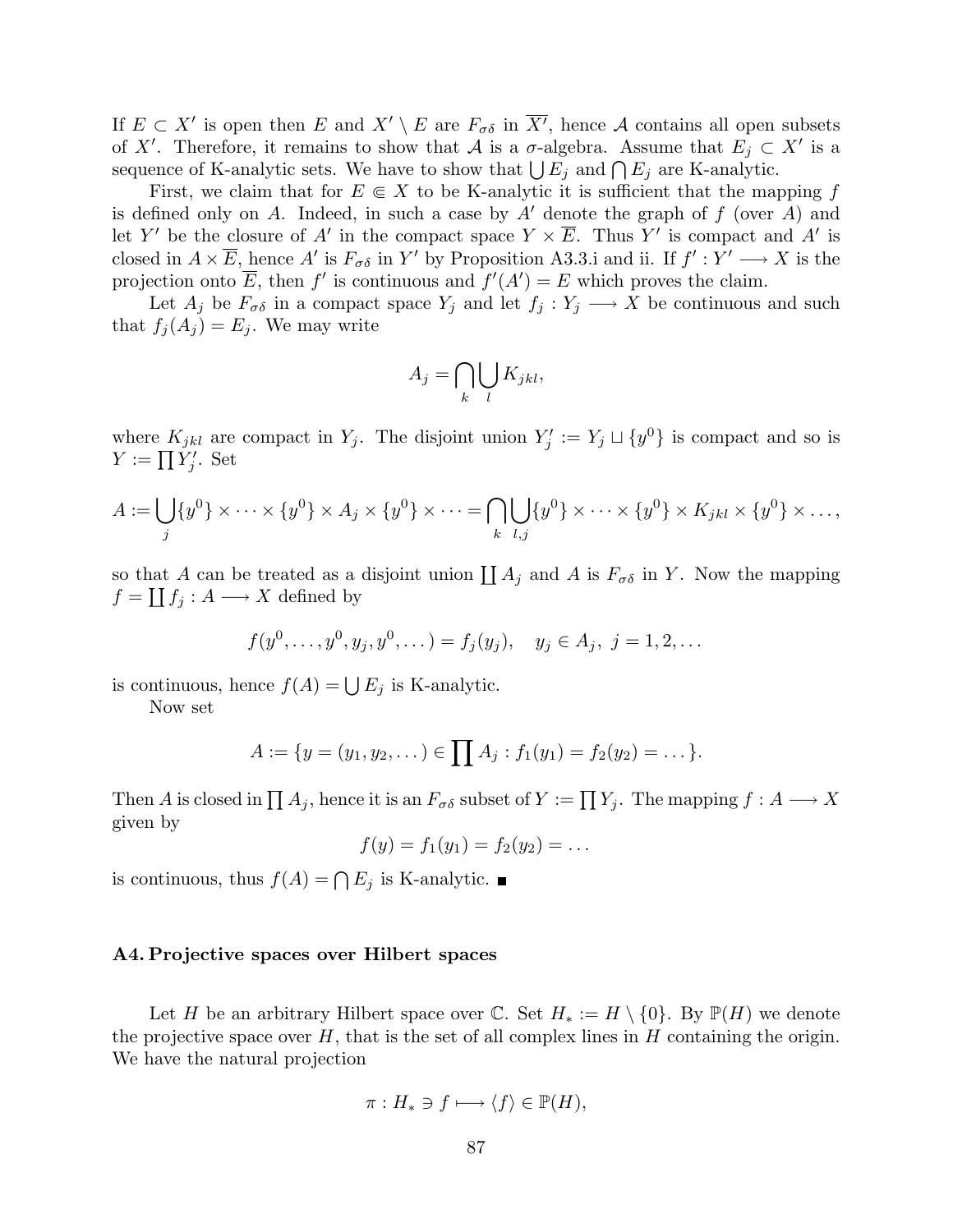where by  $\langle f \rangle$  we denote the line given by f. Let

$$
H_{\langle f \rangle} := \langle f \rangle^{\perp} = \{ g \in H : \langle g, f \rangle = 0 \}
$$

and by  $U_p$  denote the set of lines in H that are not perpendicular to  $p \in \mathbb{P}(H)$ , that is

$$
U_{\langle f \rangle} = \{ \langle g \rangle \in \mathbb{P}(H) : \langle g, f \rangle \neq 0 \}.
$$

Every  $f \in H_*$  gives a map

$$
\Phi_f: H_{\langle f \rangle} \ni w \longmapsto \langle f + w \rangle \in U_{\langle f \rangle}.
$$

It is bijective and its inverse is given by

$$
\Phi_f^{-1}(\langle g \rangle) = \frac{||f||^2}{\langle g, f \rangle}g - f, \quad \langle g \rangle \in U_{\langle f \rangle}.
$$

For  $f, g \in H_*$  we also have  $\Phi_f = \Phi_g \circ L_{f,g}$  on  $\Phi_f^{-1}(U_{\langle f \rangle} \cap U_{\langle g \rangle})$ , where the mapping

$$
L_{f,g}: H_{\langle f \rangle} \ni w \longmapsto \frac{||g||^2}{\langle w+f, g \rangle}(w+f) - g \in H_{\langle g \rangle}
$$

is a smooth diffeomorphism. The mappings  $\Phi_f$  give therefore  $\mathbb{P}(H)$  a structure of a complex manifold.

For  $p \in \mathbb{P}(H)$  the tangent space  $T_p\mathbb{P}(H)$  is defined as  $\mathcal{S}/\sim$ , where  $\mathcal S$  is the class of smooth curves  $\gamma : (-\varepsilon, \varepsilon) \to \mathbb{P}(H)$  with  $\gamma(0) = p$  and  $\gamma \sim \eta$  if and only if  $(\Phi_f^{-1} \circ \gamma)'(0) =$  $(\Phi_f^{-1} \circ \eta)'(0)$ , where  $f \in H \setminus H_p$  (then  $p \in U_{\langle f \rangle}$ ). The definition of the relation  $\sim$  is independent of the choice of such an f because

$$
(\Phi_g^{-1} \circ \gamma)'(0) = (L_{f,g} \circ \Phi_f^{-1} \circ \gamma)'(0) = L'_{f,g}(\Phi_f^{-1}(p)) \circ (\Phi_f^{-1} \circ \gamma)'(0), \quad f, g \in H \setminus H_p.
$$

We then have

$$
\pi'(f) : H \ni X \longmapsto [\langle f + tX \rangle] \in T_{\langle f \rangle} \mathbb{P}(H), \quad f \in H_*.
$$

On  $H_*$  we define the metric form  $\mathcal{P}^2$  by

$$
\mathcal{P}^2(f,X):=\left.\frac{\partial^2}{\partial \lambda \partial \overline{\lambda}}\log||f+\lambda X||^2\right|_{\lambda=0}=\frac{||X||^2}{||f||^2}-\frac{|\langle X,f\rangle|^2}{||f||^4},\quad f\in H_*,\;X\in H.
$$

The Fubini-Study metric form  $\mathcal{F}^2$  on  $\mathbb{P}(H)$  is then given as the push-forward of  $\mathcal{P}^2$  by  $\pi$ :

$$
\mathcal{F}^2(\pi(f), \pi'(f).X) := \mathcal{P}^2(f, X), \quad f \in H_*, \ X \in H.
$$

**Proposition A4.1**. The form  $\mathcal{F}^2$  is well defined.

**Proof.** Assume that  $\pi(f) = \pi(g)$  and  $\pi'(f) \cdot X = \pi'(g) \cdot Y$ . Then  $g = \lambda f$  for some  $\lambda \in \mathbb{C}_*$ and thus  $\pi'(g) = \lambda^{-1} \pi'(f)$ , hence  $\pi'(f)(Y - \lambda X) = 0$ . Since

$$
(\Phi_f^{-1})'(\pi(f)).(\pi'(f).X) = (\Phi_f^{-1} \circ \pi)'(f).X = X - \frac{\langle X, f \rangle}{||f||^2}f, \quad f \in H_*, \ X \in H,
$$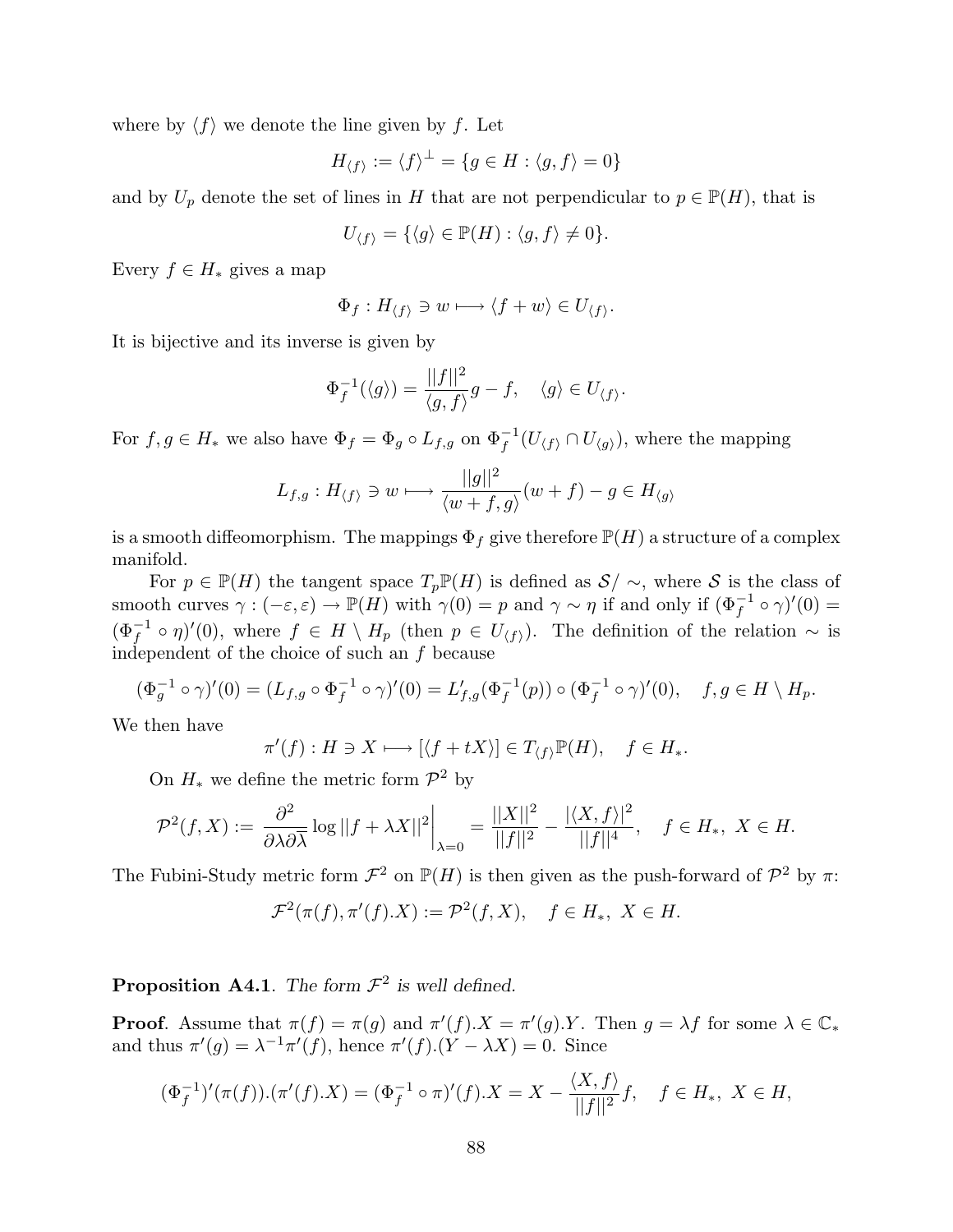it follows that

$$
\ker \pi'(f) = \langle f \rangle, \quad f \in H_*.
$$

We can therefore find  $a \in \mathbb{C}$  such that  $Y = \lambda X + af$ . Then

$$
\mathcal{P}^{2}(g, Y) = \frac{||\lambda X + af||^{2}}{|\lambda|^{2}||f||^{2}} - \frac{|\lambda \langle X, f \rangle + a||f||^{2}|^{2}}{|\lambda|^{2}||f||^{4}}
$$

$$
= \frac{||X||^{2}}{||f||^{2}} - \frac{|\langle X, f \rangle|^{2}}{||f||^{4}}
$$

$$
= \mathcal{P}^{2}(f, X). \blacksquare
$$

Since

$$
\Phi'_{f}(w) : H_{\langle f \rangle} \ni X \longmapsto [\langle f + w + tX \rangle] \in T_{\langle f \rangle} \mathbb{P}(H), \quad f \in H_{*}, \ w \in H_{\langle f \rangle},
$$

in the local coordinates given by  $\Phi_f$  we have

$$
\Phi_f^* \mathcal{F}^2(w, Y) = \mathcal{F}^2(\Phi_f(w), \Phi_f'(Y)) = \mathcal{P}^2(f + w, Y)
$$
  
= 
$$
\frac{\partial^2}{\partial \lambda \partial \overline{\lambda}} \log(||f||^2 + ||w + \lambda Y||^2) \Big|_{\lambda = 0}
$$
  
= 
$$
\frac{||Y||^2}{||f||^2 + ||w||^2} - \frac{|\langle Y, w \rangle|^2}{(||f||^2 + ||w||^2)^2}, \quad f \in H_*, w, Y \in H_{\langle f \rangle}.
$$

If  $\eta : [0,1] \to \mathbb{P}(H)$  is a continuous and piecewise smooth curve then its length is given by

$$
l(\eta) = \int_0^1 \mathcal{F}(\eta(t), \eta'(t)) dt
$$

and the distance  $d(x, y)$  between  $x, y \in \mathbb{P}(H)$  is defined as the infimum of  $l(\eta)$  taken over all such  $\eta$  with  $\eta(0) = x, \eta(1) = y$ .

**Proposition A4.2.** For  $f, g \in H_*$  we have

$$
d(\langle f \rangle, \langle g \rangle) = \arccos \frac{|\langle f, g \rangle|}{||f|| ||g||}.
$$

**Proof.** We may assume that  $||f|| = ||g|| = 1$ . Let  $\eta : [0,1] \to \mathbb{P}(H)$  be a continuous, piecewise smooth curve with  $\eta(0) = \langle f \rangle$ ,  $\eta(1) = \langle g \rangle$ . First assume that  $\eta([0, 1]) \subset U_{\langle f \rangle}$ . Set  $\widetilde{\eta} := \Phi_f^{-1} \circ \eta : [0, 1] \to H_{\langle f \rangle}$ , so that  $\widetilde{\eta}(0) = 0$ ,  $\widetilde{\eta}(1) =: w$ . Then

$$
l(\eta) = \int_0^1 \left( \frac{||\widetilde{\eta}'(t)||^2}{1 + ||\widetilde{\eta}(t)||^2} - \frac{|\langle \widetilde{\eta}(t), \widetilde{\eta}'(t) \rangle|^2}{(1 + ||\widetilde{\eta}(t)||^2)^2} \right)^{1/2} dt \ge \int_0^1 \frac{||\widetilde{\eta}'(t)|| dt}{1 + ||\widetilde{\eta}(t)||^2}.
$$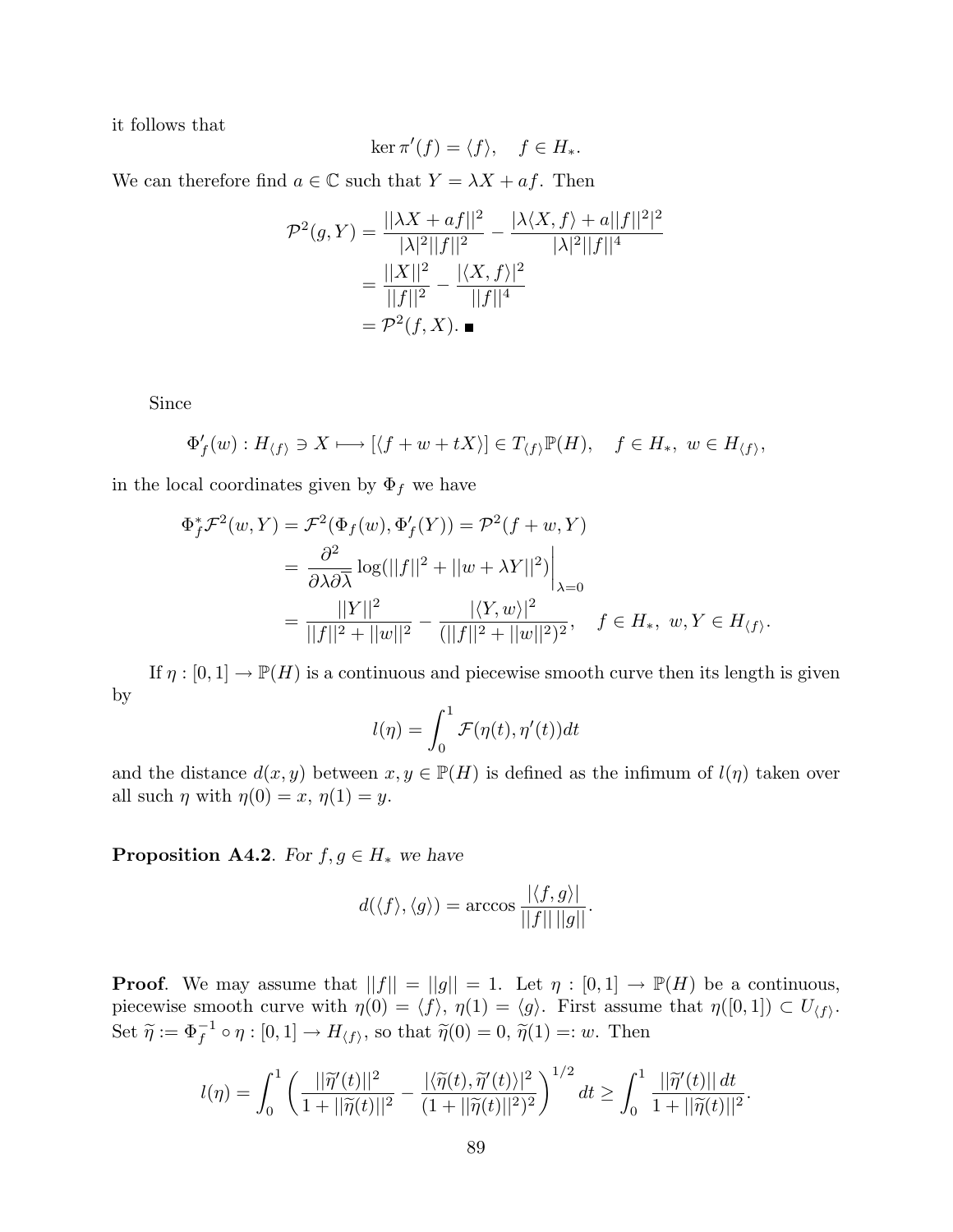Set  $\chi(t) := ||\widetilde{\eta}'(t)||$ . Then

$$
\chi'(t) = \frac{\operatorname{Re}\langle \widetilde{\eta}(t), \widetilde{\eta}'(t) \rangle}{||\widetilde{\eta}(t)||} \le ||\widetilde{\eta}'(t)||.
$$

Therefore

$$
l(\eta) \geq \int_0^1 \frac{\chi'(t)\,dt}{1+\chi(t)^2} = \arctan ||w|| = \arccos |\langle f, g \rangle|
$$

(the latter inequality follows from the fact that

$$
|\langle f, g \rangle| = (1 + ||w||^2)^{-1/2}).
$$

If  $\eta([0,1]) \not\subset U$  then let  $t_0 \in (0,1]$  be a maximal number satisfying  $[0,t_0) \subset U$ . Then  $\eta(t_0) \notin U$  and similarly as before

$$
l(\eta) \ge \int_0^{t_0} \mathcal{F}(\eta(t), \eta'(t)) dt \ge \frac{\pi}{2} \ge \arccos |\langle f, g \rangle|.
$$

On the other hand, one can easily check that the curve

$$
\eta(t) = [(1-t)\langle g, f \rangle f + tg], \quad t \in [0,1],
$$

has the required length.  $\blacksquare$ 

**Proposition A4.3.** Assume that  $\langle f_k \rangle \to \langle f \rangle$  in  $\mathbb{P}(H)$ ,  $f_k, f \in H_*$ . Then we can find  $\lambda_k \in \mathbb{C}_* \text{ such that } \lambda_k f_k \to f \text{ in } H.$ 

Proof. Set

$$
\lambda_k := \frac{|\langle f_k, f \rangle| \, ||f||}{\langle f_k, f \rangle \, ||f_k||}.
$$

Then

$$
||\lambda_k f_k - f||^2 = |\lambda|^2 ||f_k||^2 - 2\text{Re}(\lambda_k \langle f_k, f \rangle) + ||f||^2 = 2||f||^2 - 2\frac{|\langle f_k, f \rangle| ||f||}{||f_k||} \to 0
$$

by Proposition A4.2.  $\blacksquare$ 

## A5. Some variations of the Hörmander  $L^2$ -estimate

First we will sketch the proof of a generalization of [Hör1, Lemma 4.4.1] in case  $p = q = 0$ . As we will see, one needs to follow [Hör1] with only slight modifications.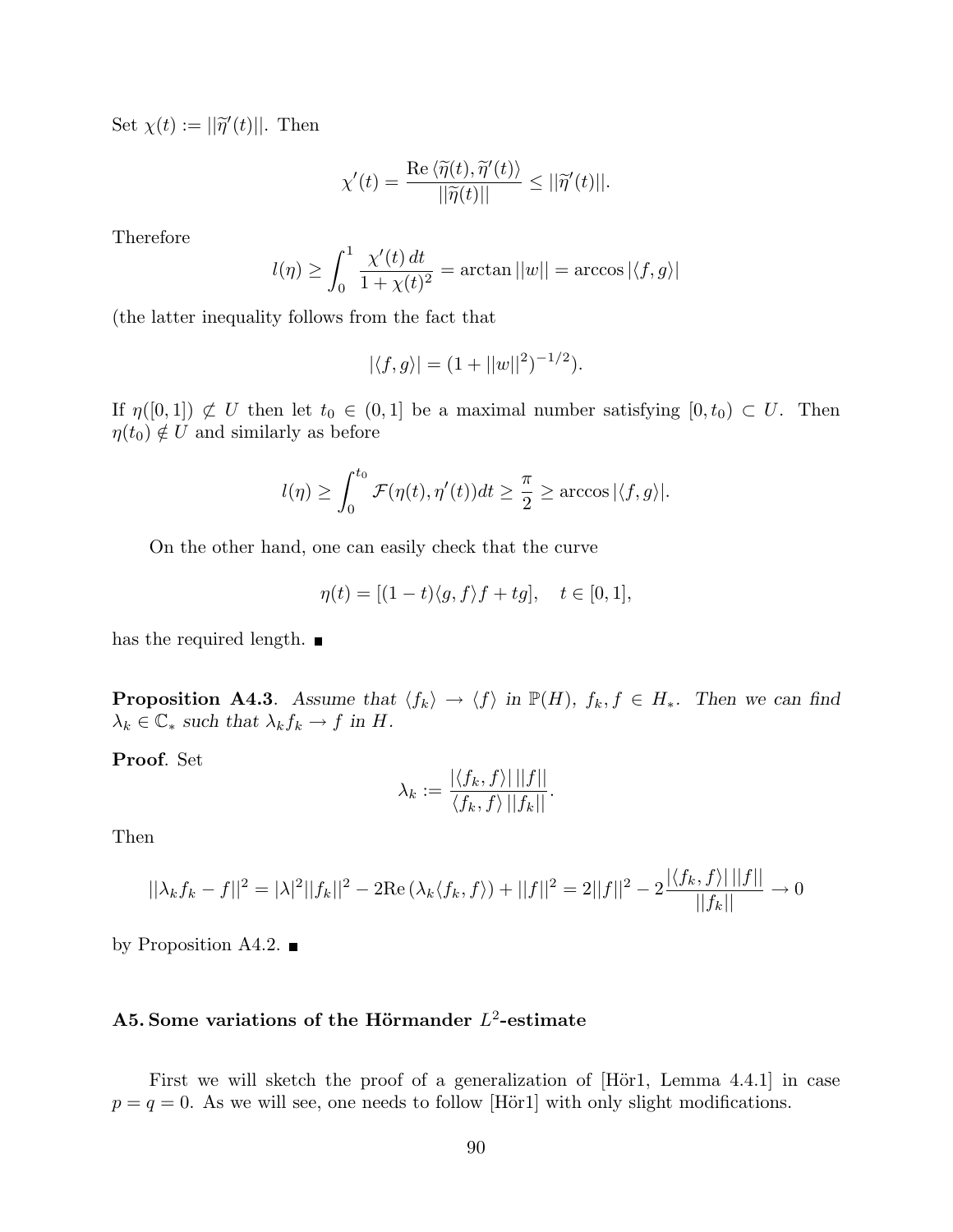**Theorem A5.1.** Assume that  $\varphi \in PSH(\Omega)$ , where  $\Omega$  is a pseudoconvex domain in  $\mathbb{C}^n$ . Let  $\alpha \in L^2_{loc,(0,1)}(\Omega)$  be such that  $\overline{\partial}\alpha = 0$  and

(A5.1) iα ∧ α ≤ hi∂∂ϕ

for some nonnegative function  $h \in L^1_{loc}(\Omega)$  such that the right hand-side of (A5.1) makes sense as a current of order  $0$  (this is always the case if h is locally bounded). Then there exists  $u \in L^2_{loc}(\Omega)$  with  $\overline{\partial} u = \alpha$  and

(A5.2) 
$$
\int_{\Omega} |u|^2 e^{-\varphi} d\lambda \leq \int_{\Omega} h e^{-\varphi} d\lambda.
$$

**Sketch of proof.** If the right hand-side of  $(A5.2)$  is not finite it is enough to apply  $[\text{Hör1},]$ Theorem 4.2.2], we may thus assume that it is finite and even equal to 1. We first consider the case when  $\varphi$  is smooth (then of course the right hand-side of  $(A5.1)$ ) is a current of order 0 for every  $h \in L^1_{loc}(\Omega)$ ). We follow the proof of [Hör1, Lemma 4.4.1] and its notation: the function s is smooth, strongly plurisubharmonic in  $\Omega$  and such that  $\Omega_a := \{s < a\} \in \Omega$ for every  $a \in \mathbb{R}$ . We fix  $a > 0$  and choose  $\eta_{\nu} \in C_0^{\infty}(\Omega)$ ,  $\nu = 1, 2, \ldots$ , such that  $0 \leq \eta_{\nu} \leq 1$ and  $\Omega_{a+1} \subset \{\eta_{\nu} = 1\} \uparrow \Omega$  as  $\nu \uparrow \infty$ . Let  $\psi \in C^{\infty}(\Omega)$  vanish in  $\Omega_a$  and satisfy  $|\partial \eta_{\nu}|^2 \leq e^{\psi}$ ,  $\nu = 1, 2, \ldots$ , and let  $\chi \in C^{\infty}(\mathbb{R})$  be convex and such that  $\chi = 0$  on  $(-\infty, a)$ ,  $\chi \circ s \geq 2\psi$ and  $\chi' \circ s \, i\partial\overline{\partial}s \geq (1+a)|\partial\psi|^2 i\partial\overline{\partial}|z|^2$ . This implies that with  $\varphi' := \varphi + \chi \circ s$  we have in particular

$$
(A5.3) \t\t\t\ti\partial\overline{\partial}\varphi' \geq i\partial\overline{\partial}\varphi + (1+a)|\partial\psi|^2 i\partial\overline{\partial}|z|^2.
$$

The  $\overline{\partial}$ -operator gives the densely defined operators T and S between Hilbert spaces:

$$
L^2(\Omega, \varphi_1) \xrightarrow{T} L^2_{(0,1)}(\Omega, \varphi_2) \xrightarrow{S} L^2_{(0,2)}(\Omega, \varphi_3),
$$

where  $\varphi_j := \varphi' + (j-3)\psi$ ,  $j = 1, 2, 3$ . (Recall that, if

$$
F = \sum_{\substack{|J|=p \\ |K|=q}} 'F_{JK}dz_J \wedge d\overline{z}_K \in L^2_{loc, (p,q)}(\Omega),
$$

then

$$
|F|^2 = \sum_{J,K}^{\prime} |F_{JK}|^2,
$$

$$
L^2_{(p,q)}(\Omega,\varphi) = \{ F \in L^2_{loc,(p,q)}(\Omega) : ||F||^2_{\varphi} := \int_{\Omega} |F|^2 e^{-\varphi} d\lambda < \infty \},
$$
  

$$
\langle F, G \rangle_{\varphi} := \int_{\Omega} \sum_{J,K} 'F_{JK} \overline{G}_{JK} e^{-\varphi} d\lambda, \quad F, G \in L^2_{(p,q)}(\Omega, \varphi).
$$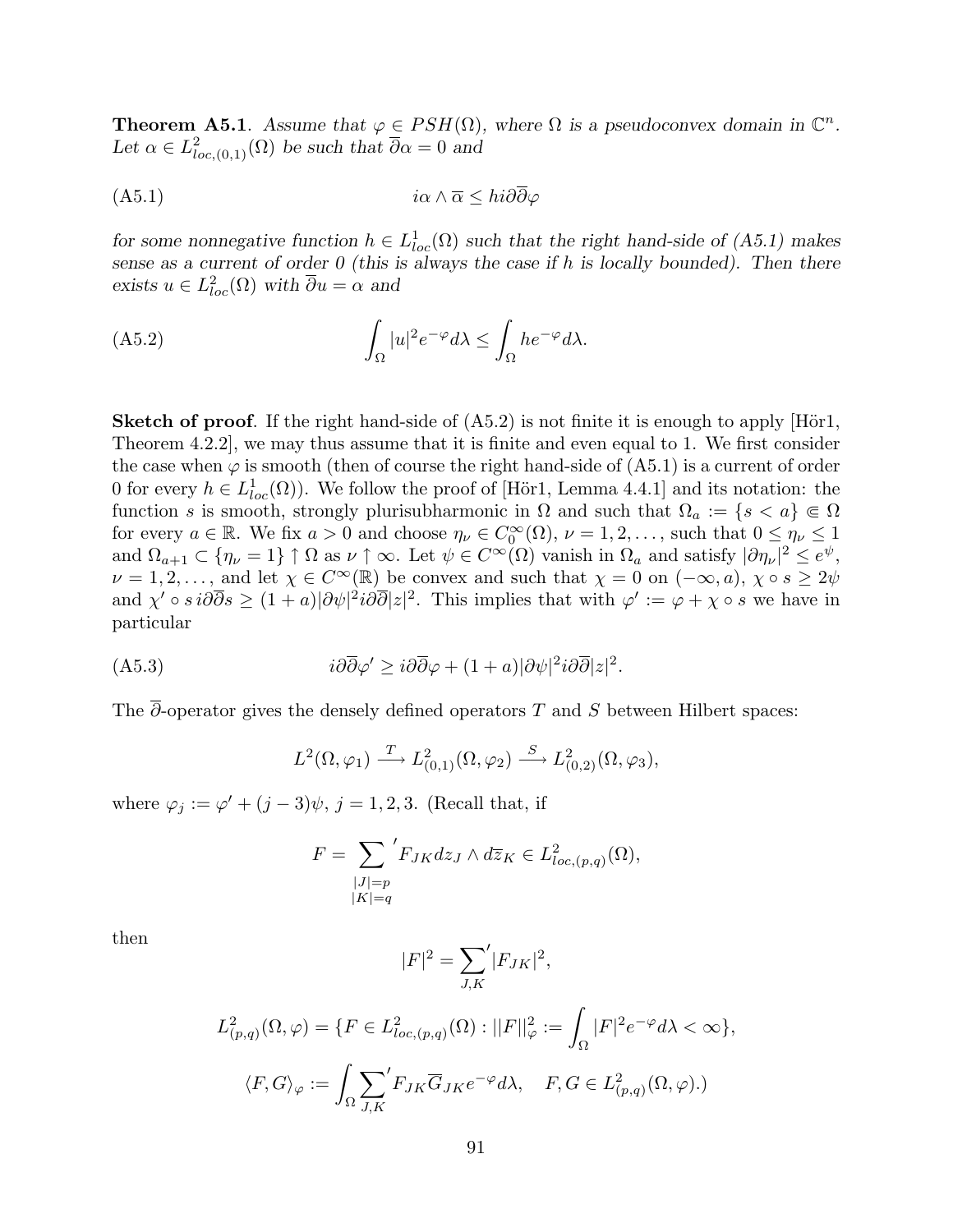For  $f =$  $\overline{ }$  $j f_j d\overline{z}_j \in C^{\infty}_{0,(0,1)}(\Omega)$  one can then compute

(A5.4) 
$$
|Sf|^2 = \sum_{j < k} \left| \frac{\partial f_j}{\partial \overline{z}_k} - \frac{\partial f_k}{\partial \overline{z}_j} \right| = \sum_{j,k} \left| \frac{\partial f_j}{\partial \overline{z}_k} \right| - \sum_{j,k} \frac{\partial f_j}{\partial \overline{z}_k} \frac{\partial \overline{f}_k}{\partial z_j}
$$

and

$$
e^{\psi}T^*f = -\sum_j \delta_j f_j - \sum_j f_j \frac{\partial \psi}{\partial z_j},
$$

where

$$
\delta_j w := e^{\varphi'} \frac{\partial}{\partial z_j} (w e^{-\varphi'}) = \frac{\partial w}{\partial z_j} - w \frac{\partial \varphi'}{\partial z_j}.
$$

Therefore

(A5.5) 
$$
|\sum_{j} \delta_j f_j|^2 \le (1+a^{-1})e^{2\psi} |T^*f|^2 + (1+a)|f|^2 |\partial \psi|^2.
$$

Integrating by parts we get

$$
\int_{\Omega} |\sum_{j} \delta_{j} f_{j}|^{2} e^{-\varphi'} d\lambda = \int_{\Omega} \sum_{j,k} \left( \frac{\partial^{2} \varphi'}{\partial z_{j} \overline{\partial} z_{k}} f_{j} \overline{f}_{k} + \frac{\partial f_{j}}{\partial \overline{z}_{k}} \frac{\partial \overline{f}_{k}}{\partial z_{j}} \right) e^{-\varphi'} d\lambda.
$$

Combining this with  $(A5.3)-(A5.5)$  we arrive at

$$
(A5.6)\qquad \qquad \int_{\Omega}\sum_{j,k}\frac{\partial^2\varphi'}{\partial z_j\overline{\partial} z_k}f_j\overline{f}_ke^{-\varphi'}d\lambda\leq (1+a^{-1})||T^*f||^2_{\varphi_1}+||Sf||^2_{\varphi_3}.
$$

If we write  $\alpha =$  $\overline{ }$  $j \alpha_j d\overline{z}_j$  then

$$
i\alpha \wedge \overline{\alpha} = \sum_{j,k} \overline{\alpha}_j \alpha_k idz_j \wedge d\overline{z}_k
$$

and by  $(A5.1)$ 

$$
|\sum_{j} \overline{\alpha}_{j} f_{j}|^{2} \leq h \sum_{j,k} \frac{\partial^{2} \varphi}{\partial z_{j} \overline{\partial} z_{k}} f_{j} \overline{f}_{k}.
$$

Hence, from the Schwarz inequality, (A5.6) and from the fact that  $\varphi - 2\varphi_2 \leq -\varphi'$  we obtain

$$
|\langle \alpha, f \rangle_{\varphi_2}|^2 \le (1 + a^{-1}) ||T^* f||_{\varphi_1}^2 + ||Sf||_{\varphi_3}^2
$$

for all  $f \in C^{\infty}_{0,(0,1)}(\Omega)$  and thus also for all  $f \in D_{T^*} \cap D_S$  (recall that we have assumed that the right hand-side of (A5.2) is 1). If  $f' \in L^2_{(0,1)}(\Omega, \varphi_2)$  is orthogonal to the kernel of S then it is also orthogonal to the range of T and thus  $T^*f' = 0$ . Moreover, since  $S\alpha = 0$ , we then also have  $\langle \alpha, f' \rangle_{\varphi_2} = 0$ . Therefore

$$
|\langle \alpha, f \rangle_{\varphi_2}| \le \sqrt{1 + a^{-1}} ||T^* f||_{\varphi_1}, \quad f \in D_{T^*}.
$$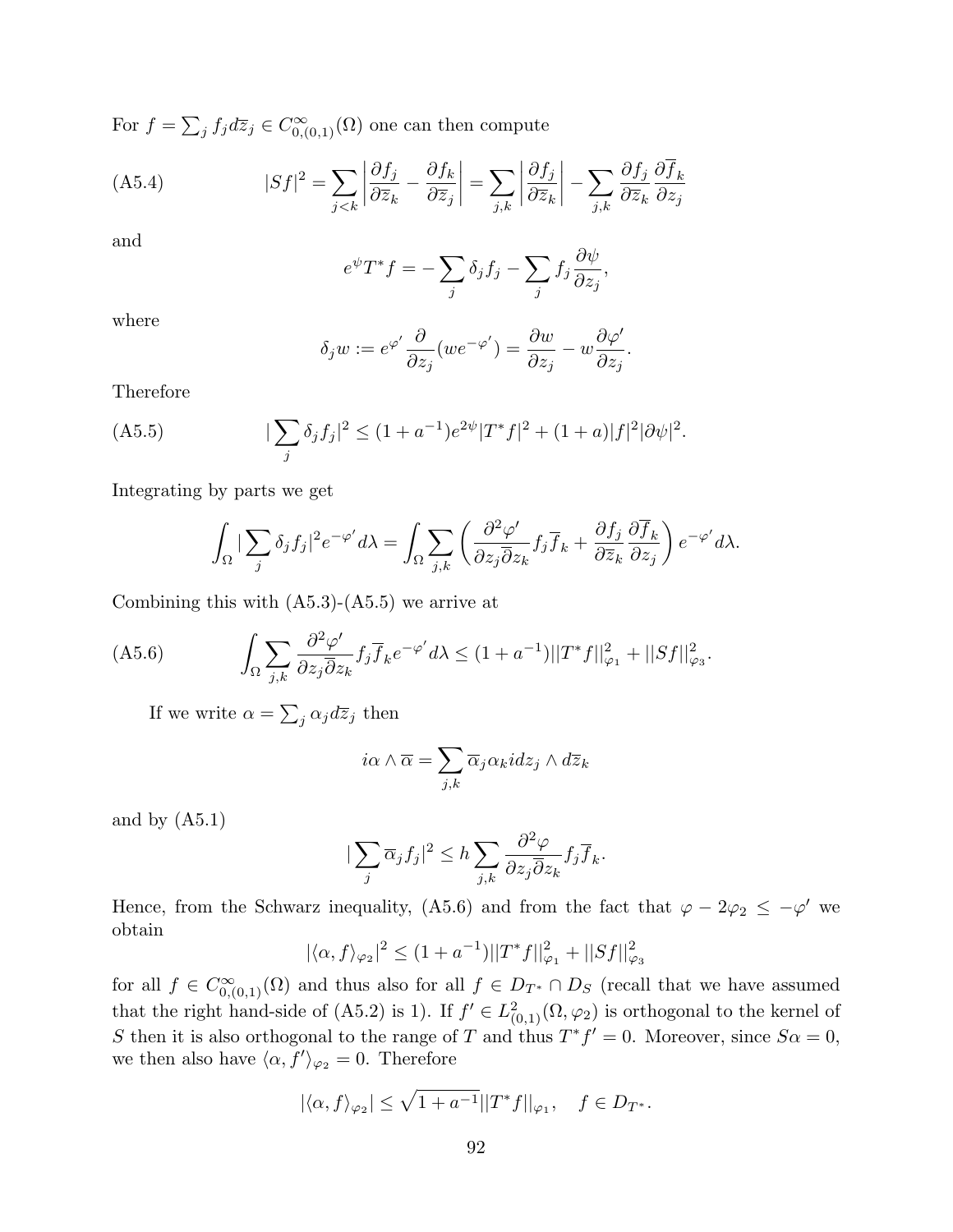By the Hahn-Banach theorem there exists  $u_a \in L^2(\Omega, \varphi_1)$  with  $||u_a||_{\varphi_1} \leq$ √  $\overline{1+a^{-1}}$  and

$$
\langle \alpha, f \rangle_{\varphi_2} = \langle u_a, T^* f \rangle_{\varphi_1}, \quad f \in D_{T^*}.
$$

This means that  $Tu_a = \alpha$  and, since  $\varphi_1 \geq \varphi$  with equality in  $\Omega_a$ , we have

$$
\int_{\Omega_a} |u_a|^2 e^{-\varphi} d\lambda \le 1 + a^{-1}.
$$

We may thus find a sequence  $a_j \uparrow \infty$  and  $u \in L^2_{loc}(\Omega)$  such that  $u_{a_j}$  converges weakly to u in  $L^2(\Omega_a, \varphi) = L^2(\Omega_a)$  for every a. This proves the theorem for smooth  $\varphi$ .

Now assume that  $\varphi$  is strongly plurisubharmonic (but otherwise arbitrary, that is possibly even not locally bounded). By the Radon-Nikodym theorem there exists  $\beta =$  $j,k$   $\beta_{jk}$ id $z_j \wedge d\overline{z}_k \in L^1_{loc,(1,1)}(\Omega)$  such that  $0 < \beta \leq i\partial\overline{\partial}\varphi$  and  $i\alpha \wedge \overline{\alpha} \leq h\beta$ . For  $\varepsilon > 0$ let  $a(\varepsilon)$  be such that  $\varphi_{\varepsilon} := \varphi * \rho_{\varepsilon} \in C^{\infty}(\overline{\Omega}_{a(\varepsilon)})$ . If  $(\varphi_{\varepsilon}^{jk})$  denotes the inverse matrix of  $(\partial^2 \varphi_{\varepsilon}/\partial z_j \partial \overline{z}_k)$  then  $h_{\varepsilon} := \sum_{j,k} \varphi_{\varepsilon}^{jk} \overline{\alpha}_j \alpha_k$  is the least function satisying  $i\alpha \wedge \overline{\alpha} \leq h_{\varepsilon} i\partial \overline{\partial} \varphi_{\varepsilon}$ . By the previous part we can find  $u_{\varepsilon} \in L^2_{loc}(\Omega_{a(\varepsilon)})$  such that  $\overline{\partial} u_{\varepsilon} = \alpha$  in  $\Omega_{a(\varepsilon)}$  and

$$
\int_{\Omega_{a(\varepsilon)}} |u_{\varepsilon}|^2 e^{-\varphi_{\varepsilon}} d\lambda \le \int_{\Omega_{a(\varepsilon)}} h_{\varepsilon} e^{-\varphi_{\varepsilon}} d\lambda \le \int_{\Omega_{a(\varepsilon)}} h_{\varepsilon} e^{-\varphi} d\lambda.
$$

We have  $\beta_{\varepsilon} := \beta * \rho_{\varepsilon} \leq i\partial \overline{\partial} \varphi_{\varepsilon}$  and there is a sequence  $\varepsilon_l \downarrow 0$  such that the coefficients of  $\beta_{\varepsilon_l}$  converge pointwise almost everywhere to the respective coefficients of  $\beta$ . Therefore

$$
\overline{\lim}_{l\to\infty}h_{\varepsilon_l}\leq \overline{\lim}_{l\to\infty}\sum_{j,k}\beta_{\varepsilon_l}^{jk}\overline{\alpha}_j\alpha_k=\sum_{j,k}\beta^{jk}\overline{\alpha}_j\alpha_k\leq h,
$$

where  $(\beta^{jk})$  and  $(\beta^{jk}_{\varepsilon})$  denote the inverse matrices of  $(\beta_{jk})$  and  $(\beta_{jk} * \rho_{\varepsilon})$ , respectively. By the Fatou lemma we thus have

$$
\overline{\lim_{l\to\infty}}\int_{\Omega_{a(\varepsilon_l)}}|u_{\varepsilon_l}|^2e^{-\varphi_{\varepsilon_l}}d\lambda\leq 1.
$$

Since  $\varphi_{\varepsilon_l}$  is a decreasing sequence, we see that the  $L^2$  norm of  $u_{\varepsilon_l}$  over  $\Omega_a$  is bounded for every fixed a. Therefore, replacing  $\varepsilon_l$  with its subsequence if necessary, we see that  $u_{\varepsilon_l}$ converges weakly in  $\Omega_a$  for every a to  $u \in L^2_{loc}(\Omega)$ . For every a and  $\delta > 0$  we then have

$$
\int_{\Omega_a} |u|^2 e^{-\varphi_{\varepsilon_l}} d\lambda \le 1 + \delta
$$

which completes the proof for strongly plurisubharmonic  $\varphi$ .

If  $\varphi$  is not necessarily strongly plurisubharmonic then we may approximate it by functions of the form  $\varphi + \varepsilon |z|^2$ . Note that  $i\alpha \wedge \overline{\alpha} \leq h i\partial \overline{\partial}(\varphi + \varepsilon |z|^2)$  and the general case easily follows along the same lines as before.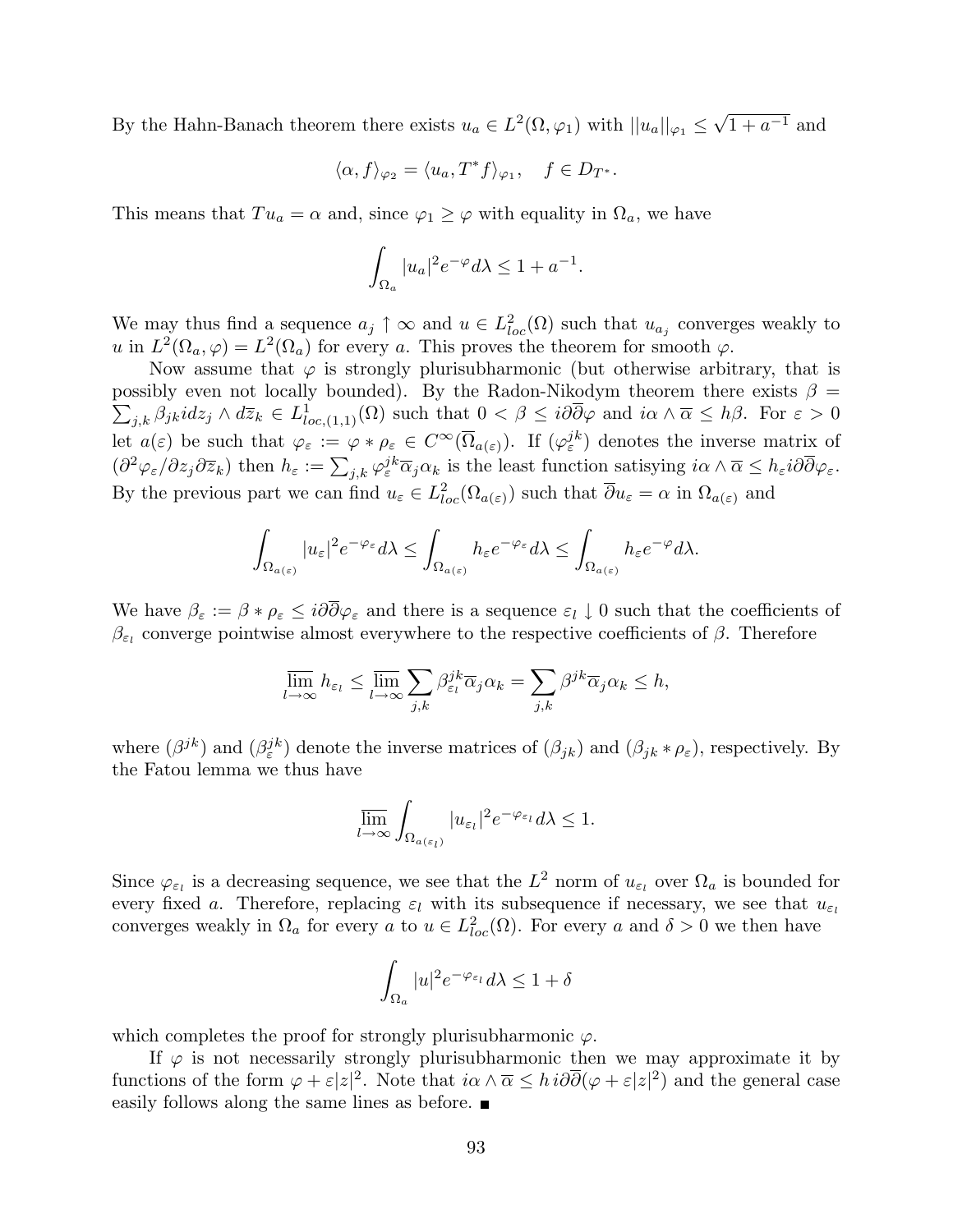The next result is due to Berndtsson [Ber1] (see also [Ber2]).

**Theorem A5.2**. Let  $\Omega$ ,  $\varphi$ ,  $\alpha$  and  $h$  be as in Theorem A5.1. Fix  $r \in (0,1)$  and assume in addition that  $-e^{-\varphi/r} \in PSH(\Omega)$ . Then for any  $\psi \in PSH(\Omega)$  we can find  $u \in L^2_{loc}(\Omega)$ with  $\overline{\partial} u = \alpha$  and

$$
\int_{\Omega} |u|^2 e^{\varphi - \psi} d\lambda \le \frac{1}{(1 - \sqrt{r})^2} \int_{\Omega} h e^{\varphi - \psi} d\lambda.
$$

**Proof.** Approximating  $-e^{-\varphi/r}$  and  $\psi$  in the same way as in the proof of Theorem A5.1 we may assume that  $\varphi$  and  $\psi$  are smooth up to the boundary. Then we have in particular  $L^2(\Omega) = L^2(\Omega, a\varphi + b\psi)$  for real  $a, b$  and  $-e^{-\varphi/r} \in PSH(\Omega)$  means precisely that

$$
i\partial\varphi\wedge\overline{\partial}\varphi\leq r\,i\partial\overline{\partial}\varphi.
$$

Let u be the solution to  $\overline{\partial}u = \alpha$  which is minimal in the  $L^2(\Omega, \psi)$  norm. This means that

$$
\int_{\Omega} u \overline{f} e^{-\psi} d\lambda = 0, \quad f \in H^2(\Omega).
$$

Set  $v := e^{\varphi}u$ . Then

$$
\int_{\Omega} v \overline{f} e^{-\varphi - \psi} d\lambda = 0, \quad f \in H^{2}(\Omega),
$$

thus v is the minimal solution in the  $L^2(\Omega, \varphi + \psi)$  norm to  $\overline{\partial}v = \beta$ , where

$$
\beta = \overline{\partial}(e^{\varphi}u) = e^{\varphi}(\alpha + u\overline{\partial}\varphi).
$$

For every  $t > 0$  we have

$$
i\beta \wedge \overline{\beta} \le e^{2\varphi} [(1+t^{-1})i\alpha \wedge \overline{\alpha} + (1+t)|u|^2 i\partial \overline{\partial} \varphi]
$$
  
\n
$$
\le e^{2\varphi} [(1+t^{-1})h + (1+t)r|u|^2] i\partial \overline{\partial} \varphi
$$
  
\n
$$
\le e^{2\varphi} [(1+t^{-1})h + (1+t)r|u|^2] i\partial \overline{\partial} (\varphi + \psi).
$$

Therefore by Theorem A5.1

$$
\int_{\Omega} |u|^2 e^{\varphi - \psi} d\lambda = \int_{\Omega} |v|^2 e^{-\varphi - \psi} d\lambda \le (1 + t^{-1}) \int_{\Omega} h e^{\varphi - \psi} d\lambda + (1 + t) r \int_{\Omega} |u|^2 e^{\varphi - \psi} d\lambda.
$$

For  $t = r^{-1/2} - 1$  we obtain the required result.

Applying Theorem A5.2 with  $r = 1/4$  and  $\varphi, \psi$  replaced with  $\varphi/4, \psi + \varphi/4$ , respectively, we obtain the following estimate essentially due to Donnelly and Fefferman [DF].

**Theorem A5.3.** Let  $\Omega$ ,  $\varphi$ ,  $\alpha$  and h satisfy the assumptions of Theorem A5.1. Assume moreover that  $-e^{-\varphi} \in PSH(\Omega)$ . Then for any  $\psi \in PSH(\Omega)$  we can find  $u \in L^2_{loc}(\Omega)$  with  $\overline{\partial} u = \alpha$  and

$$
\int_{\Omega} |u|^2 e^{-\psi} d\lambda \le 16 \int_{\Omega} h e^{-\psi} d\lambda. \blacksquare
$$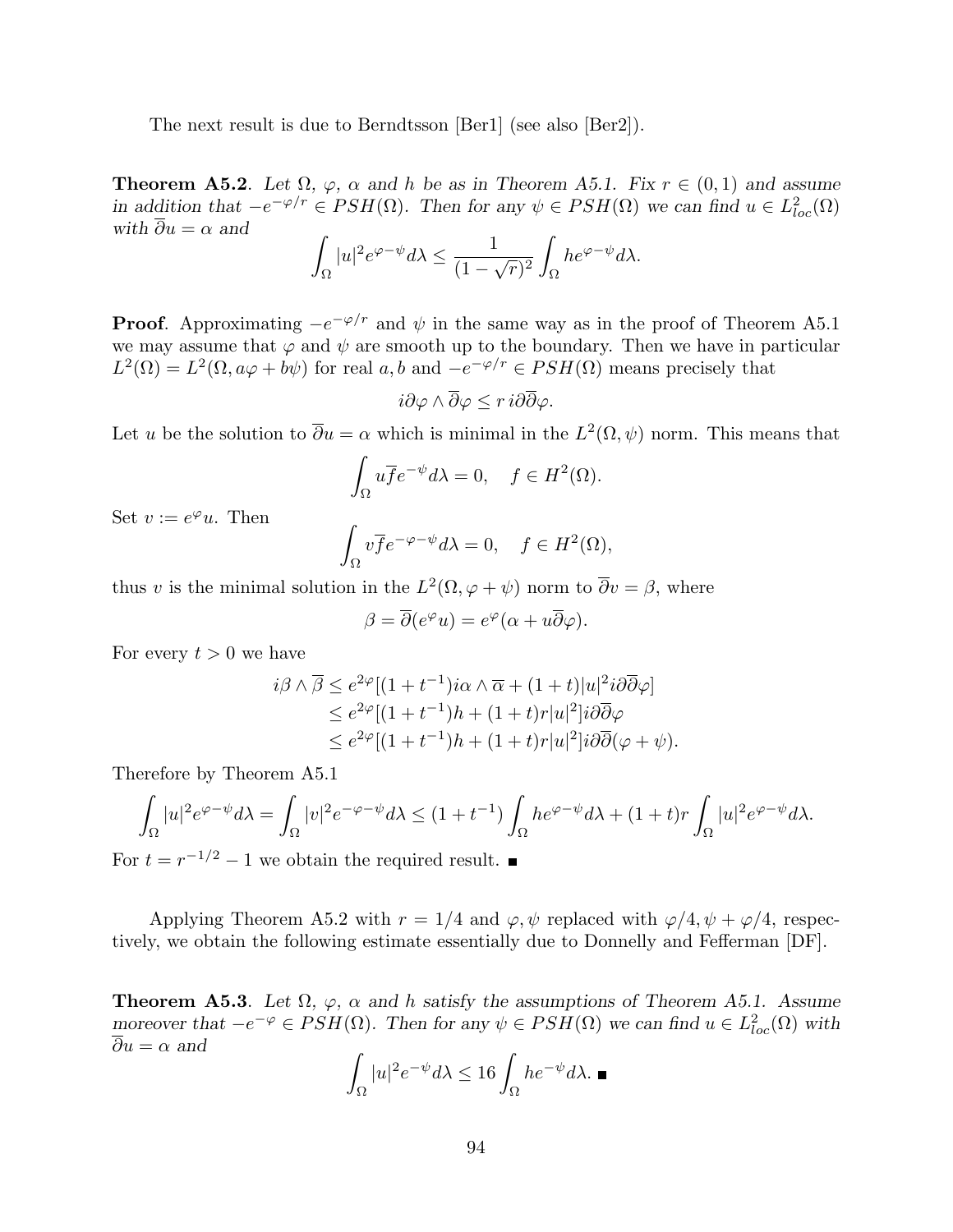## Some open problems

**Problem 1.** Assume that a domain  $\Omega \in \mathbb{C}^n$  is such that each of its boundary points admits a local weak plurisubharmonic barrier (that is for every  $z_0 \in \partial\Omega$  there exists a neighborhood U of  $z_0$  and  $u \in PSH(\Omega \cap U)$  such that  $u < 0$  and  $\lim_{z\to z_0} u(z) = 0$ . Is  $\Omega$ hyperconvex? Note that Theorem 1.4.7 would be a direct consequence of a positive answer.

**Problem 2.** Let  $\Omega$  be a bounded pseudoconvex domain in  $\mathbb{C}^n$  admitting a local weak plurisubharmonic barrier at some  $z_0 \in \partial\Omega$ . Does there exist a global (defined on  $\Omega$ ) weak plurisubharmonic barrier at  $z_0$ ? A solution in the affirmative would solve Problem 1, since, using the Hartogs figures, one can show that a domain from Problem 1 is pseudoconvex.

Problem 3. Is being an unbounded maximal plurisubharmonic function a local property?

**Problem 4.** Let  $P = \Delta^2$  be the unit bidisk. For  $(z, w) \in \partial P$  set  $f(z, w) := (\text{Re } z)^2 (\text{Re } w)^2$ so that f is subharmonic on every analytic disk embedded in  $\partial P$ . Therefore, by Theorem 2.3.2,  $u := u_{f,P} \in PSH \cap C^{1,1}(P) \cap C(\overline{P})$ . One can show that  $u = 0$  on the set  $\{(z,w) \in$  $\overline{P}$  :  $|z+w| \leq |1-zw|$ . It can also be proved that for every  $\varepsilon > 0$  the function

$$
v_{\varepsilon}(z,w) = \frac{\varepsilon^2}{4} \left( \left| \frac{z+w}{\varepsilon+1-zw} \right|^2 - 1 \right)
$$

satisfies  $v_{\varepsilon} \leq u$  in  $\overline{P}$ . An elementary computation then gives for  $t \in (0,1)$ 

$$
u(t,t)\begin{cases} = 0 & \text{if } t \le \sqrt{2} - 1, \\ \ge 2^{-4} \left( (2t)^{2/3} - (1 - t^2)^{2/3} \right)^6 & \text{if } t \ge \sqrt{2} - 1. \end{cases}
$$

This means that  $u \notin C^{6}(P)$ . We conjecture that in fact  $u \notin C^{2}(P)$ .

Problem 5. Are the product formulas (3.1.3) and (3.2.1) (without regularizations) true for arbitrary sets  $K_j$ ?

**Problem 6.** Let  $\Omega$  be a bounded hyperconvex domain in  $\mathbb{C}^n$ . Assume that sequences  $z_j, w_j \in \Omega$  tend to  $z_0 \in \Omega, w_0 \in \partial\Omega$ , respectively. Does it follow that  $g_{\Omega, w_j}(z_j) \longrightarrow 0$ ? In other words, is it true that  $g_{\Omega}$  is continuous at the points from  $\partial\Omega \times \Omega$  (if we assume that it vanishes there)?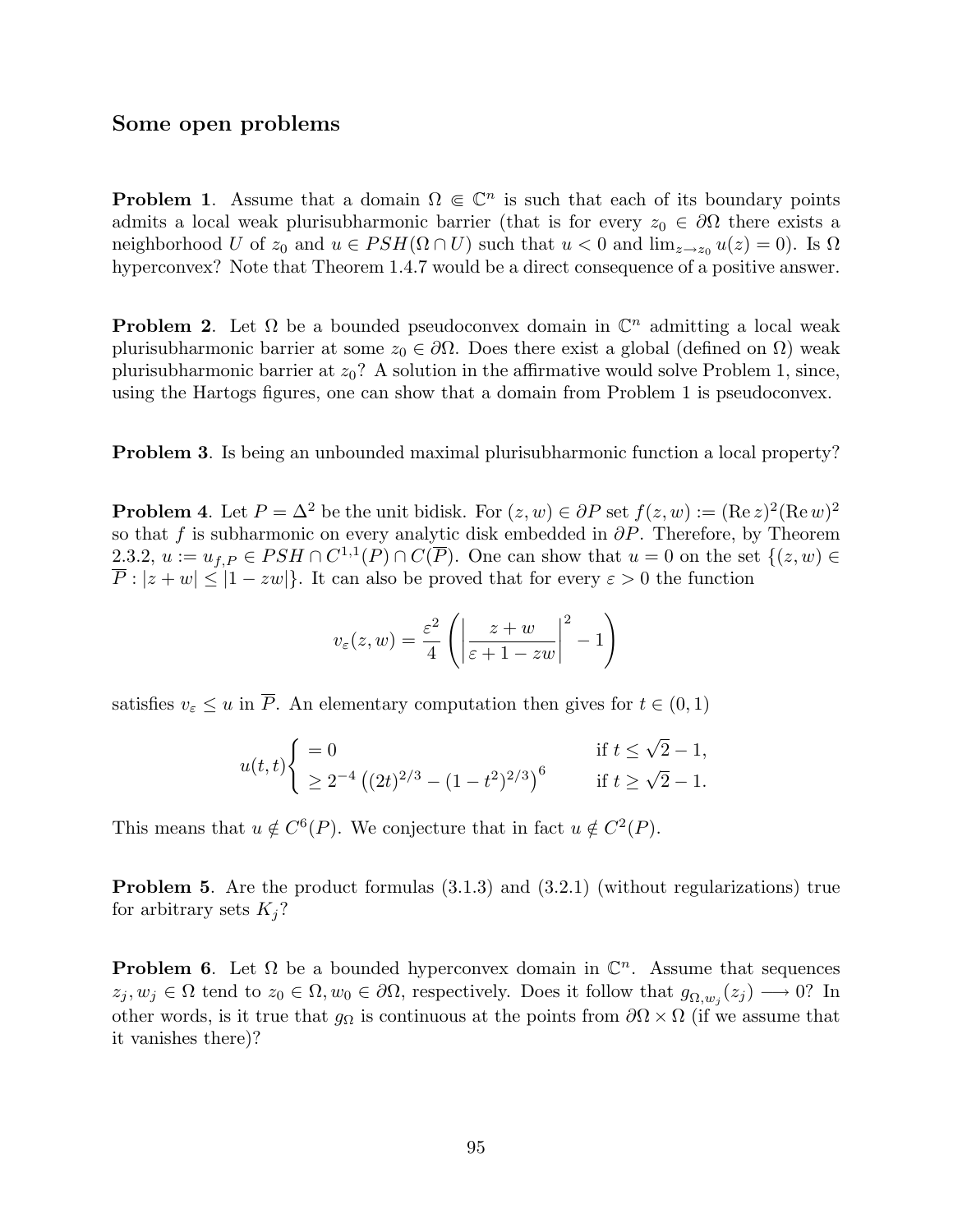# References

- [Bed1] E. BEDFORD, Extremal plurisubharmonic functions and pluripolar sets in  $\mathbb{C}^2$ . Math. Ann. 249 (1980), 205-223.
- [Bed2] E. BEDFORD, Envelopes of continuous plurisubharmonic functions. Math. Ann. 251 (1980), 175-183.
	- [BD] E. BEDFORD, J.-P. DEMAILLY, Two counterexamples concerning the pluri-complex Green function in  $\mathbb{C}^n$ . Indiana Univ. Math. J. 37 (1988), 865-867.
- [BT1] E. BEDFORD, B. A. TAYLOR, The Dirichlet problem for a complex Monge-Ampère equation. Invent. Math. 37 (1976), 1-44.
- [BT2] E. BEDFORD, B. A. TAYLOR, A new capacity for plurisubharmonic functions. Acta Math. 149 (1982), 1-41.
- [Ber1] B. BERNDTSSON, The extension theorem of Ohsawa-Takegoshi and the theorem of Donnelly-Fefferman. Ann. Inst. Fourier 46 (1996), 1083-1094.
- [Ber2] B. BERNDTSSON, Weighted estimates for the  $\overline{\partial}$ -equation. Complex Analysis and Geometry, Columbus, Ohio, 1999, Ohio State Univ. Math. Res. Inst. Publ. 9, pp. 43-57, Walter de Gruyter, 2001.
- [Bło1] Z. BŁOCKI, Estimates for the complex Monge-Ampère operator. Bull. Pol. Acad. Sci. 41 (1993), 151-157.
- [Bło2] Z. BŁOCKI, Equilibrium measure of a product subset of  $\mathbb{C}^n$ . Proc. Amer. Math. Soc. 128 (2000), 3595-3599.
- [Blo3] Z. BŁOCKI, The Bergman metric and the pluricomplex Green function. Preprint.
- [BKL] Z. BŁOCKI, S. KOŁODZIEJ, N. LEVENBERG, Extremal functions and equilibrium measures for Borel sets. Bull. Pol. Acad. Sci. 45 (1997), 291-296.
	- [BP] Z. BŁOCKI, P. PFLUG, Hyperconvexity and Bergman completeness. Nagoya Math. J. 151 (1998), 221-225.
- [Bre] H. BREMERMANN, Holomorphic continuation of the kernel function and the Bergman metric in several complex variables. Lectures on Functions of a Complex Variable, pp. 349-383, Univ. of Michigan Press, 1955.
- [Ceg] U. CEGRELL, Capacities in complex analysis. Aspects of Math. E14, Vieweg, 1988.
- [Che1] B.-Y. Chen, Completeness of the Bergman metric on non-smooth pseudoconvex domains. Ann. Pol. Math. 71 (1999), 241-251.
- [Che2] B.-Y. Chen, A remark on the Bergman completeness. Complex Variables Theory Appl. 42 (2000), 11-15.
- [CLN] S. S. CHERN, H. I. LEVINE, L. NIRENBERG, Intrinsic norms on a complex manifold. Global Analysis, Univ. of Tokyo Press, 1969, 119-139.
- [Dem1] J.-P. DEMAILLY, Mesures de Monge-Ampère et mesures plurisousharmoniques. Math. Z. 194 (1987), 519-564.
- [Dem2] J.-P. DEMAILLY, Monge-Ampère operators, Lelong numbers and intersection theory. Complex analysis and geometry, 115-193, Univ. Ser. Math., Plenum, New York, 1993.
- [Dem3] J.-P. DEMAILLY, Potential theory in several complex variables. Preprint, 1991.
- [DF] H. DONNELLY, C. FEFFERMAN,  $L^2$ -cohomology and index theorem for the Bergman metric. Ann. Math. 118 (1983), 593-618.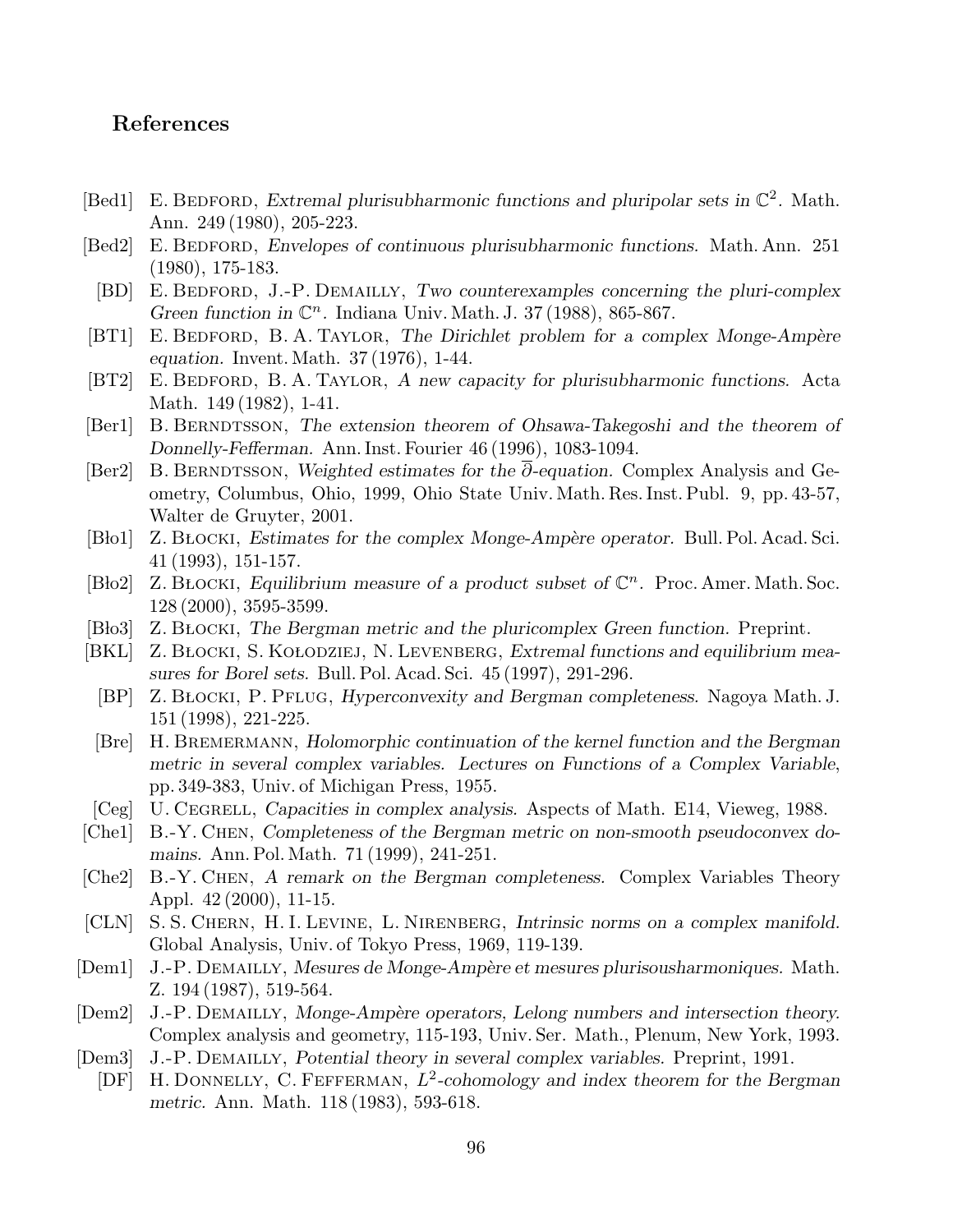- [HK] R. HARVEY, A.W. KNAPP, Positive  $(p, p)$  forms, Wirtinger's inequality, and currents. Value Distribution Theory, R.O. Kujala and A.L. Vitter III (ed.), Part A, pp. 43-62, Dekker 1974.
- [Her] G. HERBORT, The Bergman metric on hyperconvex domains. Math. Z. 232 (1999), 183-196.
- [Hör1] L. HÖRMANDER, An introduction to complex analysis in several variables. North-Holland, 1989.
- [Hör2] L. HÖRMANDER, The analysis of linear partial differential operators I. Grundl. der math.Wiss. 256, Springer-Verlag, 1991.
- [JP1] M. JARNICKI, P. PFLUG, Invariant pseudodistances and pseudometrics completeness and product property. Ann. Polon. Math. 55 (1991), 169-189.
- [JP2] M. JARNICKI, P. PFLUG, Invariant Distances and Metrics in Complex Analysis. Walter de Gruyter, 1993.
- [Jos] B. JOSEFSON, On the equivalence between locally polar and globally polar sets for plurisubharmonic functions on  $\mathbb{C}^n$ . Ark. Mat. 16 (1978), 109-115.
- [KR] N. KERZMAN, J.-P. ROSAY, Fonctions plurisousharmoniques d'exhaustion bornées et domaines taut. Math. Ann. 257 (1981), 171-184.
- [Kis] C.O. KISELMAN, Sur la définition de l'opérateur de Monge-Ampère complexe. Proc. Analyse Complexe, Toulouse 1983, Lect. Notes in Math. 1094, 139-150.
- [Kli1] M. Klimek, Extremal plurisubharmonic functions and invariant pseudodistances. Bull. Soc. Math. France 113 (1985), 231-240.
- [Kli2] M. KLIMEK, *Pluripotential theory*. Clarendon Press, 1991.
- [Kli3] M. KLIMEK, .... Banach Center Publ. ....
- [Kob1] S. Kobayashi, Geometry of bounded domains. Trans. Amer. Math. Soc. 92 (1959), 267-290.
- [Kob2] S. Kobayashi, On complete Bergman metrics. Proc. Amer. Math. Soc. 13 (1962), 511-513.
- [Kob3] S. Kobayashi, Hyperbolic Complex Spaces. Springer-Verlag, 1998.
	- [Lel] P. LELONG, Plurisubharmonic functions and positive differential forms. Gordon and Breach, 1969.
	- [Lev] N. LEVENBERG, Monge-Ampère measures associated to extremal plurisubharmonic functions in  $\mathbb{C}^N$ . Trans. Amer. Math. Soc. 289 (1985), 333-343.
	- [Loj] S. LOJASIEWICZ, An introduction to the theory of real functions. John Wiley & Sons, 1988.
	- [NS] NGUYEN THANH VAN, J. SICIAK, Fonctions plurisousharmoniques extrémales te systèmes doublement orthogonaux de fonctions analytiques. Bull. Sci. Math. 115 (1991), 235-243.
	- [Ohs] T. Ohsawa, On the Bergman kernel of hyperconvex domains. Nagoya Math. J. 129 (1993), 43-59.
	- [Pfl] P. PFLUG, Various applications of the existence of well growing holomorphic functions. Function Analysis, Holomorphy and Approximation Theory, ed. J.A. Barroso, North-Holland Math. Studies 71, 1982, 391-412.
- [Rud] W. RUDIN, Real and complex analysis. McGraw-Hill, 1974.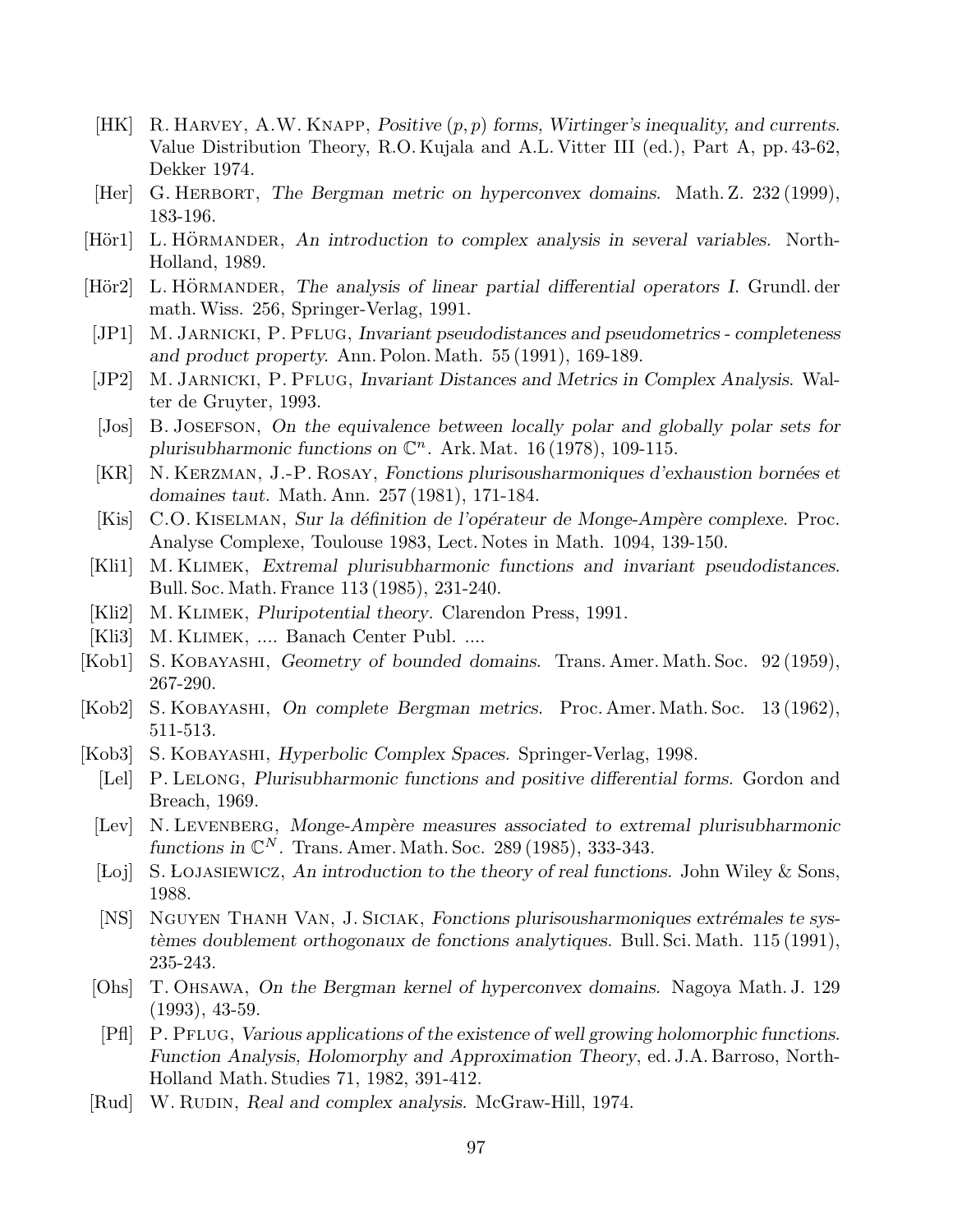- [Sad] A. SADULLAEV, Plurisubharmonic measures and capacities on complex manifolds. Russian Math. Surveys 36 (1981), 61-119.
- [Sic1] J. Siciak, On some extremal functions and their applications in the theory of analytic functions of several complex variables. Trans. Amer. Math. Soc. 105 (1962), 322-357.
- [Sic2] J. SICIAK, Extremal plurisubharmonic functions in  $\mathbb{C}^n$ . Ann. Pol. Math. 39 (1981), 175-211.
- [Sic3] J. SICIAK, Extremal plurisubharmonic functions and capacities in  $\mathbb{C}^n$ . Sophia Kokyuroku in Mathematics 14, Sophia University, 1982.
- [Sic4] J. Siciak, Topics in complex analysis. Course given at the Institute of Mathematics of the Jagiellonian University, 1990/91.
- [Siu] Y.-T. Siu, Extension of meromorphic maps into K¨ahler manifolds. Ann. Math. 102 (1975), 421-462.
- [Sib] N. Sibony, Une classe de domaines pseudoconvexes. Duke Math. J. 55 (1987), 299- 319.
- [Wal] J. B.Walsh, Continuity of envelopes of plurisubharmonic functions. J. Math. Mech. 18 (1968), 143-148.
- [Wer] J. WERMER, Potential Theory. Lect. Notes in Math. 408, Springer-Verlag, 1981.
- [Zah] V.P. ZAHARIUTA, Transfinite diameter, Cebyšev constant, and capacity for a compactum in  $\mathbb{C}^n$ . Math. USSR Sbornik 25 (1975), 350-364.
- $\operatorname{Zer}$  A. ZERIAHI, Fonction de Green pluricomplexe à pôle à l'infini sur un espace de Stein parabolique et applications. Math. Scand. 69 (1991), 89-126.